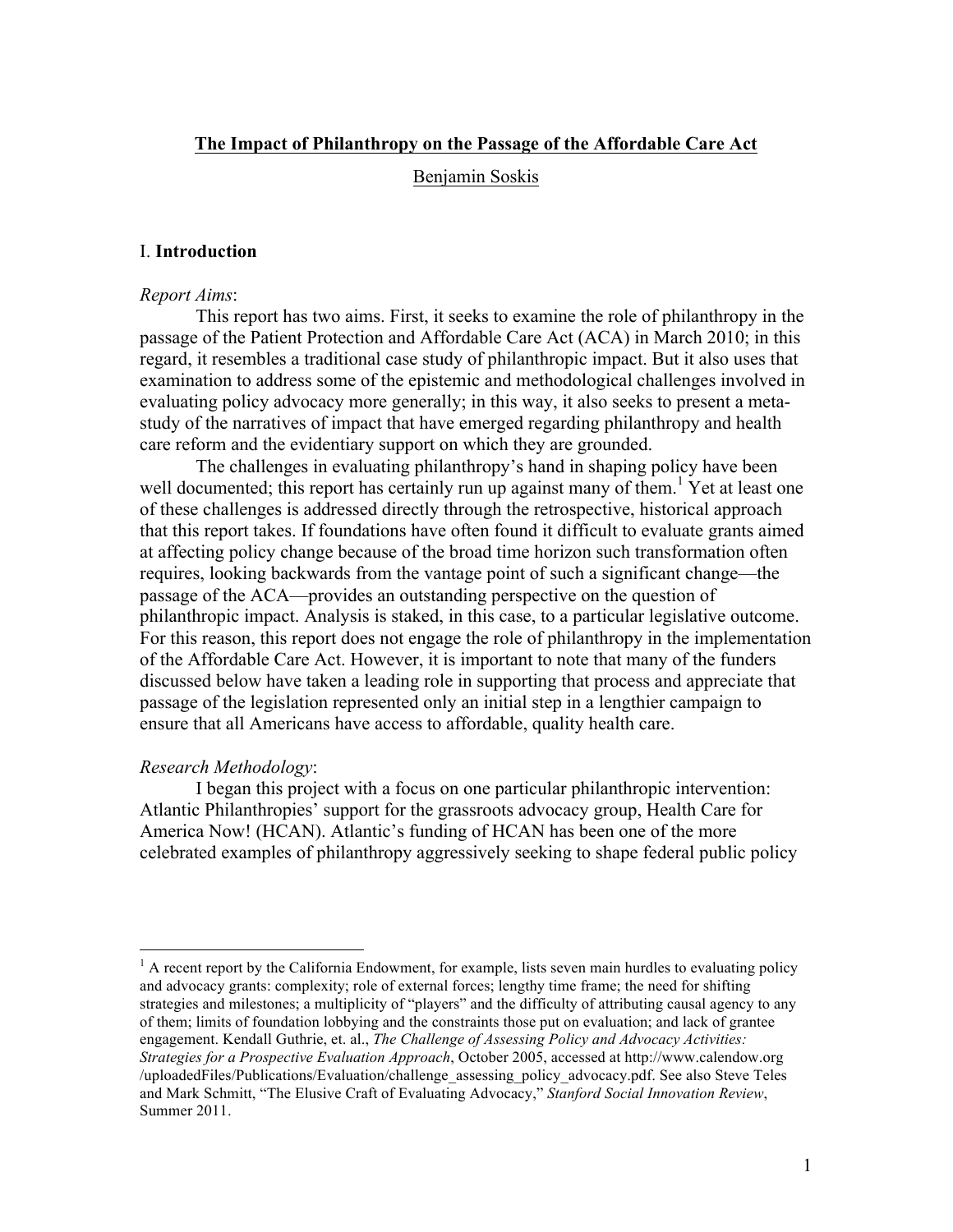in recent memory.2 Yet it soon became clear that I would have to broaden my inquiry to take in the role of the philanthropic field more generally, since there were many other funders that had a hand in the passage of the ACA, and their work, in many cases, had begun decades before Atlantic's. My aim then became to map out what might be called an entire ecology of philanthropic support for national health care reform (HCR). The particular challenge of this report is braiding together the various strands of impact, linked to disparate funding initiatives which all sought, in various ways, to promote the passage of comprehensive health care reform legislation. In other words, while not claiming that this account encompasses every single major instance of philanthropic engagement with national HCR over the last decades, I have sought to construct a coherent general narrative of philanthropy's role in the broad campaign. When possible, I have sketched out the specific mechanisms of impact, but in several cases—either because I did not think such analysis was possible given the information available, or because I thought it too onerous for this present report—I have left questions of mechanistic impact unresolved. In these cases, further inquiry is necessary.

I began my research with a literature review of the major sources that have chronicled the passage of the ACA. Only a few have been written so far, though the event is recent enough so that several more are assumedly still in the pipeline. As I noted in an initial literature review on the topic, several of the major accounts of the passage of the ACA do not give much causal weight to philanthropy, locating most of the agency with leading political actors and major industry stakeholders. These sources include accounts from policy analysts and historians like Paul Starr, journalists like Steven Brill, and political players themselves, such as Sen. Tom Daschle.<sup>3</sup> These accounts often cite the fruits of philanthropy, noting that advocates for reform were better mobilized during this campaign for HCR than they had been in the past, and frequently mention and often rely upon research provided by philanthropic foundations. But they do not treat philanthropy itself as a central agent.

In the last few years, a number of accounts have been published seeking to correct that lack of recognition. The narrative of the campaign provided by Richard Kirsch, who served as HCAN's executive director, and by Mark Stier, HCAN's Pennsylvania state director, were particularly helpful for this project and I have relied on them more than on any other sources.<sup>4</sup>

Finally, I also made considerable use of evaluative materials produced by some of the funders themselves, most significantly, the executive report of the evaluation of

 $2^2$  See, for instance, Sean Dobson, "Lessons for Grantmakers from the Battle for Health Care Reform," *Responsive Philanthropy* (Spring 2012), available at http://www.ncrp.org/files/rp-

articles/ResponsivePhilanthropy\_Spring2012\_Dobson.pdf. <sup>3</sup> The initial literature review on philanthropic impacts on health care reform is available at http://www.givewell.org/history-of-philanthropy; For major accounts of the passage of the ACA, see, for example, Tom Daschle, with David Nather, *Getting it Done: How Obama and Congress Finally Broke the Stalemate to Make Way for Health Care Reform* (New York: Thomas Dunne Books, 2010); Lawrence D. Brown, "The Elements of Surprise," *Journal of Health Politics, Policy and Law* 36, no. 3 (2011); Paul Starr, *Remedy and Reaction: The Peculiar American Struggle over Health Care Reform* (New Haven: Yale University Press, 2011); Steven Brill, *America's Bitter Pill: Money, Politics, Backroom Deals, and the* 

*Fight to Fix Our Broken Healthcare System* (New York: Random House, 2015). <sup>4</sup> Richard Kirsch, *Fighting for Our Health: The Epic Battle to Make Health Care a Right in the United States* (Albany: The Rockefeller Institute Press, 2011); Marc Stier, *Grassroots Advocacy and Health Care Reform: The HCAN Campaign in Pennsylvania* (New York: Palgrave Macmillan, 2013)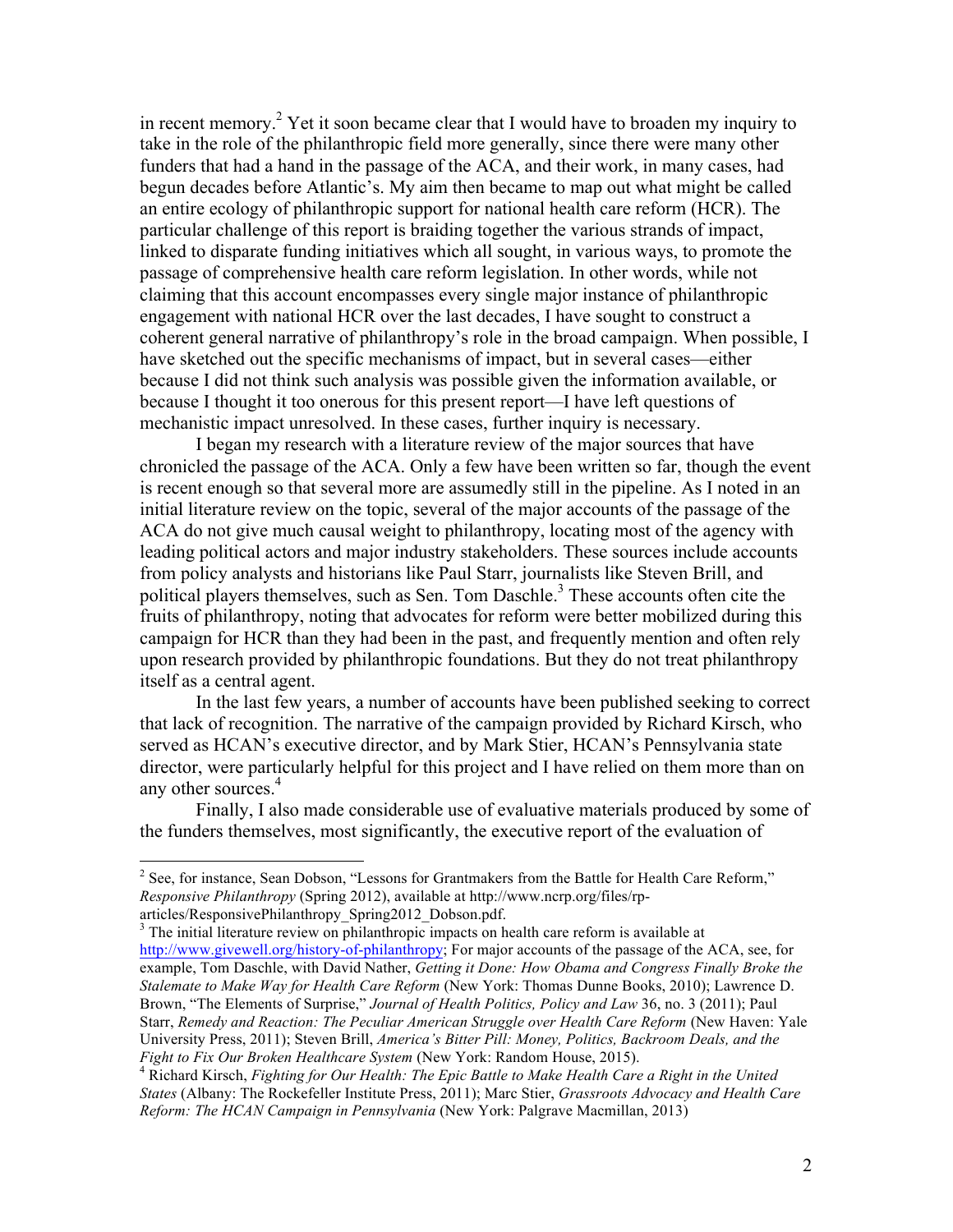HCAN commissioned by Atlantic and produced by Dan Cramer of Grassroots Solutions and Tom Novick of M+R Strategic Services; as well as multiple Project Results Reports produced by the Robert Wood Johnson Foundation.<sup>5</sup>

I also conducted thirty-six interviews with policy analysts, representatives from HCAN, Atlantic, and other funders, as well as with several Congressional staffers who had a significant hand in the passage of HCR. I was able to speak to representatives from nearly all the major philanthropic institutions involved; I had less success reaching out to Congressional staffers (especially to those who remain on Congressional staffs). For this reason, I was not able to verify independently some of the claims made by HCAN and foundation officials regarding their interactions with lawmakers. Additionally, many of these interviews, especially those with congressional staff, were conducted on background or off the record, and at the request of my sources, I removed from the final report material that could be traced back to them.

#### *Challenges/Themes*:

One dominant theme that emerges from the material I consulted was the need to place the work of philanthropy in pursuing comprehensive health care reform within a broader political, economic, and social context. Appraising the extent of philanthropy's impact requires understanding the other causal factors at play, many of which could make stronger causal claims, as well as acknowledging the contingencies that shaped the successful passage of the ACA, over which philanthropy could claim little sway. All this is necessary to keep philanthropy's role in the proper perspective.

There was also a general uncertainty as to how best to demonstrate philanthropy's impact. Several of those with whom I spoke had definite answers to that question, but others provided responses wrapped in multiple caveats. This was especially the case when I asked about specific occasions or nodes of impact. Some asserted it was impossible to draw a direct line from any particular intervention to a policy outcome as complex and multifaceted as the ACA, especially one that involved so many stakeholders and players in the policy arena. The interviewees often preferred to speak about the role of philanthropy more broadly, without disaggregating the players or specifying particular occasions in which impact was most manifest. Below are a few representative quotes:

- John McDonough (formerly senior advisor, Senate Committee on Health, Education, Labor and Pensions): "It was [HCAN's] sustained involvement over the entire process that is the single most important contribution…To look for that single moment I think is missing the point."6
- Mike Miller (Community Catalyst): "Think about the things that were needed to happen to make the ACA pass…you need that organizing, you need the policy analysis, the communication capacity. It's hard to really tease out and say, how much could you chisel away of what you had and still have the ACA pass. What's the one critical thing? You'll never get there. There were folks that were doing grassroots mobilization and there were folks that were talking

 <sup>5</sup> Dan Cramer and Tom Novick, *HCAN Evaluation: Executive Summary*, prepared for The Atlantic Philanthropies (2010).

<sup>&</sup>lt;sup>6</sup> In an email, McDonough expressed doubts that one could prove that any individual player in the campaign was indispensible to its successful culmination. Email from John McDonough to Benjamin Soskis, May 8, 2014. Interview with John McDonough, October 3, 2013.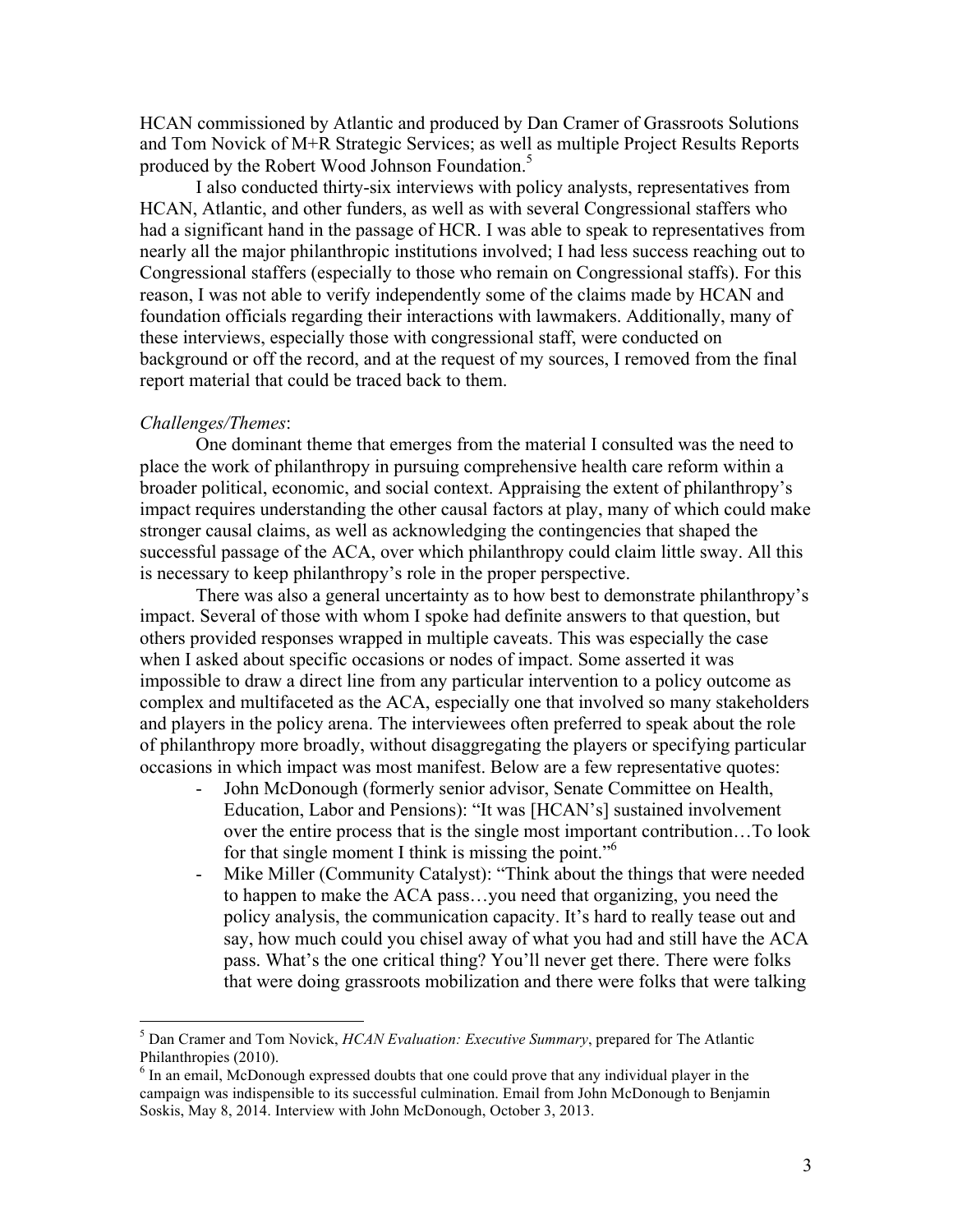to legislative staff, folks working the communications angle, folks that were dealing with the highest profile issues and folks who were down in the weeds... The ACA and its success is the sum total of those things."

- In an October 8, 2013 email to the author, Jack Ebeler, who served as a staffer on the House Energy and Commerce Committee as well as an officer at the Robert Wood Johnson Foundation, stated his willingness to make an argument about aggregate impact that did not involve singling out any particular philanthropy initiative. "However, my general reluctance to link specific activities to credit for an outcome does NOT imply that the individual activities by foundations that you asked about are not important…For the most part, they are important – but as part of the overall effort."
- David Morse (formerly vice president, Communications, Robert Wood Johnson Foundation): "I don't think you can tease out the marginal contributions of any one foundation in anything as big as the ACA."
- Doneg McDonough (HCAN): "There's just no way health reform would have passed without the [philanthropically funded] outside efforts going on. No question about it. Beyond that, it gets a little fuzzy. How much of an impact did [any particular intervention] have and which things actually were critical to making the ACA happen?"<sup>8</sup>

This last statement, with its combination of broadly conceived certitude and localized indeterminacy, epitomizes one of this report's central findings regarding the claims of philanthropic impact.

In fact, disaggregating the specific contributions of particular philanthropic funders and determining how to weigh them against each other proved one of the most significant challenges of this project. This would be an issue for any major policy initiative, but for national HCR, given the large number of funders involved and the efforts to coordinate activities between them, it proved even more challenging. This suggests one of the main paradoxes of evaluating the impact of philanthropy on the passage of health care reform legislation. Precisely those features which many considered essential to the passage of the ACA—the breadth, variety, and scale of philanthropic initiatives—also made it especially difficult to evaluate the contributions of any particular intervention. And the report highlights another paradox as well, one which presides over the entire study of policy impact evaluation: the more significant the legislative achievement, and the greater the impulse for various stakeholders involved to claim a definite degree of impact, the less likely it is that any determination of clear causal agency is actually possible. Achievements like the ACA court claims of impact while simultaneously resisting them. It is striking how many of those whom I interviewed for this report appreciated this paradox and assimilated it into their own understanding of their contributions to the passage of the ACA. Nearly everyone with whom I spoke was fascinated by the topic, and thought the questions worth asking, yet appreciated that no clear, dispositive answers were likely possible.

 $<sup>7</sup>$  Interview with Mike Miller, October 31, 2013.</sup>

<sup>&</sup>lt;sup>8</sup> Email from Jack Ebeler to Benjamin Soskis, October 8, 2013; interview with David Morse, June 18, 2014; interview with Doneg McDonough, March 11, 2014.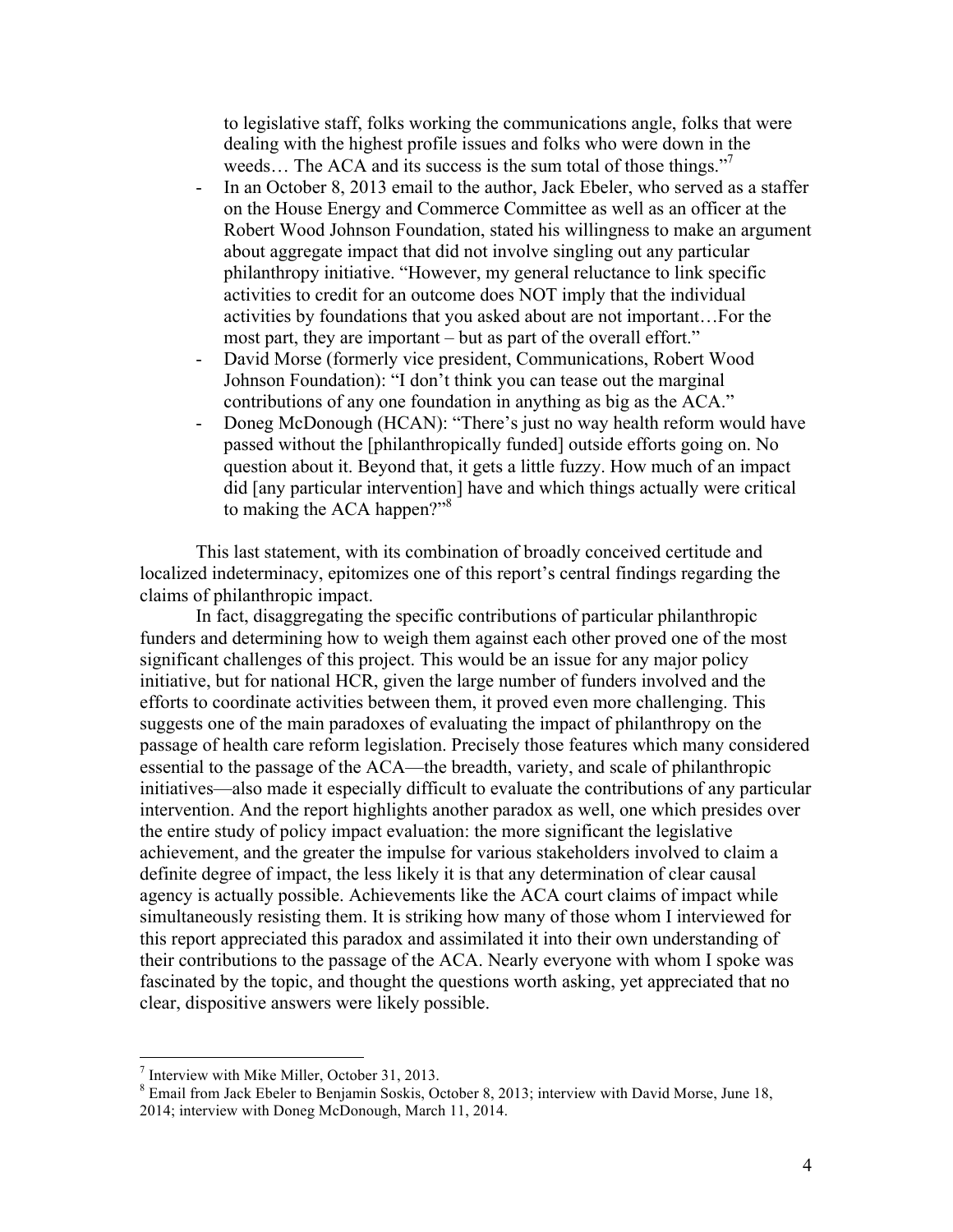Related to the challenge of disentangling the major philanthropic initiatives that helped lead to the passage of national HCR is another theme that emerged from my research. Much of the research and the analysis directed toward the ACA that sought to determine why it passed pointed to a consensus among many of the major stakeholders that emerged in the 2000s around the basic framework that would undergird the ACA. This entailed, first and foremost, a rejection of a single-payer system and a reliance on private-employer based coverage, expanded through a reform of the health insurance marketplace and the establishment of "exchanges" to connect people with coverage. It often involved as well a mandate to purchase insurance and the prohibition of insurance companies excluding individuals with preexisting conditions and subsidies to make insurance more affordable (and an expansion of Medicaid to cover the poor).<sup>9</sup>

This consensus gave the campaign a momentum, a cohesiveness and a durability that it did not have during the failed campaign for national HCR in the 1990s. As political scientist Jacob Hacker explains, the consensus emerged out of the "deeply scarring experience" for the healthcare reform community of the failure of the Clinton plan in the 1990s and the political pragmatism forged by that failure (the impact of the defeat of Clinton's health care plan, which provided both negative lessons and a spur to make the most of political opportunities when they next arose, was another major theme in the literature). According to Hacker, this Democratic "coalescence" allowed Obama to defer to Congress, instead of devising his own plan, which the White House had felt compelled to do in 1993-1994, in part because of Congressional disunity.<sup>10</sup>

As Hacker argues, the consensus was in part the result of "a concerted effort by policy advocates and Democratic-affiliated interest groups to bring the party back to the health care issue on stronger political ground" after the failure of 1993-1994. But the consensus had other causes as well, including the bi-partisan model of reform provided by the passage of health care reform in Massachusetts in 2006, a mounting sense of crisis regarding the state of health care in the United States, and the decisions of business and industry groups that their own interests aligned with some degree of reform. Philanthropy can claim some impact in bolstering all these foundations of the health reform consensus; this report will detail the evidence behind these various claims.

HCAN was established after the reform consensus began to take shape, but according to many of the analysts I consulted, HCAN did make an important contribution in maintaining it during the election of 2008 and the campaign for the ACA. HCAN's

 <sup>9</sup> See, for instance, Starr, *Remedy and Reaction*, 175 ("By 2007…the range of opinion within the circles that had the attention of Democratic leaders was narrower than it had been in the early 1990s. Key interest groups and advocacy organizations were converging on the same general model of reform, and although the candidates in the Democratic primaries offered their own health-care plans, they all reflected the same basic approach"), 185; interview with Jonathan Cohn, June 3, 2013; Brill, *America's Bitter Pill*, 75.<br><sup>10</sup> Paul Starr makes a similar point about how the existence of a policy consensus on HCR allowed Obama

to defer to Congress in the early stages of crafting the ACA. Starr, *Remedy and Reaction*, 200. Jack Ebeler notes that the fact that there was not initially an official Administration plan that the sector had to rally behind allowed philanthropy to play a much more "nimble" role in pushing for health care reform legislation in 2009-2010. Interview with Jack Ebeler, October 8, 2013. Jacob S. Hacker, "The Road to Somewhere: Why Health Reform Happened," *Perspectives on Politics* 8, no. 3 (September 2010), 865.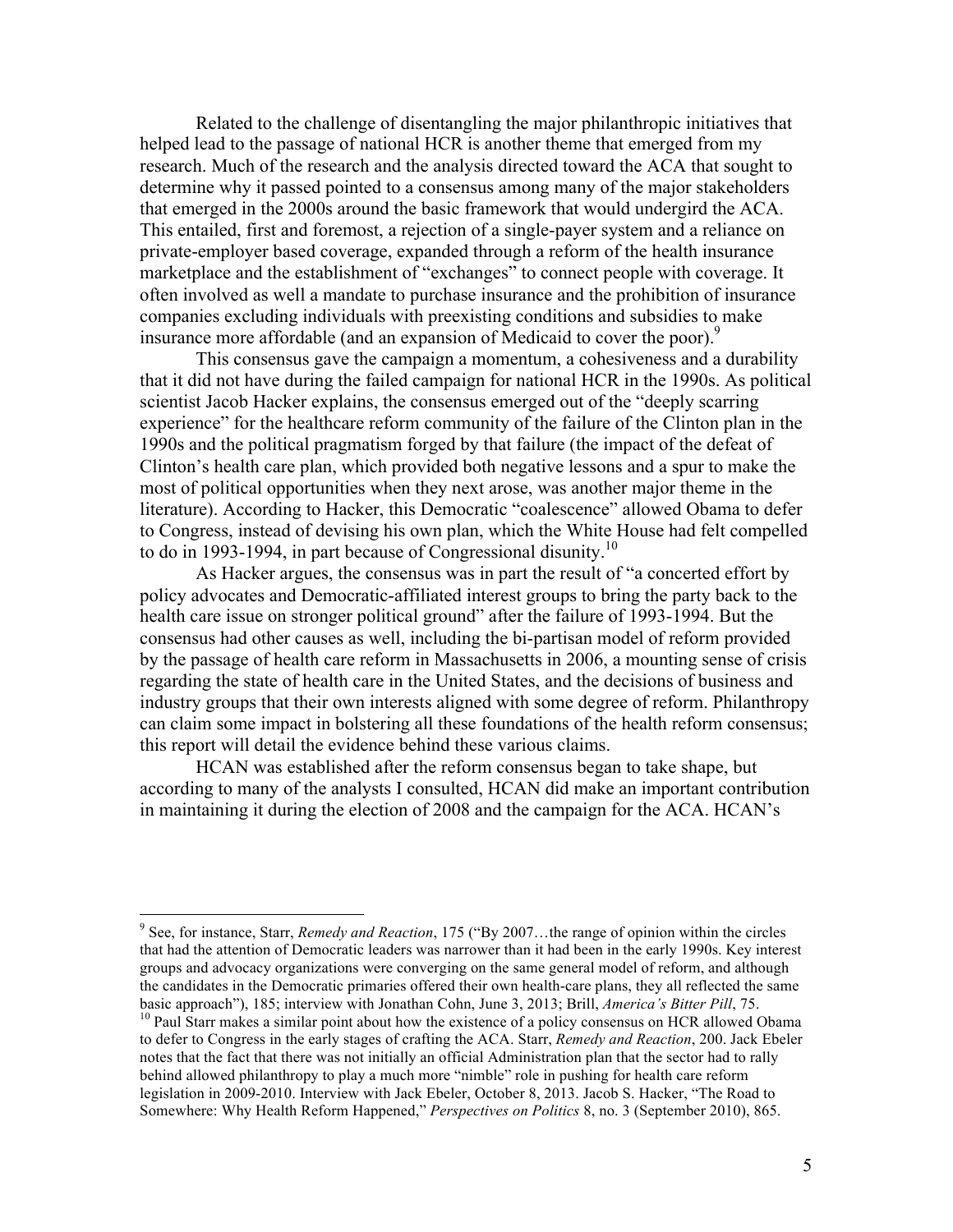role in cementing this reform consensus is at the heart of many of its claims of impact that I will outline below.<sup>11</sup>

# II. **Background on HCAN's Role in the ACA Campaign**

During the year and a half between its establishment in July 2007 and the passage of the ACA, Health Care for America Now! (HCAN) raised more than \$47 million. Of that sum, Atlantic Philanthropies contributed \$26.5 million; the California Endowment contributed \$4 million, and the Oak Foundation and the HJW Foundation gave \$1 million each. \$6 million came from individuals, including \$5 million from George Soros, while approximately \$9 million came from HCAN's organizational partners.<sup>12</sup>

A few notes about the philanthropic funding:

- Several of the accounts I consulted made much of the *opportunistic* nature of the philanthropic funding of HCAN. Richard Kirsch, HCAN's executive director, highlighted the fact that Atlantic did not have a program area in health care reform when they first began considering funding HCAN. But Atlantic's president, Gara LaMarche, became convinced that a Democratic presidential victory in 2008 would present a historic opportunity to achieve HCR and was willing to enter into unfamiliar territory because of it. Similarly, the California Endowment went outside the bounds of its own state-based focus in order to fund HCAN.<sup>13</sup>
- The fact that philanthropy funded HCAN *early*—that is, relative to the time when a campaign to pass national HCR would need to hit peak intensity; i.e., after a Democrat won the 2008 election—was also emphasized. According to one former official at Atlantic Philanthropies, who worked on the HCAN grant, "It is rare that you have such a sizeable commitment of resources of such a flexible nature so early in what is a multi-year campaign." The early funding allowed HCAN to plan out a campaign with a secure budget in mind,

 $11$  Jonathan Oberlander cites the reformers' efforts to improve their strategies in light of the defeat of HillaryCare as a prime example of "policy learning." Interview with Jonathan Oberlander, September 5, 2014. Hacker, "Road to Somewhere," 866.

<sup>12</sup> Kirsch, *Fighting for Our Health*, 316-317, 316-317; Cramer and Novick, *HCAN Evaluation*, 10; interview with Richard Kirsch, September 3, 2013; interview from Richard Kirsch to Benjamin Soskis, January 13, 2014.

 $^{13}$  In recognition of Atlantic's contributions, the White House invited LaMarche to the ACA signing ceremony. Atlantic's founding donor, Chuck Feeney, although initially supportive of LaMarche's prioritization of health care reform, eventually grew dissatisfied with the highly visible profile Atlantic was assuming in the vanguard of progressive reform. At a July 2010 board meeting, Feeney challenged Atlantic's funding of HCAN and expressed doubts as to whether it was possible to determine if Atlantic had any real impact on the ACA's passage. However, according to Feeney's biographer, the board's chairman argued that the White House had been saying that HCAN's "work was making a huge difference." Conor O'Clery, *The Billionaire who Wasn't: How Church Feeney Secretly Made and Gave Away a Fortune* (New York: Public Affairs: 2013), 336, 338, 340, 344-345. Kirsch, *Fighting for Our Health*, 58, 362; interview with Stuart Schear, August 11, 2014. Kirsch quotes LaMarche at their initial meeting to discuss funding HCAN: "I'm driven by a sense of opportunity that this is the biggest social justice issue in the U.S. If the opportunity arises and the stars are in alignment and significant resources would help, that's why I'm having this conversation." Kirsch, *Fighting for Our Health*, 58.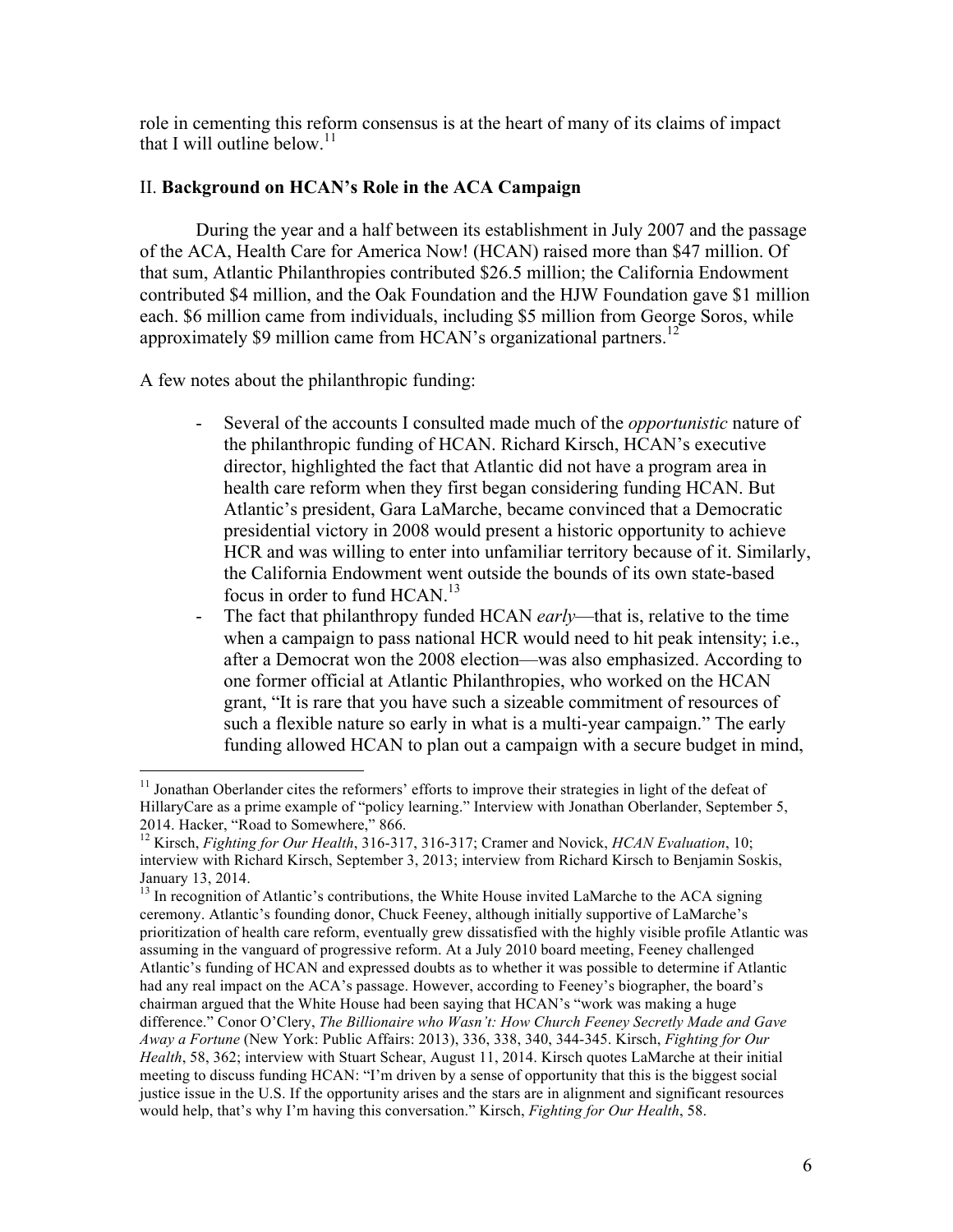provided it time to build a solid infrastructure for its subsequent advocacy campaign, and allowed it to prepare with extensive polling, message testing, policy work, and field and capacity assessments, for the election in 2008. In this regard, it is also worth emphasizing a "low six-figure planning grant" Atlantic made to both HCAN and to FamiliesUSA, another health care advocacy organization, in the summer of 2007, which allowed HCAN to think through some of its key strategic decisions before it formally began operations. 14

- Atlantic's willingness to give funds up-front, and not in installments punctuated by evaluations of effectiveness, also allowed HCAN to do more long-term planning and for HCAN partners to feel more secure about HCAN's durability throughout the campaign. This arrangement flew in the face of many contemporary funding arrangements that placed a heavy emphasis on securing grantee accountability by conditioning additional funding on demonstration of effectiveness.<sup>15</sup>
- Another feature highlighted in accounts of Atlantic's funding of HCAN was *scale*.
	- o In an interview, the authors of the Atlantic-funded HCAN evaluation emphasized: "This was probably the first \$50 million campaign on a progressive issue on our side ever." Atlantic's president Gara LaMarche called the \$26 million Atlantic gave to HCAN "the largest grant ever made by a foundation for advocacy."<sup>16</sup>
		- The validity of these claims hinge on the definitions applied and on the qualifications of a *concentrated* progressive advocacy campaign. Over the course of two decades (1991- 2009), the Robert Wood Johnson Foundation, for instance, spent \$700 million to combat smoking, a significant part of which was devoted to advocacy; though perhaps this is not a definitively *progressive* cause. RWJF also invested nearly as much in its Consumer Voices for Coverage program, discussed below.<sup>17</sup>
		- Theda Skocpol (Harvard University): "The sheer amount of money was significant, but not huge by the standards of major DC legislative wars. What mattered was where the money went…[for] an advocacy plan based on continued pressure from those left of center, although not so left as to be out of the discussion."
		- § Jonathan Oberlander, a health care expert at the University of North Carolina, argues that although the forces arrayed against reform still outspent the pro-health reform movement, the fact

<sup>&</sup>lt;sup>14</sup> Anonymous interview; Kirsch, *Fighting for our Health*, 56-57.<br><sup>15</sup> Interview with Doneg McDonough, March 11, 2014.<br><sup>16</sup> Interview with Dan Cramer and Tom Novick, November 13, 2013; Gara LaMarche, "Scaling Up in a Time of Scarcity: Some Experiences, Observations and Caveats," remarks prepared for the Social Impact Exchange Conference of Scaling Impact, July 15, 2011.

<sup>&</sup>lt;sup>17</sup> The Tobacco Campaigns of the Robert Wood Johnson Foundation and Collaborators, 1991-2010 (Center for Public Program Evaluation, April 2011), 2.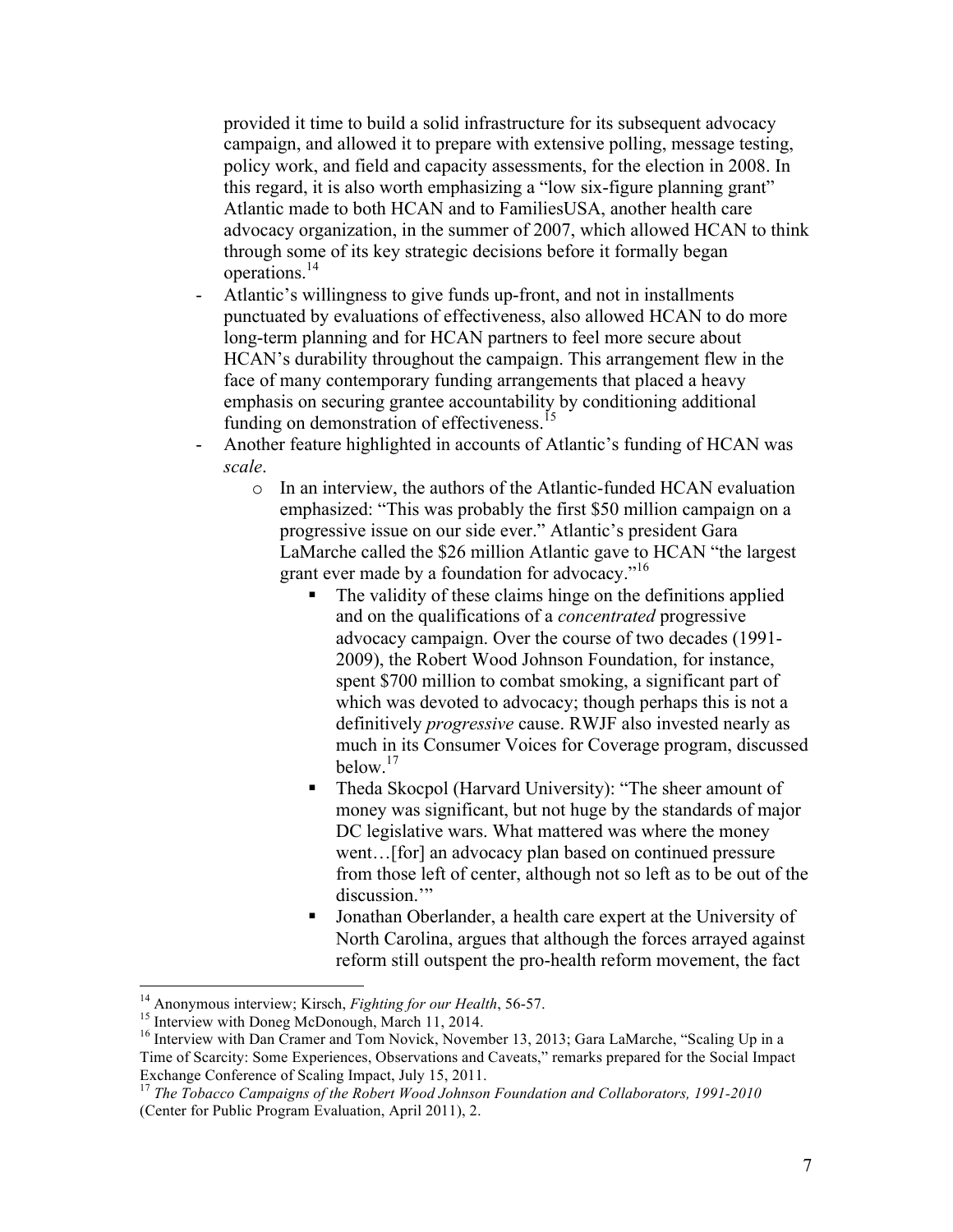that the spending wasn't completely unbalanced—"Godzilla vs. Bambi," in Oberlander's characterization—was an important difference from 1993-94.<sup>18</sup>

- o Atlantic's willingness to commit significant resources to HCAN was facilitated by the foundation's commitment to spend down its endowment by 2020 (and now by 2016). The foundation began to focus increasingly on "big bets," programs that demanded heavy financial investments but whose potential payoffs were tremendous. To that end, in its final decade, the foundation began to experiment with a Venture Fund, "a budget set aside for seizing unforeseen possibilities, such as 'short-term advocacy opportunities within our missions and programmes.'" Several of Atlantic's initial grants to  $HCAN$  were a part of this fund.<sup>19</sup>
- Tax status. There is another feature of Atlantic Philanthropies that bears mentioning when considering the impact of its funding of HCAN—one that complicates its status as a model for other foundations to take up. Atlantic is headquartered in Bermuda and so was not subject to the regulations that limit the amount of money that foundations can direct toward lobbying.
	- o "Due to the foundation's unusual setup and how HCAN was established, the health-care group is able to use Atlantic's money for partisan activities that federal rules prohibit other foundations from supporting, like promoting or criticizing specific legislation. HCAN is registered as a political-advocacy group - classified under Section  $501(c)(4)$  of the federal tax code, which allows it to use an unlimited amount of money to influence lawmakers. The difference is significant because charities and other groups that fall under Section  $501(c)(3)$  are limited in how much of their budget they can devote to lobbying. Foundations can make grants to an organization like HCAN, but must require that the money support only charitable or educational activities. But Atlantic is incorporated in Bermuda, which allows it to skirt the American legal restrictions."
	- o Lauren Leroy (Grantmakers In Health): "Atlantic Philanthropy played a very important role that just about nobody could have played the way they did because of the way they are structured and because they are chartered outside the United States." 20

 $18$  Theda Skocpol, "Naming the Problem: What it Will Take to Counter Extremism and Engage Americans in the Fight Against Global Warming," January 2013, p. 41, accessible at

http://www.scholarsstrategynetwork.org/sites/default/files/skocpol\_captrade\_report\_january\_2013\_0.pdf; interview with Jonathan Oberlander, September 5, 2014.

<sup>19</sup> Ian Wilhelm, "Atlantic Philanthropies Stakes \$25 million on Health-Care Lobbying Group," *Chronicle of Philanthropy* 21, no. 20 (August 20, 2009), 4; Tony Proscio, "Winding Down the Atlantic Philanthropies, The First Eight Years, 2001-2008" (July 2010), 8, 36. <sup>20</sup> Wilhelm, "Atlantic Philanthropies Stakes \$25-Million"; interview with Lauren LeRoy, June 25, 2014.

See also, Gara LaMarche, "The Key Role of Advocacy Funding in the U.S. Health Reform Debate," speech at the 2010 Grantmakers In Health Conference.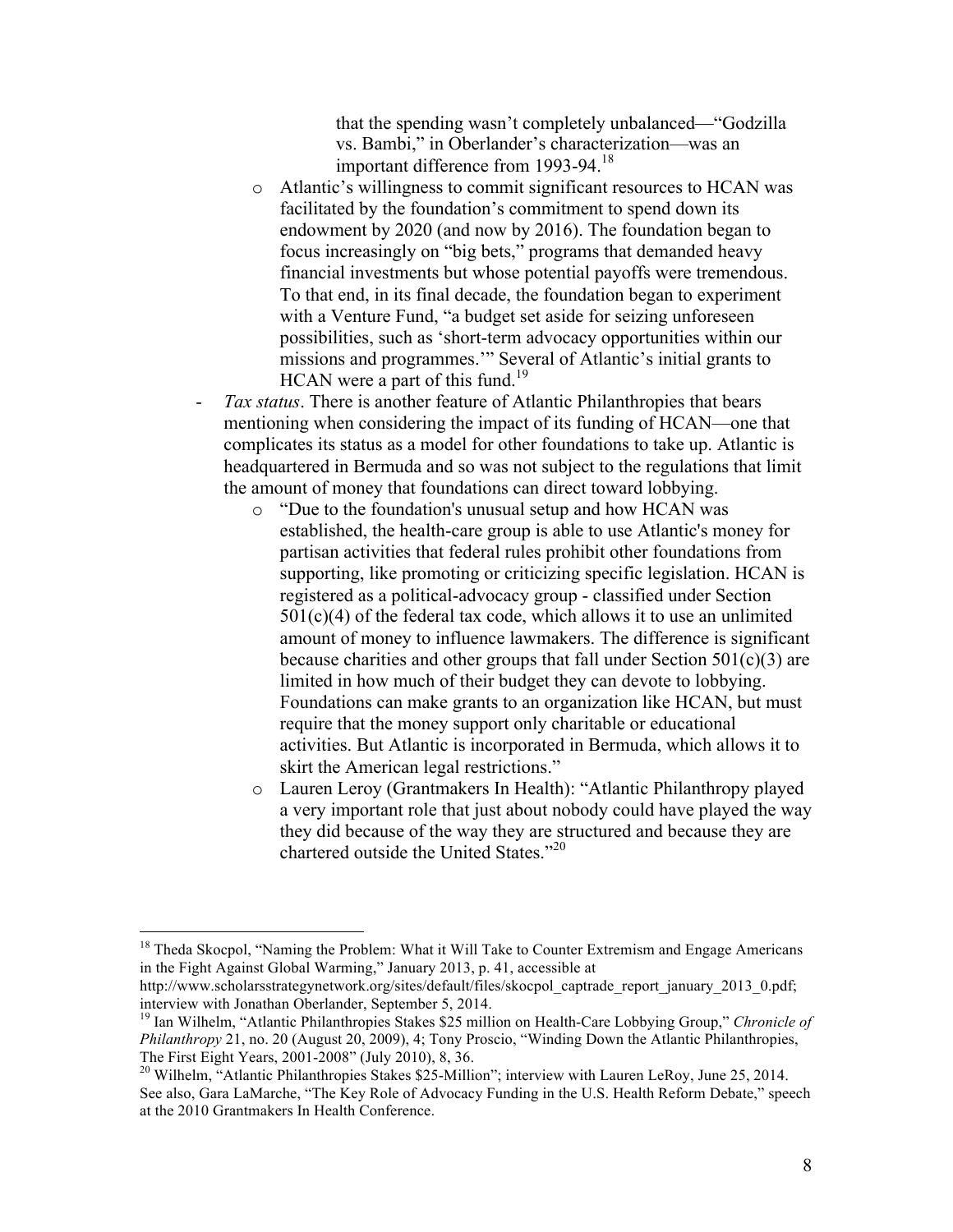#### III. **HCAN's Distinctive Model**

What most analysts and HCAN operatives point to as the most distinctive, innovative and impactful feature of its campaign was its fusion of grassroots advocacy, using pre-existing networks of state-based progressive organizations, and national coordination. In the past, advocacy campaigns have featured one of these but rarely both; they have either been top-down, DC-centric campaigns where consultants and policy elites perform much of the work and then parachute in to various locales, with much of the spending directed toward communications and ads; or decentralized operations without much coordinated strategy. HCAN, on the other hand, was a nationally coordinated campaign to support advocacy on the grassroots level. It was this grassroots, outside-in focus that initially attracted Atlantic Philanthropies.

In the field of health care reform, before the campaign to pass the ACA, there had been a notable lack of grassroots advocacy, which some analysts had pointed to as one prime reason for the multiple failed efforts to achieve universal health care. As historian Beatrix Hoffman wrote in 2003, "There has been a gap between health care reformers and their potential constituents, a gap that has created a significant obstacle to popular mobilization on behalf of universal health care." The history of these failures placed against the success in 2010, with the notable difference of a grassroots campaign in the latter effort, can provide something of a built-in counterfactual. It does not prove a strong case of impact for HCAN's grassroots campaign—there were many other factors that might have made the difference. But it does provide important supplementary support for the more mechanistic demonstrations of impact that will be outlined below.<sup>21</sup>

In a 2013 essay, Theda Skocpol combines the historical comparison between the failed campaign to pass HCR and the successful effort in 2010, with a contemporaneous comparison to the failed climate change (cap and trade) legislation. The fundamental difference between the two coterminous campaigns, she writes, was that HCR benefited from "New Investments in Coalition-Building and Political Capabilities," while climate change did not. "During the winter and spring of 2010, the very different end-games for comprehensive health reform and economy-wide carbon-capping legislation came into sharp relief – and revealed that political groundwork and organizational investments made long before were delivering different pay-offs." Skocpol considers HCAN one of the most important of such investments. $^{22}$ 

After more than a year of planning, in July 2008, HCAN was launched by a coalition of national advocacy and labor organizations, including AFL-CIO, AFSCME, SEIU, Americans United, Campaign for America's Future, Campaign for Community

<sup>&</sup>lt;sup>21</sup> Beatrix Hoffman, "Health Care Reform and Social Movements in the United States," *American Journal of Public Health* 93 (January 2003), 79; Kirsch, *Fighting for Our Health*, 358.

*Skocpol, "Naming the Problem," 34, 53. Skocpol continues: "We do not have to pretend that the final* enactment of the Affordable Care Act in March 2010 was inevitable to realize that, when push came to shove after Scott Brown was elected as a potential GOP blocking Senator in January, it meant a great deal to have a nation-spanning, outside-in mobilization effort to push Democrats in Congress to finish the job. At that time, HCAN and other popularly rooted allies favorable to comprehensive health reform kept the pressure on Congress and the White House; and almost all center-left groups with capacities for popular mobilization and messaging turned away from maximalist demands and instead just pushed DC insiders to get a law passed. But during the same months, efforts in the climate-change arena simply lost steam."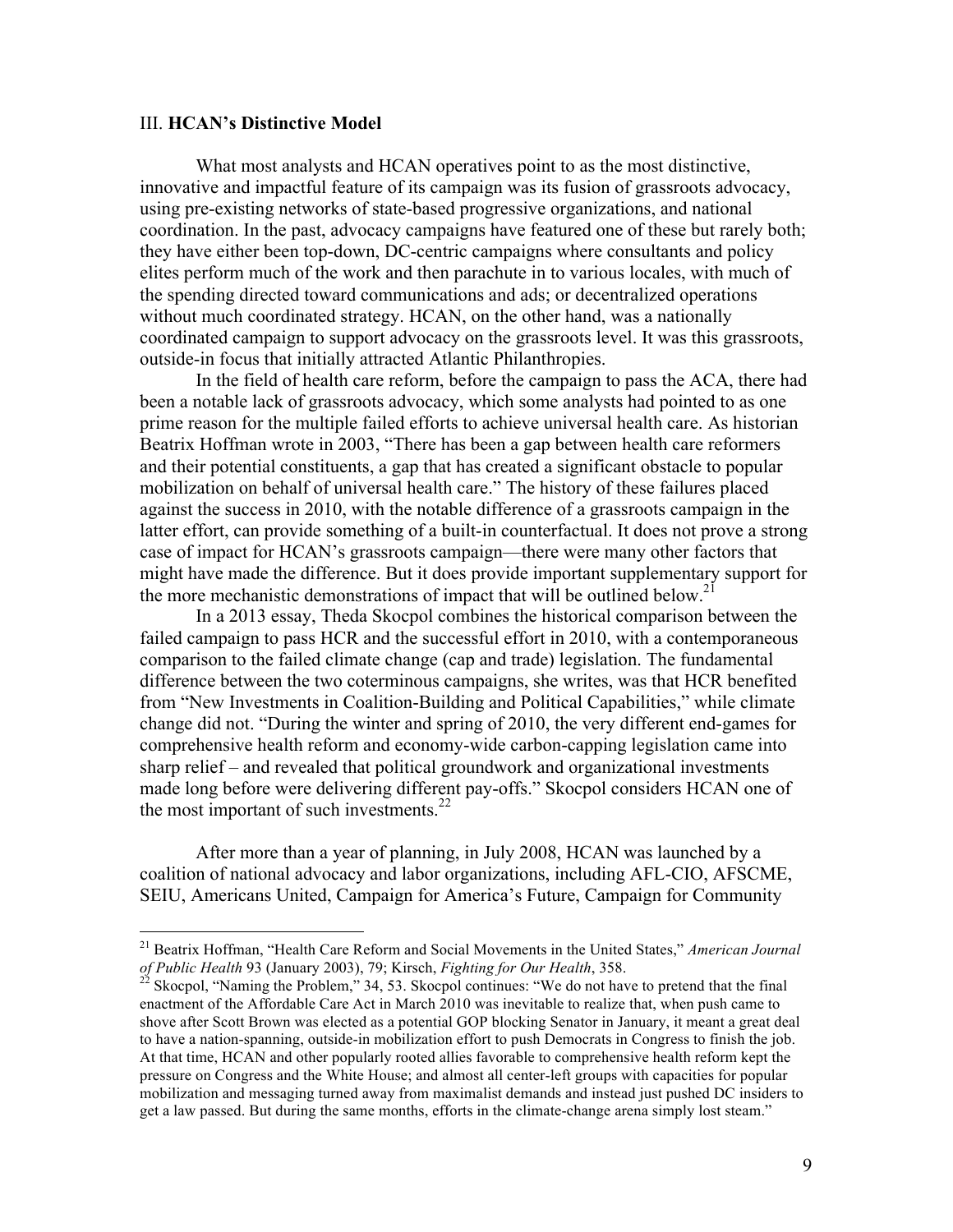Change, MoveOn, and USAction. A number of other organizations later joined these organizations on the HCAN Steering Committee, including the National Education Association, the National Women's Law Center, and the NAACP. Each participating national organization was required to sign onto a shared statement of basic principles; organizations that joined a core Steering Committee were required to "buy in" by committing financial and manpower resources to the campaign.

Paul Starr reports: "Rather than just concentrate on advertising and media, the coalition set out from its inception to build a network of field organizers throughout the country, capable of mobilizing progressives in individual congressional districts." In the forty-three states in which it operated, HCAN developed ties with hundreds of statebased and regional grassroots progressive organizations and coalitions. Of the more than \$17 million that HCAN spent on field operations, 90% were directed to these state-based groups; these groups provided most of the campaign's staff, knowledge of local politics and relationships with local politicians, while the national headquarters provided strategy, national coordination, staff salaries, talking points, payment for advertisements, and advocacy materials (signs, banners, posters, stickers, etc.). As Richard Kirsch explained the "genius of the campaign," HCAN was able to "integrate the local and the national in a coherent way." This is the narrative that HCAN has promoted most heavily: that HCAN was able to successfully push through the ACA because it focused its strategy outside the Beltway—without ignoring the political realities holding sway inside.<sup>23</sup>

According to Theda Skocpol, the breadth of HCAN's operation was an essential factor in its success, since it allowed HCAN to target both members of Congress who were ambivalent about HCR and those who were strong supporters of it.<sup>24</sup> The Atlanticfunded evaluation of HCAN also cited this network model as allowing for a rapid scaleup. "Investing in national networks with state-based organizations allowed HCAN to maximize the benefits of local knowledge and pre-existing infrastructure in the states. In most cases, where there was existing capacity on the ground, state partners came to the HCAN table with their own membership, existing relationships with local organizations, and at least some level of existing relationships with their Congressional district and Senatorial offices. This infrastructure allowed HCAN to build to scale quickly, with local knowledge on the ground informing campaign strategies and targets." It is also worth mentioning that an ancillary goal of Atlantic's funding of HCAN was to seed progressive advocacy infrastructure more generally, beyond their participation in campaigns for national HCR; in this regard, capacity building was an end in itself. As Atlantic's

 <sup>23</sup> Starr, *Remedy and Reaction*, 192; Cramer and Novick, *HCAN Evaluation*, 1, 2; Stier, *Grassroots Advocacy*, 2; Richard Kirsch interview, September 3, 2013.<br><sup>24</sup> "Funders need to learn that 'edge of the possible' broad-networked strategies have a better chance of

influencing Congress—because coalitions in Congress come out of issues or pressures that are spread across many states and districts, not just propelled from the rich urban states on the coasts where most funders hang out. Too often, I think funders mistake centralized, media-savvy efforts for influence on Congress. That is not how US politics works. In the end, for ACA, it mattered that a lot of Democrats across almost all states where they served, were willing to stick with the endgame." Skocpol email to Benjamin Soskis, September 27, 2013. "By networking existing organizations, it aimed to be able to contact millions of citizens across the country and cooperate with national efforts by fielding events and lobbying in many legislative districts – not just 'swing' districts, but in the districts of virtually all Democrats in Congress. HCAN wanted to be able to push and support nominal Congressional supporters of reform, as well as legislators on the fence." Skocpol, "Naming the Problem," 40.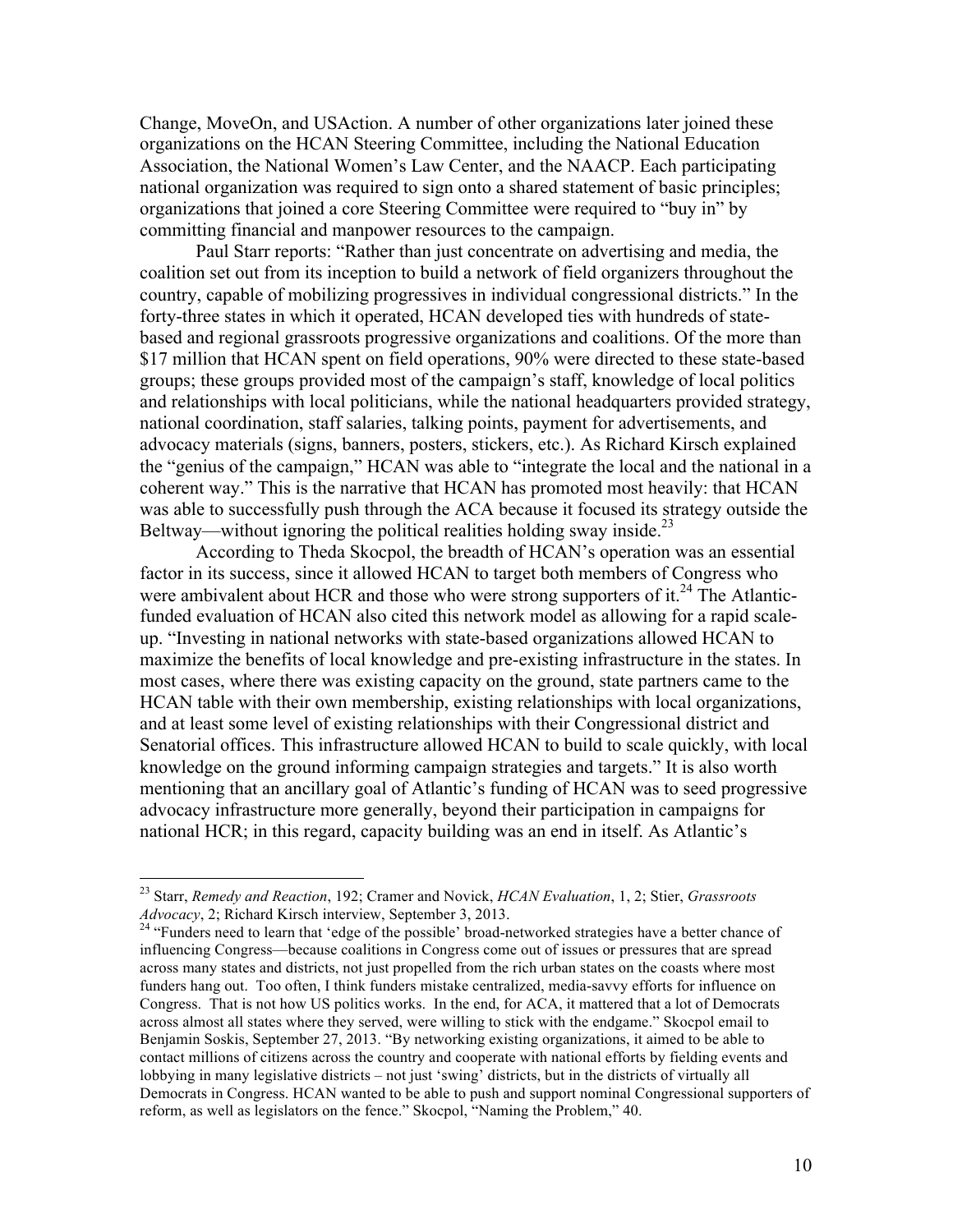president told the *Chronicle of Philanthropy*, the network of grass-roots activists HCAN was building could be used for other policy battles, like immigration and voting rights.<sup>25</sup>

Many analysts also pointed to the statement of shared principles that its member groups were asked to sign as a key step in securing HCAN's effectiveness.

- "The cornerstone of the HCAN coalition, and the single factor most consistently cited to explain its durability and ongoing cohesion, was the set of principles developed in 2008–well before there was even a health care bill to debate. Many coalitions attempt to articulate core principles; what makes HCAN's Statement of Common Purpose significant is that it was actively used in the formation and management of the entire coalition campaign. At the outset, these principles played a valuable role in attracting members and shaping the coalition. It allowed HCAN to bring together groups and organizations that did not trust each other and that may have had disagreements in the past, but could recognize mutual beliefs and goals embodied in the principles."<sup>26</sup>
- In an interview, an official with Atlantic Philanthropies credited these common principles with helping to sustain legislative champions of HCR, who were asked to sign on to the principles as well. "When it became time to write stuff down in legislative language, they knew where the bar was. That was thanks to the clarity over those principles. That one page kept the champions clear about what they wanted to get done, and it kept the groups doing what they do best, pushing from the outside, and not trying to have a seat at the table drafting away…It was a way for everyone to stay in the tent, and prevented people from getting mired in the specifics."<sup>27</sup>

HCAN did not serve as a traditional grantor to these groups; instead, the statebased advocacy groups signed a contract in which HCAN would provide a certain level of funding if the organizations produced certain deliverables: phone calls to Congressmen, meetings arranged with politicians, press conferences held, earned media hits. In an interview and in his own written account, Richard Kirsch pointed to this contractual relationship as a major driver of HCAN's success (a point seconded by a former Atlantic Philanthropies official).<sup>28</sup>

The research and interviews I conducted suggested two main drawbacks to the reliance on a network model of advocacy. The first is that, according to the Atlanticfunded evaluation, it was generally less successful in states that lacked existing progressive infrastructure. The second issue, raised by the same evaluation, was that HCAN's focus on the "outside game" compromised their effectiveness as "inside players," straining the coalition's relationship with the White House. As the report

<sup>&</sup>lt;sup>25</sup> Cramer and Novick, *HCAN Evaluation*, 5; Wilhelm, "Atlantic Philanthropies Stakes \$25-Million."<br><sup>26</sup> Cramer and Novick, *HCAN Evaluation*, 2.<br><sup>27</sup> Anonymous source.<br><sup>28</sup> Stier, *Grassroots Advocacy*, 27; Skocpol, "Na

September 3, 2013.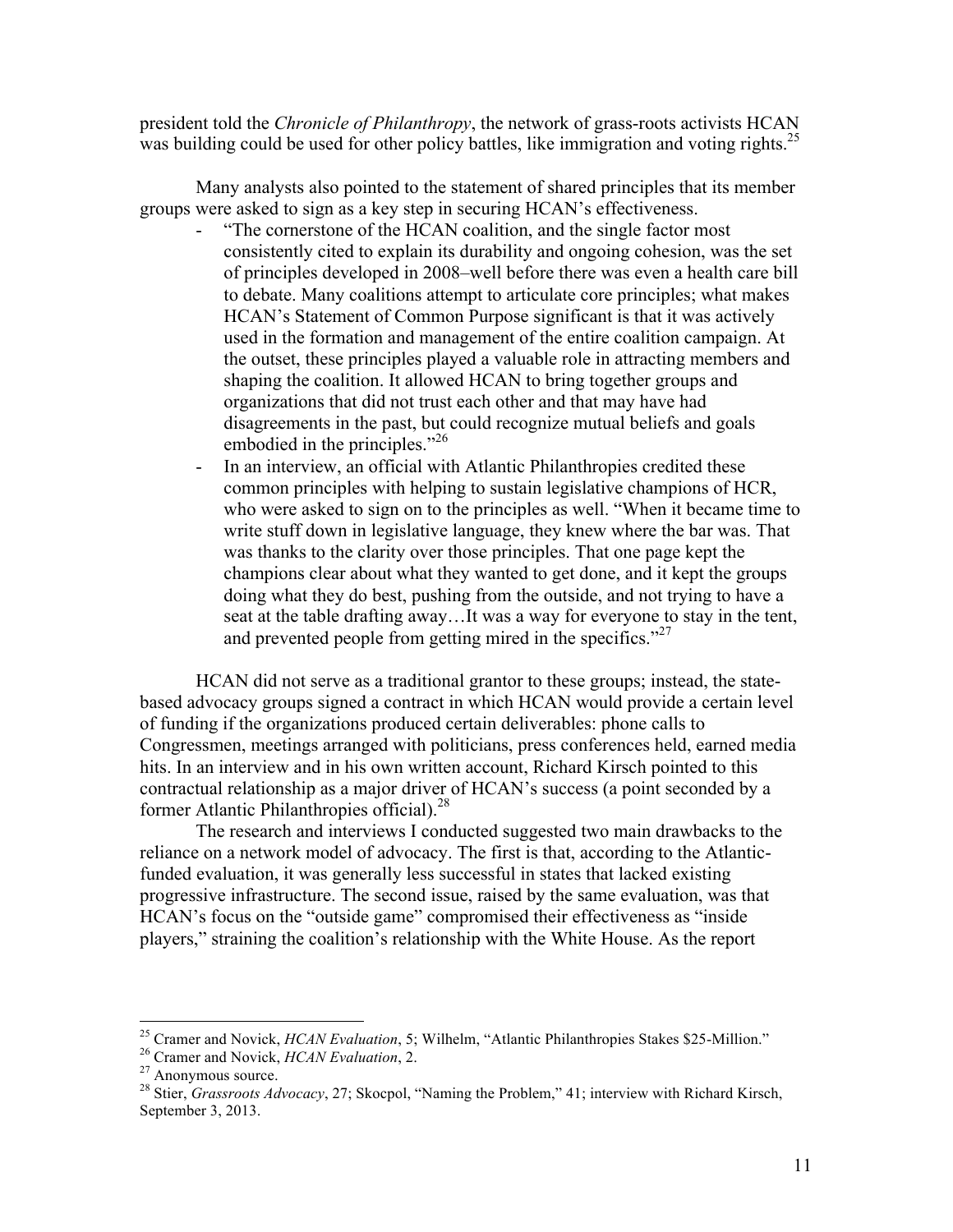concluded, "balancing its dual roles as an inside campaign partner and an outside entity caused tensions for  $HCAN^{3,29}$ 

## *Evaluating HCAN's network model*:

HCAN's "network" model raises an additional challenge in evaluating the coalition's impact. To do so requires disentangling HCAN's unique contributions from those of the organizations it funded, many of which had separate funding streams and might have engaged in the campaign for HCR even without HCAN support.

Kirsch provided two responses to this challenge:

- One was to emphasize the coordination that HCAN applied, through claims that the most successful of the advocacy initiatives conducted by the statebased groups (to be discussed below) relied upon a coordinated national strategy; the coordinated whole was, in this sense, greater than its parts.<sup>30</sup>
- The other was to claim that, although many of the state-based advocacy organizations did have funding prior to and independent of HCAN's establishment, the level of this funding was almost always modest and could not have supported a sustained advocacy campaign such as national HCR demanded.
	- o I find this argument generally persuasive but have not substantiated it. To do so would require choosing a few state advocacy groups at random and determining their funding levels prior to HCAN's involvement and then comparing these to the funding support that HCAN provided during the ACA campaign.
	- o A former official at Atlantic Philanthropies pointed to the contractual relationship between HCAN and the advocacy groups it funded as a means of evaluating HCAN's contribution; i.e., HCAN's funding purchased—and therefore brought into being—specific advocacy deliverables, regardless of the funding the advocacy organization could claim before entering the contract.<sup>31</sup>
	- o Yet in his account of the HCAN campaign in Pennsylvania, Marc Stier cited the challenge this contractual relationship posed to evaluation. "Where funding depended on narrow measures of success or failure turning out x number of people for an event or getting x number of press hits—state affiliates had an incentive to provide the representatives of the national organization with whatever information they needed to satisfy the terms of trade. Those organizations had learned to focus their attention on events and actions that kept their national funding stream running rather than those that built or deepened long-term relationships with coalition partners and political

<sup>&</sup>lt;sup>29</sup> Cramer and Novick, *HCAN Evaluation*, 9.<br><sup>30</sup> "Everything else we did—which side are you on, the anti-insurance events, the two big national rallies, at state level, town meetings in April, the stuff in spring 2009, the response to the tea parties—everything was part of a national strategy with national tactics, with materials and messaging and support and funding available through the national campaign." Interview with Richard Kirsch, September 3, 2014.<br><sup>31</sup> Interview with anonymous source.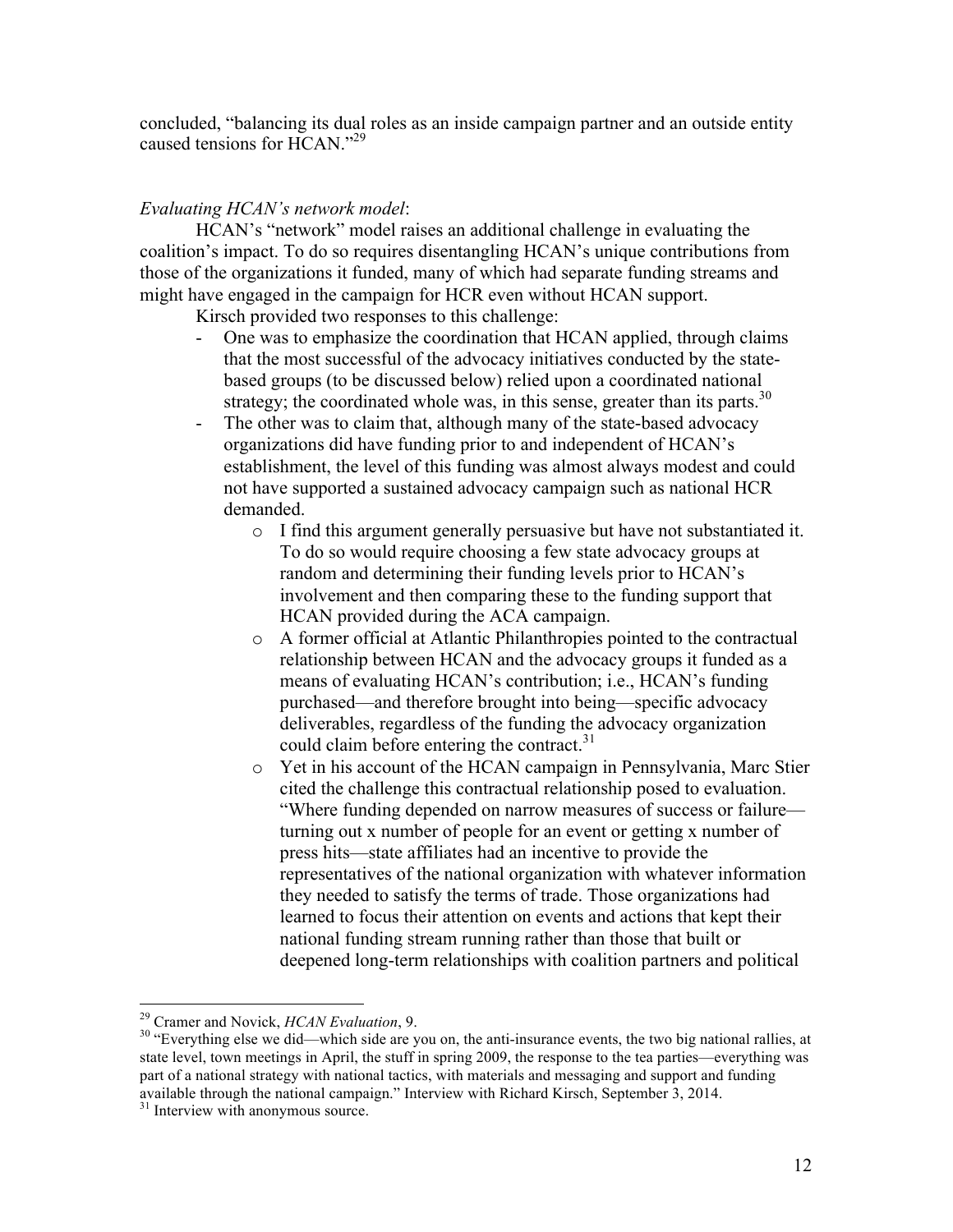officials. And, even worse, there was an inclination on all sides to exaggerate accomplishments and capacity."<sup>32</sup>

- The Atlantic-funded evaluation of HCAN gave a related, but slightly different response to this question, based on feedback from the state-based organizations on the benefits they received from incorporation within the HCAN coalition. The evaluation did not determine what these groups would have done in the absence of HCAN, but did attempt to identify the value added by the coalition:
	- o "There is real evidence that capacity was increased through the network model. State partner organizations overwhelmingly reported that participation in HCAN raised their profiles, strengthened relationships with partner organizations and members of Congress, and in many instances helped forge new relationships. HCAN shared data with state partners and fed them local supporters who were recruited online, helping partners grow their lists. HCAN also appears to have helped reinforce existing coalitions in some states. State partners also gained new skill sets and experience working on a major national campaign."<sup>33</sup>

#### IV. **Analyzing HCAN's Impact**

HCAN's impact must be understood within the context of its network model and the synthesis it developed between an "inside game" and "outside game." As Marc Stier explained, "HCAN's goal was to create a team of organizers that would build a base of grassroots proponents of reform from both labor and citizen activists and then mobilize that base to influence members of Congress directly and indirectly by taking action in congressional offices, on the streets, by phone, and online." The state-based, local advocacy efforts set up the interventions into the national legislative arena.<sup>34</sup> So the primary question becomes not merely how effectively HCAN mobilized citizens but how effectively that mobilization translated into Congressional support for health care reform.

HCAN's work can be broken down into several categories (the categorization comes from the Grassroots/M+R evaluation):

- shaping the narrative
- paid media communications
- earned media (reports, rallies and media events; letters to editor, etc.)
- online advocacy
- legislative strategies, both at the state/district level and on the Hill

Few of the evaluators and analysts with whom I spoke focused on HCAN's paid media, although this consumed some forty-two percent of its funds (a bit under \$20

<sup>&</sup>lt;sup>32</sup> Stier, *Grassroots Advocacy*, 21.<br><sup>33</sup> Cramer and Novick, *HCAN Evaluation*, 6; interview with Dan Cramer and Tom Novick, November 13, 2014.

<sup>34</sup> Stier, *Grassroots Advocacy*, 5 (quote), x.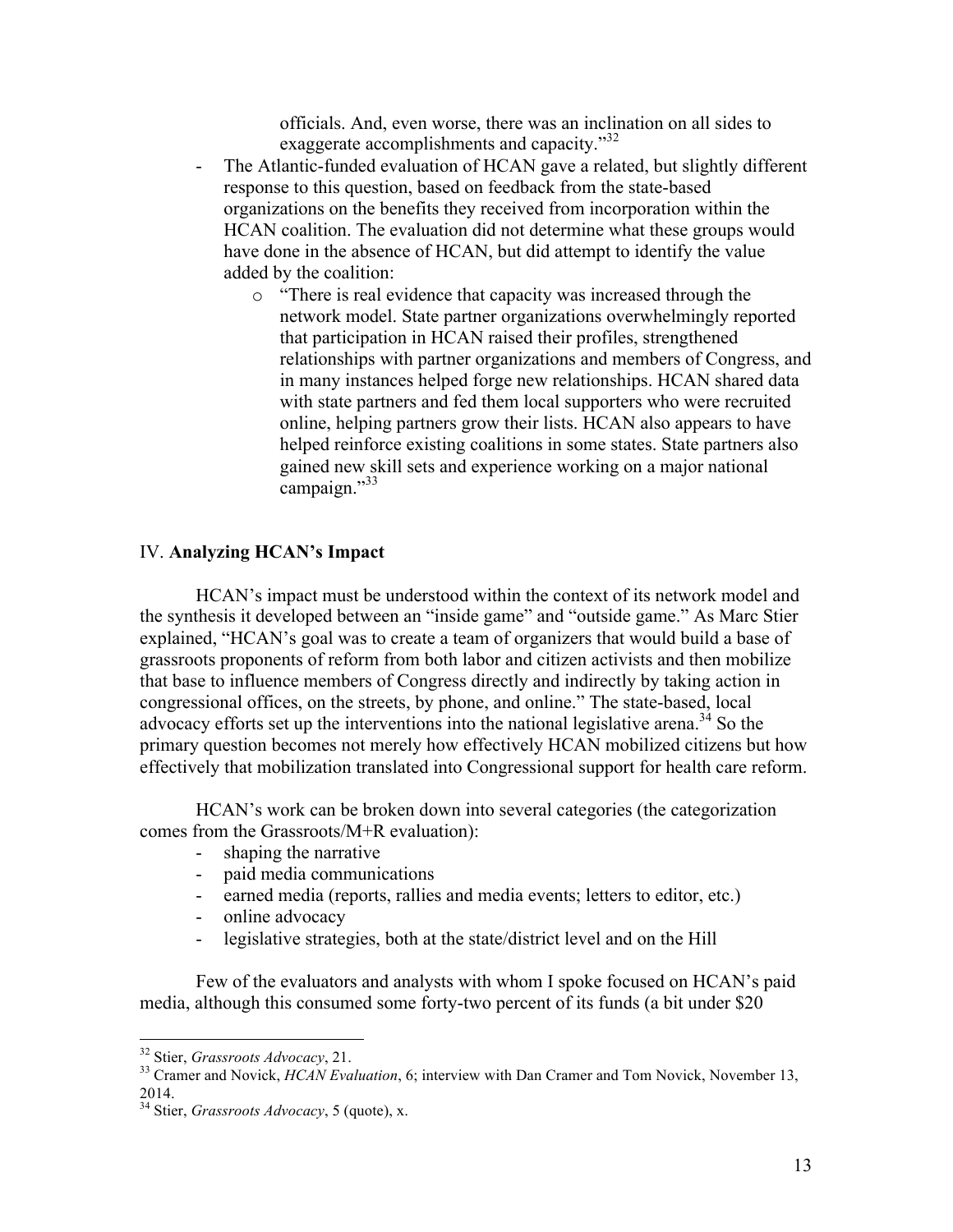million). The Atlantic-funded evaluation of HCAN offered a mixed review of the effectiveness of this spending, questioning how the ads contended with a surge of other paid media by proponents and opponents of reform, and cited observers who thought HCAN's paid media lacked a consistent theme. In certain targeted races, the evaluation determined that the spending could claim some success, but judged its overall impact to be limited  $35$ 

#### *Shaping the Narrative/ Public Opinion*:

HCAN did seem to have some success in "shaping the narrative" of the campaign for health care reform. One important contribution, frequently cited in accounts, was the cultivation and spread of an "anti-insurance industry frame." HCAN made an early strategic decision to make criticism of the insurance industry a central part of their campaign—even though the White House initially strongly disagreed with this strategy. Kirsch recounts how HCAN counteracted an early public campaign by the health insurance industry to thwart significant reform by holding rallies and providing the press with research that countered the insurance industry line. It is important to note, though, that much of the health industry's efforts then went underground; in August 2009, the five largest for-profit insurers funneled \$86.2 million through the industry's trade group to the Chamber of Commerce to mount an anti-HCR campaign. And so the ultimate impact of this initial pushback led by HCAN is not entirely clear.<sup>36</sup>

For the next several months, HCAN affiliates held events to draw attention to insurance industry malfeasance that received substantial media attention—they staged protests, for instance, outside insurance company CEO homes and held mock citizens' arrests. They also continued to release research reports; one on the profits insurance companies made while the ranks of the uninsured continued to grow was cited repeatedly by Democrats during Congressional hearings on the issue. After the Tea Party protests in the summer of 2009, HCAN increased its focus on the "anti-insurance narrative." According to the Atlantic-funded evaluation, this was "part of a deliberate effort to narrow the organization's message focus on creating a public enemy. This included adding anti-insurance actions to the field program and creating greater alignment between the messaging of the field and national earned and paid media communications.<sup>37</sup>

By the fall, when the White House decided to embrace the anti-insurance theme, it could borrow heavily from HCAN's rhetorical arsenal and arguments. Chris Jennings, who advised the White House on health reform, reported that HCAN's efforts to shape a media narrative around insurance industry abuses did in fact help push the White House toward embracing the strategy, though he also insists it also would have done so on its own. Internal White House polling conducted in 2009 revealed the depth of the public's

 <sup>35</sup> Cramer and Novick, *HCAN Evaluation*, 7 ("According to the Campaign Media Analysis Group, special interest groups spent a combined \$200 million on television ads on health care in 2009. Given these figures, HCAN's media spending was not sufficient to compete with opponents or substantially change the narrative. Instead, its objective was to influence discrete targets, including Congressional leadership and individual members").<br><sup>36</sup> Starr, *Remedy and Reaction*, 218; Kirsch, *Fighting for Our Health*, 237.<br><sup>37</sup> Kirsch, *Fighting for Our Health*, 71-74, 326; Cramer and Novick, *HCAN Evaluation*, 7. For the report's

impact on Congress, see, for instance, *New York Times*, February 12, 2010; "Senator Feinstein to Introduce Legislation to Prevent Health Insurance Companies from Enacting Unfair Premium Rate Increases," February 19, 2010.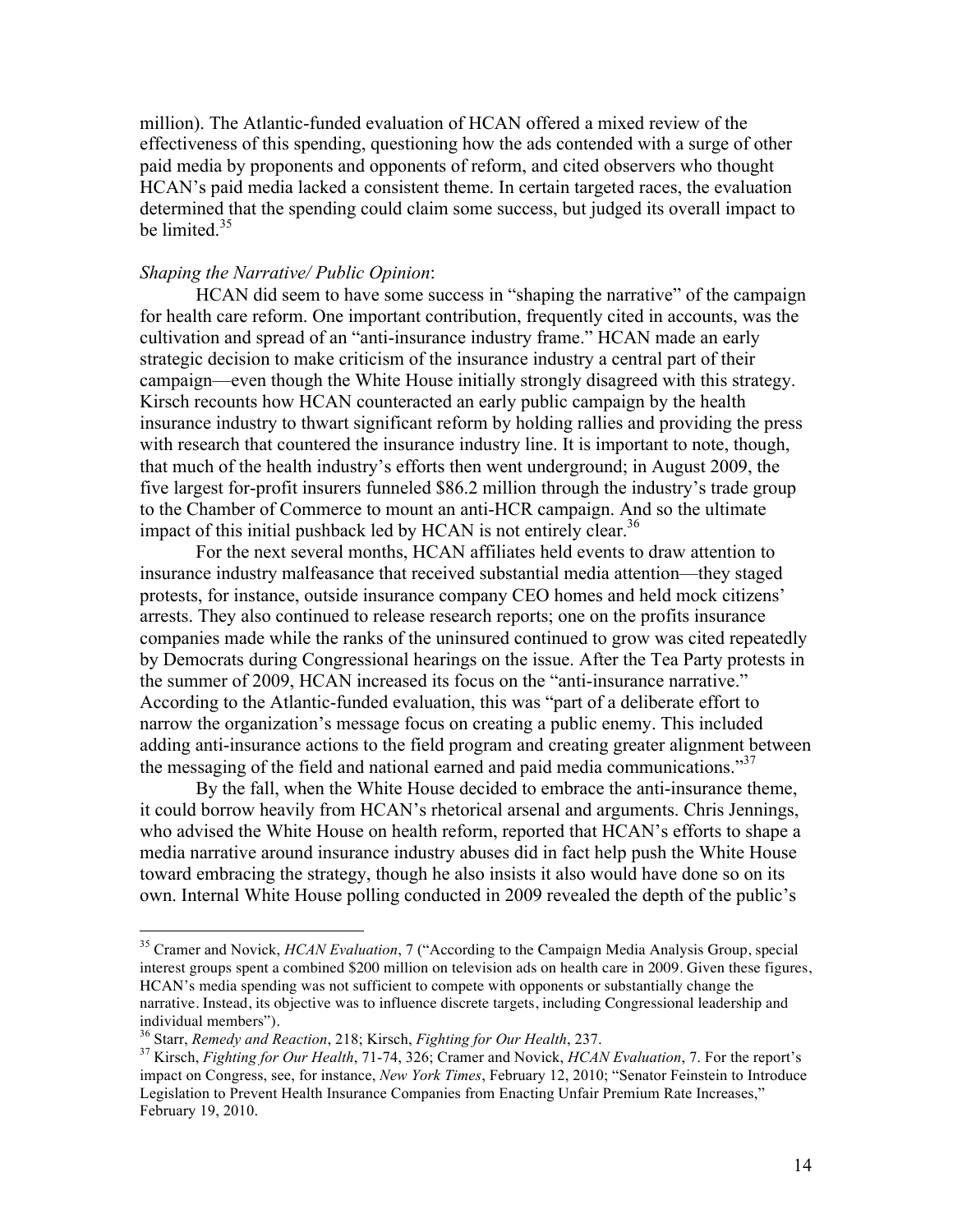antipathy toward insurance companies and helped to solidify the Administration's commitment to embrace the anti-insurance framing. Yet even if HCAN cannot be credited with pushing the anti-insurance frame upon the Administration, it did provide resources that made the strategy more effective. Kirsch, for instance, lists several instances in which stories mined by HCAN about insurance corporation abuses, or wellhoned slogans targeting the industry, made their way into the public remarks of President Obama and other leading Democratic officials.<sup>38</sup>

In fact, more generally speaking, perhaps the most important way in which HCAN helped to shape the narrative of the HCR campaign was through its ability to humanize the issues by finding individual stories from constituents that politicians could incorporate into their public promotion of reform and by making sure that the problems that HCR was meant to address were linked to real individuals, rooted in the local communities of legislators.

- As Marc Stier recalls: "When our senators and representatives said that health care reform was not an ideological issue but a matter of providing benefits critical to the district and state, we had people ready to back them up with testimony about their own difficulties in finding affordable care or dealing with insurance companies."<sup>39</sup>
- Several of the staffers and analysts with whom I spoke emphasized that this was an especially important contribution to legislators, mentioning that some of the most enduring, powerful stories and anecdotes of the campaign, ones frequently invoked by politicians in public speeches, derived from HCAN research.
	- o One Congressional staffer who had a hand in drafting the ACA noted that HCAN discovered eleven-year old Marcelas Owens, a Washington-state native whose mother lost her health insurance after being fired from her work and died from pulmonary hypertension not long after. Owens became an effective speaker on behalf of HCR in the campaign's final months, and his story was invoked by many legislators. He stood with President Obama at the ACA signing ceremony. 40
	- o Kirsch's account contains several anecdotes about activists associated with HCAN affiliates pressing their personal stories on legislators; in one case, Rep. Earl Blumenauer, an Oregon Democratic congressmen, credited the advocates' persistence in helping to make Sen. Ron Wyden a more aggressive supporter of HCAN-style HCR, including the public option. $41$

<sup>&</sup>lt;sup>38</sup> Kirsch, *Fighting for Our Health*, 222, 298, 325-326; interview with Chris Jennings, May 27, 2014; *Washington Post*, July 31, 2009.

<sup>&</sup>lt;sup>39</sup> Stier, *Grassroots Advocacy*, 73.<br><sup>40</sup> Interview with anonymous Congressional staffer, October 16, 2013; interview with Dan Cramer, November 13, 2013. For background on HCAN and Owens, see Kirsch, *Fighting for Our Health*, 127-129,

<sup>340-341, 356.</sup> <sup>41</sup> Kirsch, *Fighting for Our Health*, 340. Kirsch reports that one Oregon activist told him that after passage of the ACA, Rep. Earl Blumenauer told the MoveOn Portland Council that "he felt that it was our persistent focus on winning over Wyden that got him finally on board with the public option." See also Kirsch, *Fighting for Our Health*, 205.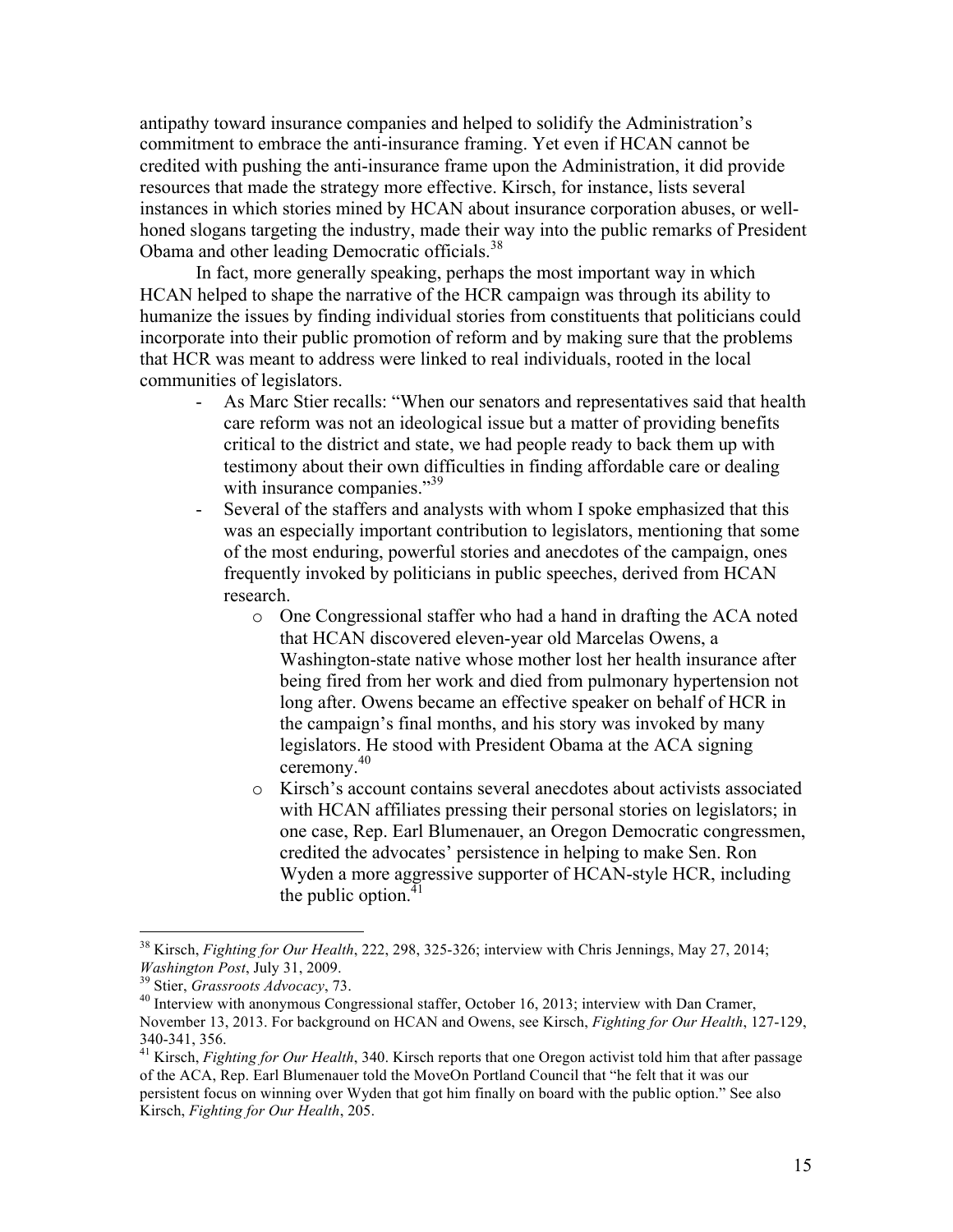- Chris Jennings confirmed that the personal stories of Americans suffering from the inadequacies of the health care system that HCAN supplied were an important resource in the campaign for reform. "HCAN provided not just rhetoric but specific examples that could be highlighted…to conclude that the current world was absolutely unacceptable and there had to be a substantial change."<sup>42</sup>

These anecdotes provide support for a definite but modest claim of impact; it is difficult to isolate how much causal weight to give a particular anecdote or story within the context of a campaign. But cumulatively, HCAN's ability to humanize health care reform did seem to play a definite if undeterminable role in pushing legislators to support the ACA. And the fact that these anecdotes were frequently adopted by politicians suggests that policy makers assigned a significant use-value to them. Thus, if we cannot say with certainty that these anecdotes were effective in the campaign, we can at least demonstrate that certain members of Congress believed them to be so.

It is worth mentioning one counter-argument to the case for the ability of HCAN and its allies to shape the narrative during the campaign. As Jonathan Oberlander argues, the pro-reform side generally "lost the public opinion debate" during the campaign. He acknowledges that proponents of reform thought more carefully about how to frame the issue than they had in 1993-1994. But "public opinion was not a winning battle. All it took was 'death panels' and 'pulling the plug on grandma' and it swept away all that messaging." Oberlander does raise the important point that the passage of the ACA cannot simply be attributed to a groundswell of popular support, since public attitudes toward reform were more ambivalent. But it is important to note as well that public surveys showed a tightening of support for reform after the low watermark of the August recess (discussed below), that substantial majorities supported the various components of reform and that Democratic support for reform remained at high levels throughout the campaign. If Oberlander is correct in stating that "public opinion was not a winning battle," it is equally the case that it was not necessarily a losing battle—in the months before the passage of the ACA, polls showed the public split on health care legislation. To the extent that philanthropy had a hand in helping to secure that stalemate—one in which Democrats had room to push the legislation to passage—it can claim some degree of impact. Without philanthropic support, it is probable that public opinion would have skewed even more unfavorably toward reform and reform's prospects would have been dimmer, although there is no definitive proof for that counter-factual.<sup>43</sup>

#### V. **HCAN and the Public Option**

Another element of HCAN's impact cited by several analysts was its central role in uniting progressives behind a campaign to advocate for the inclusion of a "public option"—a government-run alternative to private insurance to be offered within the new insurance exchanges—in the final HCR bill. Support for a public option was embedded in the HCAN Statement of Common Purpose and the backing that the coalition gave to the

<sup>&</sup>lt;sup>42</sup> Interview with Chris Jennings, May 27, 2014.<br><sup>43</sup> Interview with Jonathan Oberlander, September 5, 2014; Kaiser Health Tracking Polls, February 1, 2010, January 1, 2010, September 9, 2009.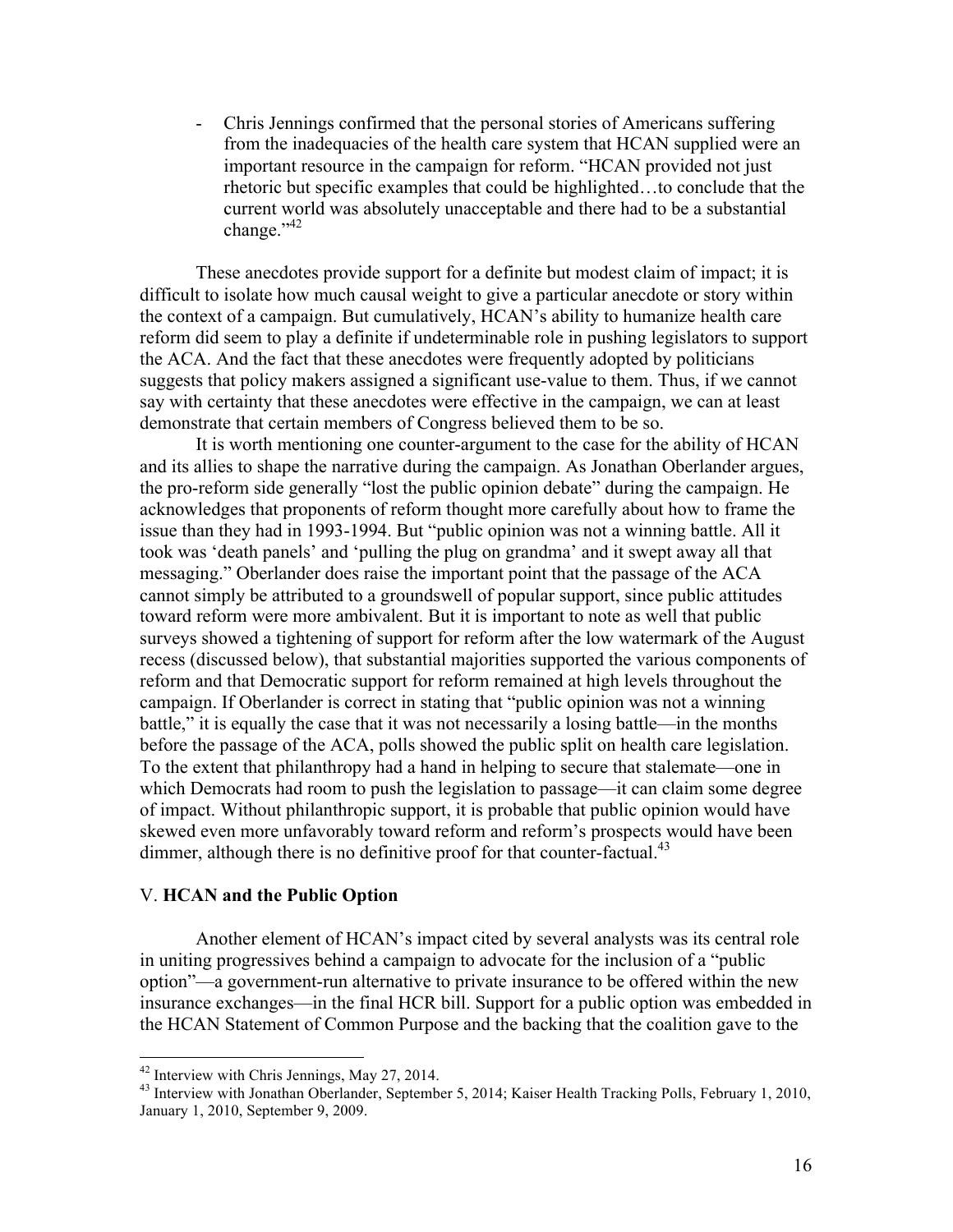policy features as one of the central elements of claims that it helped forge a strong "reform consensus" that pushed the ACA to passage. In discussions of the public option and HCAN's impact on the passage of the ACA, the public option functions as both a policy objective in and of itself and as an instrument to mobilize the progressive base around reform more generally.

These claims stem in part from a comparison made with the HCR campaign during the Clinton years, which was hampered by progressive disunity as supporters of a single-payer plan (a government run and financed health care system) rebelled after the Administration pursued a policy built upon private insurance. In fact, according to several of those with whom I spoke, the memory of this failure seems to have inspired HCR advocates to make a deliberate effort to prevent a reoccurrence of progressive fragmentation. The emphasis on HCAN's pushing for the public option is the most prominent example of one variant of argument about HCAN's impact, which stresses its centrality in this effort: maintaining progressive unity around a plan that entailed significant progressive concessions to political reality (the Democrats did not have the votes to pass a single-payer plan). HCAN, in this view, served as a sort of progressive adhesive. Several analysts explained that, given the fact that the basic plan around which Democrats had converged by 2008 was a relatively conservative one, progressives needed a policy around which they could rally. They regarded the public option as "the one issue [in the proposed HCR legislation] that meant changing the status quo, taking on big insurance," as Richard Kirsch notes. Polling during the campaign showed that the public option was consistently popular with much of the public, and especially with the progressive base of the Democratic Party.<sup>44</sup>

- According to Len Nichols (George Mason University/ New America Foundation): "The fundamental value of HCAN in my view was that it became an organizing and in some sense convening device to hold the left…from fracturing and turning into the circular firing squad that helped kill the Clinton initiative…. Its fundamental value was holding the left in place and enabling it to speak with one voice to put up with the moderate nature of the reform that could actually pass in the Senate. $145$
- One Congressional staffer explains, "The public option was fundamental to the support from a lot of the more progressive members. They got it and it was the only piece that they could hold on to in that entire package and say that we are changing from the insurance industry running everything. And the important thing was because of the analysis that we had from the CBO on how the public option would drop down costs, the counterbalance was that it worked with some of the more moderate members because even though they were nervous, they saw that it helped reduce costs."<sup>46</sup>

 <sup>44</sup> Kirsch, *Fighting for Our Health*, 215; Starr, *Remedy and Reaction*, 175, 228-9; Ezra Klein, "What ever happened to the public option?" *Wonkblog*, March 22, 2013, available online at http://www.washingtonpost.com/blogs/wonkblog/wp/2013/03/22/whatever-happened-to-the-public-option/.

<sup>&</sup>lt;sup>45</sup> Interview with Len Nichols, September 26, 2013. See also interview with Jack Ebeler, October 8, 2013;

also interview with John McDonough, October 3, 2013 ("It was highly important in October 2009, that when Harry Reid advanced his version of health reform, that it included a public option; that it at least gave progressives a chance").<br><sup>46</sup> Interview with anonymous Congressional staffer, October 16, 2013.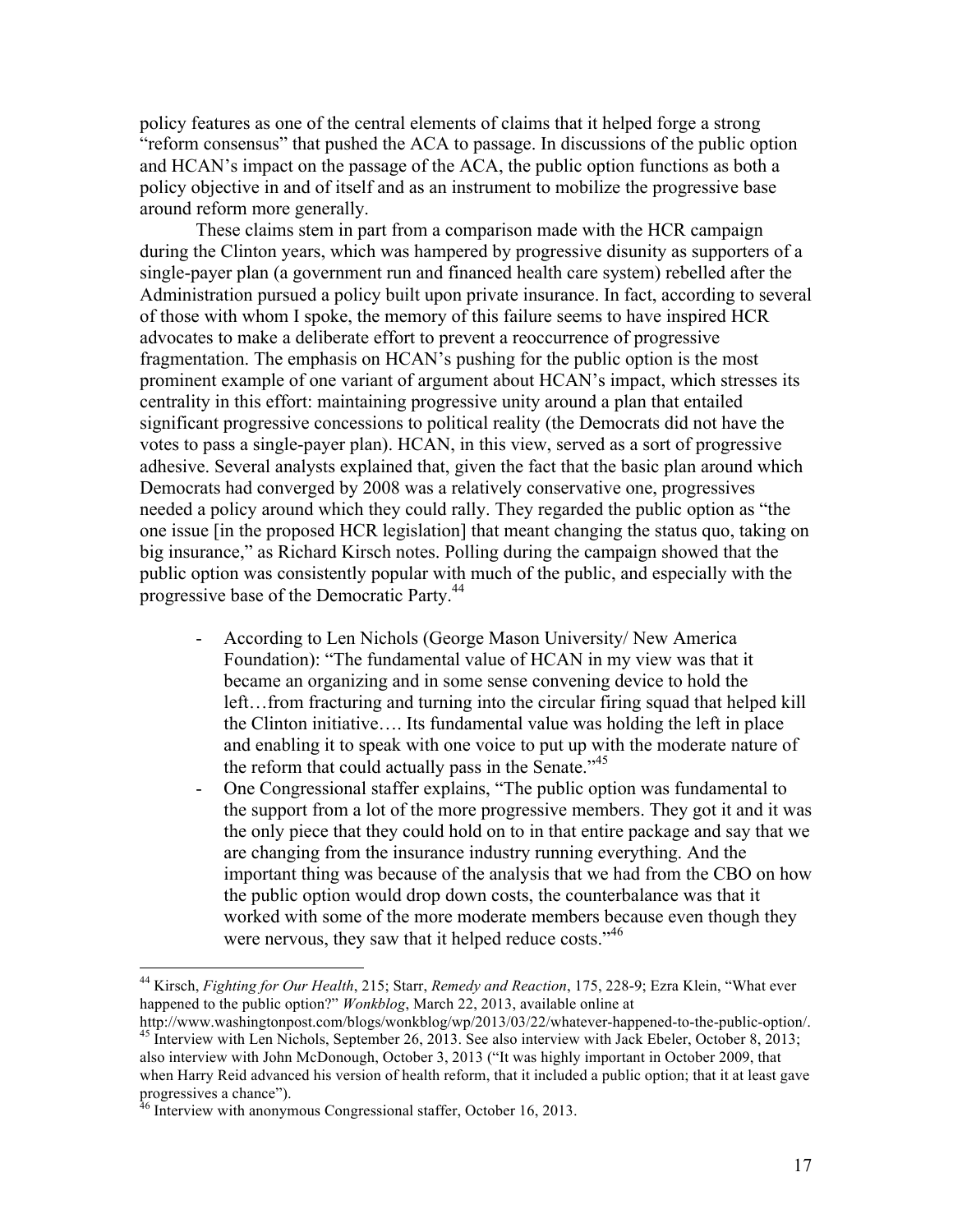- Skocpol adds: "By adopting Hacker's 'public option' as part of its shared principles for reform, HCAN was able to situate itself in a strategically pivotal place. HCAN filled the space between inside-DC elite players and brokers, on the one hand, and leftist health reformers who remained loyal to the idea of Canadian-style single-payer health insurance, on the other hand. HCAN activists continued to argue with progressives further to their left, even as they adopted much of the same progressive language demonizing private health insurance practices – and endorsed an overall regulatory framework acceptable to more moderate health reform supporters. It was quite a balancing act. HCAN's focus on a key left-center reform provision, the public option, plus its mobilization against insurance company practices, allowed the coalition to rope in a lot of energy and support on the left for what ultimately became Affordable Care, but to do so without become [sic] captive to an entirely inside-the-Beltway bargaining process."<sup>47</sup>
- Political journalist Mark Schmitt expresses a similar view: "It was a real highwire act—to convince the single-payer advocates, who were the only engaged health care constituency on the left, that they could live with the public option as a kind of stealth single-payer, thus transferring their energy and enthusiasm to this alternative. It had a very positive political effect: It got all the [2008 Democratic presidential] candidates except Kucinich onto basically the same health reform structure, unlike in 1992, when every Democrat had his or her own gimmick."<sup>48</sup>

A related claim for impact notes that HCAN not only united progressives around the public option, but also pushed to maintain the public option as a viable design feature of a final bill. When the insurance industry began to attack the public option, HCAN commissioned polling and research to demonstrate to legislators that the policy could withstand criticism and remain popular with voters. An HCAN-sponsored survey also resulted in the designation of its name (advocates had been calling it the "public plan" but "public option" polled better). In his account, Kirsch details the work HCAN affiliates did lobbying some key senators, including Arlen Specter and Maria Cantwell, to come out publicly in support of the public option; he also documents how HCAN affiliates put pressure on legislators to maintain the integrity of the public option during bill drafting when others attempted to offer compromised or weaker versions. Stier also details how HCAN put pressure on Specter to support the public option—getting constituents to call his office; lining up prominent leaders from labor unions, the Jewish community and Democratic donors, to lobby Specter; planning protests at Specter's Pennsylvania offices; organizing pro-public option editorials in major Pennsylvania newspapers; and working closely with the senator's chief policy advisor on the issue—although he also suggests that the emergence of a political opponent on his left, Joe Sestak, in the 2010 Democratic

<sup>&</sup>lt;sup>47</sup> Skocpol, "Naming the Problem," 42. See also interview with Jonathan Oberlander, September 5, 2014.  $^{48}$  It's important to note that Schmitt credits the Campaign for America's Future's Roger Hickey for successfully promoting the public option among progressives. Mark Schmitt, "The History of the Public Option," *The American Prospect*, August 18, 2010, available online at http://prospect.org/article/historypublic-option.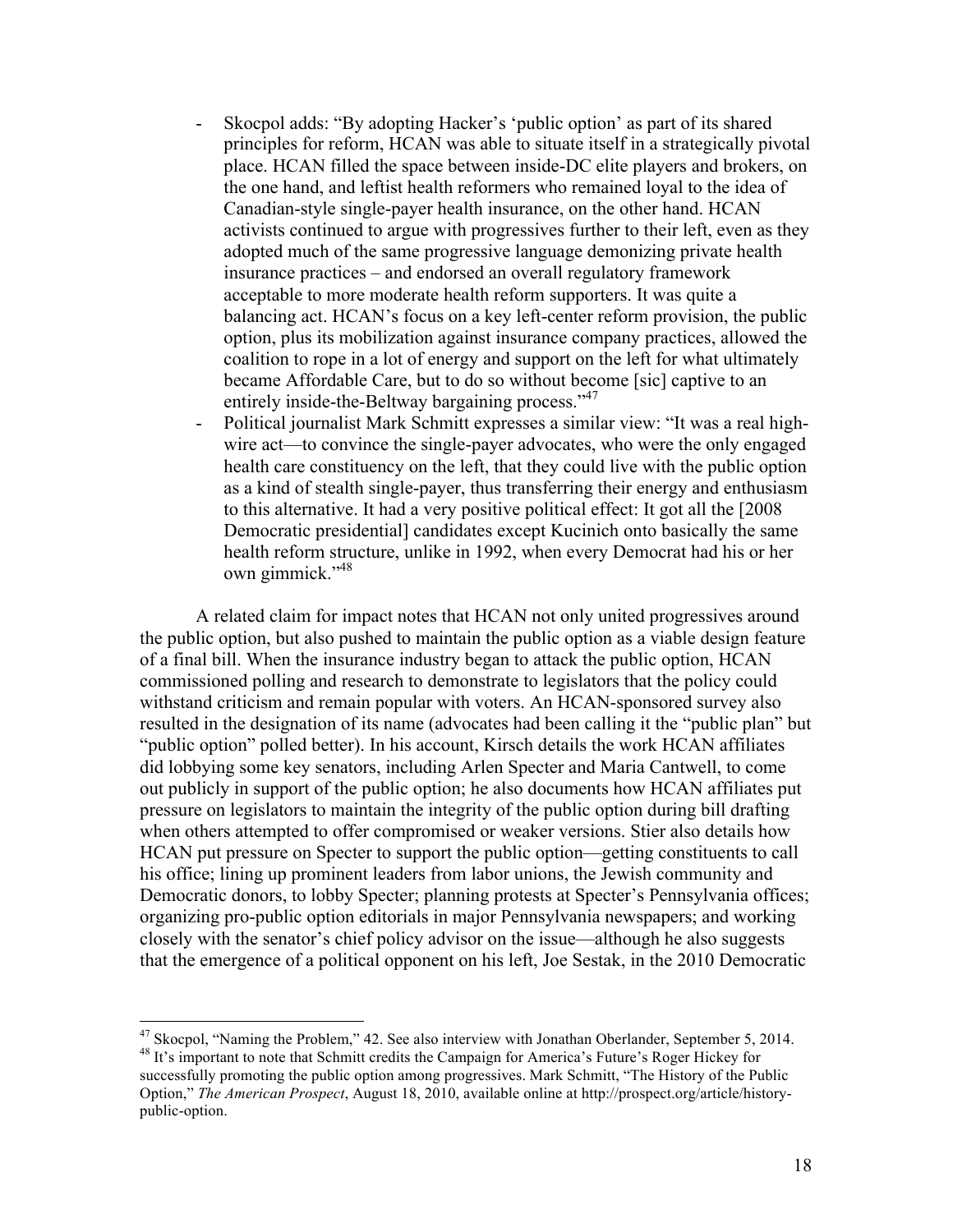Senate race contributed more than anything else toward Specter's endorsement of the policy. I have not independently verified these claims.<sup>49</sup>

In evaluating these claims for HCAN's impact, we must first gauge the seriousness of the threat of progressive disunity. One possible measure of this was the depth of commitment to a single-payer plan at the start of the HCR campaign. Kirsch gives some convincing evidence of this when he details the difficulty of initially convincing single-payer advocates to support HCAN; Len Nichols agrees, pointing out that even many of the policy aides who gravitated toward Obama's presidential campaign in 2008 had endorsed the single-payer model. These claims for impact ultimately hinge on the assumption that progressive unity and grassroots support were key to pushing through the ACA; but they do not in themselves demonstrate that impact.<sup>50</sup>

We must also consider a related argument regarding the way in which the prominence of the public option shaped the HCR campaign by serving as a distraction or a buffer.

- Cramer and Novick state in their HCAN evaluation: "The public option became a lightning rod for opponents of reform. This in turn created space for Congress to include other reforms that might have been more difficult absent the fight over the public option."<sup>51</sup>
- One senior Congressional aide who played a role in drafting the ACA recalled that the public option functioned as a sort of bargaining chip. By sacrificing it, the Left was able to extract concessions from moderates: "I think it was really important that the pressure was kept on. That the voice is always in the room and reminding people, this is what it could be… We went to the floor with a public option and we knew we didn't have the votes at the other end of the debate. But we set up a whole process where a group of moderates and progressives get in a room and figure out what are you going to do if you're not doing a public option. There were provisions in the bill that were based on that [exchange]. We got more CHIP funding. The multi-state plan that OPM [Office of Personnel Management] is running."<sup>52</sup>
- Chris Jennings also notes the public option's importance as a negotiating piece that could be sacrificed to secure conservative Democratic votes. The public option was "one of the very few issues that [Senate Majority Leader Harry] Reid could point to that people could understand, that had policy and political resonance and relevance…Strategically it was absolutely imperative to have [in the Senate bill] if for no other reason [then it represented] something the conservative Democrats could demonstrate they struck from the final package as an important justification as to why they could vote for a comprehensive bill."<sup>53</sup>

<sup>&</sup>lt;sup>49</sup> Kirsch, *Fighting for Our Health*, 114-115, 129-130 (on Specter), 141 (on Cantwell), 171-174; Stier, *Grassroots Advocacy*, 63-65.

<sup>&</sup>lt;sup>50</sup> Kirsch, *Fighting for Our Health*, 80; interview with Len Nichols, September 26, 2013.<br><sup>51</sup> Cramer and Novick, *HCAN Evaluation*, 9.<br><sup>52</sup> Interview with senior Congressional aide, December 23, 2013. Starr confirms th a bargaining chip in his account of national HCR. Starr, *Remedy and Reaction*, 228. See also John E. McDonough, *Inside National Health Reform* (Berkeley: University of California Press, 2011), 91.<br><sup>53</sup> Interview with Chris Jennings, May 27, 2014.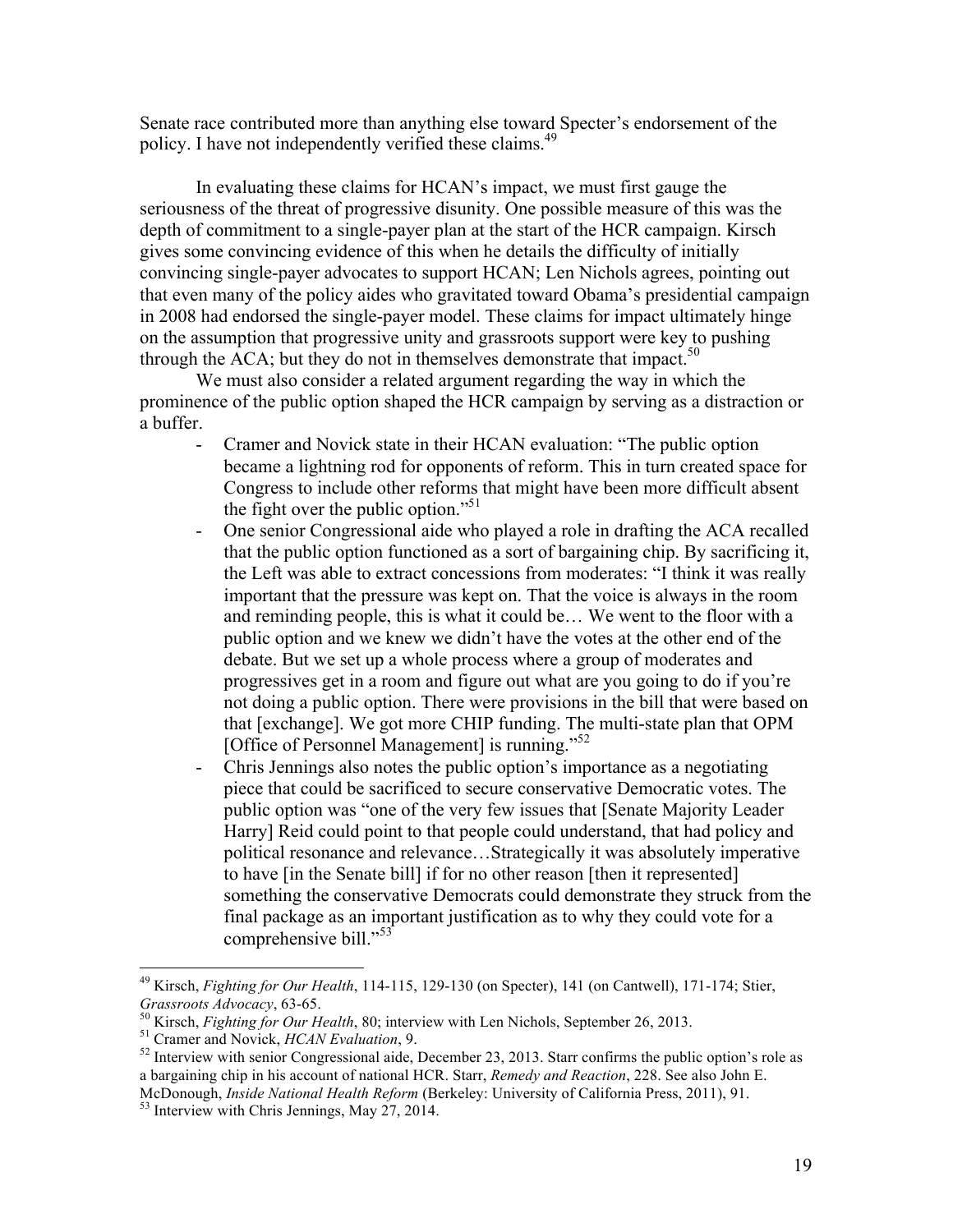It is important to note that these claims take into consideration the eventual extirpation of the public option from the final HCR legislation; and that the assessment of HCAN's impact through its advocacy for a public option does not necessarily hinge on the successful inclusion of the public option in the final bill. Several of the same analysts who cited HCAN's role in pushing the public option also acknowledged that they had little faith during the campaign that the public option would actually make it into the final bill; its odds were especially bleak in the Senate, where it lacked the support of some key Democratic figures (notably, Sen. Joseph Lieberman, whose opposition to it prevented Democrats from breaking a Republican filibuster). 54

Somewhat paradoxically, the same adhesive role that analysts associated with HCAN's embrace of the public option was also invoked to describe HCAN's ability to keep progressives united once it became clear that the public option would not survive. At that point, a number of prominent progressives, including former Vermont governor Howard Dean, were calling for the bill to be killed and for Democrats to start over—and so the danger of progressive disunity at this point does seem quite real. As Paul Starr noted, "If just one progressive senator such as Dean's fellow Vermonter, Independent Bernie Sanders, had followed that advice, Obama's effort to pass reform would have ended up like Clinton's, with nothing to show."<sup>55</sup>

According to Theda Skocpol, "in the February-March 2010 period, [HCAN's] willingness to drop the maximalist public option demand and push for final House-Senate action on the ACA as possible was important in keeping pressure on Democrats to act.<sup>556</sup> Len Nichols also offered a similar assessment of HCAN's ability to get the Left "to swallow a whole bunch of stuff to get this law to the president's desk," including the death of the public option. Ultimately, then, HCAN received credit both for consolidating progressives around the public option and for relinquishing an attachment to the policy when it became politically unviable. $57$ 

<sup>&</sup>lt;sup>54</sup> For claims that actors did not ever think the public option had a chance, see interview with John McDonough, October 3, 2013; interview with Jack Ebeler, October 8, 2013; interview with Sara Kay, October 10, 2013. In his account of the campaign to pass the ACA, former senator Tom Daschle reported that the public option was actually taken off the table by the White House and the Senate Finance Committee even before these later senate negotiations, as part of a July 2009 deal with hospitals to accept \$155 billion in cost reductions over a ten-year period. Tom Daschle with David Nather, *Getting it Done: How Obama and Congress Finally Broke the Stalemate to Make Way for Health Care Reform* (New York:

Thomas Dunne Books, 2010), 147.<br><sup>55</sup> Starr, *Remedy and Reform*, 228.

<sup>&</sup>lt;sup>56</sup> Skocpol email to Benjamin Soskis, September 27, 2013.<br><sup>57</sup> Nichols added, "With a law to build on, if it proved unsatisfactory, we could always add a public option or even move to single payer if a majority of the Senate could be persuaded at that future time. But without a law to build on, without a commitment to cover all Americans to build on, there is no hope of moving in one fell swoop to public option/single payer type reforms." Interview with Len Nichols, September 26, 2013; email from Len Nichols to author, November 3, 2014. See also interview with Jack Ebeler, October 8, 2013. A former official at Atlantic Philanthropies explained the fact that HCAN was able to rally progressives around the public option as well as to push the campaign forward even when the public option was no longer viable by arguing that too much was made of the public option's role as a unifying policy commitment. He suggested that progressive unity stemmed ultimately from a shared embrace of the core principles HCAN had enshrined in its Statement of Common Purpose.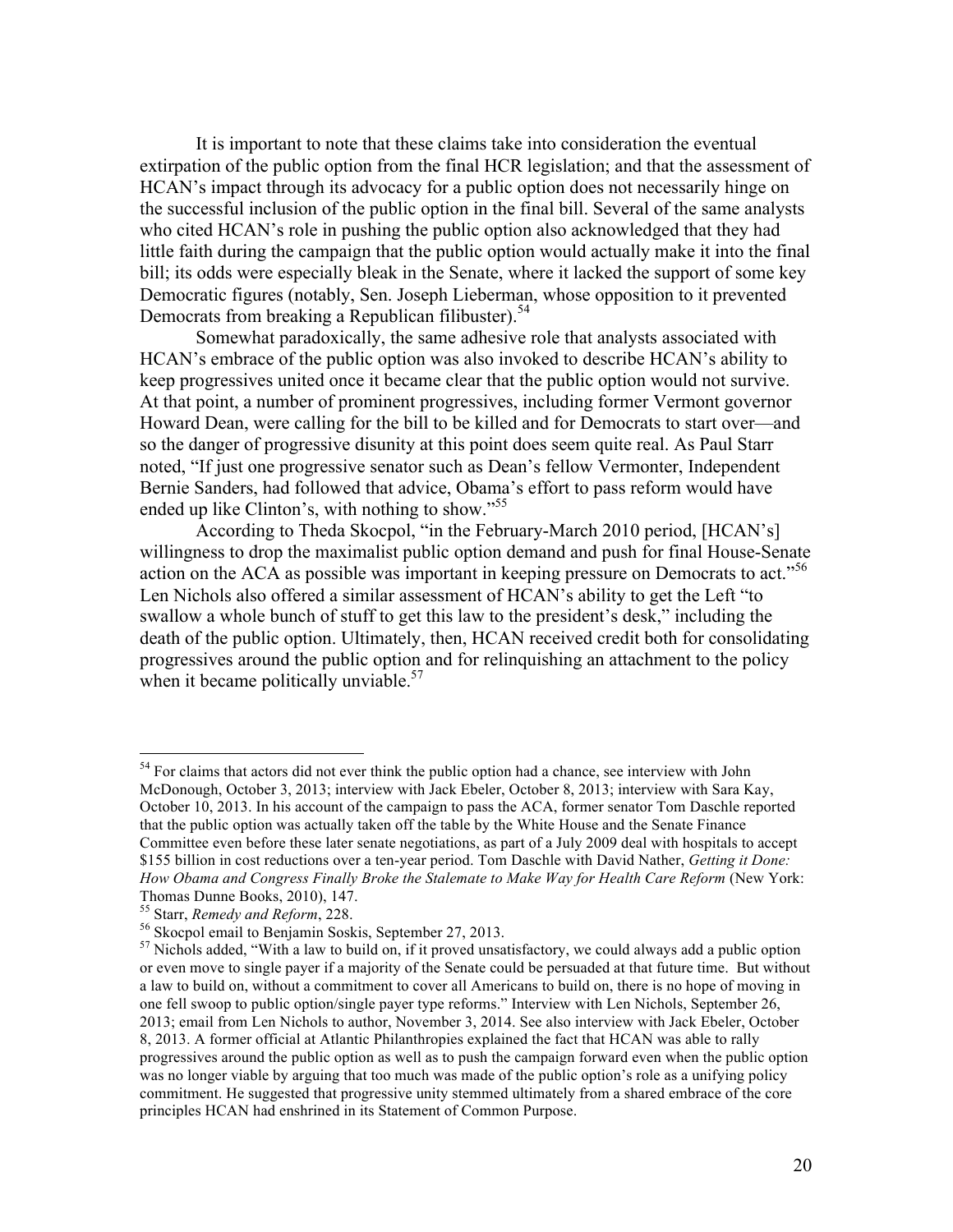There are a few counter-arguments or complications that can be placed alongside a strong claim of HCAN impact associated with the public option.

- The first raises the counter-factual of whether the public option would have occupied a prominent place in the 2009-2010 HCR campaign if HCAN had not aggressively pushed it. It should be noted that although Richard Kirsch claimed that he had devised the policy idea behind the public option, he does acknowledge that it was the version proposed by Jacob Hacker, a Yale political scientist who independently published a version of the plan in 2003, which made its way into the political discourse.
- According to journalist Mark Schmitt, it was Roger Hickey, co-director of the progressive think-tank, Campaign for America's Future, who took Hacker's "idea for 'a new public insurance pool modeled after Medicare' and went around to the community of single-payer advocates, making the case that this limited 'public option' was the best they could hope for….And then Hickey went to all the presidential candidates, acknowledging that politically, they couldn't support single-payer, but that the 'public option' would attract a real progressive constituency." Richard Kirsch also credits Hickey, along with another leading health care advocate, Diane Archer, with promoting the public option to labor and progressive advocacy groups and to the presidential campaign of John Edwards, the first Democratic candidate to unveil a health care plan.<sup>58</sup>
- Through these efforts, some version of the public option appeared in the Clinton, Obama, and Edwards health care plans, announced in early 2007 [see below for a discussion of how philanthropy funded the research behind the policy proposals]. <sup>59</sup> Given its prominence, and the several policy entrepreneurs who were promoting it, it is possible that the public option would have attracted progressive enthusiasm even without HCAN; but this counter-claim does nothing to challenge HCAN's role in preserving the public option for much of the campaign for HCR itself, when there was considerable pressure to jettison it.

Several analysts also raised the possibility that pushing for the public option to be included in a final bill, even after most analysts deemed its prospects bleak or nonexistent in the Senate, actually had a detrimental impact on the prospects for passage of the ACA.

- The Grassroots Solutions/ M+R Report cited respondents who "argued that progressives' call for a public option allowed opponents to more effectively mischaracterize reform as the government takeover of health care."<sup>60</sup>
- According to one source who advised the Senate on health care reform, some members of the Senate staff charged with health care reform were frustrated with the "degree of fervency" with which progressives embraced the public option, since it was clear to them that it did not have the votes to pass the

<sup>&</sup>lt;sup>58</sup> Schmitt, "History of the Public Option;" Kirsch, *Fighting for Our Health*, 35-36.<br><sup>59</sup> James Brasfield, "The Politics of Ideas: Where Did the Public Option Come From and Where is it Going?" *Journal of Health Politics, Policy & Law* 36, no. 3 (June 2011), 455-459.<br><sup>60</sup> Cramer and Novick, *HCAN Evaluation*, 10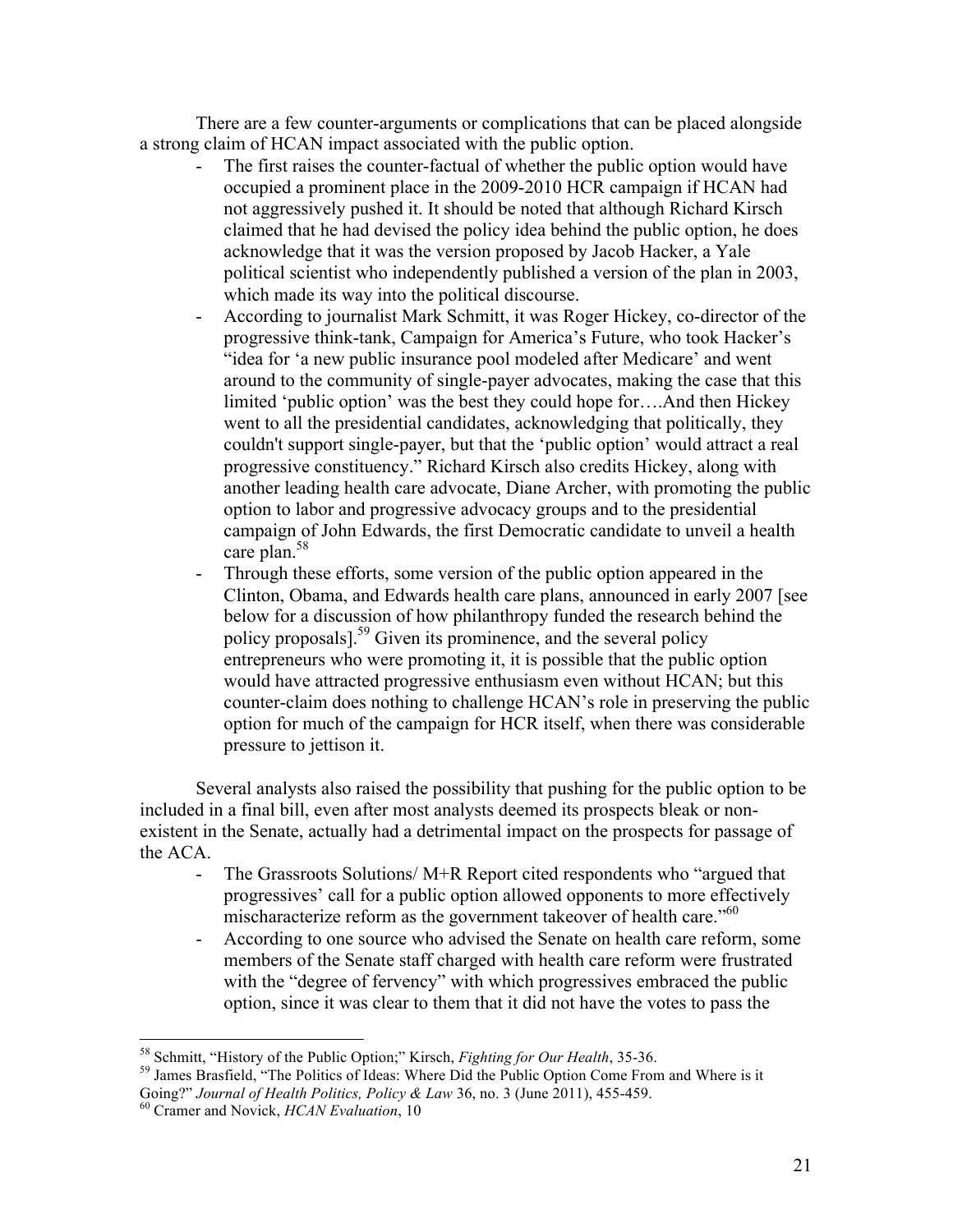Senate and it took away attention that might have been directed to issues of affordability. $61$ 

- Some staffers in then-Speaker Nancy Pelosi's office also seemed to believe that HCAN's commitment to the public option was a hindrance to the broader HCR campaign. Wendell Primus, Pelosi's senior policy advisor on health care reform, for instance, told me that he thought the public option was "overemphasized" to the detriment of other aspects of the bill, such as Medicaid expansion and the size of the subsidies. He acknowledged that there might have been a strategic dimension to this focus—"There were times when I remember thinking that maybe it's good that they focus so much on the public option because it drew fire away from the rest of the bill"—but he considered the attention and resources the public option claimed to have been an overall drain on more essential components of the ACA, like provider reimbursements and bending the cost curve.<sup>62</sup>
- Some leading advocacy groups pushing for HCR also shared similar concerns about the emphasis placed on the public option. For example, the Center on Budget and Policy Priorities concluded when the health reform bill was coming to the Senate floor that there was no chance to win an amendment to add the public option and counseled against progressives making this the only or overriding issue for the Senate floor debate. CBPP thought progressives had the ability to improve the bill on the Senate floor in other areas, such as affordability, if they devoted substantial effort to those areas, rather than focusing so heavily on the public option and much less on other improvements CBPP thought were more winnable.<sup>63</sup>
- In HCAN's defense, Richard Kirsch points out that HCAN by no means ignored the issue of affordability; it was a frequent topic in their legislative work and in their field lobbying. In September 2009, for example, HCAN attacked the initial bill that came out of the Senate Finance Committee for not doing enough to make care affordable. But he concedes that HCAN did not make affordability a focus of HCAN's paid communication for the reason that the public's leading concern with reform was the legislation's potential cost, and so attention drawn to making the health care more affordable (and thus the legislation more expensive) threatened to undermine the overall campaign. The extent to which HCAN's focus on the public option overshadowed the

<sup>&</sup>lt;sup>61</sup>Interview with anonymous.<br><sup>62</sup> HCAN received some pushback for its decision to spend \$400,000 on an ad released in early January 2010 that called for reform to include a public option, against the White House's objections (and after many on the Hill assumed its actual prospects of inclusion were nil). Kirsch, *Fighting for Our Health*, 320; "New TV Ad & Online Campaign Ask President and Congress to Finish Reform Fight," HCAN Press Release, January 5, 2010, accessed at http://healthcareforamericanow.org/2010/01/05/new-tv-ad-onlinecampaign-ask-president-and-congress-to-finish-reform-right. Interview with Wendell Primus, January 29, 2014 ("I tend to believe that we spent way too much time and money on the public option as opposed to doing other things that would have pressed providers a little more").

<sup>&</sup>lt;sup>63</sup> Email from Robert Greenstein to Benjamin Soskis, October 1, 2014.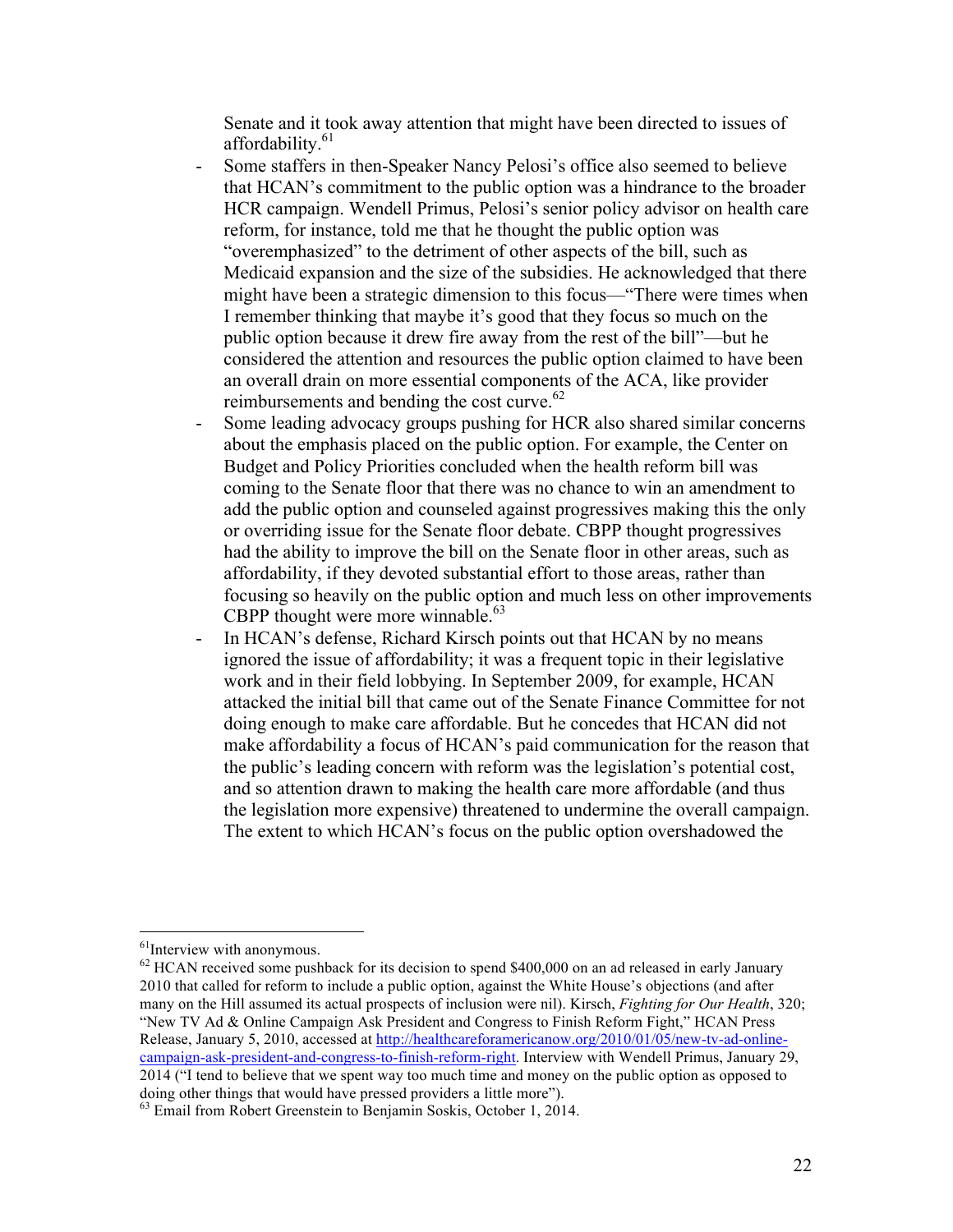affordability issue, and whether more HCAN focus on the issue would have ultimately helped or hindered the campaign, are still open questions.<sup>64</sup>

The final counterfactual that should be addressed when assessing HCAN's impact via its support for the public option is how the campaign for the ACA might have advanced differently if the organization had rallied progressives around a single-payer plan instead. This strategy might have fractured the reform consensus, but it is possible it would have placed progressives in a stronger position to pressure policymakers once the legislation was crafted. Such scenarios, however, are rarely considered in the retrospective evaluations of HCAN's role in the passage of the  $ACA<sup>65</sup>$ 

#### VI. **HCAN Legislative Strategy**

HCAN's ultimate aim was to convince legislators to support a bill for health care reform that reflected HCAN's Statement of Common Purpose, using a combination of an inside and outside game. HCAN's national staff met frequently with the staff of key congressional champions of HCR to discuss strategy. During the campaign, there were weekly or bi-weekly meetings with House staff led by staff of Jan Schakowsky  $(D - IL)$ , a leading progressive; meetings with Senate staff were held regularly but less frequently. <sup>66</sup> These meetings helped identify members whom HCAN could profitably target and provided HCAN with some additional insight on how to do so (i.e., whether public pressure would work well or whether they should work behind the scenes). The national office would then share this information with the state and local affiliates. At the

 <sup>64</sup> In an interview with the *Washington Post*, Kirsch claimed it would have been difficult to rally progressives around the affordability issue, especially given opponents' attacks focusing on reform's potential costs. "[T]o do a big public campaign around issues of affordability would have been very tricky…the reality is that a lot of the excitement about the public option was that this was something bold and different. Progressive base activists could get a hold of that and get excited about it. There's nothing about affordability that's that sexy and clear." But in an email to the author, Kirsch claimed that HCAN "played an aggressive and consistent role in stressing affordability in our legislative work and in our field communications," but did not spend money on paid communications (with a few exceptions) pushing for the legislation to be more affordable. In September 2009, when the HCAN Steering Committee grew concerned that their support for the public option was crowding out attention to affordability, Kirsch wrote a piece in the *Huffington Post* linking the two causes. Harold Pollack, "The group that got health reform passed is declaring victory and going home," *Washington Post Wonk Blog*, January 5, 2014; email from Richard Kirsch, August 8, 2014; Richard Kirsch, "Affordability and the Public Option," *The Huffington Post*, September 8, 2009, accessed at http://www.huffingtonpost.com/richard-kirsch/affordability-and-the-

 $\overline{65}$  For one commentator who does consider this, see Schmitt, "History of the Public Option" ("The alternative history question would be: What if they had pushed for single-payer all along? Could the political process then have sold them out and compromised by supporting the public option we now look likely to lose?").

<sup>&</sup>lt;sup>66</sup> The sources and analysts I consulted consistently suggested that HCAN's influence was much greater in the House than in the Senate. See, for instance, Skocpol, "Naming the Problem," 43-44 ("Establishment DC policy players in health reform often did not give HCAN conscious heed or credit. When Lawrence Jacobs and I interviewed DC players in health legislation, especially in the Senate, they all pooh-poohed HCAN's efforts"). Rep. Schakowsky's office did not respond to my request for an interview.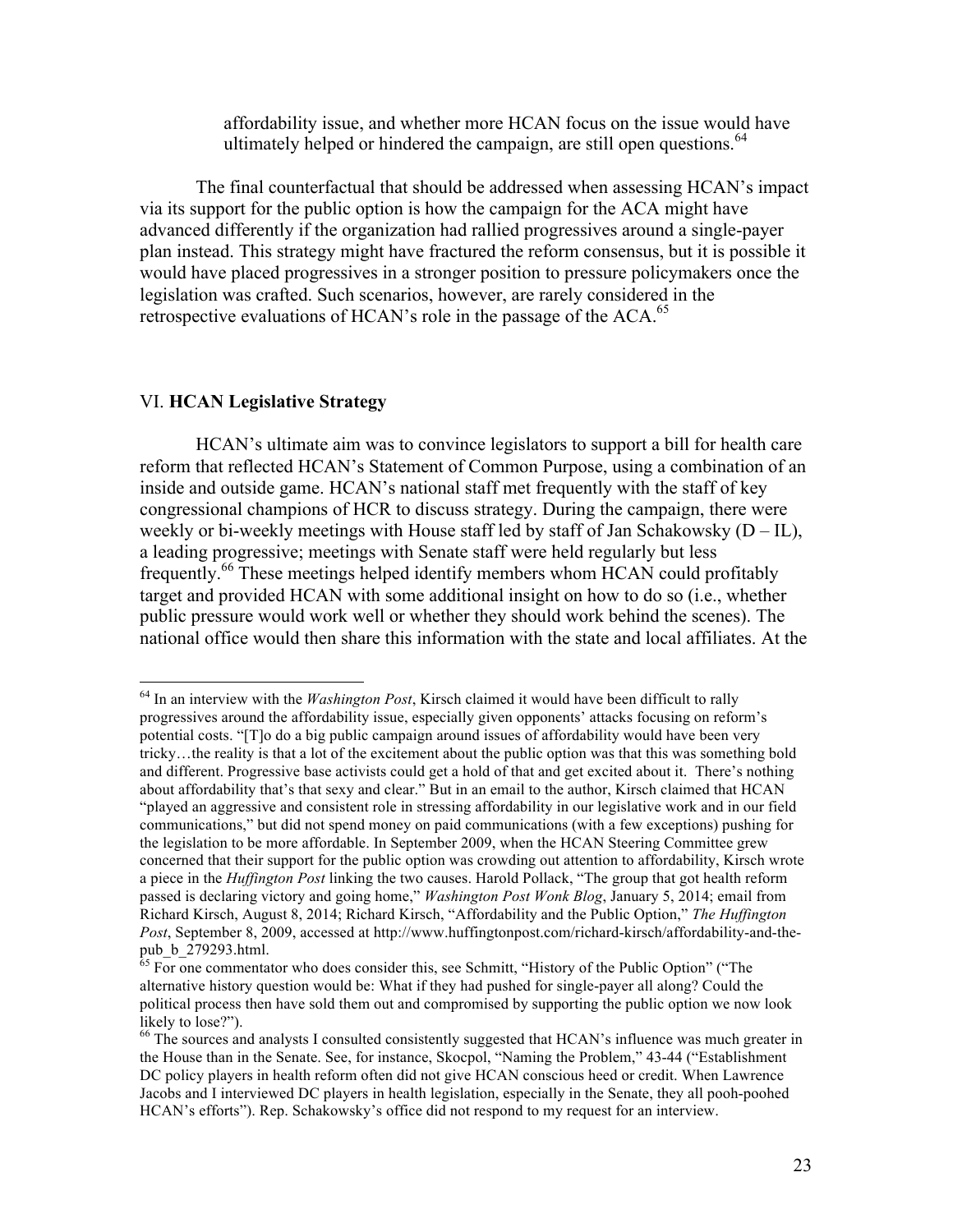same time, information would also move in the other direction as well, from the HCAN district offices to the national office and then to the Congressional Democratic leadership. HCAN kept the Speaker's office informed about the level of pressure—through phone calls, emails, and office visits—being placed on legislators, so that when on-the-fence members complained that supporting the ACA would run against their constituents' wishes, the Speaker could challenge them with data suggesting otherwise.<sup>67</sup>

The numbers speak to the aggregate scale of this campaign. As Cramer and Novick's evaluation details, "HCAN generated an enormous volume of Congressional contact, which was needed to keep up with the opposition. In addition to thousands of lobby visits (in-district and on Capitol Hill), events and town hall meetings, HCAN produced more than 873,000 calls to Congress and more than 600,000 faxes.<sup>568</sup> But it is on a more granular level, through an examination of the efforts to sway particular legislators, that determinations of HCAN's impact can most soundly be made.

These determinations present a particular evaluative challenge.<sup>69</sup> As one Congressional staffer involved in drafting the ACA explained, few members of Congress are willing to admit that HCAN pressure was decisive in securing their vote; such an assertion would seem to compromise their own valued sense of independent thinking. (This staffer did in fact believe that HCAN played an important role in helping to secure votes for the  $ACA$ .<sup>70</sup>

Given such forewarnings, I made only a modest effort to contact legislators and ask their opinion of HCAN's impact. I directed more of my inquiries toward Congressional staff (my few attempts to contact members for direct comment proved unsuccessful). I did encounter some difficulty getting a candid assessment of HCAN's role even from some congressional staff. For instance, I spoke with Ben Marter, the press representative (in 2009-2010) of Betsy Markey, a Colorado Democrat whom, according to Richard Kirsch, HCAN helped to push toward support for the ACA in the months before the final vote.<sup>71</sup> In Kirsch's account, constituent pressure, organized by an HCANaffiliate, was crucial in pushing Markey past her reservations about HCR's costs. I asked

 $<sup>67</sup>$  One congressional staffer also noted that HCAN's ability to "convene stakeholders and come in in one</sup> meeting and present it all together with all their perspectives" was especially helpful, given the time constraints experienced by staff. Interview with anonymous Congressional staffer. Interview with Doneg McDonough, March 11, 2014 ("We would be interacting with folks on the Hill and when they identified a need for education or to communicate the importance of issues to constituents, we would focus that on members, in the field or in DC and would coordinate how that would work. It was very member specific and time specific"); Stier, *Grassroots Advocacy*, 74; interview with Marc Stier, February 28, 2014; interview with senior Congressional aide, December 23, 2014.

<sup>&</sup>lt;sup>68</sup> Cramer and Novick, *HCAN Evaluation*, 1.<br><sup>69</sup> In light of this challenge, Mark Stier, who served as HCAN Pennsylvania's state director and also had a background as a public policy academic, considered devising a more quantitative measure of HCAN's ground game's effectiveness. He proposed sifting through the weekly reports that HCAN staff made to determine, in each district, the number of people HCAN mobilized, how many visits they organized to a members' office, how much press they generated, and other relevant data, and then matching that data with local members' votes on the ACA, considering as well districts' partisan composition, the members' own ideological profile and the amount of money and lobbying on the other side. He thought this work might tell us more about what sort of impact HCAN actually had on members' ACA votes. He drafted a proposal to HCAN's national leadership to conduct this research, but has not moved forward with the project. Interview with Marc Stier, February 28, 2014.

<sup>70</sup> Interview with anonymous Congressional staffer, October 16, 2013. 71 Kirsch, *Fighting for Our Health*, 346-347.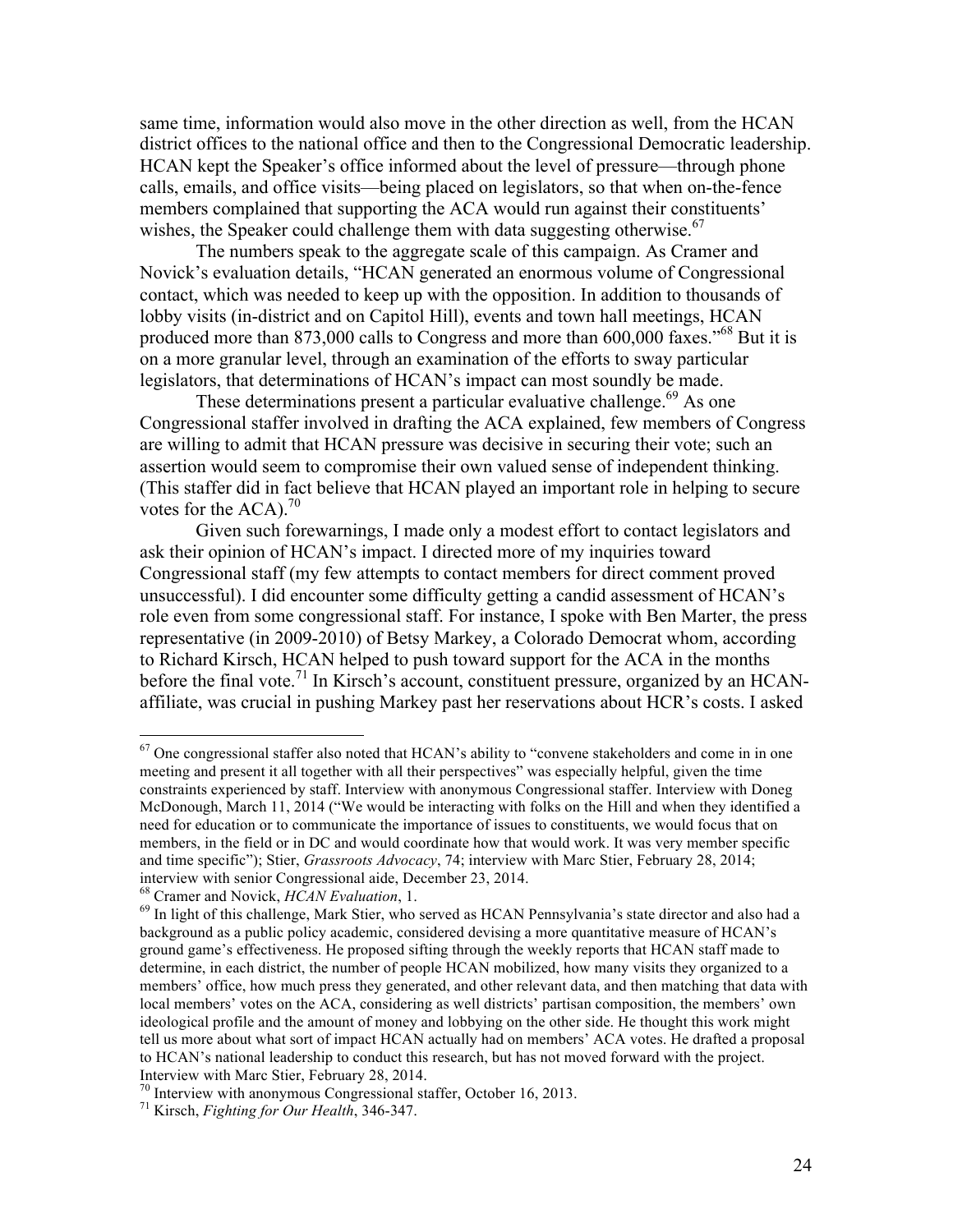Marter what sort of role HCAN had in the decision and he responded that HCAN had very little role: "Ultimately, the decision to support the compromise legislation that was drafted in the Senate in March 2010 was a determination made by the congresswoman herself. It was not as a result of an outpouring of strong support either way because it was very strong on both sides of the argument. Ultimately, what did it for her was that it was the right thing to do for the district, the state, and the country." The evidence he provided for this claim was that HCAN had been active in her district for much of 2009 and it was only *after* the Senate made revisions to the bill, addressing her key concerns, that Markey voted for it; she had voted against the earlier House bill, even with HCAN pressure.<sup>72</sup>

The response seems intent on preserving the image of Markey's legislative agency and leaves little room for a consideration of HCAN's contributions in members' decisions. But as Marc Stier has pointed out, HCAN worked most effectively not when it tried to pressure members who were disinclined to vote for the ACA into doing so, but when it gave members the space to make a determination of what actually was best for "the district, state and country." HCAN, in his words, made the vote on the ACA a "hard" one for moderates by counter-balancing anti-HCR pressure.73 The key question in this regard is whether a member would have voted for the ACA absent HCAN's involvement. In a sense—and here we have another evaluative paradox—HCAN, when it worked most effectively, provided members of Congress with the leeway to follow their own independent analysis, laying the foundation for members subsequently to downplay HCAN's own impact.

#### *Legislator Testimony*:

Some members, however, were willing to acknowledge HCAN's impact. In fact, the firmest support for a strong claim of HCAN impact on the votes of legislators comes from a small handful of the legislators themselves (or at least from HCAN officials reporting on those claims). In his book, for instance, Richard Kirsch cites comments made to him after the passage of the ACA by Rep. Rob Andrews (D-NJ), who chaired the Health Subcommittee of the House Education and Labor Committee. Andrews credited HCAN with helping to secure the support of newly elected Democrats, many of who served in competitive districts, and for whom a vote for HCR seemed especially perilous. According to Kirsch, Andrews told him, "We could have never got the freshmen and sophomores without you."<sup>74</sup>

Similarly, when pressed to point to evidence for impact, Marc Stier, the director of Pennsylvania HCAN, cited the comments of two Pennsylvania Democrats: "I'm convinced that what we did made a difference, basically because two members of Congress told me." In his book he quotes the district director for Chris Carney (discussed in greater detail below) telling him that "Chris always wanted to vote for health care reform, but what your organization did made it possible." According to Stier, Rep. Kathy Dahlkemper offered a similar tribute to HCAN's work directly to him.<sup>75</sup>

<sup>&</sup>lt;sup>72</sup> Interview with Ben Marter, September 25, 2013.<br><sup>73</sup> Interview with Marc Stier, February 28, 2014.<br><sup>74</sup> Kirsch, *Fighting for our Health*, 357. Kirsch also reports that after the President signed the ACA, the White House's deputy director of political affairs, Patrick Dillon told him, "We couldn't have done it without you." Kirsch, *Fighting for Our Health*, 355.<br><sup>75</sup> Interview with Marc Stier, February 28, 2014; Stier, *Grassroots Advocacy*, 70, 76. In his book, Stier

quotes Dahlkemper's tribute to PA HCAN: "Usually the people who are against something and angry are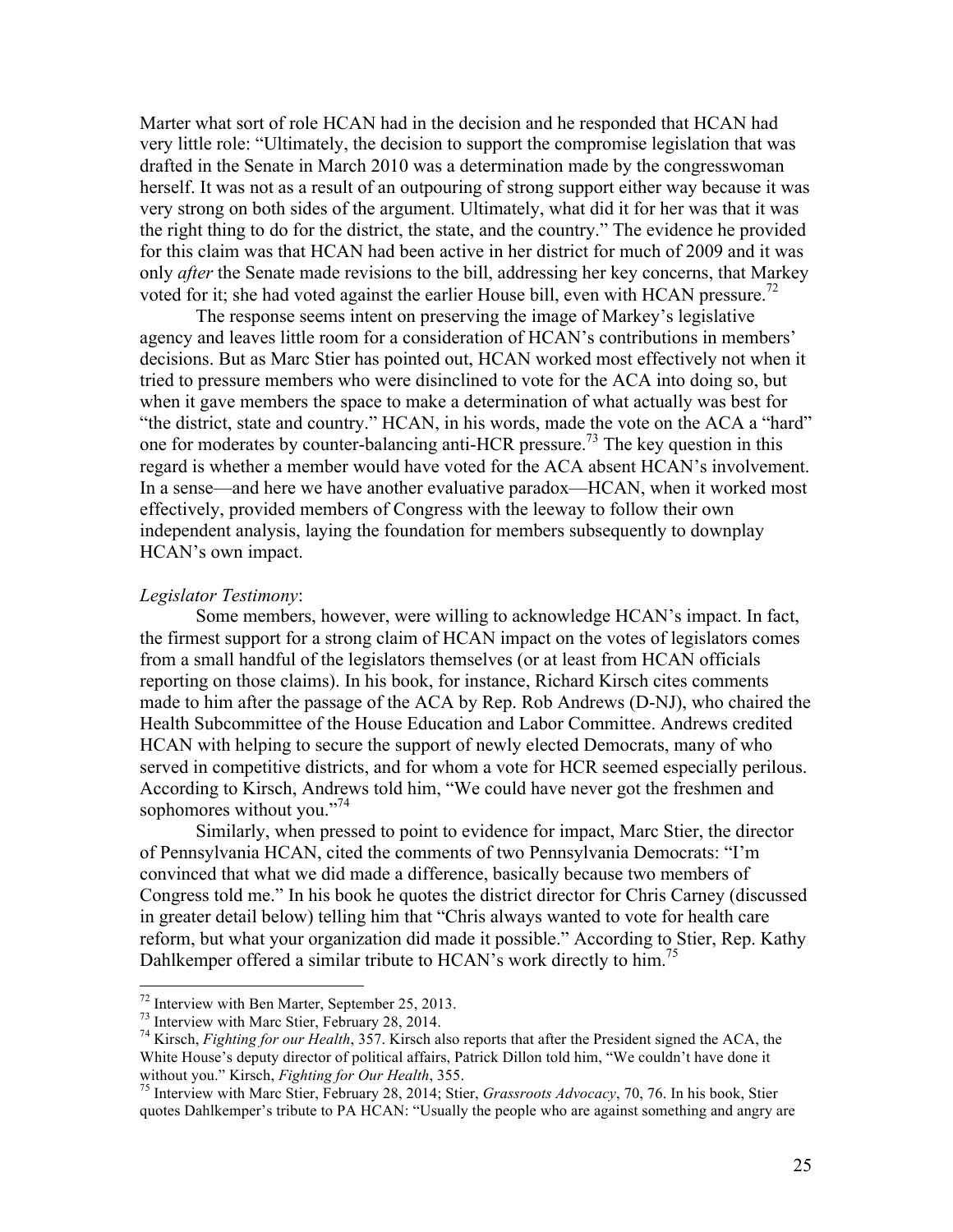How should we evaluate such evidence? It is not as strong as similar claims made to a third party (to a journalist, for instance); Congressmen and their staff have an incentive to boost the self-regard of allied advocacy groups if they believe such compliments will increase or sustain the groups' level of activism in future campaigns. At the same time, HCAN officials have an incentive to plump up off-hand remarks into heart-felt commendations. Stier acknowledges as much and stated that one must take the comments from the two members of Congress referenced above "with a grain of salt." But he also points out that the partnership between PA HCAN and moderate Pennsylvania Democrats was not always a close one—Rep. Carney avoided any contact with HCAN for the first half of 2009—and so positive remarks on HCAN's impact were surprising enough that they did likely reflect the member's ultimate appreciation of HCAN's contributions.

To such statements must be added another related species of evidence of impact: Congressional offices frequently turned to HCAN at critical moments to ask for the coalition's assistance, suggesting that the members' staffs believed that HCAN could play an important role in generating and sustaining legislative support for the ACA. Stier reports, for instance, that Kathy Dahlkemper's office "would call all the time and say there are more calls against the ACA than for it. You guys better get busy. They wanted to be able to say that [Kathy] was voting with [her] district." None of this evidence is dispositive of HCAN's impact, but cumulatively, the attitude of certain key members of Congress toward HCAN seems one of the strongest indices of impact.<sup>76</sup>

Another possible type of evidence would be the assessments of neutral policy analysts who had followed particular legislators and their relationship with HCAN and other grassroots advocacy groups closely. For the most part, I did not find much objective analysis of HCAN's impact in local press accounts. HCAN state affiliates kept a running log of various press mentions to send in to the national office. HCAN passed on a number of these digests to me. My survey of these digests was not exhaustive but the articles that I consulted—and that HCAN state groups flagged as especially favorable—rarely made any explicit claim of impact. They often noted HCAN's presence at major rallies, and their frequent outnumbering of HCR opponents, and marked when politicians attended or participated in HCAN events, without assessing the significance of this participation for the politician's own support for the ACA. (It is also worth mentioning that even those accounts that seemed sympathetic to HCAN were often dominated by scenes of Tea Party disruptions, which suggests the difficulty of HCR supporters in shaping the media narrative more generally).

How did HCAN and its affiliates attempt to sway legislators to vote for HCR? There were two main strategies: one directed at moderates and the other at "champions."

#### *HCAN and Congressional moderates*:

1

the ones who come out. Those who support what you are doing don't come out. I often felt alone. So it was very important to have your help. Unlike groups that demanded particular legislation, such as the single payer advocates, your group just provided support to us. You brought people to public events and encouraged them to write letters to the editor. And they were often good-sized crowds. Your work made a big difference. And the thank-you event meant a lot to me."<br><sup>76</sup> Interview with Marc Stier, February 28, 2014.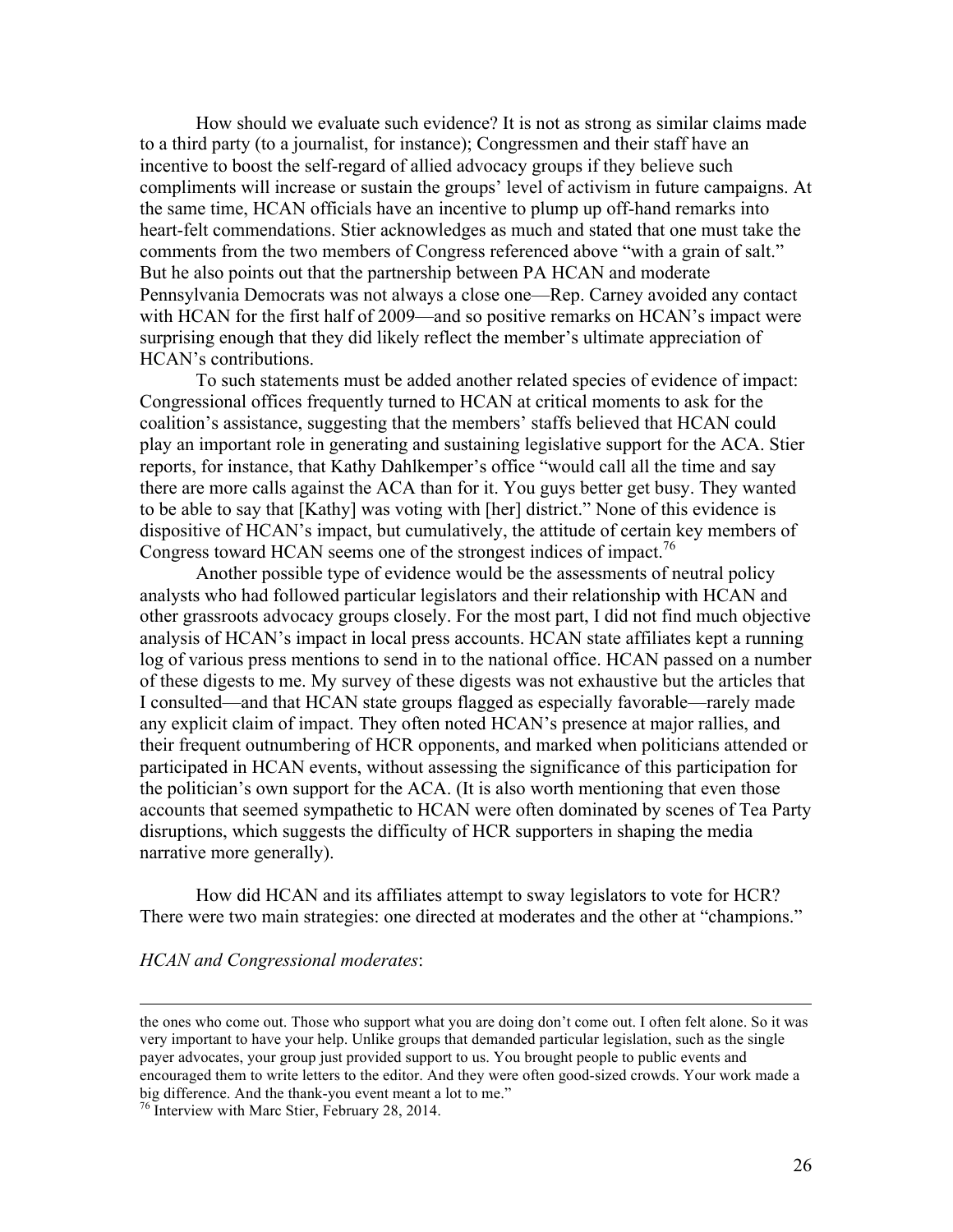HCAN committed significant resources to persuading moderate Democrats to back HCR.

- Early on, in the run-up to the 2008 election, HCAN initiated a "Star District" effort, which targeted six "swing" Congressional races and one U.S. Senate race. HCAN spent \$3.8 million on targeted paid advertisements, including TV and mail, and conducted strategic fieldwork during the election.
	- o From the Grassroots/M+R evaluation: "In a study of the districts where HCAN concentrated its efforts, Lake Research Partners concluded that 'HCAN's communications during a two-week campaign in October made a dramatic impact on the knowledge and attitudes of voters in five Congressional Districts in which HCAN is active.' However, that conclusion should be taken with some caveats…[M]any observed that HCAN was not the only organization focusing on health care."<sup>77</sup>
	- o Kirsch added: "We polled women in the district before and after we ran the ads to see if their opinions had changed. We also left out one group of women from the mailings to act as a control group so that we could separately measure the impact of the mail. The results were gratifying. Our ads swayed 13 percent of voters toward the Democratic candidate. Voters who had received the mail and phone calls moved more than those who had just been exposed to TV."
	- o Without demonstrating conclusively that the HCAN campaign had a major role in the results, Kirsch points out that "five of the seven Republicans whom we had criticized for their health care positions lost their elections."<sup>78</sup>

Kirsch's and Stier's accounts chronicle how HCAN and its affiliates sought to secure positive support for the ACA from moderates: using constituent pressure, sending formal delegates of community leaders to district offices and DC Congressional offices; organizing office visits for other constituents; mobilizing HCR supporters to attend public events at which the targeted member would be appearing; organizing rallies, sometimes outside district offices; leading phone-banking efforts and facilitating constituent phone and online contact with members; holding out future electoral support as a carrot and threatening to withhold that support as a stick.<sup>79</sup>

Stier also focuses considerable attention on HCAN's success in Pennsylvania in swaying key Congressional moderates to support HCR. Stier presents PA HCAN as a "microcosm" of the national campaign, pointing out that the state had a House delegation with a wide range of ideological viewpoints and had representative affiliates from most of the leading national coalition partners. But he also notes that the state was distinctive in some respects as well, especially in the strength of its coalition. Stier highlights six Pennsylvania Democratic moderates whom HCAN pressured; four of them ultimately voted for the final ACA. HCAN mobilized citizens and activists among the constituents

<sup>77</sup> Cramer and Novick, *HCAN Evaluation*, 4. <sup>78</sup> Kirsch, *Fighting for Our Health*, 96. <sup>79</sup> Kirsch, *Fighting for Our Health*, 270, 281-283, 346-350.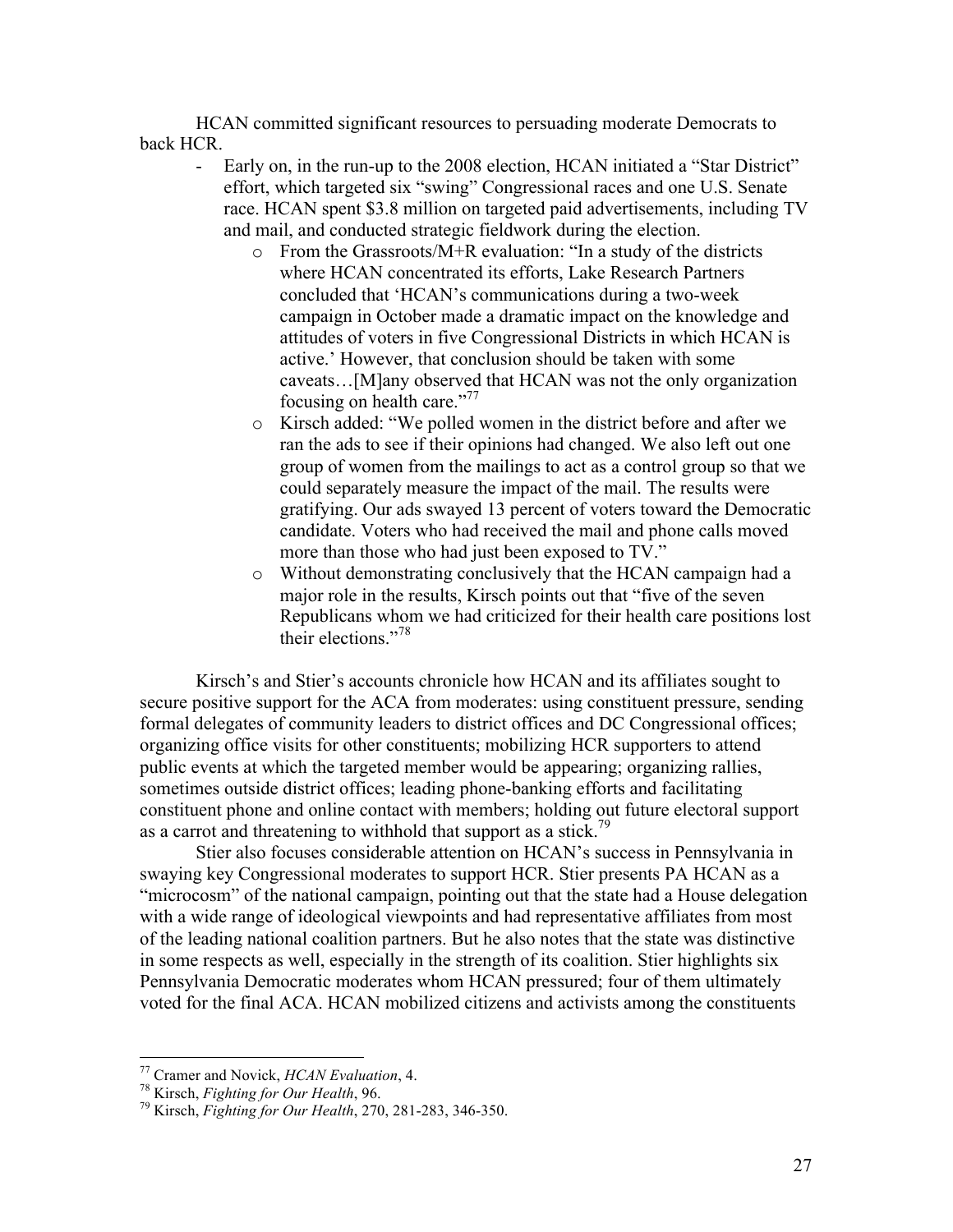of each and helped them to communicate to their representative how important passage of HCR was to them (and how key it would be to securing their vote for re-election).

For the first year, the moderates kept their distance from HCAN, refusing to speak at events the organization sponsored.

- As Stier notes: "We worked to build an activist base that would keep the health care issue, and the importance of each Congress member's vote on it, before the public while also creating a steady stream of individual contacts with each member….We recruited a substantial number of citizen and labor activists in each district. And we held many events—two to four a month for over a year—in each district, including rallies in front of their congressional offices, protests at insurance companies, town halls, readings of the legislation, canvasses at which we asked people to contact their Representatives, and others. We blasted their offices with emails and phone calls. We took union members and other constituents to meet with the members and their staffs."<sup>80</sup>
- Just hours before the first House vote on the HCR legislation, on November 7, Rep. Chris Carney (D-PA) remained undecided; in the days and hours running up to it, HCAN's Pennsylvania affiliate flooded his office with calls. Was this support partially responsible for securing Carney's vote, along with those of several of the other wavering Pennsylvania moderates? As mentioned above, both Carney and Dahlkemper let it be known to Stier that they thought HCAN's support crucial in this regard. Stier's account gives the reader no particular reason to doubt this conclusion, but neither does it offer conclusive proof. And it does not fully address the counter-factual; absent this support, would Carney still have struggled with his vote, but ultimately voted for reform? All that is certain from these accounts is that moderate Democrats' struggle with the vote was in many cases a profound one, and that HCAN played a not-insignificant role in pushing a handful of lawmakers toward support.
- On the other hand, Stier's account also highlights the limits of HCAN's power over moderates in swing districts, who had little interest in supporting HCR; in these cases, HCAN's threats to withhold electoral support were not especially credible, because to do so was to guarantee the election of the moderate Democrat's Republican opponent.<sup>81</sup>

# *HCAN and Legislative Champions*:

One of HCAN's most notable strategic innovations was that it did not merely "pressure" moderate Democrats but also worked to bolster "champions"—that is, it supported Democrats who seemed inclined to vote for reform even without HCAN's intervention and pushed them to be more outspoken and fervent advocates.

According to the Atlantic-funded evaluation: "Observers note that while other groups concentrated efforts in hotly contested swing districts, HCAN was the only entity doing work in supportive members' districts, and that its impact was felt. Numerous examples of Congressional supporters becoming aggressive and outspoken advocates for

<sup>80</sup> Stier, *Grassroots Advocacy*, x-xi, 70. <sup>81</sup> Stier, *Grassroots Advocacy*, 70, 76, 77.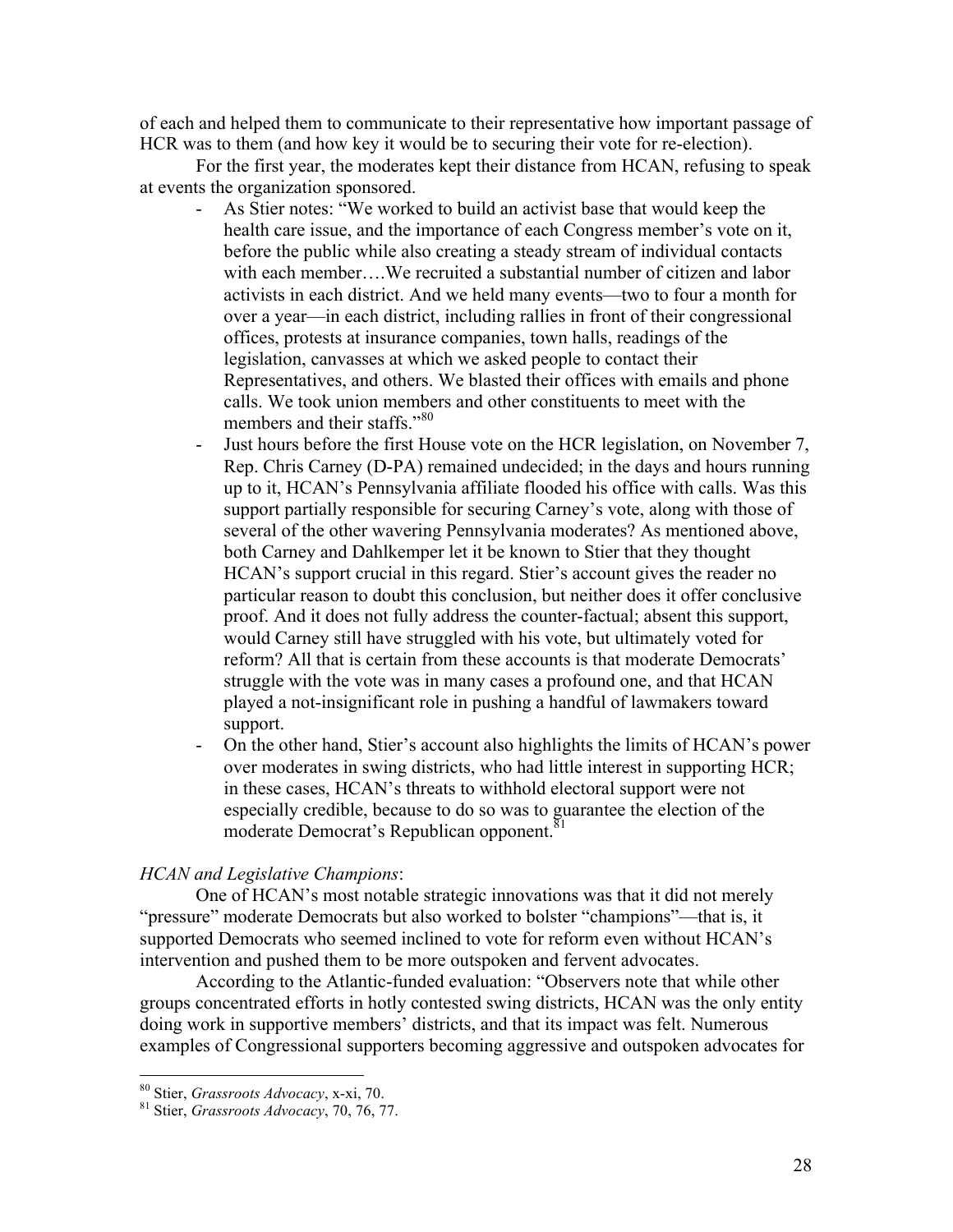reform were recounted." In an interview, when I asked for an example, the evaluators cited Ohio senator Sherrod Brown. When I pressed them on the causal impact such a claim was staking, they added, "Brown was a supporter, but they had a program to get him in front of crowds of people, to make him look good on the issue, to make him into a champion…It's hard to say that it was only HCAN that led him to take a strong stand [on HCR] but without HCAN, I don't think he would have." $82$ 

In his book on HCAN, Richard Kirsch details the effort the organization made to push a number of senators, including Parry Murray and Maria Cantwell (both from Washington), to overcome political caution and become more vocal leaders in the cause of HCR. According to Kirsch, months of pressure on Murray from HCAN's Washington coalition led the senator to agree to speak at a major HCR rally in Seattle in May 2009, after which she became "a strong champion of reform." Kirsch details the multiple meetings between HCR advocates and Murray's staff in the weeks and days before the rally that led to her appearance (announced only a few days before it was scheduled to occur). Kirsch is here implying a causal link between HCAN pressure and Murray's public commitment to the cause of reform.<sup>83</sup>

In his account of HCAN's work in Pennsylvania, Marc Stier provides a case study of how HCAN supported Pennsylvania Democrats Rep. Allyson Schwartz and Sen. Bob Casey, pushing both to take a prominent lead in the campaign for HCR. Each was a supporter, but had reservations for different reasons: Casey's because of the legislation's support for abortion, Schwartz's because of fears of being branded a radical and of alienating moderate constituents. HCAN helped to assuage these concerns by letting them know that their constituents, and especially progressives, "had their back." They did so through supportive phone calls, emails and office visits. HCAN also helped to "pump up" champions in the local press, promoting their leadership whenever possible and defending them from attacks from the Left.

They also created "decision points," such as the "Which Side Are You On?" campaign, which asked legislators across the country to sign on to the HCAN Statement of Common Principles, that forced members to publicly commit to a strong support of HCR (ultimately, 139 House members and 17 Senators, including Sen. Obama, signed on). According to Stier and Kirsch, by orchestrating a nation-wide campaign, HCAN gave the cause a coordinated sense of momentum, and led legislators to want to "get on board," to appear leaders on the issue.

Similarly, HCAN hosted large public rallies to force local legislators to make a decision whether or not to attend and how visibly to promote the cause; often, HCAN would use these events to publicize a legislator signing the HCAN Statement. The largest of these was held by HCAN Pennsylvania in Philadelphia in October 2008, with more than 500 people attending. According to Stier, the event was not meant merely to publicize congressional signatures on the Statement, but to "generate the momentum needed to secure signatures from wavering members of Congress." The Philadelphia event was scheduled before two key Pennsylvania members of Congress, Sen. Casey and Rep. Schwartz, had signed on. Once HCAN announced the date, Rep. Schwartz agreed to sign the Statement. Sen. Casey was more wary. In an email, Stier reports that he was in frequent communication with Casey's office in the weeks leading up to the rally, going

<sup>82</sup> Cramer and Novick, *HCAN Evaluation*, 9; Interview with Tom Novick, November 13, 2013. <sup>83</sup> Kirsch, *Fighting for Our Health*, 121-129.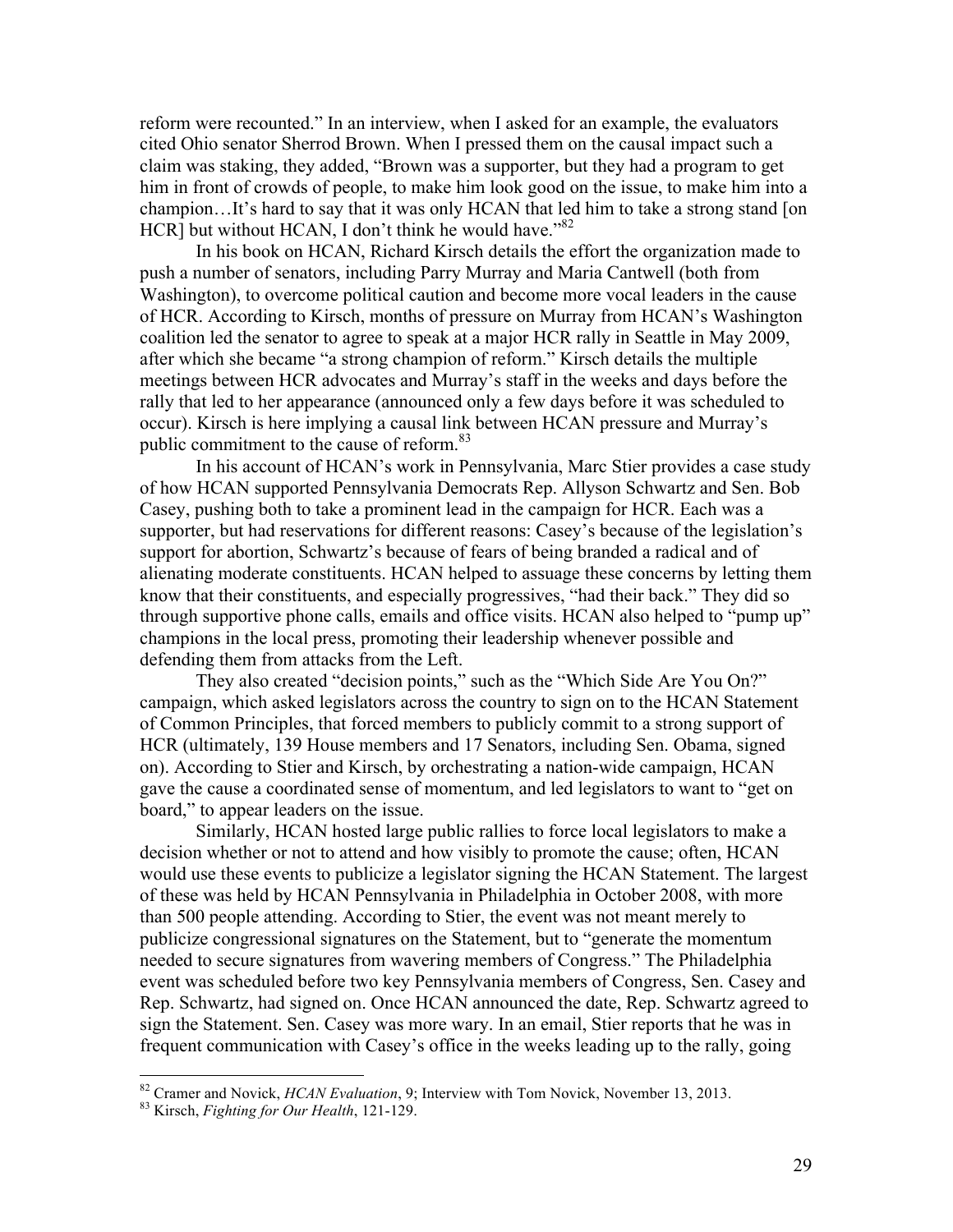over the Statement line by line and answering the questions and concerns of Casey's staff. Casey agreed to sign only a few hours before the rally was scheduled to begin. After that event, according to Stier, the senator served as one of the leading Democratic champions of HCR. $^{84}$ 

The most convincing evidence that Stier supplies of the impact of this "champions" work is not that both Schwartz and Casey did become more outspoken in their support for HCR, since this does not address the counter-factual of whether each might have intervened more aggressively in the campaign as the crucial votes neared, even absent HCAN's prodding. Most convincing is the fact that at key moments in the campaign, when Schwartz and Casey were considering becoming more outspoken, their staffs turned to HCAN and asked for more support—more phone calls and emails, increased progressive turnout at town-halls, etc.—so that the congresswoman and senator could claim that they were faithfully representing their constituents. At a certain point, Casey's staff and HCAN even began to share polling data and research so that they could better coordinate their messages. HCAN's Pennsylvania affiliate did seem to come through. According to Stier, supporters of reform outnumbered opponents at all but one Casey event between August 2009 and March 2010. According to Stier's account, HCAN pressure clearly seemed to lead Casey to increase his visibility as an advocate for HCR. At one point, for example, Stier asked Casey to state publicly his reasons for supporting health care reform without the amendment advanced by Bart Stupak, that would bar private insurance plans in the proposed insurance exchanges from offering abortion coverage if their subscribers received a federal subsidy; Stier hoped the move would give political cover to other Pennsylvania Democrats who were on the fence. Casey agreed to do so, and soon after, three Pennsylvania Democratic Congressmen who had strong antiabortion views came out in support of the HCR bill without the Stupak amendment; congressional staffers told Stier that Casey's endorsement was key.<sup>85</sup>

Accounts of staff requests for HCAN intervention provide some of the strongest evidence available of HCAN impact since they suggests that at least some lawmakers themselves appreciated HCAN's value to the campaign. There is one major epistemic complication when assessing the impact of HCAN's legislative champions strategy, however. Its aim was not binary—to secure a yes or no vote—but to increase the amplitude of commitment. Determining the precise levels of increased commitment produced through HCAN's prodding does not seem possible. Additionally, one of the key venues in which this increased commitment could manifest itself was in closed-door negotiations. And yet these types of venues by necessity offer little transparency, rendering it difficult to determine exactly how effective a champion was in these crucial situations. And so though many of HCAN's claims of impact regarding encouraging Democratic legislators to be more vocal in their support of HCR do seem credible, it is less clear how these initiatives fit into the broader campaign to pass the ACA.

<sup>&</sup>lt;sup>84</sup> Cramer and Novick report that the "Which Side Are you On" Campaign was generally credited by their interviewees as being one of the most successful HCAN initiatives. Cramer and Novick, *HCAN Evaluation*, 4. Casey could not attend the rally to sign the statement himself, so sent a representative in his place. Stier, *Grassroots Advocacy*, 53. Interview with Richard Kirsch, September 3, 2013; Kirsch, *Fighting for Our Health*, 96; Stier, *Grassroots Advocacy*, 53, 55-62; email from Marc Stier to Benjamin Soskis, January 17, 2014, October 28, 2014.

<sup>&</sup>lt;sup>85</sup> I asked Sen. Casey's office to comment on the account provided by Stier but did not receive a response. Stier, *Grassroots Advocacy*, 57, 61; Starr, *Remedy and Reaction*, 225 (on Stupak).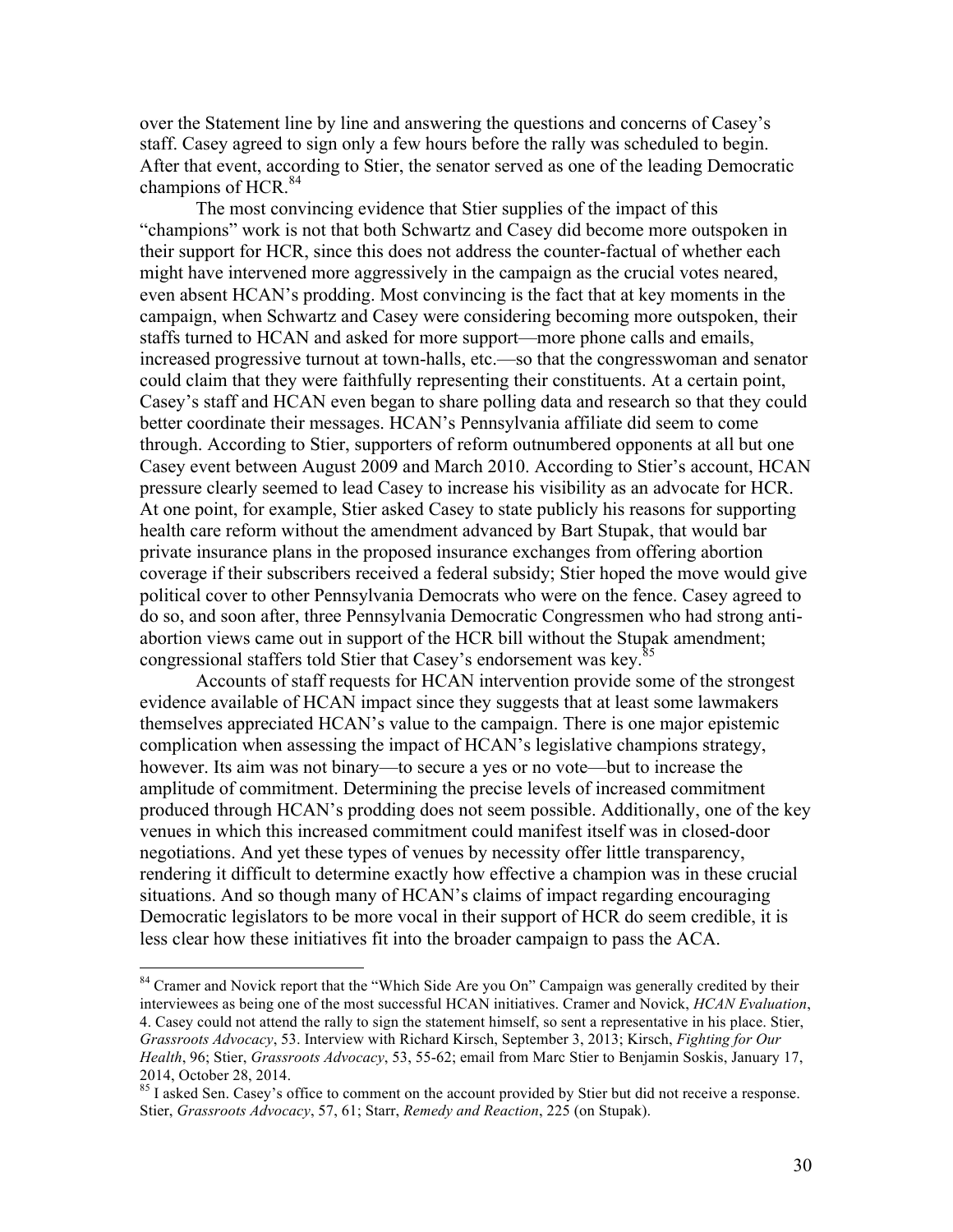#### VII. **Key Episodes of HCAN Impact**

In gauging HCAN impact, it is also worthwhile to look more closely at a few crucial moments in the HCR campaign, ones that were frequently cited by those I interviewed.

#### *August 2009 Recess*:

One of the most frequently cited contributions of HCAN to the campaign to pass the ACA was its role in mobilizing progressives to push back against Tea Party opposition to health care reform during the August 2009 Congressional recess. The Tea Party movement gained immense media attention for the way its members disrupted town hall meetings during the month recess. Democratic members of Congress, as well as the White House, became increasingly anxious about how an association with HCR would undermine their electoral prospects.<sup>86</sup>

Kirsch's book includes accounts of Democratic members of Congress contacting HCAN and asking for help in mobilizing health care supporters to attend their town hall meetings. Although other grassroots advocacy organizations (such as the Administrationlinked Organizing for America) were also heavily involved in bulking up the presence of HCR supporters at these events during the August recess, in many districts, HCAN took the lead. Stier reports, for instance, that over the month and a half after the initial "tea party uprisings," in August, "Democratic members of the Pennsylvania House Delegation and Senators Casey and Specter held 44 public events. At about 40 of these events, our activists and labor allies turned out more people—and in some cases far more—than the Tea Party." After these members of Congress received HCAN support, according to Stier, they were more willing to work closely with the organization; and he latter claims that HCAN's efforts during the recess were "crucial to the ultimate decisions of [Pennsylvania Democratic legislators] Carney, Dahlkemper, and Kanjorski to vote for health care reform."<sup>87</sup>

In fact, one congressional staffer I interviewed suggested that if HCAN (along with a few other major advocacy organizations) had not successfully counter-balanced the Tea Party presence at public meetings on HCR, many Democrats would have likely come to believe that support for HCR was too politically perilous and would have lobbied the White House to give up the effort.<sup>88</sup> Kirsch made an even stronger claim along these lines: that the HCAN pushback against Tea Party protests, and the ability of HCAN to mobilize HCR supporters to outnumber Tea Party protesters in certain key locales, had a hand in demoralizing the Tea Party movement and in stopping its political momentum.

<sup>86</sup> Interview with Wendell Primus, January 29, 2014; interview with anonymous Congressional staffer. <sup>87</sup> Kirsch, *Fighting for Our Health*, 200-201; Stier, *Grassroots Advocacy*, 72, 76. Kirsch made similar

claims about Congressional staff contacting him to mobilize supporters to counter the Tea Party at an Atlantic-sponsored event held in May 2010 to assess HCAN after the passage of the ACA. A video of the event is available at

http://fora.tv/2010/05/19/Health\_Reform\_How\_Did\_We\_Get\_Here\_and\_What\_Lies\_Ahead. Doneg McDonough also reported that the national HCAN office received calls from members asking for help in turning out supporters to these events and was told afterwards by several congressional offices that HCAN's efforts were considered extremely helpful. Interview with Doneg McDonough, March 11, 2014.

<sup>88</sup> Interview with anonymous Congressional staffer, October 16, 2013.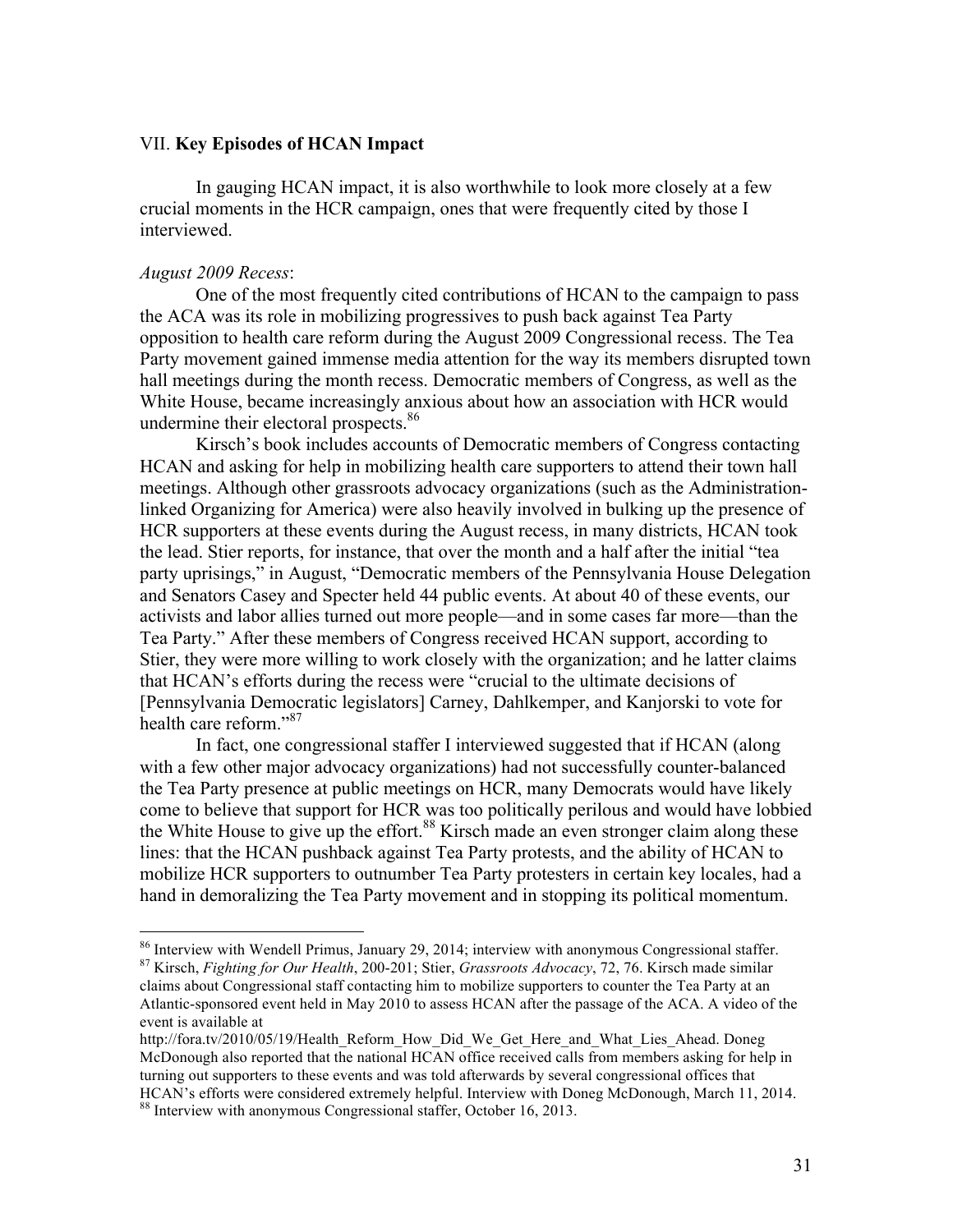- He cites the chief of staff to Michigan Rep. Mark Schauer, who claimed that after a town-hall meeting in which supporters of reform had a 2-1 turnout advantage over opponents, the opponents' zeal flagged: "They had scheduled a weekly protest, but after that their turnout was low."
- Kirsch also cites a leading Montana HCR advocate who claimed that the ability of the HCAN coalition to mobilize supporters of reform to attend a HCR rally in Montana that featured President Obama effectively neutralizing a large Tea Party presence, had the effect of "break[ing] up the tea party movement in the state."<sup>89</sup>

I have not made an effort to test these claims; one way of doing so would be to determine if there was in fact a dramatic decrease in media mentions of Tea Party activity in a state after significant HCAN counter-mobilizations. It is difficult, however, to fully gauge HCAN's impact in countering the Tea Party. One of HCAN's objectives in mobilizing supporters to town hall meetings was to push back against the media's (and especially the national media's) portrayal of those meetings, which were heavily weighted toward scenes of conflict and tended to focus on the most vociferous HCR opponents. Richard Kirsch admits that HCAN did not have much success in shifting the focus of the national media; in fact, that was one major reason why he wrote his book on HCR campaign. My surveys of local press coverage of these events suggest that they still often framed their accounts around vociferous opposition. However, many of these accounts did clearly document the presence of HCR supporters and gave the impression of a considerable faction who supported the passage of the ACA. In other words, without the counter-mobilization led by HCAN and other progressive groups, it's almost certain the press coverage would have been much less favorable to the ACA and its political prospects. What the affect of that coverage would have been on the campaign to pass the ACA is impossible to determine conclusively. $90$ 

# *November 7th House vote*:

In the run-up to the November vote, HCAN affiliates ramped up their advocacy efforts, identifying House members whose votes were not yet secure. According to Kirsch, "We identified seventy-one House members who were leaning either against or for reform, and then focused on them with calls, emails, and door-knocking. In the two weeks before the scheduled November 7 vote, members of the HCAN legislative committee spoke with staff at supportive Congressional offices each morning to share information and coordinate activities."<sup>91</sup> After the vote, HCAN initiated an innovative program, thanking legislators who voted for reform for their support. "When the House passed the bill [in November], HCAN organized events in home districts and ran ads within 24 hours, and met members at the airport with flowers, signs and cheering crowds

<sup>&</sup>lt;sup>89</sup> Kirsch, *Fighting for Our Health*, 199, 208.<br><sup>90</sup> The Project for Excellence in Journalism reviewed news stories of the campaign for HCR and determined that "In the crucial battle over the words and themes that can help define a policy debate, opponents of the health care bill seemed to enjoy considerably more success than the supporters." Quoted in Starr, *Remedy and Reaction*, 217. Interview with Richard Kirsch, September 3, 2013.

<sup>&</sup>lt;sup>91</sup> From September to December, a HCAN-backed program "patched through" 396,082 callers to 86 House members and 20 senators. Kirsch, *Fighting for Our Health*, 268, 270.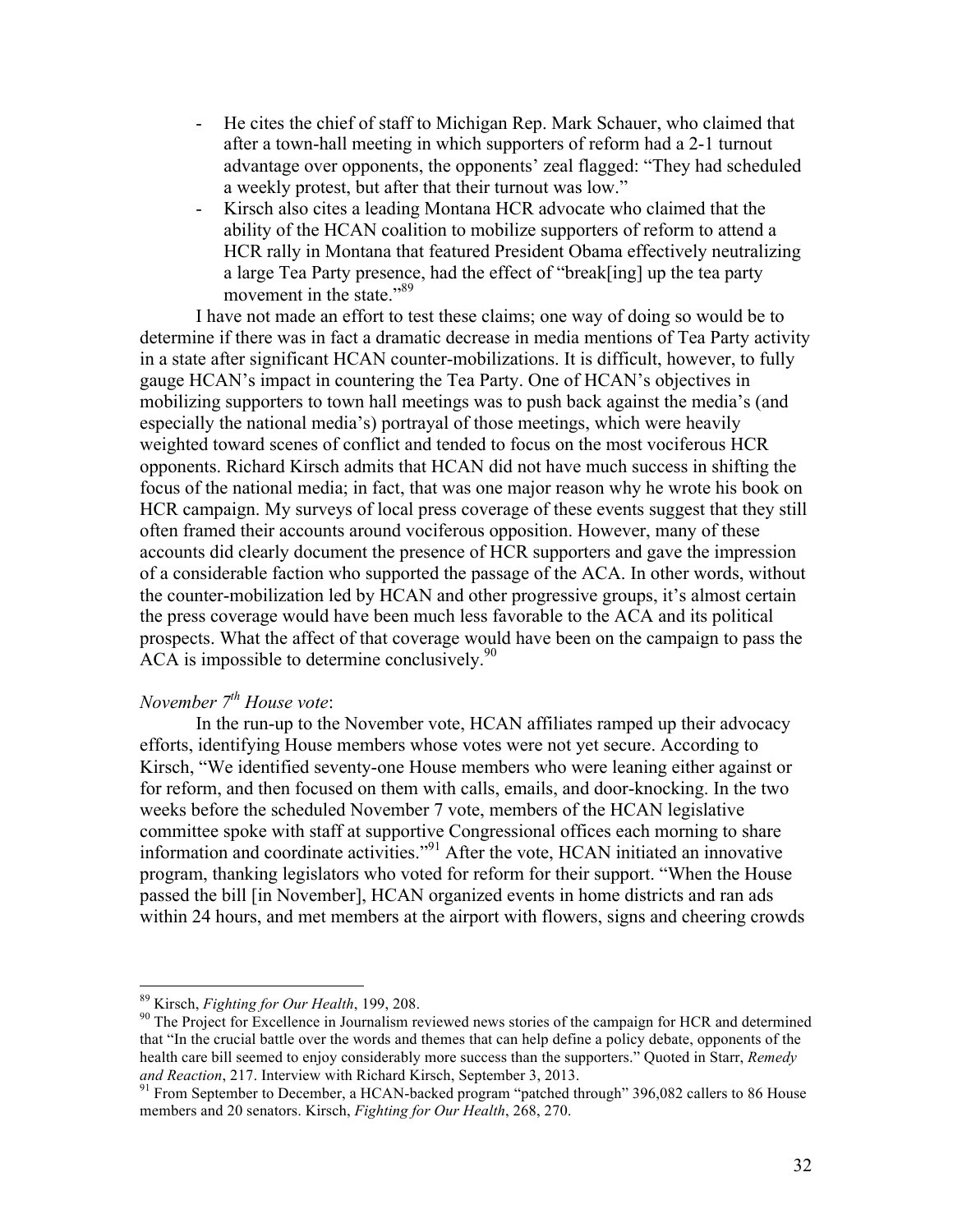thanking them. We heard repeatedly that individual members loved the events and that it bolstered their ongoing commitment to ensuring the [final] bill passed."<sup>92</sup>

## *January 2010, Post-Scott Brown Senate Victory*:

Another frequently cited occasion of HCAN impact on the ultimate passage of the ACA was the period after Scott Brown won a victory in the special election for Massachusetts' senate race (to replace Sen. Ted Kennedy), on January 19, 2010, imperiling the Democrat's filibuster-proof majority. Democrats ultimately were able to circumvent a filibuster through the budget-reconciliation process, but at the time, some leading forces within the party (including Rahm Emanuel and Vice President Biden), suggested jettisoning comprehensive reform and pursuing a more targeted approach that they believed would have a better chance of securing enough votes.<sup>93</sup> The morale of HCR supporters was at a low point. In the midst of this setback for reform, HCAN pushed its supporters—and through them, Democratic legislators—to continue to fight for comprehensive reform. As HCAN's Doneg McDonough explains, it was important for discouraged Democratic members of Congress to know that HCR supporters "still had their backs." Several congressional staffers confirmed the importance of HCAN support at this point:

- As one Congressional staffer recalled, "On January 18 [sic], everything ground to a halt and we all assumed everything was dead. And then, the case started to be made from the grassroots, don't let it die. They were pushing to make sure it stayed on the table, and that was certainly very helpful in keeping it alive in members' eyes."
- Another senior Congressional aid declares, "We really needed [HCAN]. Half the world was giving up on reform. And the White House was saying we can do a small business bill. And they [HCAN] were instrumental in putting [comprehensive reform] on the table, along with a lot of other organizations. That was critical."<sup>94</sup>

# *Home Stretch/ Final Vote*:

HCAN officials also cite their impact in the final months of the campaign, helping to keep supporters energized and to keep pressure on wavering Democrats. Richard Kirsch, for instance, cites an organized march taken from Philadelphia to Washington, DC by a group of HCAN members that culminated in a large rally in the Senate office building on February 23, 2010. The event, he claims, re-invigorated all who participated, including the members of Congress who attended: "To be in a room full of supporters cheering them on to cross the finish line clearly lifted their spirits." He also quotes an email from a Senate aide on the Health and Education committee, informing Kirsch that the event "really fired up our members."<sup>95</sup>

<sup>&</sup>lt;sup>92</sup> Cramer and Novick, *HCAN Evaluation*, 9.<br><sup>93</sup> Jonathan Cohn, "How they did it," *New Republic*, 241, no. 9 (June 10, 2010), 14.<br><sup>94</sup> Starr, *Remedy and Reaction*, 220 (on Emanuel and Biden), 231 (on Brown victory); i Doneg McDonough, March 11, 2014; interview with anonymous Congressional staffer, October 16, 2013; interview with senior Congressional aide. See also Skocpol, "Naming the Problem," 44. See also the comments of Jack Ebeler, October 8, 2013 on HCAN's keeping pressure on the House and Senate after Brown's victory.

<sup>95</sup> Kirsch, *Fighting for Our Health*, 331-333 (quotes on 333).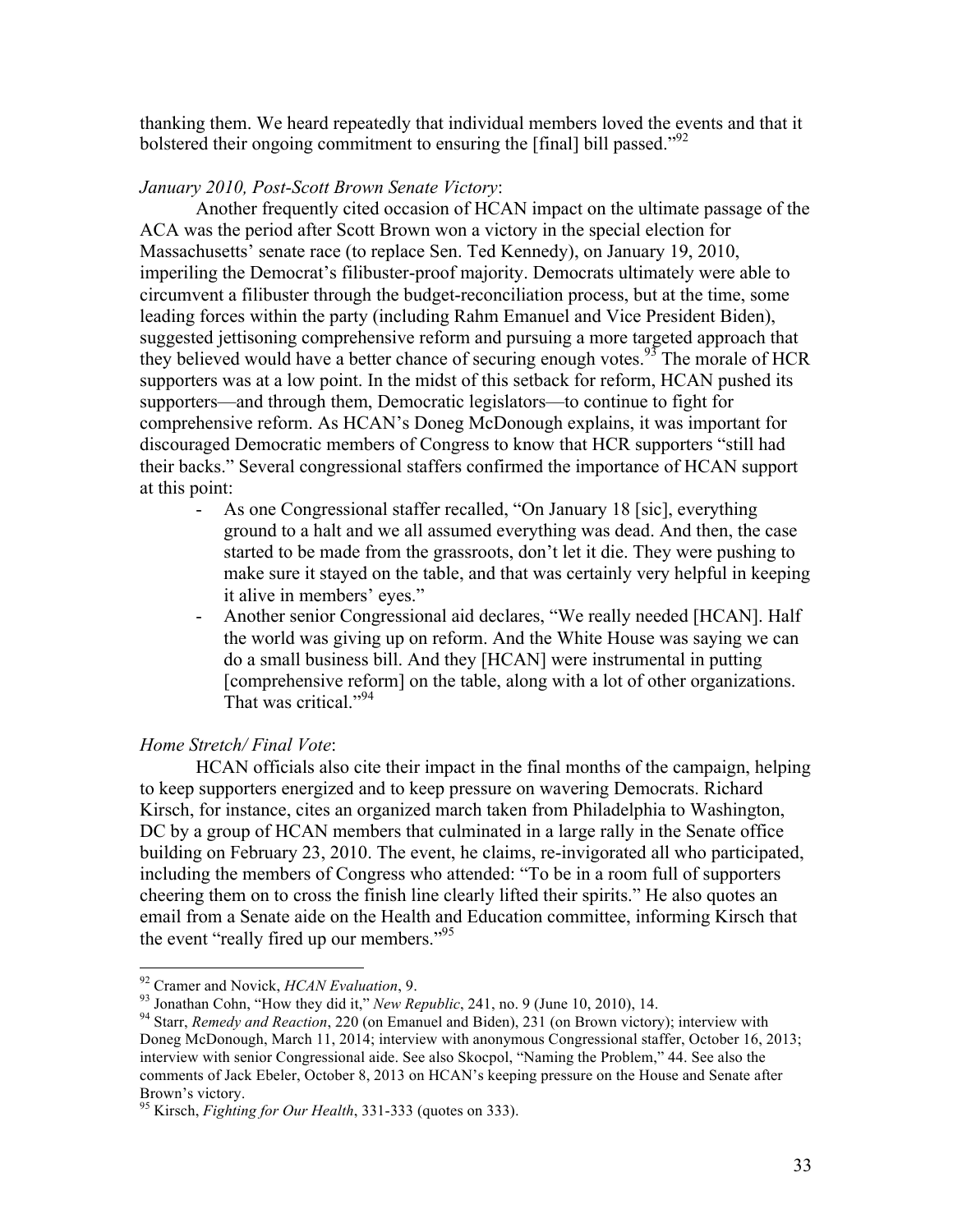The metaphoric parallel here makes its own implicit claim of impact; just as the crowd was cheering on the marchers and giving them a boost of energy to help make it to the "finish line," the event itself would do the same for the legislators and their staff in the weeks before the final vote. Stier makes something of a similar claim, though his hedging makes clear that it was based more on intuition than empirical evidence or a consideration of a counter-factual:

- "I've often wondered how much difference Melanie's March made to passing health care reform. When legislation passes both the House and the Senate with few votes to spare, almost every major action can claim to have had an effect on the final vote. So it's hard to conclude that the march made no difference at all. The millions of congressional contacts generated in part by our march certainly had some impact on a member or two. The final event in the Dirksen [Senate] room certainly helped energize our Senate champions and helped give them the strength they needed to go back one more time to twist some arms or cut a deal for a vote we needed.<sup>"96</sup>

The other evaluative challenge in reviewing HCAN's impact in the final weeks of the campaign was disentangling HCAN's role from the narrative of Speaker's Pelosi's mastery of vote counting. Pelosi's admirers often describe these powers in seemingly mystical terms and in a way that grants little space for HCAN in considerations of its home-stretch impact. To cite just one example, Jack Ebeler credits Pelosi for keeping moderates and progressives on board for the final vote. He described the "miracle that then-Speaker Pelosi pulled off in the House," in managing House moderates while bringing a caucus along "to voting yes on a Senate bill that they swore they would never vote on." This "management of your base is a key governance task" that he considered "way outside of philanthropy," and implicitly, of HCAN's contribution.<sup>97</sup>

Ultimately, then, it is difficult to substantiate strong claims of impact for any one particular HCAN initiative, beyond a reliance on the testimonies of a handful of members of Congress, policy analysts and health care advocates. As the assessment from HCAN's legislative director Doneg McDonough cited earlier suggests, an evaluation of HCAN's impact on the passage of the ACA combines both certainty toward the general claims and "fuzziness" toward particular ones.

A similar conclusion was reached in the evaluation commissioned by Atlantic Philanthropies, conducted by Dan Cramer of Grassroots Solutions and Tom Novick of M+R Strategic Services. The evaluators adopted a rather oblique methodology: they enumerated eight traits of successful advocacy work, based on evaluations they had previously conducted, and then determined the extent to which HCAN exhibited these characteristics. The report, frequently referenced above, provides valuable details regarding stakeholder attitudes toward HCAN. The ultimate result was an affirming if

 <sup>96</sup> Stier, *Grassroots Advocacy*, 92. Melanie's March was a march from Philadelphia to Washington D.C. in support of health care reform.

<sup>&</sup>lt;sup>97</sup> Interview with Jack Ebeler, October 8, 2013. See also interview with anonymous Congressional staffer, October 16, 2013 ("Nancy Pelosi is the only reason why we have health care reform"). See also Jonathan Cohn's account in "How They Did It," which credits Pelosi with preventing a Democratic stampede away from HCR after Brown's victory.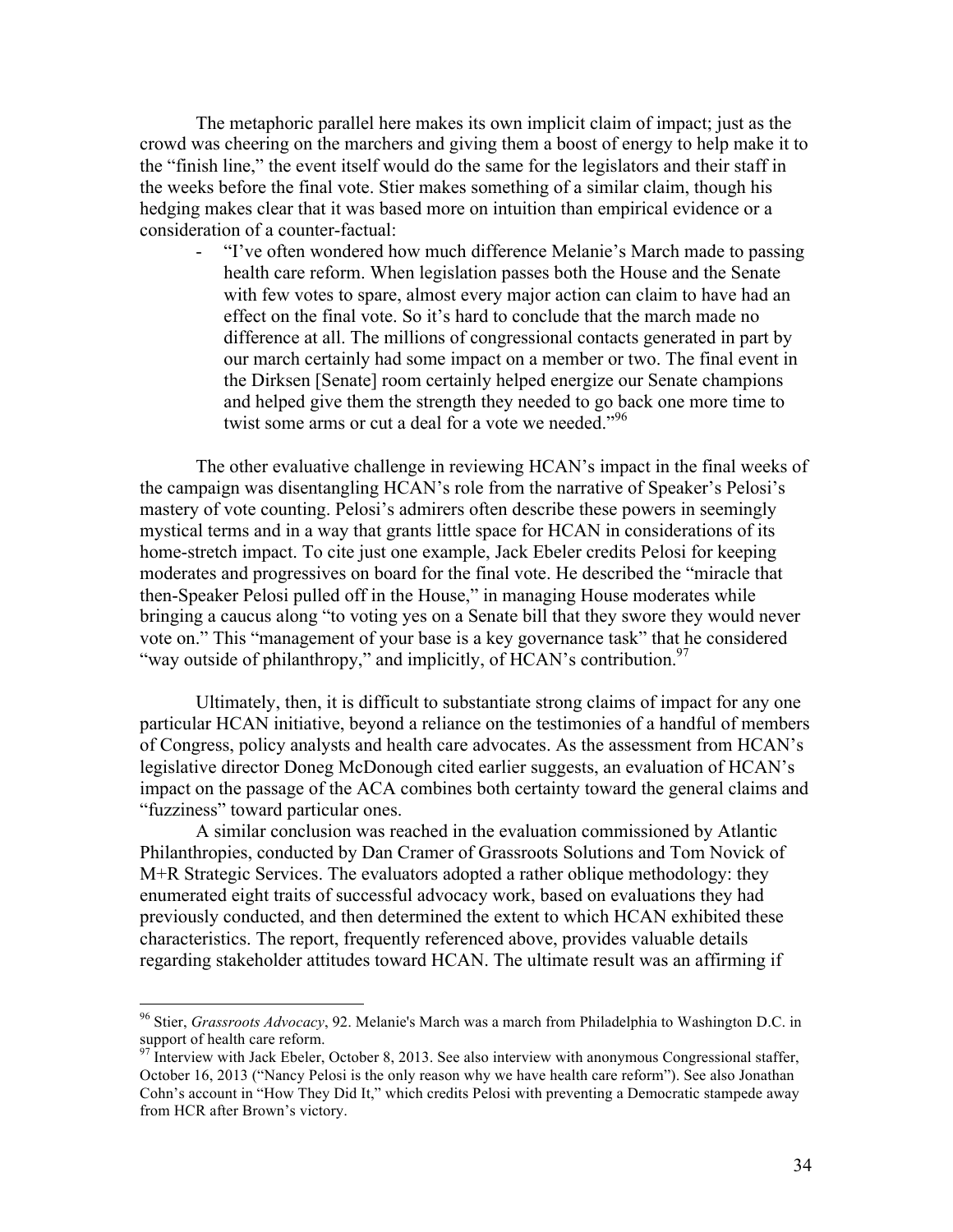measured assessment of the coalition's influence. "Given the number of players in this space, it is difficult to gauge HCAN's precise impact and influence on the legislation. However, based on our evaluation, we can say with certainty that HCAN was a major contributor to passing health care reform."<sup>98</sup>

#### *HCAN in a Crowded Field*:

This quote from the Atlantic evaluation addresses another major challenge in gauging HCAN's impact on the passage of the ACA: the "crowdedness" of the field. Not only were there a number of other large advocacy organizations that pushed for the passage of the ACA alongside HCAN. Organizing for Action, the Obama campaign's grassroots organization, "made 1.5 million calls to members of Congress, and wrote and delivered 360,222 personal letters to Congress." AARP, for its part, "collected 1,619,000 signatures on petitions in support of health reform and generated 1,278,000 emails and faxes to Congressional offices. The organization also ran TV ads and sent 39.4 million pieces of mail to its members."

There were also a handful of other funders who pushed and promoted HCR. As Judy Feder, a policy expert on health care at Georgetown explains, Atlantic's support for HCAN was "only a small part of what philanthropy does and did" to promote HCR. In fact, several officials at other funders with whom I spoke raised a related point, suggesting that a deliberate focus on Atlantic's funding of HCAN threatened to obscure the contributions of other funders towards the passage of the ACA. As a program officer at another funder involved in health care reform reported to me, there had been much "eye-rolling" from the broader philanthropic community in regard to the heavy emphasis that Atlantic placed on the impact its funding of HCAN had on the passage of the ACA. This officer pointed out that the recent campaign for HCR had been a lengthy one, sustained over more than a decade by other funders and that Atlantic intervened relatively late in the process. This individual did not mean to dismiss HCAN's role, but simply to point out that in some accounts, the organization often seemed to monopolize the credit for the passage of the ACA to the disadvantage of other funders. Officials within Atlantic seemed to appreciate this, to some extent, even as they promoted their funding of HCAN as a model of philanthropic impact. At a November 2010 Atlantic-sponsored event to discuss what lessons funding of HCAN could hold for advocacy more generally, Antha Williams, then the foundation's advocacy executive, noted that Atlantic's grants "built on long-term investments in health care by others like Robert Wood Johnson, Nathan Cummings and California Endowment. Atlantic has the legal ability to fund lobbying and legislative work directly so we could come in for the 'final push."<sup>59</sup>

 <sup>98</sup> See also Cramer and Novick, *HCAN Evaluation*, 1 ("Given the incredibly crowded health care reform ecosystem, it is hard to assign credit for ultimate passage of the bill to any one individual entity or campaign—a point that was made repeatedly during our interviews"). Cramer and Novick detailed their methodology during a live chat sponsored by Atlantic Philanthropies on November 30, 2010, "Effective Advocacy: Lessons for Charities and Grant Makers," which can be accessed at

http://www.atlanticphilanthropies.org/learning/chat-effective-advocacy-lessons-charities-and-grant-makers.

Cramer and Novick, *HCAN Evaluation*, 11.<br><sup>99</sup> As one anonymous source explained, "Sometimes if you read [HCAN's] documents you would come to conclusion that they were the only ones doing [advocacy work] and that was not the case. There were many centers of mobilization and they were among the most prominent and most supportive among a lot of different groups who came to the process." Interview with anonymous. Marc Stier discloses that the leaders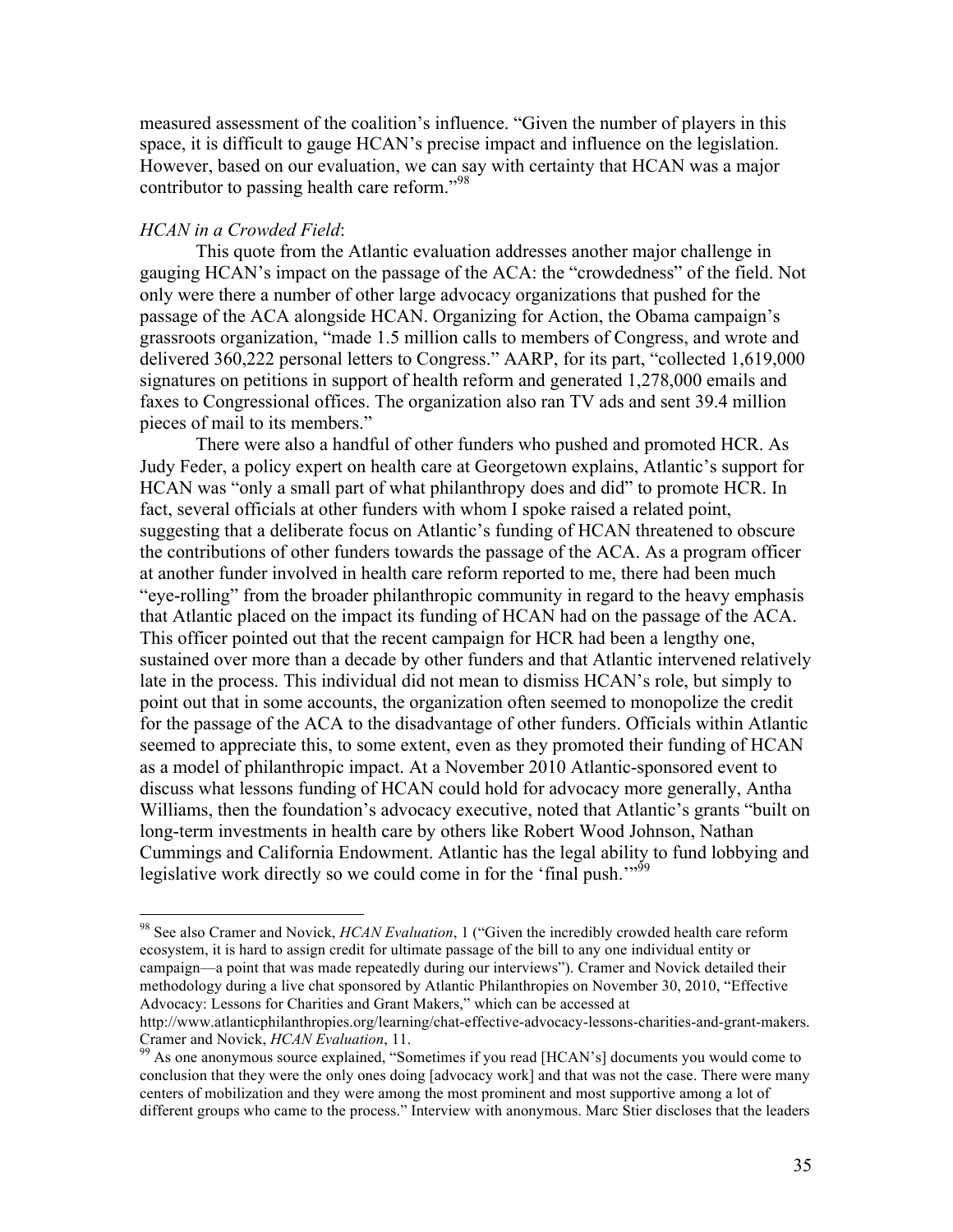These comments point to a particular danger inherent in the evaluation of advocacy work: the "final push," where impact is easier to document, can overshadow the work that set the stage for the climactic intervention. This seems to be particularly challenging when gauging the impact of research-oriented funders, who often operate under the banner of non-partisanship and do not promote the impact of their work on public policy as aggressively as advocacy-oriented funders. In the final section of this report, I will consider the contributions of some of these other funders of HCR—both those that focused on research and those that focused on advocacy. The analysis of the contributions of these other funders will not be a thorough as my treatment of Atlantic and HCAN; I will only highlight a handful of the projects that the funders supported related to health care reform and will leave many of the provisions within the ACA, whose lineages likely intersected with philanthropy at various points in the past, unaddressed. The report should, however, give some perspective on the broader landscape of philanthropic support for HCR and of the challenges that the terrain holds in evaluating any particular initiative.

# VIII. **Background on Other Funders**

As suggested above, if Atlantic can claim some degree of impact through its funding of HCAN, a host of other funders helped set the stage for that intervention. Atlantic then must share credit with a number of other foundations, both those that supported policy advocacy and those that supported research and policy analysis related to health care reform. Most significantly, these other foundations played a key role in establishing the "reform consensus" that emerged in the first decade of the new century. 100

It is worth noting that there was a considerable degree of cohesiveness among the multitude of funders invested in the promotion of HCR during the period leading up to the passage of the ACA, which further complicates the task of isolating the impact of any particular one of them. One lesson the philanthropic community devoted to health care reform took from the defeat of Clinton's efforts in the '90s was the need for increased coordination, if not active collaboration, between funders who sought to support the cause. Grantmakers In Health (GIH), under the leadership of Lauren LeRoy (who arrived in 1998 with the explicit mandate for the GIH to build bridges between health philanthropy and the policy community) took the lead in convening funders interested in health care reform, holding biannual meetings of foundation leaders on the topic. By 2007, when it became clear that the passage of comprehensive reform was possible, this coordination began to take place outside the auspices of GIH as well, as interested policy analysts and senior program officials from those foundations most committed to health care reform held regular telephone conferences about advancing reform, with some

1

of Pennsylvania Health Access Network (PHAN), an advocacy organization funded by RWJF through Community Catalyst, and that partnered with PA HCAN, believed that HCAN was monopolizing credit for events. After the ACA passed, when PHAN put out a publication detailing its work to pass the legislation, it pointedly did not mention HCAN. Stier, *Grassroots Advocacy*, 102, 117-119. Kirsch, *Fighting for Our Health*, 269; interview with Judy Feder, November 4, 2013; "Effective Advocacy: Lessons for Charities and Grant Makers," November 30, 2010.

<sup>100</sup> Starr, *Remedy and Reaction*, 177.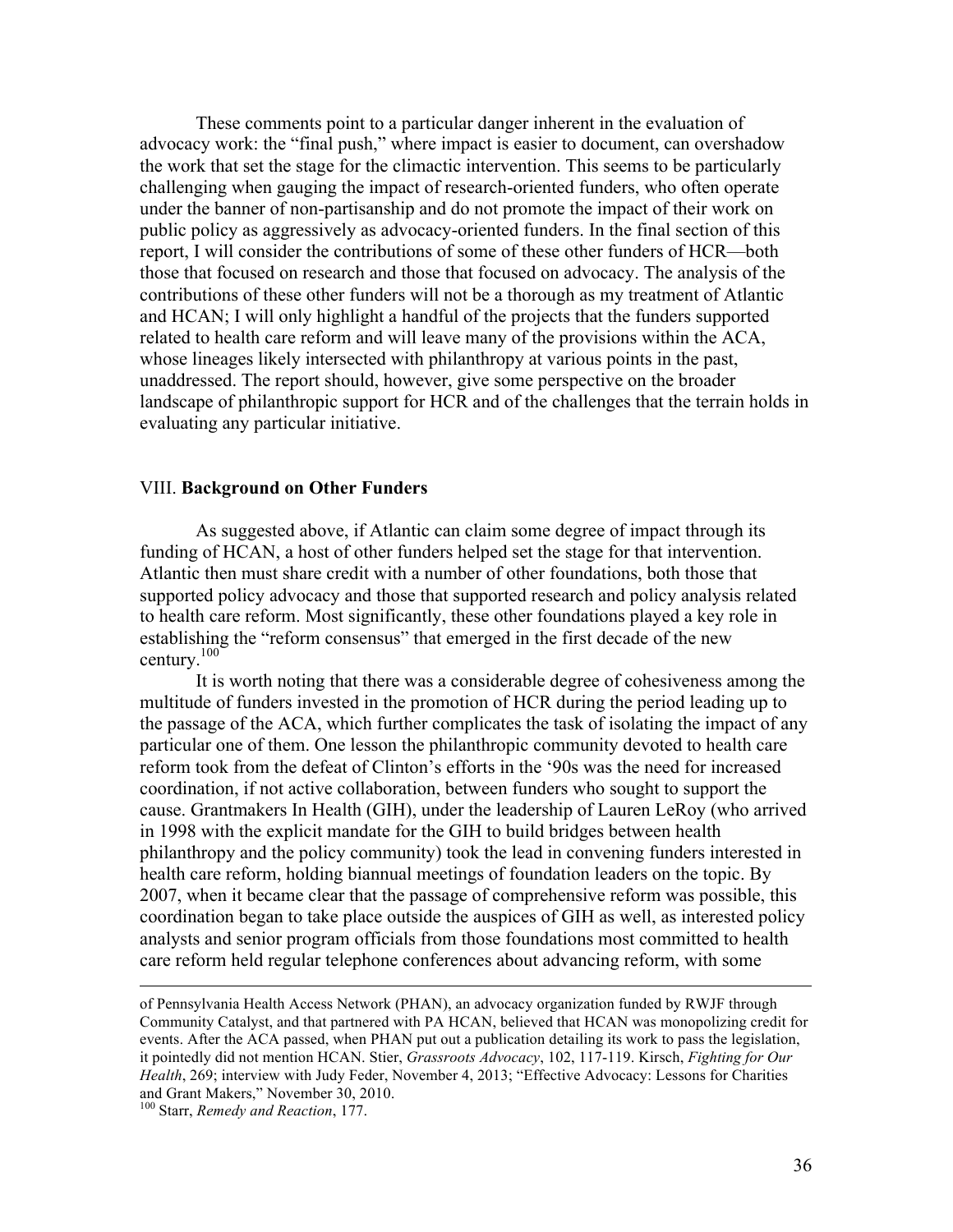focused on the public debate and some on the legislative arena. These talks did not necessarily lead to explicit programmatic coordination but did allow funders to have a better sense of the landscape of reform and paved the way for even greater coordination in the promotion of the implementation of the legislation. There was also an even less formal sort of coordination among the research-oriented funders of HCR—most prominently, the Robert Wood Johnson Foundation, the Kaiser Family Foundation and the Commonwealth Fund—as each developed (non-exclusive) areas of concentration and played off the research strengths of the others. In this way, research into the three domains of health care policy—access, quality, and cost—developed symbiotically.<sup>101</sup>

#### *Research Funding*:

The impact of philanthropically supported HCR research and analysis can be understood in two ways:

- Research built the case and mobilized support for national HCR when the cause was in political abeyance, which helped build a sense of urgency for reform when the policy window began to re-open.<sup>102</sup>
- Research provided specific policy models that were available when the time came to craft legislation and supplied analysis that could support members of Congress and their staff during the legislative process.

As Jonathan Cohn, a leading health care journalist, explains, this research base provided a foundation for the reform consensus that emerged in the mid-2000s. When the Democratic candidates rolled out their health care proposals in 2007, the research and data were ready to support them. "Researchers had done the modeling, so reformers had concrete material they could use to craft and defend proposals, as well as data about what the status quo was really like." $103$ 

As Cohn suggests, the significant contributions made by research-oriented funders in the decade before the passage of the ACA add another dimension to the historical comparisons analysts have established between the efforts on behalf of HCR in 1993- 1994 and in 2009-2010. Such comparisons are most often made to underscore the significant impact of advocacy (and largely the work of HCAN). But another key difference was that the intervening decade produced a large amount of research supporting the cause of HCR, what Georgetown's Judy Feder calls the "ammunition" required for a sustained "political debate." In fact, according to the Commonwealth

<sup>&</sup>lt;sup>101</sup> According to Lauren LeRoy, President Bush's veto of the State Children's Health Insurance Program (S-CHIP) in 2007 helped to galvanize funders and to encourage greater collaboration. Interview with Lauren LeRoy, June 25, 2014. Interview with Lauren LeRoy, June 25, 2014 ("It wasn't so much that they were trying to come to some kind of a collaborative arrangement, where they all locked arms and marched together with some kind of a plan. That's pretty hard in philanthropy. But they wanted to be up to date with what the others were doing... But whatever they did they all did separately. They never put money in a pool or came up with a joint agenda. But they got a lot tighter, in terms of the relations between the people involved"); interview with Sara Kay, October 10, 2013; McDonough, *Inside National Health Reform*, 27; interview with Karen Davenport and Judy Waxman, June 6, 2014.

<sup>&</sup>lt;sup>102</sup> For the importance of such work, see Teles and Schmidt, "Elusive Craft," 9 ("If work is not being steadily done during the abeyance period (such as the expert analysis, coalition-building, and legislative design work on health reform undertaken during the 2005-2008 period), then opportunities may be missed or at least left relatively unexploited when the political weather changes.") Interview with Jonathan Cohn, June 3, 2013.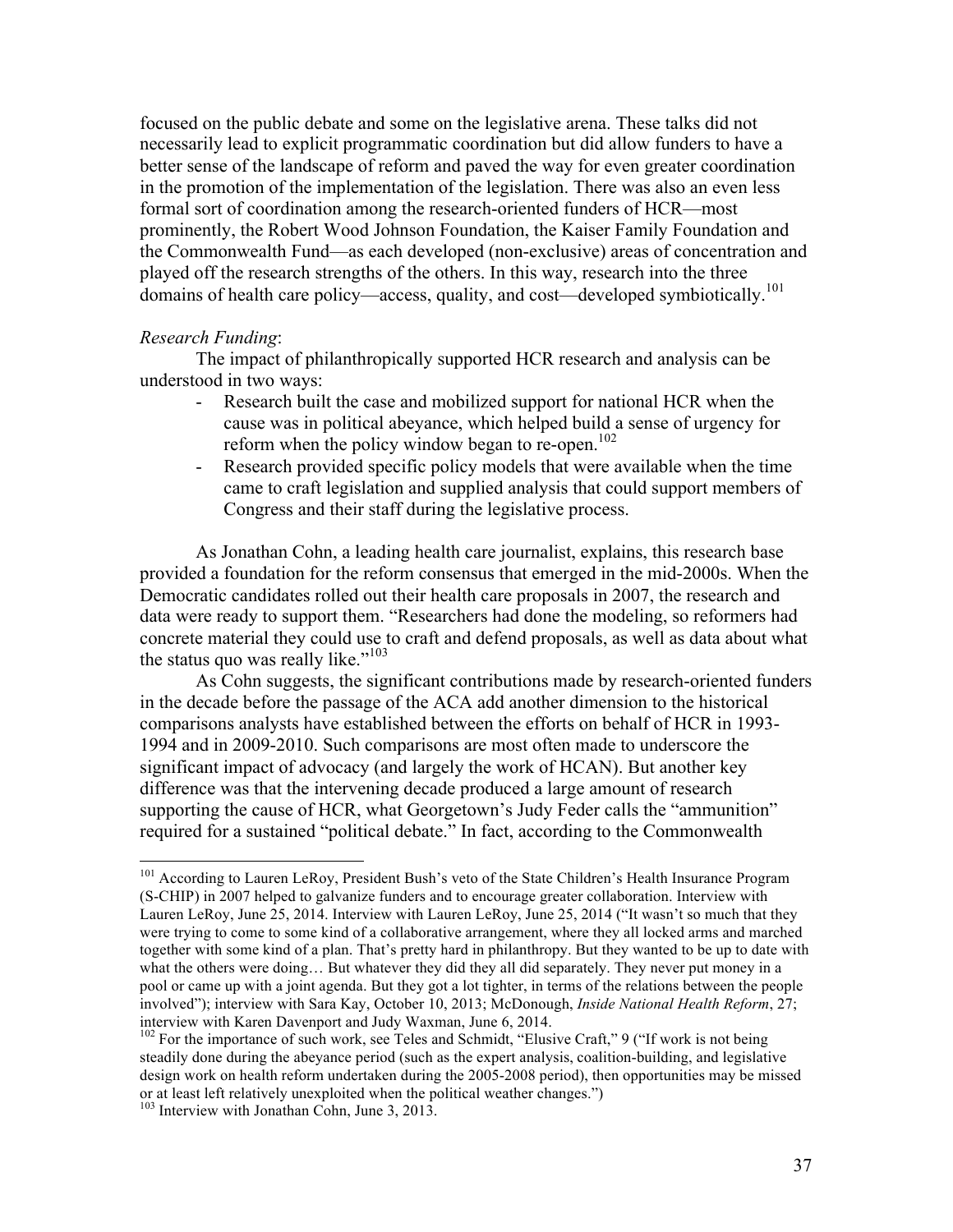Fund's John Craig, after the defeat of President Clinton's health care reform effort, there was a sense among many within the health services research community that they had not been adequately prepared to meet the window of political opportunity that had opened, a reckoning that prompted a commitment to be ready when the next major opportunity presented itself. Much of the subsequent funding into HCR-related research can be understood in the light of that commitment.<sup>104</sup>

- It is clear that specialized policy knowledge and research was a valued commodity on Capitol Hill. Nearly all the analysts and Congressional staffers with whom I spoke mentioned frequent consultations with representatives from research-oriented foundations, as well as the prominent place granted to these representatives at public hearings dedicated to the topic of HCR.
- But as one senate staffer stressed to me, the time period in which the policy window is open—when Congressional staff are actively searching for ideas they can mold into legislation, and when the boundary between the research community and the policymaking community is most permeable—can be quite short, and this was the case with the ACA. Once the window has closed, and policy-makers have moved on to negotiations with each other and the stakeholders, the staffer claimed, it is difficult for the research community to inject new ideas into the policy-making process.
- Jonathan Oberlander voices another counter-argument to the causal weight granted to this health reform research, pointing out that although there was an impressive amount of research produced between the failure of HillaryCare and the passage of the ACA, there was still a considerable amount of research on the condition of the uninsured available to pro-reform advocates during 1993-94. "If you matched up when health reform is on the agenda, it does not correlate well with spikes and changes and amounts of reports produced." The main determinative factor in Oberlander's estimation was existing political and partisan vicissitudes. "The counter-factual is that if you had elected a Democrat in 2008 and there hadn't been as many reports, would they still have pursued this?" Oberlander thinks they would have, because historically, when Democrats assumed the presidency, they have sought health care reform.
	- o "I like those reports, I use those reports. But what matters more is the partisan balance. If R's are the majority in the House, do they care how many reports RWJ has put out? If you had the House majority in 2009 that you had in 2011, would you have had health reform? No. They [Republicans] don't care about RWJ reports. If those reports are really important—and RWJ likes to be nonpartisan—how come you didn't get one vote for them on the other side? The reports were useful, they added things to what we knew. But I think much more important was Democratic consensus on what a model was like."<sup>105</sup>

<sup>&</sup>lt;sup>104</sup> Interview with Judy Feder, November 4, 2013; interview with John Craig, May 9, 2014.<br><sup>105</sup> Interview with senior Congressional aide, December 23, 2013; interview with John Craig, May 9, 2014;

interview with anonymous Senate aide; interview with Jonathan Oberlander, September 5, 2014.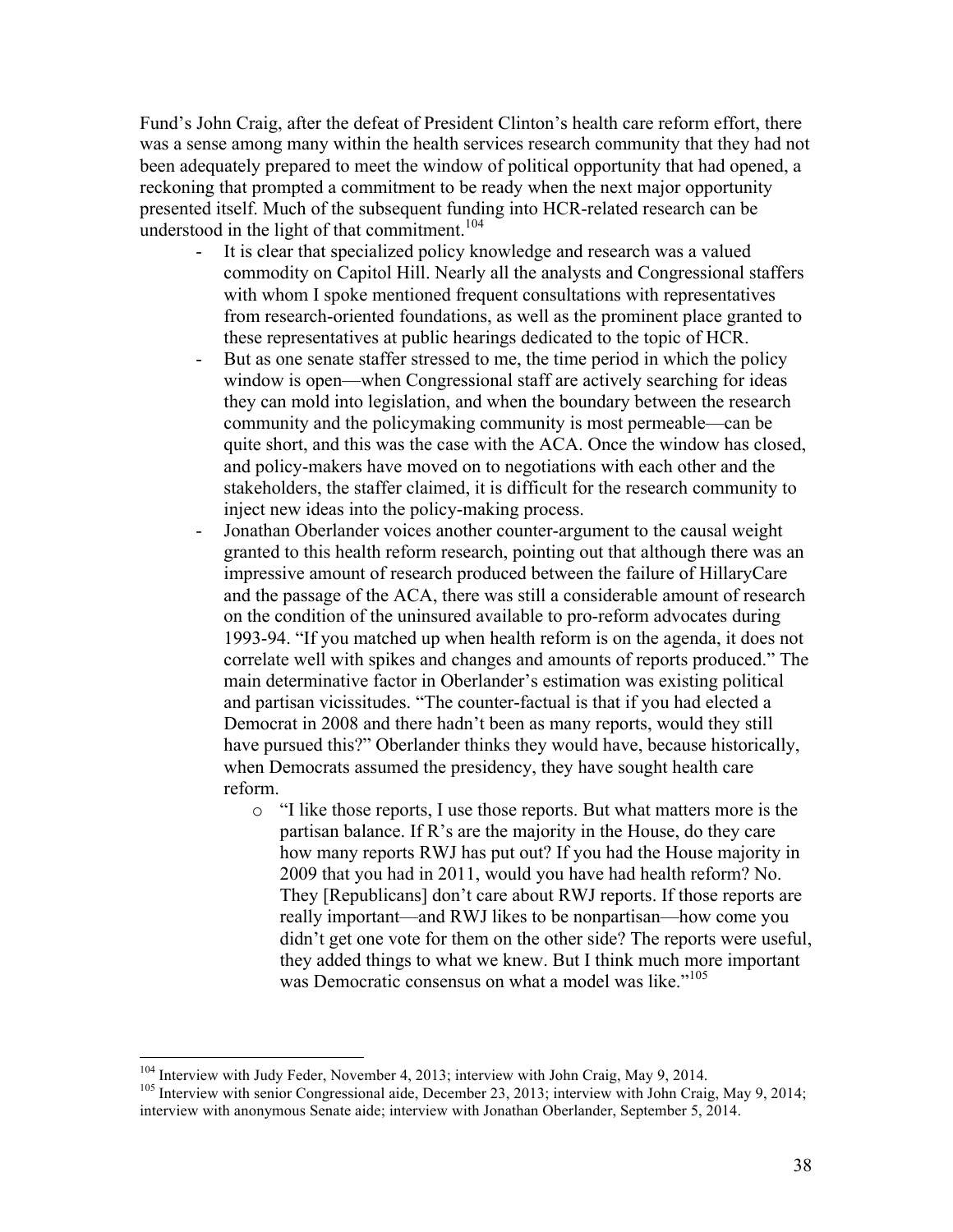Beyond this general critique, there are several problems that arise in evaluating this research-directed philanthropy, at least in regard to the passage of the ACA as a whole. The first is that, although it seems entirely plausible that the campaign to pass the ACA required a certain edifice of research, it is difficult to determine the relative importance of any particular research initiative or report within that structure. Furthermore, the legislative process that produced the ACA was so complex—the Senate Health, Education, Labor, & Pensions (HELP) Committee's markup of its version of the bill, for instance, was the longest in the Committee's history and among the longest in the Senate's entire history—and the research community was so crowded (including analysts and experts based in foundations, colleges and universities, think tanks, and governmental institutions, such as the Congressional Budget Office (CBO), which bulked up its health care research staff in anticipation of the campaign for national HCR), that it is very difficult to draw a straight line from any single research initiative funded by philanthropy to a particular provision or program within the ACA. When tracing backwards from a particular provision, often, several researchers were involved, with multiple funding streams. This makes constructing any clear, linear narrative of impact especially challenging. $106$ 

# *Philanthropy and the "Call to Action" report*:

When discussing these evaluative difficulties with Chris Jennings, he suggested that I look at one of the major Congressional white papers published during the ACA campaign, since these documents contained extensive footnoting and would reference the sources on which they based their policy proposals (something which the actual legislation could not, obviously, do). He specifically pointed to the report produced by Sen. Max Baucus's Senate Finance Committee in November 2008, "Call to Action," which exhibited the key elements of the health care reform consensus. Baucus later called the white paper "the blueprint from which almost all health care measures in all bills on both sides of the aisle came."<sup>107</sup>

I reviewed the white paper, though not systematically (i.e., I did not look into the funding received by every one of the more than a hundred scholars cited in the notes). The footnotes are full of references to reports and survey data produced by the Robert Wood Johnson Foundation, the Commonwealth Fund and the Kaiser Family Foundation. Sometimes the research cited provides data for supporting arguments made in the report; other times it is referenced in discussions of particular policy prescriptions that the foundations had a hand in crafting. I was able to verify that several of the scholars cited received philanthropic funding as well, even if their research was not published through a foundation. The white paper was also heavily reliant on articles published in *Health Affairs*, the leading health policy journal, which has been subsidized by the Robert Wood Johnson Foundation.<sup>108</sup> Similar and more extensive work

 <sup>106</sup> Interview with John Craig, May 9, 2014; Starr, *Remedy and Reaction*, 190; McDonough, *Inside* 

<sup>&</sup>lt;sup>107</sup> For background on the "Call to Action" report, see Brill, *America's Bitter Pill*, 73-79. Senate Finance Committee Chairman Max Baucus, "Call to Action: Health Reform 2009," November 2008; Interview with Chris Jennings, May 27, 2014; Brill, *America's Bitter Pill*, 196.

<sup>&</sup>lt;sup>108</sup> RWJF has directed nearly \$17 million to *Health Affairs* from 1992 to 2014. See "*Health Affairs* Supported by RWJF Since 1992," Program Results Report, updated February 1, 2012,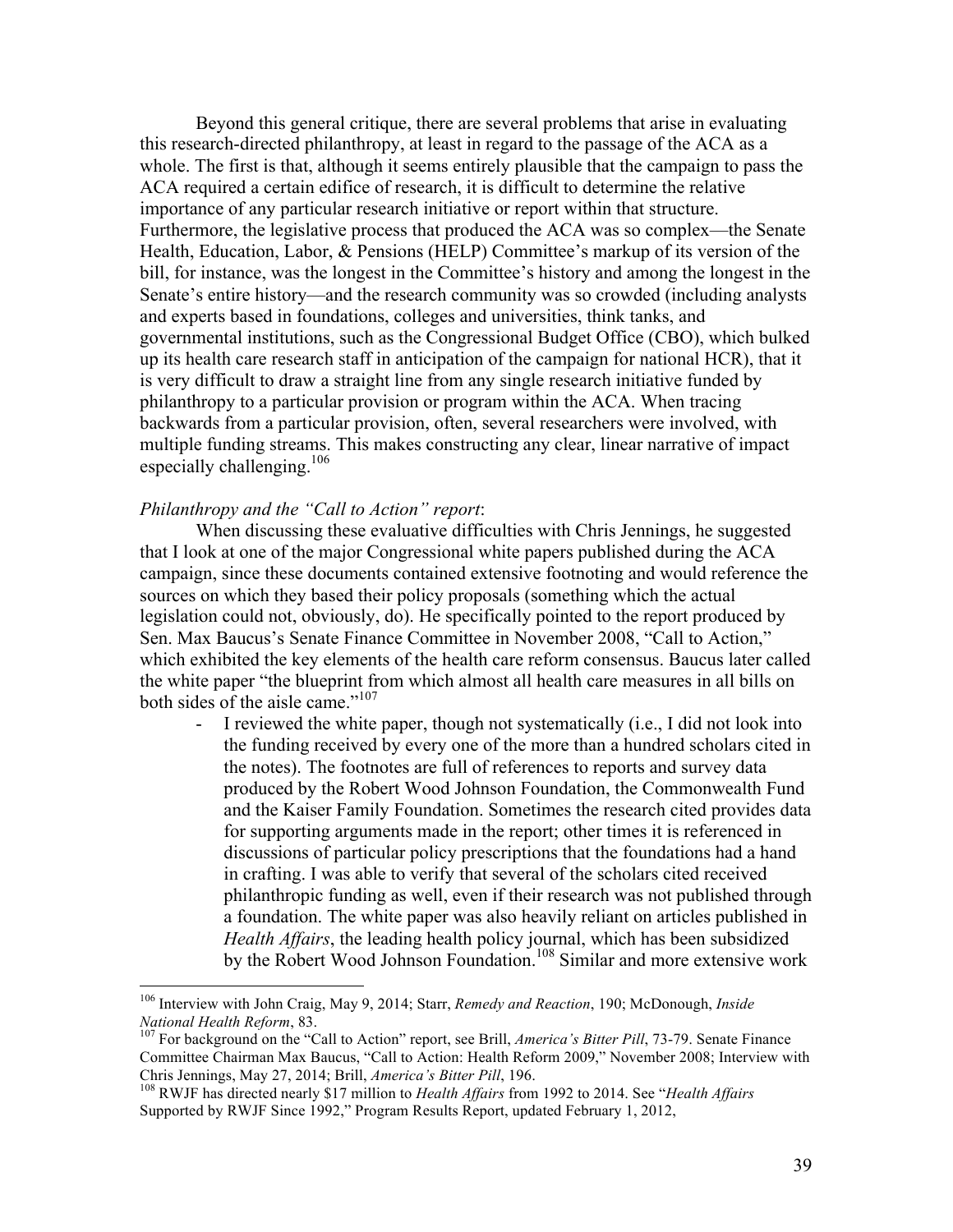along these lines could help trace more direct vectors of influence between foundation-supported research and analysis and the policies put forward in the final ACA legislation.<sup>109</sup>

The other challenge in determining the causal weight that should be assigned to grant research is that although much of the research produced likely had a hand in swaying public opinion or the attitudes of certain legislators, as RWJF's Andy Hyman pointed out, it is difficult to distinguish situations in which research convinced neutrally disposed policy-makers to adopt certain policies from those in which policy-makers sought out research that confirmed their preferred policy outcomes. This second scenario does not necessarily negate research's impact, since it could bolster a member's commitment to reform, but it does suggest a reduced or indeterminate causal weight.<sup>110</sup>

# IX. **Robert Wood Johnson Foundation**

#### *Background*:

The largest player in health care reform philanthropy has been, since its establishment in 1972, the Robert Wood Johnson Foundation (RWJF). The foundation has spent hundreds of millions of dollars on research and advocacy on the issues of health care coverage, quality, and cost. Its impact has been undeniable and yet it presents several broad evaluative challenges. The first is that the resources at its disposal can create a presumption of impact that might blunt a healthy skepticism toward its work. The second relates to the foundation's communications strategy. It, more than any other funder in the field, has embraced a program of publicizing its own evaluations of its work

http://www.rwjf.org/content/dam/farm/reports/program\_results\_reports/2012/rwjf72199. For citations to *Health Affairs*, see p. 10, note 16; p. 11, note 18, 24, 32; p. 12, note 40; p. 34, note 58; p. 60, note 2; p. 63, note 51, 54, 59, 64, 68; p. 82, note 2; p. 83, note 25, 26; p. 84, note 41; p. 85, note 58; p. 86, note 81. <sup>109</sup> For material in "Call to Action" from the Kaiser Family Foundation, see p. 10, note 10, 12; p. 32, note 14, 15; p. 33, notes 20-22, 24, 38; p. 34, note 42-44; p. 35, note 68, 69, 75. For references to Kaiser tracking polls and other surveys, see p. 10, note 2; p. 12, notes 43-45. For references to the Kaiser Family Foundation "Employer Health Benefits Survey," see p. 2, note 6; p. 11, note 20, 22. For references to material produced by the Kaiser Commissions on Medicaid and the Uninsured, see p. 35, note 63. For reference to the work of the Commonwealth Fund in seeking to reduce the number of uninsured through an increasing Medicaid enrollment, see p. 23. For citations to research material produced by the Commonwealth Fund, see p. 10, note 15; 32, note 9, 18; p. 63, note 50; p. 64, note 79; p. 82, note 4. For material from the Commonwealth Fund's National Scorecard on the U.S. Health System Performance, see p. 11, note 30; p. 62, note 44. For use of Congressional testimony from Karen Davis, Commonwealth's president during the ACA campaign, see p. 10, note 14. For citations of the work of scholars and researcher supported by the Commonwealth Fund, see p. 10, note 9 (Stan Dorn at the Urban Institute); p. 63, note 52 (Lawrence Casalino); p. 63, note 54, 58 (Gail Wilensky); p. 83, notes 14, 17 (Eric Campbell). For citations of research material from RWJF, see p. 11, note 17. For citations of work from scholars supported by RWJF, see p. 10, no. 6 (Richard Roetzheim); p. 60, notes 1, 3 (James Macinko); p. 83, note 37 (Ha T. Tu); p. 85, note 58 (Robert Berenson). For citations of research provided by Georgetown University Long-Term Care Financing Project, which received support from RWJF, see p. 85, note 65, 66. For citations of research from the National Committee for Quality Assurance, which was established with support from RWJF, see p. 61, note 13. For citations of research from Institute of Medicine reports, which received support from the Commonwealth Fund and RWJF, see p. 11, note 32; p. 12, no. 39; p. 61, note 19, 20, 21. <sup>110</sup> Interview with Andy Hyman, September 30, 2013.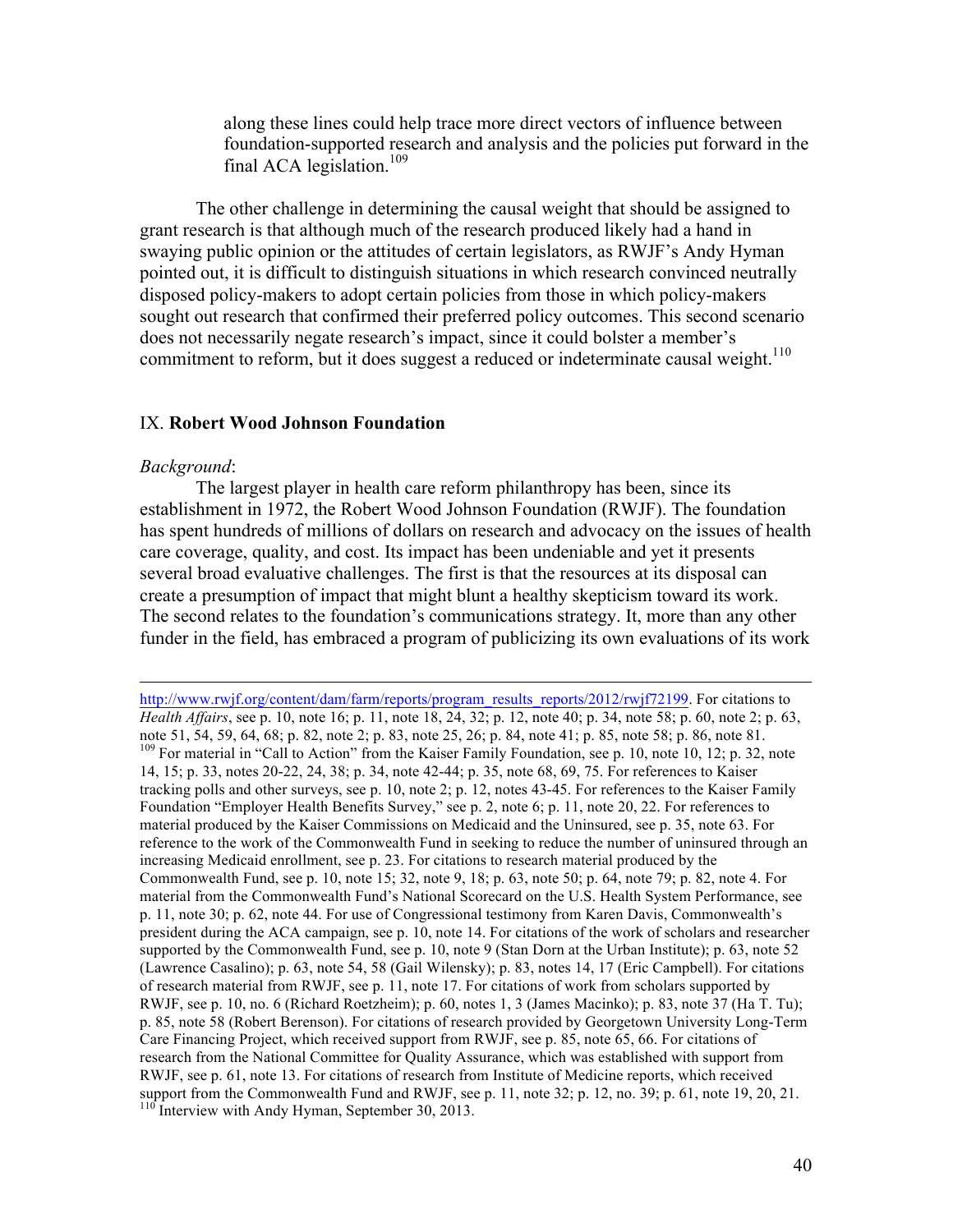(through its Program Results Reports, which it has made available online, and through its published *Anthology*, which features reviews of the foundation's work in key program areas). Although this material is undeniably helpful for an evaluation of the foundation's role in the passage of the ACA, there is also a danger of confusing this wealth of available material with the scale of impact itself. This is especially the case when comparing the foundation's impact to those of other foundations that have published and released considerably less material on their operations and achievements.

These challenges are compounded by the fact that the foundation has traditionally been extremely concerned about preserving its nonpartisan status and has been reluctant to align its work too closely with any particular policy prescription or legislative outcome. This tendency has made determining the foundation's impact on the passage of comprehensive health reform legislation exceedingly difficult. Perhaps RWJF's strongest claim is that, after the failure of the Clinton health care proposal, as some funders retreated from the field, the foundation helped train a spotlight back on the need for health care reform. "After HillaryCare failed, people went running for the hills," recalled Andy Hyman, who serves as the senior program officer in charge of coverage programs at the foundation. "But RWJF kept its eyes on the prize." That is, RWJF's claims for impact were strongest in the policy wilderness, when the policy outcomes seemed furthest off in the distance (and where evaluations of eventual impact are especially difficult to produce). $^{111}$ 

But once the push for health care reform and universal coverage became more closely aligned with the support of a particular piece of legislation (what would become the ACA), and once those experts, researchers and advocates had actual bills to focus on, RWJF's own visibility within the campaign—though not necessarily its commitment to the cause or its support for research and policy analysis—declined, as the foundation took special efforts not to upset prohibitions on foundation lobbying. At this point, the foundation, for all its investments in the cause, supported advocacy for health reform legislation warily. Furthermore, though it endorsed the need for health care reform, it did so through broadly defined principles amenable to the foundation's board, and rarely through specific policy prescriptions. It is not surprising then that for all the material that RWJF has produced, there is little analysis of the impact of its programs and funding specifically on the ACA. This report represents a modest attempt to provide such analysis, but given the scores of RWJF programs at play, additional work is necessary to complete a thorough review.<sup>112</sup>

In the Foundation's early decades, many of its investments were directed toward multi-state demonstrations of new approaches to improving access to health care for all

<sup>&</sup>lt;sup>111</sup> But as John Lumpkin, director of the health care group at RWJF points out, after the debacle of the mid-'90s, the foundation did significantly decrease its focus on national health care reform and did not fully return to the issue till the early 2000s. Interview with John Lumpkin, June 23, 2014.

<sup>&</sup>lt;sup>112</sup> During our two interviews, Andy Hyman was also particularly resistant to making claims for impact on the ACA. But he also conceded the foundation's wariness affected the material they released to the public. "This is a pretty political area and it was important to manage our role as a neutral convener and funder of evidence-based analysis." Interview with Andy Hyman, September 30, 2013, June 17, 2014. Interview with John Lumpkin, June 23, 2014; interview with David Morse, June 18, 2014; James R. Knickman and Kelly A. Hunt, "The Robert Wood Johnson Foundation's Approach to Evaluation," available online at http://www.rwjf.org/content/dam/farm/books/books/2012/rwjf404778.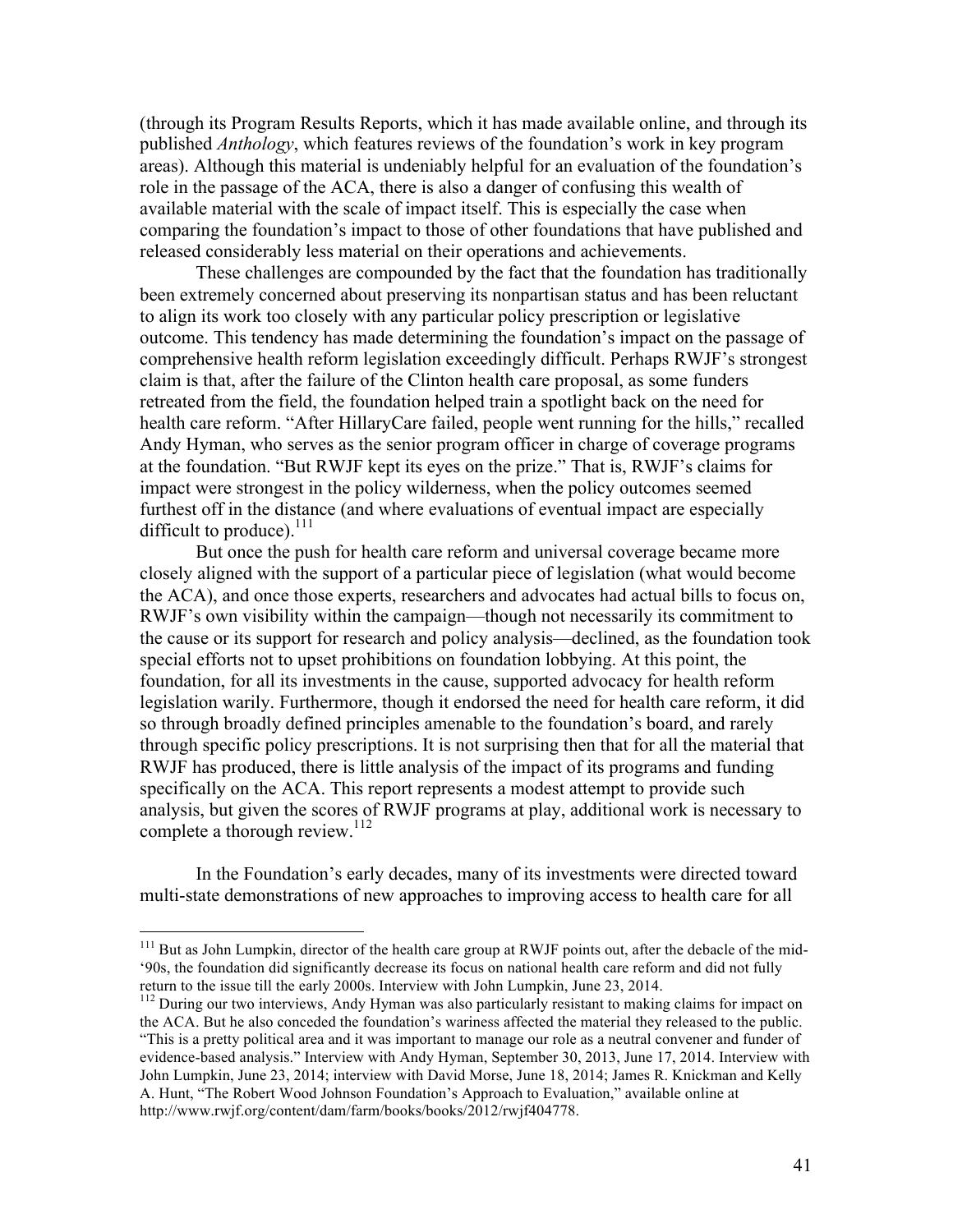Americans. In 1980s, the foundation initiated a program to make private health insurance more affordable; the disappointing results of the program convinced Foundation leaders that universal access to health care would not be possible without some degree of governmental action. The Foundation first turned its attention to the state level, but in the 1990s, it saw an opportunity in President Clinton's efforts to pass national health care reform. The Foundation held a number of town hall meetings with leading officials from the Clinton Administration (despite Foundation efforts to recruit them, it was unable to secure participation by Republicans) as well as with "health care experts, providers and concerned citizens." It also funded a series of television specials on health care that ran on NBC in March 1993 and June 1994 and spent \$1 million more to advertise them. The content was left in the hands of the network but conservatives attacked the foundation for partisan meddling on behalf of the president's policy. Its nonpartisan credentials badly damaged, after the Clinton planned failed, RWJF retreated from the national scene, "adopt[ing] a more cautious stance that supported state initiatives to expand health insurance coverage," and focusing on expanding coverage for children, through the Children's Health Insurance Program (CHIP). As Jack Ebeler, who served as the first director of the foundation's Health Care Group, explains, foundation officials "started with the strategy that since you don't know when reform is going to come back," they needed to ensure that CHIP worked effectively. "If you are going to be arguing for future interventions, you have to make sure the current ones are actually reaching people." By the mid 2000s, however, leading RWJF officials had become certain that "while health care is delivered locally, it cannot be made available to all without a change in federal policy," and so began to refocus on national reform, even as reform's immediate political prospects seemed unpromising. But they sought to do so in a way that would preserve their commitment to nonpartisanship and that took a lesson from their controversial close engagement with the Clinton plan.<sup>113</sup>

Throughout its history, RWJF has also directed a great deal of support to research on health care and health care coverage around the issues of cost, improved quality of care, and expanded coverage. In the early 2000s, the foundation funded a major research project with the Institute of Medicine (IOM, the health arm of the National Academy of Sciences) that sought to detail the dire consequences of the lack of health insurance. The IOM's Committee on the Consequences of Uninsurance published a six-volume *Insuring America's Health* in 2004 and, with the explicit intent of influencing the campaign for HCR, updated the work in *America's Uninsured Crisis: Consequences for Health and Health Care* in 2009. The findings of the reports received considerable press coverage

<sup>&</sup>lt;sup>113</sup> James Morone, "The Robert Wood Johnson Foundation and the Politics of Health Care Reform: Communications, Advocacy and Policy Development," in *To Improve Health and Health Care: The Robert Wood Johnson Foundation Anthology*, vol. XII, eds. Stephen L. Isaacs and David C. Colby (San Francisco: Jossey-Bass, 2008), 3-16 (quotes on 14); James Knickman and Stephen Isaacs, "The Robert Wood Johnson Foundation's Efforts to Improve Health and Health Care for all Americans," in *American Foundations: Roles and Contributions*, eds. Helmut Anheier and David Hammack (Washington, DC: Brookings Institution Press, 2010), 143-144; interview with Jack Ebeler, October 8, 2013; Robert Rosenblatt, "The Robert Wood Johnson Foundation's Efforts to Cover the Uninsured," in *To Improve Health and Health Care: The Robert Wood Johnson Foundation Anthology*, vol. IX (San Francisco: Jossey-Bass, 2005), 4, accessed online at http://www.rwjf.org/content/dam/farm/books/books/ 2006/rwjf12091.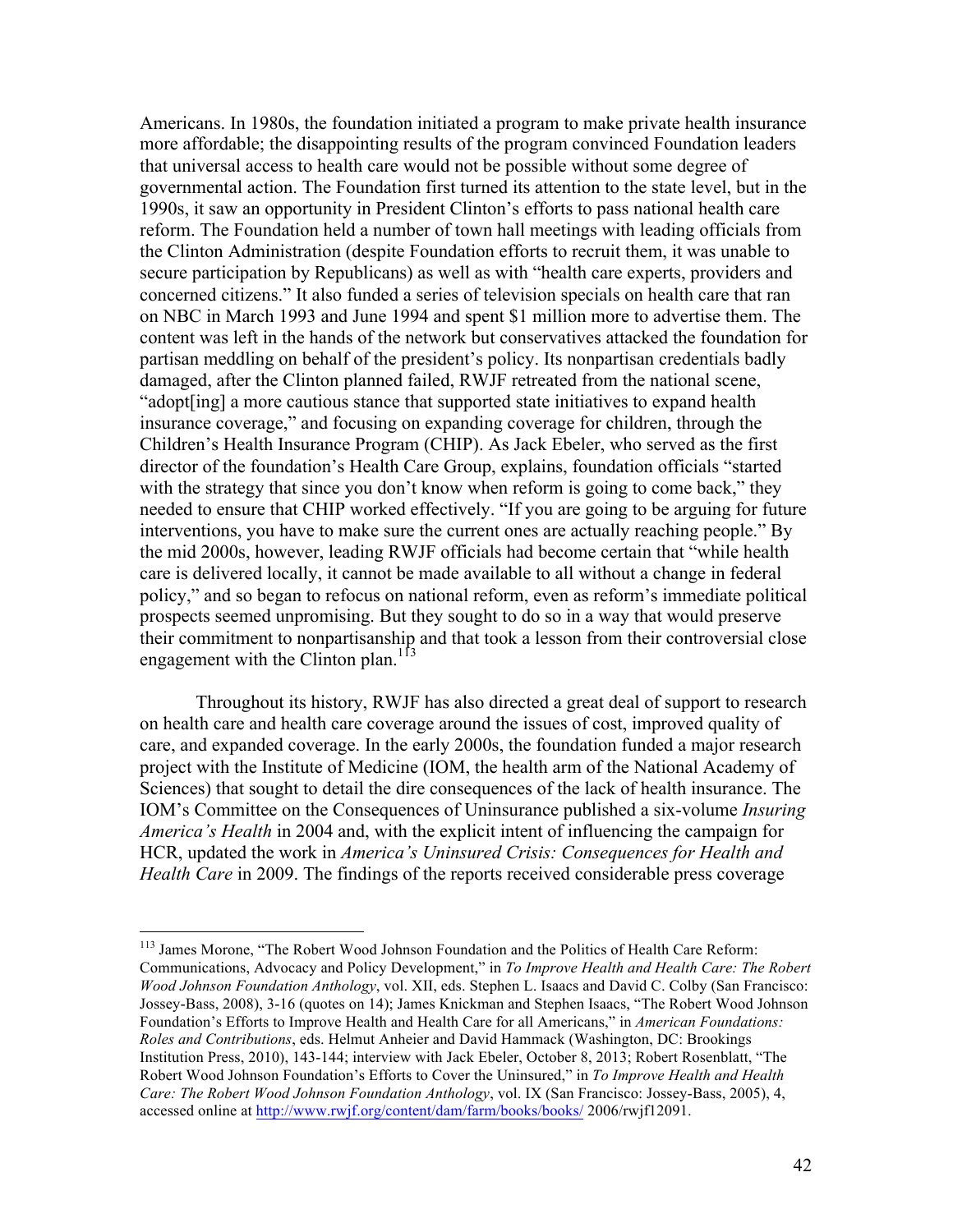and, according to one observer, shaped subsequent Congressional debates about HCR, helping to convince the public that "it actually matters if people have coverage."<sup>114</sup>

Over the last decades, and especially since Risa Lavizzo-Mourey became president in 2003, RWJF has focused much of its attention on establishing and sustaining the movement to improve the quality of American health care. The RWJF *Anthology*  claims that the foundation "spurred the creation of a field" by "funding research, strengthening the capacity of researchers, financing demonstration projects, developing standards, supporting professional organizations, and backing champions who have played and continue to play critical leadership roles." According to several of the analysts with whom I spoke, this research, which I will address in greater detail below, provided an important knowledge base for the campaign to pass the ACA, although its overall impact is difficult to determine. 115

One of the most often cited initiatives was RWJF's funding of a 2003 RAND Health study that was "the largest and most comprehensive" examination to date of "health care quality in the United States" and which found that "just 55 percent of adults get health care that meets quality standards." The study focused attention on both health care waste and underuse of care. As Georgetown health care policy analyst Judy Feder explains, the RAND study was an extremely important tool for advocates of HCR during the campaign for the ACA, since it allowed them to talk about cost containment without endorsing care rationing: "Care coordination and the argument that we could enhance quality while lowering costs was transformative in the way we talk about health costs."<sup>116</sup>

Also cited was RWJF's support for the Dartmouth's Institute for Health Policy, whose Dartmouth Atlas demonstrated the geographic variances in spending on healthcare and underscored the high percentage of medical spending attributable to waste and to healthcare that patients did not really need. According to Elliott Fisher, who co-directed the project, RWJF "was critical in being patient enough to let us do the research," though it took longer than any expected to complete and its focus made some of RWJF's Board uncomfortable. "This was research that made everyone else in health care squeamish… RWJ gets tremendous credit during that period for having backed a high risk venture."

RWJF supported research by Fisher and a team of other experts that led to the publication of a paper in February 2003 that documented regional variations in Medicare

<sup>&</sup>lt;sup>114</sup> The findings of the Committee were discussed in many Congressional hearings. See for instance, Subcommittee on Health, House Committee on Energy and Commerce, Hearing on Uninsured and Affordable Health Care Coverage, February 28, 2002. For press coverage of the Committee's report and publication, see *New York Times*, August 23, 2009. Yet for coverage of the report's findings that suggests some challenges to its conclusions about the ill-effects of uninsurance, see Ruth Marcus, "A Healthy Dose of Caution," *Washington Post*, March 24, 2010. See also Morone, "Robert Wood Johnson Foundation," 19 ("For many participants in the SCHIP renewal debate, the IOM report became the standard for analyzing the gaps in coverage and their consequences; and the often-repeated findings—18,000 deaths a year, a threefold risk of morbidity for many conditions—set the tone for the struggle to reach consensus over children's health insurance"). Interview with Andy Hyman, September 30, 2013, June 17, 2014; interview

<sup>&</sup>lt;sup>115</sup> Carolyn Newbergh, "Improving Quality of Care," in *To Improve Health and Health Care: The Robert Wood Johnson Foundation Anthology*, vol. XI (San Francisco: Jossey-Bass, 2007), 1, 7.<br><sup>116</sup> Newbergh, "Improving Quality of Care," 3, 5; interview with Judy Feder, November 4, 2013; RAND

Corporation news release, June 25, 2003; available at http://www.rand.org/news/press/2003/06/25.html; interview with senior Congressional aide, December 23, 2013.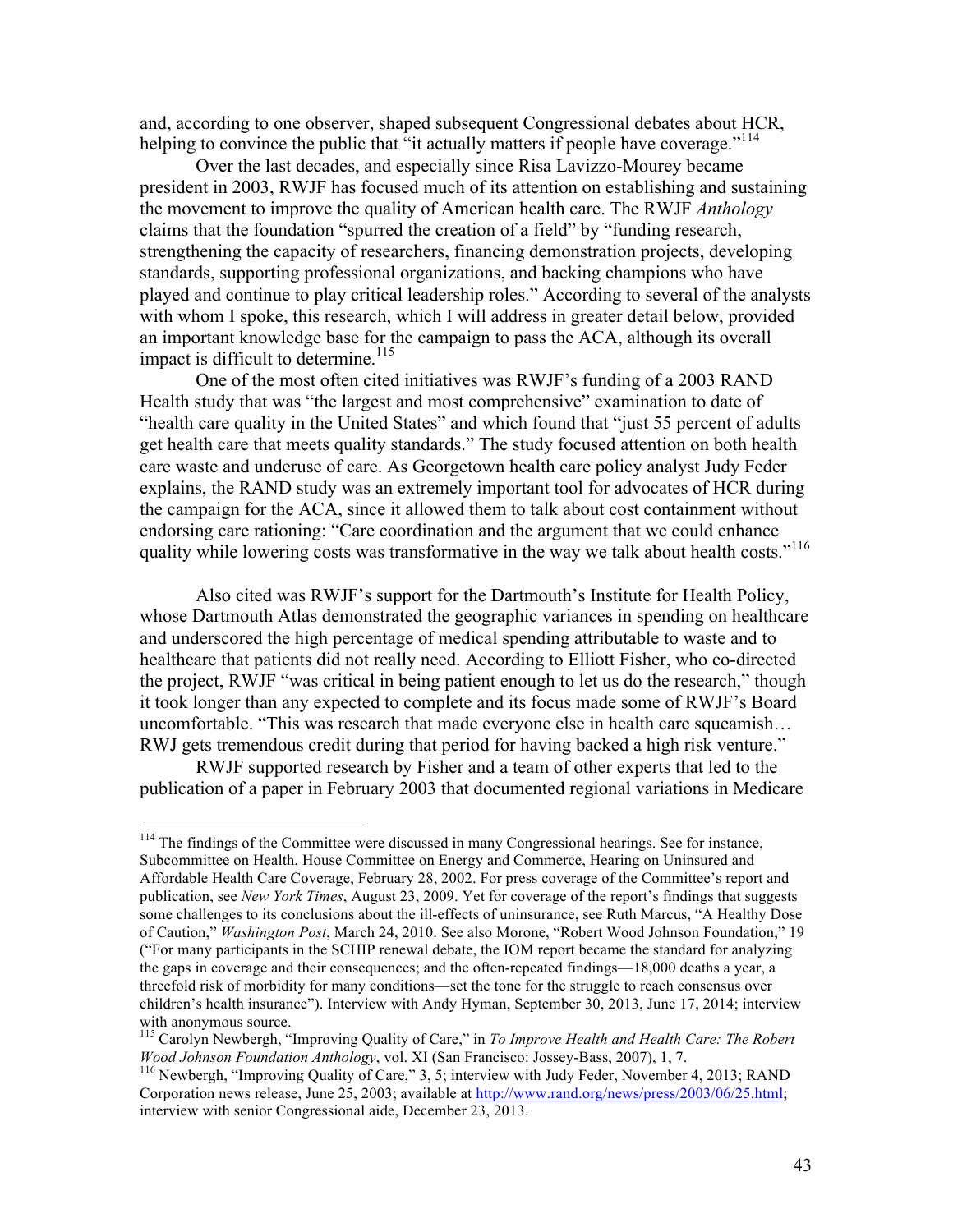spending and that Fisher claims was "the first empirical study to show how much is wasted in US health care." That idea is now taken for granted, Fisher states, but it was not always so. "I do think it goes back to that original RWJ study. [Researchers] don't necessarily even cite it in their papers or in their reports. But it's how we got them to pay attention to [waste]."

After more of the Dartmouth Atlas research was published, RWJF also lent its communications expertise to the Dartmouth Institute, supporting its efforts to publicize their findings. It was through this effort that the "More care is not better care" framing was formulated. As Fisher recalls, the RWJF-affiliated and funded communications officer that was assisting him "really helped me to figure out how to message it. He got me in to see Democrats and Republicans."

Peter Orszag, who served as director of the CBO during the ACA campaign, seized on this research as evidence that it was possible to reduce spending on health care without reducing quality of care, which fed Orszag's efforts to link health care reform to the nation's fiscal health more generally. Dartmouth's research also inspired an influential article in the *New Yorker* by Atul Gawande that, according to the *New York Times*, "became required reading in the White House." In a key meeting with Democratic senators, Obama presented the article, claiming that it had "affected his thinking dramatically" and that it represented precisely the problem that health care reform must address. The Dartmouth research was subsequently challenged by a host of scholars, but its influence on the campaign was undeniable.<sup>117</sup>

When the prospect of health care reform improved with the likely election of a Democratic president in 2008, RWJF cautiously accelerated its commitment to funding research, this time with an eye toward informing the policy debate. They initiated a project called Legal Solutions, with Georgetown Law School, that attempted to anticipate the legal issues that would likely arise if HCR legislation passed, writing briefs, for instance, regarding the constitutionality of the individual mandate. RWJF also worked with the National Academy of Social Insurance to anticipate the management and administrative challenges that health care reform would create. "The idea behind" these projects, Hyman explains, was that if "policy makers are going to take this on, let's support the process by anticipating the wide variety of issues health reform will raise."

The foundation also funded a series of reports from the Urban Institute, "Health Reform: The Cost of Failure," which featured a simulation model that could predict the impact of the failure to reform health insurance on premiums, enrollment, number of uninsured people, and other outcomes. In a series of three reports, the data was cut in terms of cost to the nation as a whole, to each state, and to different populations (students, individual workers, minority groups). According to RWJF's John Lumpkin, several members of Congress pointed to this research when explaining their commitment

<sup>&</sup>lt;sup>117</sup> RWJF also funded a number of researchers who challenged the findings of the Dartmouth study, several of which used methods that Fisher and his colleagues subsequently argued were flawed. The controversy, however, led to increased skepticism about the conclusion that substantial saving would be possible. Interview with Elliott Fisher, July 2, 2014; email from Elliott Fisher to author, November 19, 2014. Interview with Andy Hyman, June 17, 2014; Cohn, "How they did it," 16; interview with Elliott Fisher, July 2, 2014; email from Elliott Fisher to Benjamin Soskis, July 17, 2014; interview with John Lumpkin, June 23, 2014; Atul Gawande, "The Cost Conundrum," *New Yorker* 85, no. 16 (June 1, 2009), 36-44; *New York Times*, June 9, 2009, February 18, 2010; interview with Judy Feder, November 4, 2013.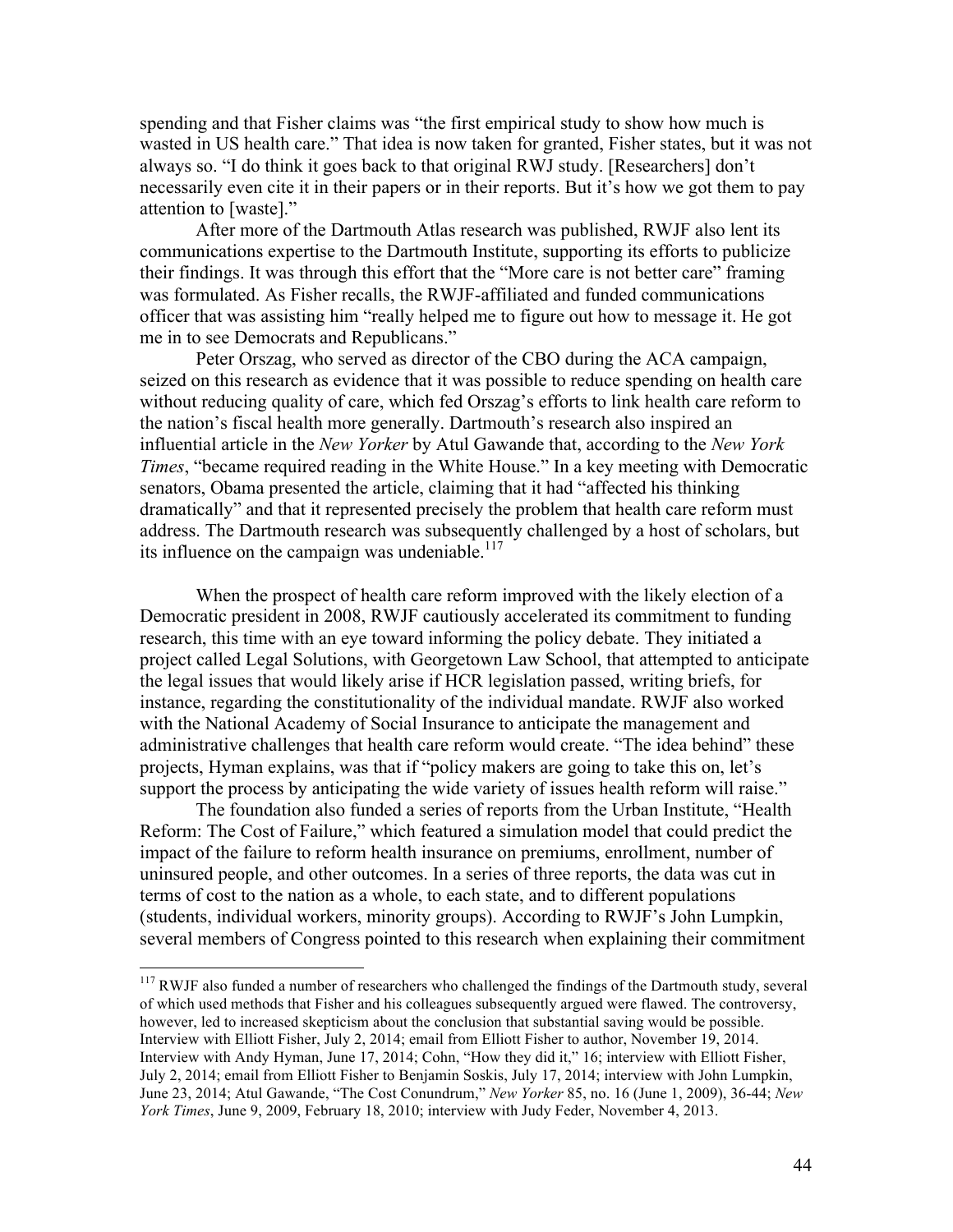to supporting health reform (I was not, however, able to verify this claim). "Amidst all of the discussion of the cost of acting," notes Jack Ebeler, "it was very helpful to keep the cost of not acting on the radar screen."<sup>118</sup>

RWJF also took a number of steps that led it to wade even deeper into the policymaking process, testing the limits of the foundation's commitment to bipartisanship. In 2008-2009, RWJF hosted a "health care university" for congressional staff that met every Friday. The forum was bipartisan, though the turnout skewed Democratic (especially in regards to House staff) and featured speakers that the foundation would bring in to address specific questions the staff had on health policy. The briefings were run by the bipartisan Alliance for Health Reform, which had worked for RWJF for more than a decade to provide information and analysis on health care policy to policymakers. In all, the Alliance conducted 12 briefings on Capitol Hill "for more than 4,000 congressional and executive-branch staff, reporters, and representatives of health-related organizations."<sup>119</sup>

RWJF also funded a health care reform project spearheaded by the Bipartisan Policy Center (BPC), founded by former Democratic congressional leaders Tom Daschle and George Mitchell and former Republican leaders Howard Baker and Bob Dole. In the midst of the debate over HCR, the BPC released a health care reform proposal, which in many ways resembled the version that came out of the Senate Finance Committee (the proposal lacked a public option). The report reflected the emerging health care reform consensus and sought, according to the BPC, to "establish a constructive center in the often polarized debate about health reform." As John McDonough writes, the report "found agreement on four key policy areas, most of which found their way into the final ACA. They were preserving and improving quality and value; increasing access to health insurance in a reformed market, promoting individual responsibility, and securing adequate financing." The BPC report promoted the belief that common ground existed between the major stakeholders and that reform could be pushed forward without the rancor that accompanied Clinton's plan. But as McDonough makes clear, that hope masked the deeper disagreements over certain contentious issues that came to the fore once actual legislation was introduced. In this analysis, the BPC report's impact seems relatively modest, since it was the resolution of these issues that would ultimately determine the fate of the ACA. Chris Jennings, who served as an adviser to the BPC, adds that the report also gave some political cover to moderate Democrats who wanted to support reform without being branded as excessively partisan, which suggests a broader  $(i$ f still undefined) conception of its impact.<sup>120</sup>

<sup>&</sup>lt;sup>118</sup> Interview with Andy Hyman, September 30, 2013; June 17, 2014; interview with John Lumpkin, June 23, 2014; email from Jack Ebeler, June 17, 2014; interview with Chris Jennings, May 27, 2014.

<sup>&</sup>lt;sup>119</sup> From 1999 to 2007, the Alliance for Health Reform held 27 briefings for congressional staff and received \$3,627,386 from RWJF. The Alliance received \$497,599 for their work in 2008-2009. "Briefing Congress and Journalists on Health Policy," Robert Wood Johnson Foundation Program Results Report, January 23, 2009; "Keeping the Press and Congressional Staff Informed About Health Care Policy," Robert Wood Johnson Foundation Grants Results report, August 2009, accessed at

http://www.rwjf.org/reports/grr/051498.html. Interview with John Lumpkin, June 23, 2014; "Providing a Range of Perspectives on Health Care Policy," RWJF Program Results Brief Report, February 15, 2012; "Preparing Staff of Congressional Committees for the Health Reform Debate," Robert Wood Johnson Foundation Program Results Brief, January 13, 2010.

<sup>&</sup>lt;sup>120</sup> Brookings' Thomas Mann doubted that Baker and Dole's efforts had any considerable influence on Senate Republicans, who he claimed did not place a premium on bipartisanship. *New York Times*,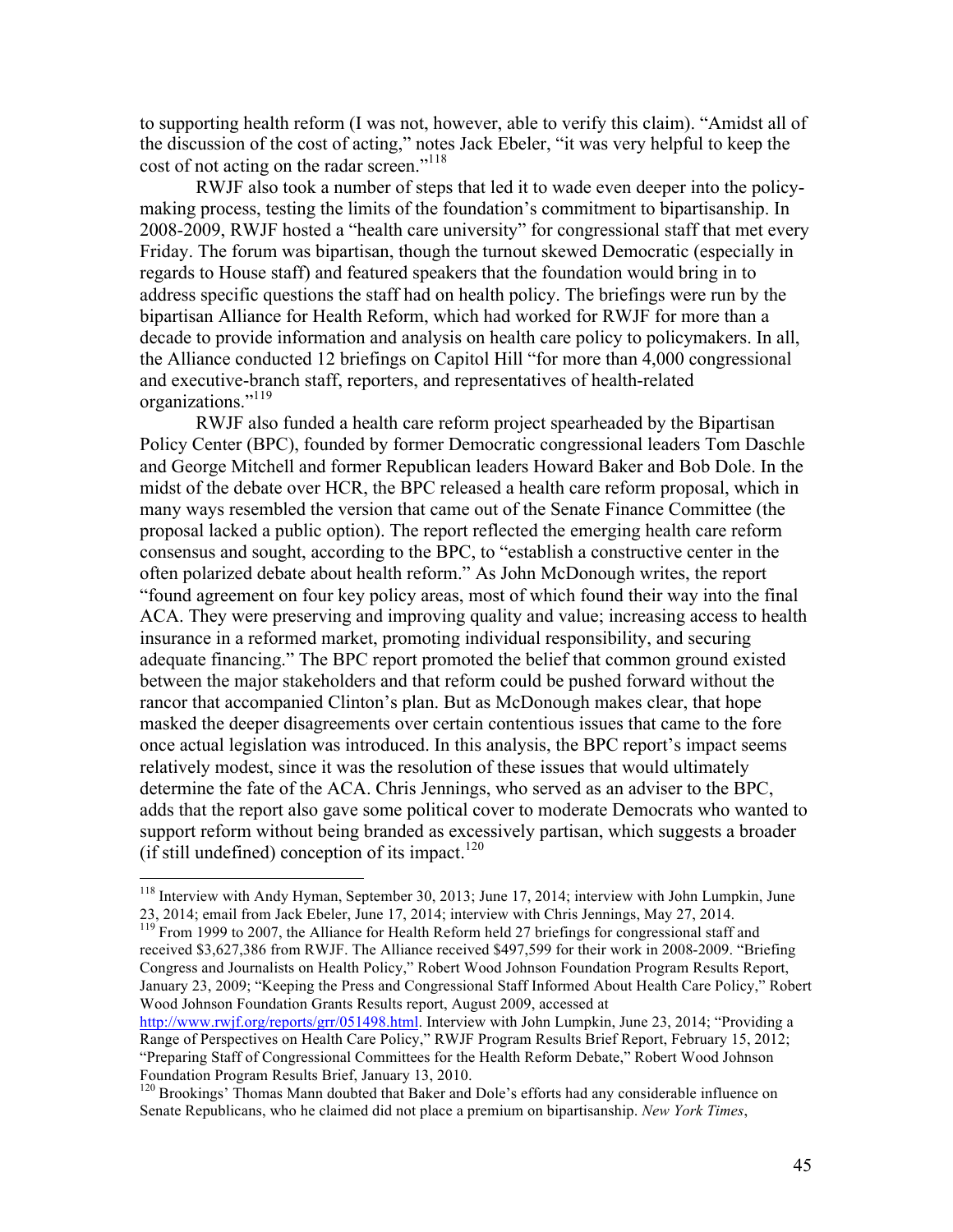RWJF supported a host of other funding initiatives directed toward health policy research and development that might be incorporated into an account of the passage of the ACA, but it is extremely difficult to determine the impact of any particular initiative with any degree of precision; and, as mentioned above, the RWJF has made little effort to do so themselves. This difficulty has much to do with the complexity of the ACA itself, and the multiple streams of research and analysis that fed into it. But it also seems related to the propensity of the RWJF to favor the advocacy of broad principles governing health reform over specific policy prescriptions, which some commentators have suggested has blunted the impact of the research the foundation has supported. The health care journalist Roger Rosenblatt made this claim in his review of RWJF's contribution to the campaign to cover the uninsured for the 2005 RWJF Anthology, well before the push to pass the ACA was underway:

- "Despite these efforts, such reports appear to have had limited influence on the debate. This seems to be a persistent theme in the Foundation's work toward the goal of universal coverage. It assembles ideas and information and then fails to promote them aggressively. Although it has endorsed a set of general principles enunciated by the Institute of Medicine for 'guiding the debate,' the Foundation has been reluctant to support aggressively any particular approach that might lead to stable and affordable coverage for all Americans."<sup>121</sup>

Rosenblatt's assessment also makes clear that research alone could not spark a political movement to achieve national HCR; it needed to be utilized by some broader political campaign or movement. An article on RWJF's efforts to improve quality of care in the *Anthology* makes a similar point regarding the series of reports the foundation funded in the 1980s and 1990s on the dire consequences of a lack of insurance: "[T]hese research efforts landed with a muffled thud" since "the public was not paying attention.<sup>122</sup>

This assessment suggests the Catch-22 defining the relationship between policy research and political mobilization: the public needs to be paying attention in order to make the most of the research and analysis generated by RWJF and other funders within the health reform community; but such research was also necessary to capture that attention. This seeming paradox can be resolved when especially compelling research and an opportune political environment converge, as they seem to have done in the mid-2000s with the emergence of the reform consensus. That convergence, in turn, relied heavily on the shifting conditions of, and economic pressures produced by, health care and health care delivery in the 1990s and early 2000s. As RWJF's John Lumpkin remarked, "Perhaps the biggest driver for health reform change…was the impact of the practices of the insurance industry on everyday people: the unaccountable rate increases, the frivolous

1

September 12, 2009. Starr, *Remedy and Reaction*, 211; "Former Senate Majority Leaders Baker, Daschle and Dole Release Bipartisan Framework for Comprehensive Health Reform," RWJF News Release, June 17, 2009; McDonough, *Inside National Health Reform*, 57-58; interview with Chris Jennings, May 27, 2014.

<sup>&</sup>lt;sup>121</sup> Rosenblatt, "The Robert Wood Johnson Foundation's Efforts to Cover the Uninsured," 13. <sup>122</sup> Newbergh, "Improving Quality of Care," 4.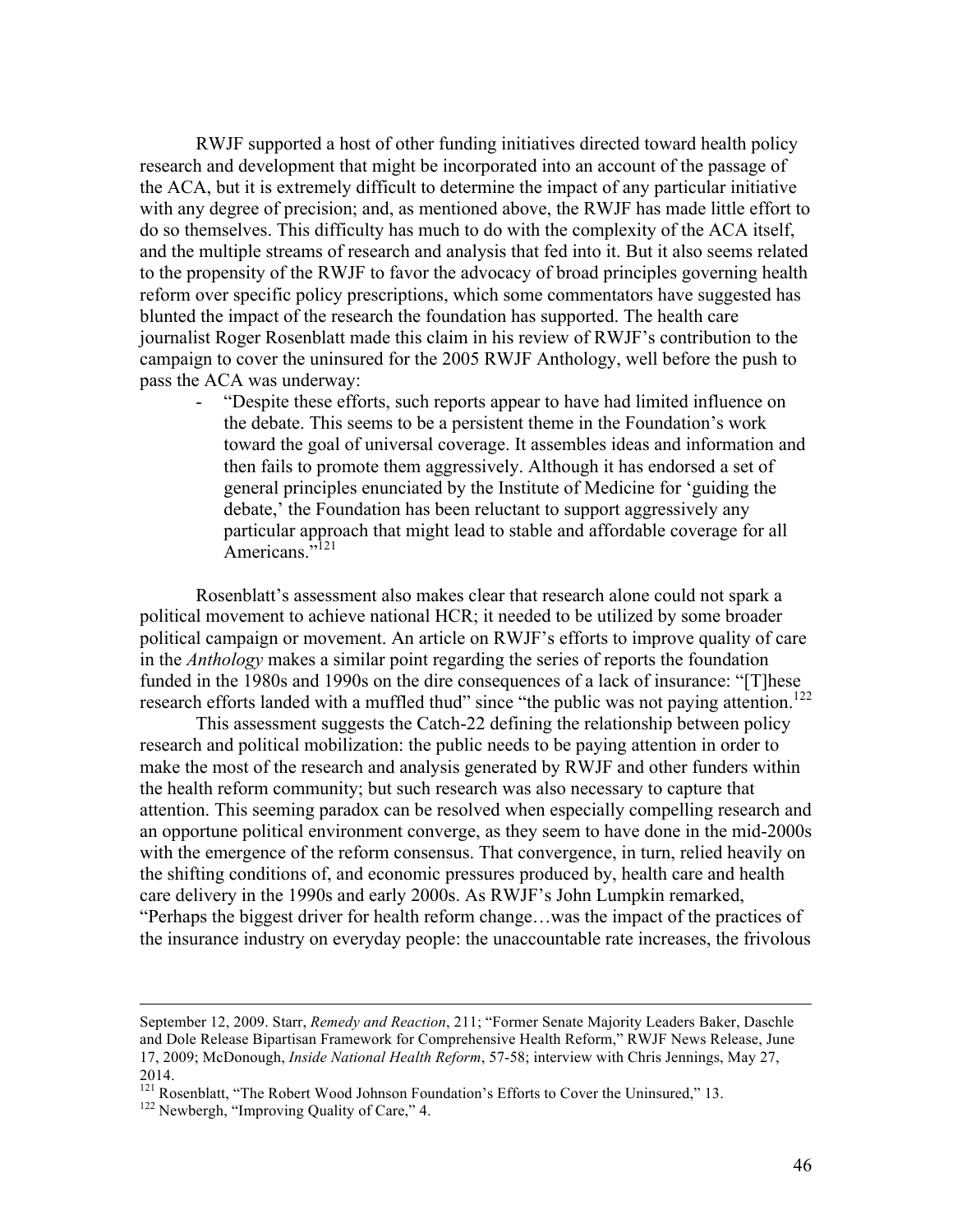cancelation of policies, the discrimination based on pre-existing conditions. Those were the basis on which everyone moved in to health reform."<sup>123</sup>

### *Covering the Uninsured – Strange Bedfellows*:

In the early 2000s, a period in which the push to cover the uninsured lost much of its political momentum, RWJF worked to put the issue back on the political front-burner, or at the very least, to keep it incubated so that when political prospects improved, advocates would be able to take advantage of the opportunity. As Andy Hyman claims, the foundation "worked very hard to keep the nation focused on the problems caused by high levels of uninsurance. Indirectly, this helped ensure that in 2008-2009, there were policy experts, researchers and advocates who could effectively support and participate in the policy process. We weren't starting from scratch." Seeking to avoid the sort of controversy that accompanied their engagement with the Clinton reform effort, they sought to approach reform, according to Stuart Schear, who served as senior communications officer at the foundation, in a way that was "not only non-partisan but inclusive $^{124}$ 

Perhaps the most important program in this regard was RWJF's effort to bring together various stakeholders in the health care system and to work towards building a consensus among them. This had long been a prime strategy of RWJF and the foundation had made a similar effort at the community level to lower health costs. The Strange Bedfellows campaign was the foundation's most ambitious expression of this strategy.

- From the 2008 RWJF *Anthology*: "As the 1990s came to an end, universal coverage had again slipped from public view….At the Foundation, a newly organized interdisciplinary team faced the problem of health insurance coverage. The team reasoned that any meaningful action on health care was going to take bipartisan support and set about to build alliances. A great many parties agreed on the seriousness of the problem even if they disagreed sometimes vehemently—on the solution… The Foundation helped facilitate a gathering of former rivals who wanted to get past their divisions. The first participants included Charles 'Chip' Kahn (the president of the American Federation of Hospitals, who, from 1998 to 2001 had been president of the Health Insurance Association of America, which had sponsored the infamous Harry and Louise ads ripping Clinton's national health insurance plan) and Ron Pollack, the executive director of Families USA (a strong proponent of universal health insurance)."
- Again from the 2008 *Anthology*: "Before long, the conversation expanded to include other organizations that normally clashed with one another: the United States Chamber of Commerce and the Service Employees International Union, the American Medical Association and the American Nurses Association, the American Hospital Association and the Catholic Health Association of the United States. The group included national leaders like Howard Dean (then

<sup>&</sup>lt;sup>123</sup> As John McDonough writes, "In the 1990s, health spending as a percentage of GDP leveled off for a brief number of years as managed care reached critical mass; then, in the 2000s, excess spending again broke loose." McDonough, *Inside National Health Reform*, 26. Interview with John Lumpkin, June 23, 2014.

<sup>&</sup>lt;sup>124</sup> Interview with Andy Hyman, June 17, 2014; interview with Stuart Schear, August 11, 2014.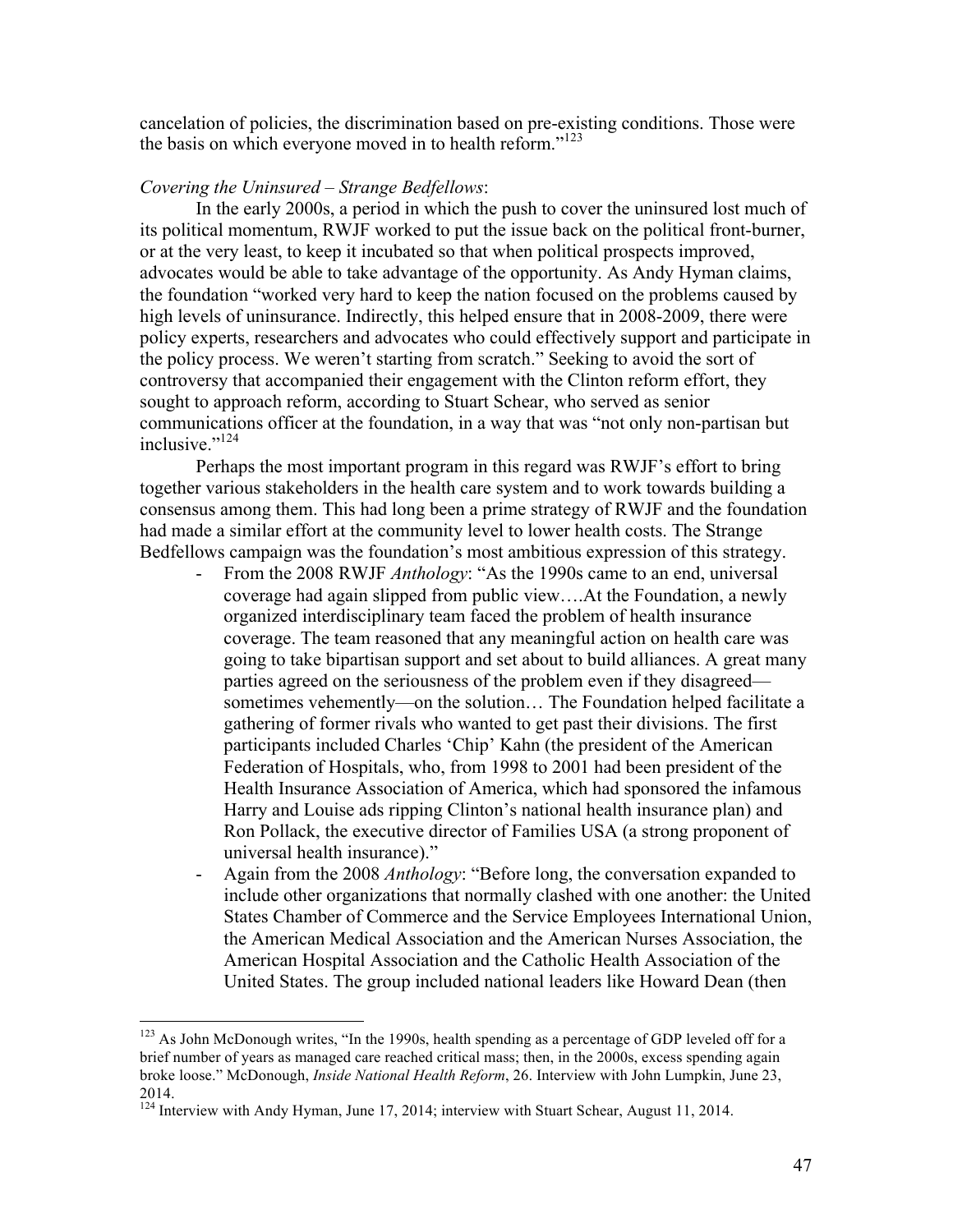governor of Vermont and a champion for liberal Democrats) and Dick Armey (then a Republican representative from Texas and a conservative leader), John Sweeney (president of the AFL-CIO), and Tom Donahue (then the president of the U.S. Chamber of Commerce). But all of them were ready to seek a second-best option that was more than nothing and to put coverage back into the national dialogue. On January 13, 2000, the group held a formal conference at the National Press Club in Washington, D.C.—and the Strange Bedfellows coalition was born…The Strange Bedfellows focused on promoting the message that losing health insurance could happen to anyone. They sponsored a series of advertisements that brought home the point developed in the Institute of Medicine report on the uninsured: the consequences could be devastating."

- The Foundation also commissioned a number of surveys and polls that demonstrated public support for expanded coverage. In July 2001, the Foundation allocated \$9.5 million for a national ad campaign—the "Covering the Insured Campaign"—that emerged from the Strange Bedfellows conversations, promoting the cause of expanded coverage, though without endorsing any particular policy reform.<sup>123</sup>
	- o According to a RWJF Program Results Report on the campaign, "RWJF and its partners did not believe that this new ad campaign would lead to an immediate effort to solve the coverage problem. Their intent was to keep the issue alive and elevate it on the national agenda over time."
	- o As David Morse, who served as vice president for communications at the Foundation, explains, the lack of actual policy prescriptions associated with the Covering the Uninsured campaign led to a critique, raised by some policy makers and RWJF officials, that it provided cover for those who did not truly want to see substantial national HCR achieved. Aligning themselves with RWJF allowed these clandestine reform opponents to claim the mantle of reform without committing to any serious proposal that might advance the cause.
- Again, according to the Program Results Report: "As part of its contract with RWJF, Public Opinion Strategies tracked the campaign's impact. After a 14 week run, the firm reported that 36 percent of opinion leaders surveyed recalled seeing the ads. In addition, polling showed a 10 percentage point increase—from 12 percent to 22 percent—in the proportion of Washington opinion leaders who viewed access to affordable coverage as a priority issue."<sup>126</sup>

There are two key issues that must be addressed when assessing the impact of the Strange Bedfellows campaign on the passage of the ACA. The first is the relationship

<sup>&</sup>lt;sup>125</sup> Morone, "Robert Wood Johnson Foundation and the Politics of Health Care Reform," 9, 20.<br><sup>126</sup> "Hundreds of Events Raise National Awareness During Covering the Uninsured Week," RWJF Program Results Report, April 17, 2003, p. 44, accessed at

http://www.rwjf.org/content/dam/farm/reports/program\_results\_reports/2007/rwjf72147, 18, 20; interview with David Morse, June 18, 2014.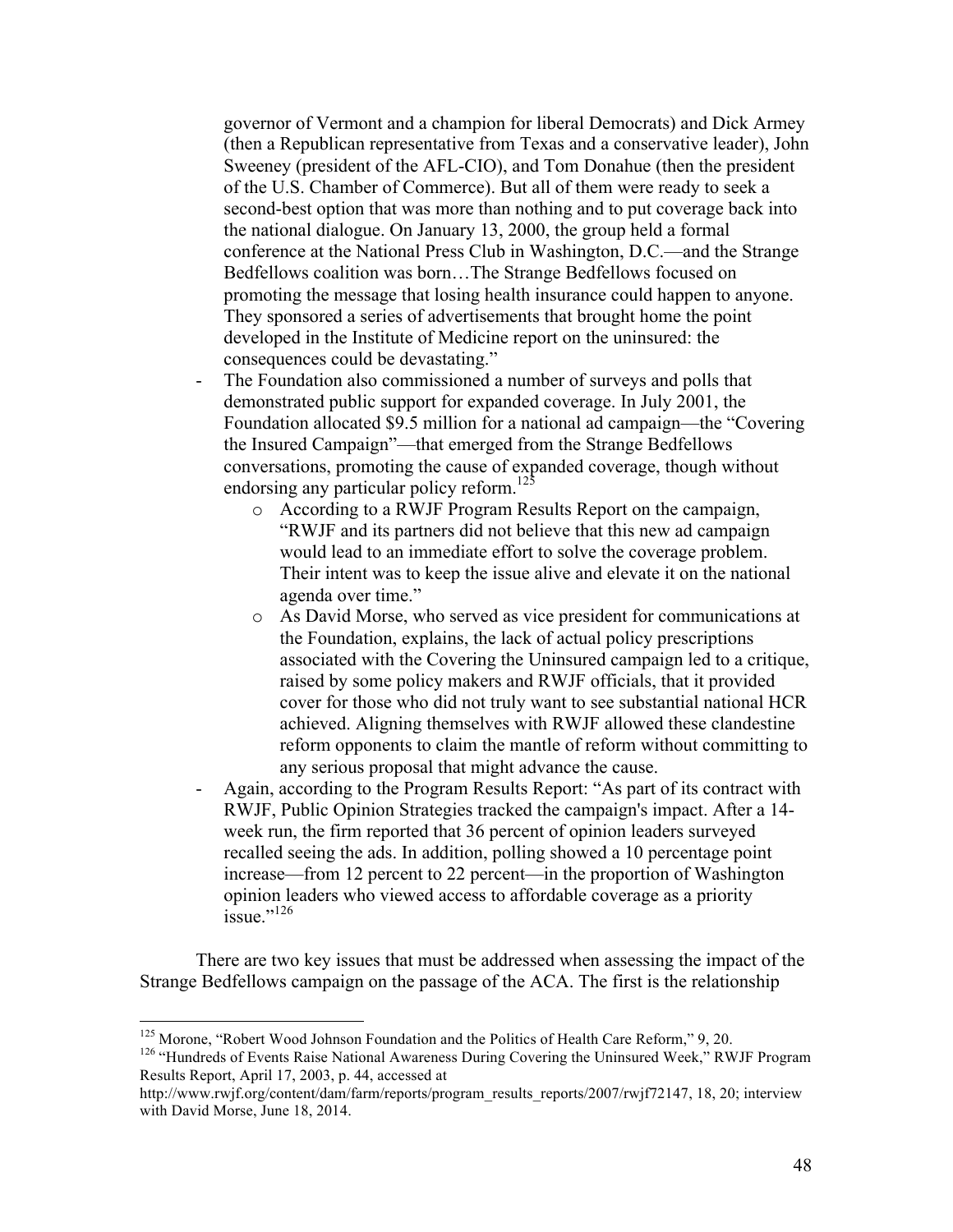between this RWJF-supported effort in the early 2000s to forge consensus and build relationships between the major HCR stakeholders and similar initiatives that sprung up toward the end of the decade. These latter efforts featured some of the same organizational players as appeared in the Strange Bedfellows coalition but sought more aggressively to sketch out a basic program for reform. In January 2007, a group of sixteen national organizations (including the AMA, AHIP, Families USA, the US Chamber of Commerce and Pfizer), working with a professional conflict mediator, announced its recommendations for broadening coverage. This effort, called the Health Coverage Coalition for the Uninsured, was organized largely by Families USA (the nonprofit established by tech entrepreneur Philippe Villers and run by Ron Pollack).<sup>127</sup> A number of other coalitions, formed around promoting healthcare reform that combined consumer advocates and industry groups, were established in the run-up to debate over the ACA, including the "Health Reform Dialogue" (comprised of 18 national organizations, including the AMA, the US Chamber of Commerce and Families USA) and the "Divided We Fail" coalition (spearheaded by the Service Employees International Union and including AARP and the Business Roundtable). These latter efforts went beyond vague principles and offered policy prescriptions, though they often avoided the most contentious issues. As the *Washington Post* declared in its coverage of the "Health Care Dialogue," it represented the "first time that such a varied mix of special interests…have coalesced around significant changes to the U.S. health system." It is these coalitions, as opposed to the Strange Bedfellows initiative earlier in the decade, that are most often cited in accounts of the passage of the ACA as helping to forge and secure the emerging health care reform consensus. And it is advocacy groups like Families USA, or the stakeholders themselves, such as SIEU, that have received most of the credit for instigating them. $128$ 

It is worth noting, however, that RWJF did help to fund these efforts, granting the Health Care Dialogue \$500,000, and according to Andy Hyman, providing important organization and logistical guidance. The foundation, however, did not play a public role in the initiative as they had with Strange Bedfellows. It is also possible that RWJF's Strange Bedfellows coalition, at a more notional level, paved the way for subsequent efforts at health care coalition building by establishing the viability of the enterprise. A fuller understanding of the relationship between these efforts would help gain a better sense of the impact of the Strange Bedfellows program on the ACA campaign.<sup>129</sup>

<sup>&</sup>lt;sup>127</sup> In 1981, Boston businessman Philippe Villers established the Villers Foundation. In 1989, the foundation changed its name to Families USA and became a public charity and advocacy organization, taking a leading role in promoting Clinton's health care plan. Because it is no longer primarily a grantmaking institution, I did not focus on its role in the passage of the ACA, though it was active in the campaign and does deserve a significant place in the broader narrative of the role of philanthropy and the promotion of health care reform. One senior Congressional aide, for instance, cited the importance of research that Families USA funded, that demonstrated that the average American family paid more than \$1000 a year in health care premiums to compensate for the unemployed. Interview with senior Congressional aide, December 23, 2013. New York Times, July 28, 1994.

<sup>&</sup>lt;sup>128</sup> *New York Times*, January 19, 2007; *Washington Post*, March 28, 2009; McDonough, *Inside National Health Reform*, 57.

<sup>&</sup>lt;sup>129</sup> Making a determination of the relationship between the two campaigns more confusing, some scholars have referred to the latter effort with the "Strange Bedfellow" moniker. See, for instance, Starr, *Remedy and Reaction*, 176, 191; *Washington Post*, march 28, 2009. Email from Andy Hyman, June 13, 2014;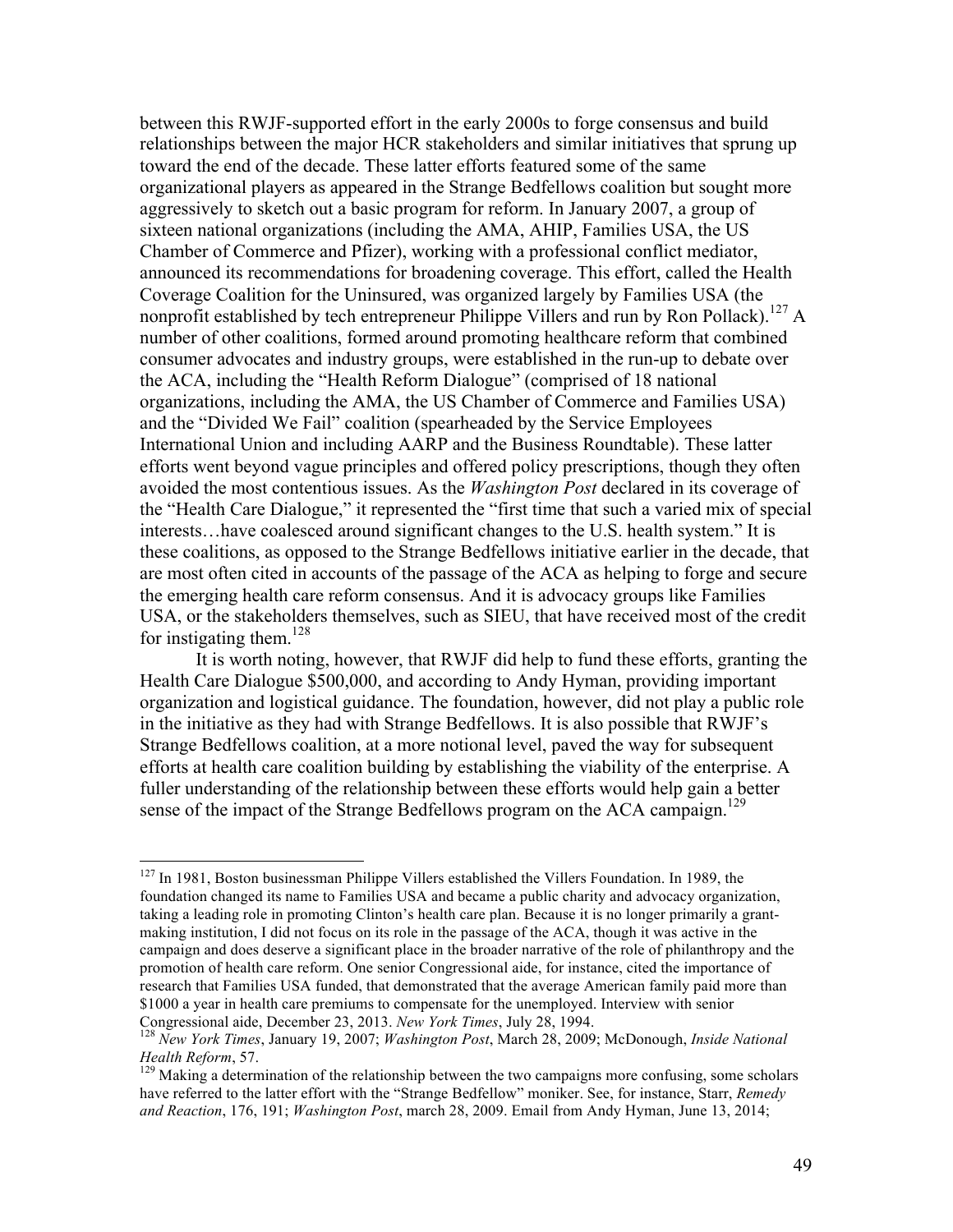The second question addresses the impact of these coalition-building efforts more generally on the passage of the ACA. In his account, John McDonough highlights not just the agreements that emerged over the seven months of negotiation of the "Health Care Dialogue," but also the persistence of discord, raising the question of what the precise achievements of the coalition were.

- According to McDonough: "In their final agreement, announced in March 2009, they reached consensus on some key principles. The goals were to expand health care coverage to all Americans; achieve more effective and efficient care; promote prevention and wellness; and reduce the growth rate for health costs—all of which were contained in the final ACA. Media coverage noted the nonagreement on financing, mandates, and a public-plan option. Because of the lack of an employer mandate and a public-plan option, the SEIU and AFL-CIO refused to sign the final statement. Intended to jumpstart congressional consensus, the Dialog [sic] instead gave an early indication of how hard achieving reform would be on the crucial policy controversies<sup>"130</sup>

It is also clear that many of the stakeholders entered this dialogue directed by their own calculations of self-interest, already convinced of the need to promote some degree of reform. McDonough notes, for instance, that the American Medical Association, the Federation of American Hospitals, the medical-device industry trade group AdvaMed, the Business Roundtable, America's Health Insurance Plans (AHIP), and the Pharmaceutical Research and Manufacturers of America (PhRMA), all appreciated the need for reform and were willing to come to the negotiating table, deliberately resolving to steer a different course from the opposition of the previous decade. "Business, insurers, manufacturers, medical organizations were all calling for comprehensive reform, all issuing principles and priorities, all stating that doing nothing to fix health care was unacceptable. An era of health reform good feelings had broken out and lasted well into 2009." The Strange Bedfellows Coalition and the Health Care Dialogue encouraged and amplified this drive to reach a reform consensus, but the drive itself seemed to derive from a reckoning with troubling trends in the cost and delivery of health care.

These efforts did, however, provide forums in which the idea of consensus could be promoted and where some of its particulars could be hashed out; and at least one policy maker who had a hand in shaping the ACA believes that without them, the legislation would have been more difficult to pass. Chris Jennings listed the various dialogues among stakeholders in the run-up to congressional debate over HCR, along with the report on health care reform issued by the Bipartisan Policy Center, as making significant contributions to the creation of a sense of imminent political opportunity. Jennings suggested that the most important audience of such efforts at consensus building ended up being not Republicans, but conservative Democrats, who were wary of backing reform efforts in the absence of Republican support. Such demonstrations of coalition building convinced these Democrats that the HCR would not be defined by "radical" or

interview with Andy Hyman, June 17, 2014; "Families USA Produced a Report on the Dialogue on Health Reform," Robert Wood Johnson Foundation Program Results Report, Grant ID 64673, April 16, 2010. <sup>130</sup> McDonough, *Inside National Health Reform*, 57.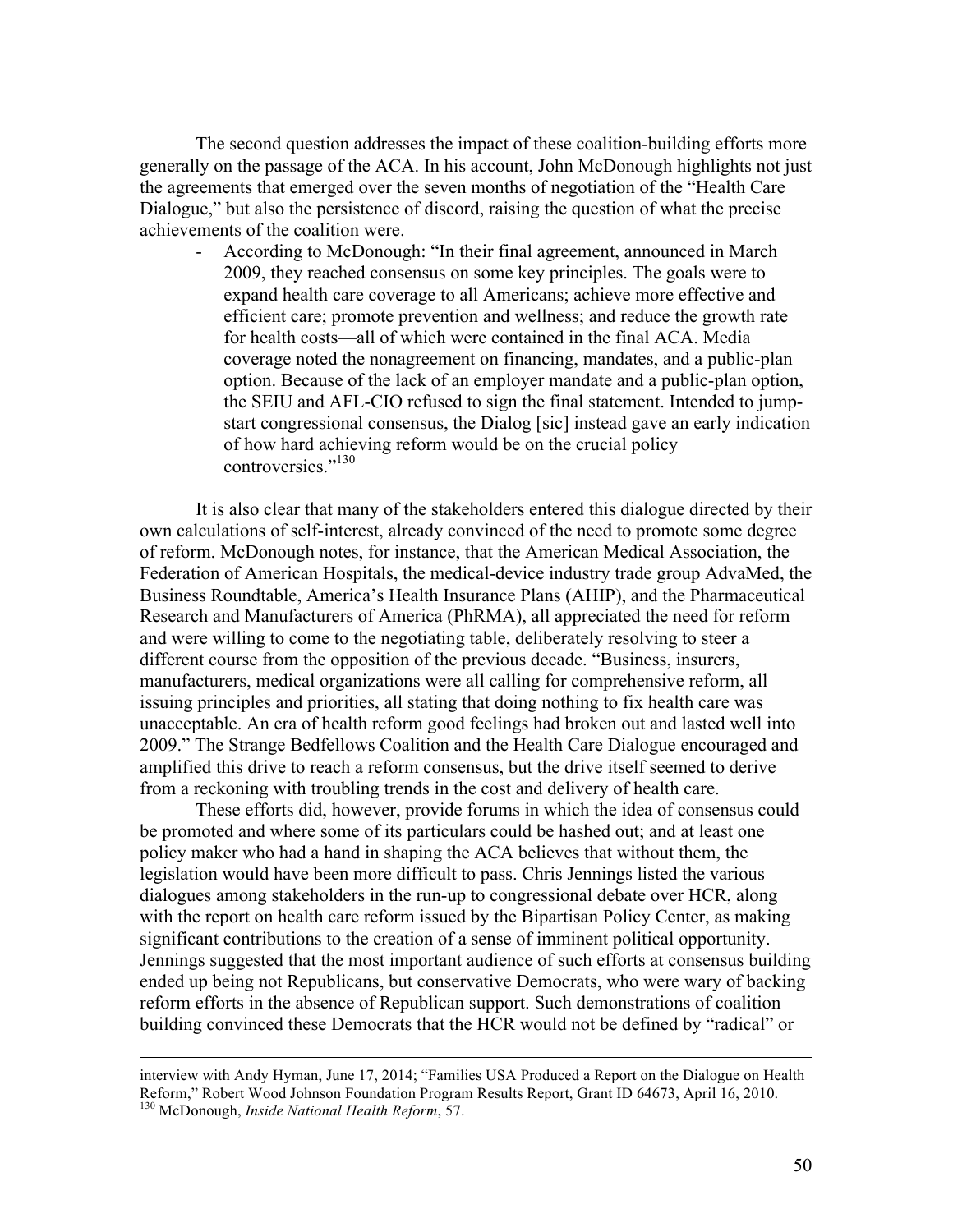"left-wing" approaches. According to Jennings, Senate Finance Committee chairman Max Baucus appreciated the efforts for precisely these reasons. Jennings believes that without the Strange Bedfellows conferences and without the efforts of the BPC, "moderate Democrats would have had a very hard time signing on to HCR." Ultimately, even if it can be argued that the reform coalition might have formed even without any philanthropic intervention, it is unlikely it would have been as robust or enduring as it was during the run-up to the ACA campaign.<sup>131</sup>

### *Cover the Uninsured Week*:

According to the 2008 *Anthology*, "The early ad-hoc advertising [of RWJF's Covering the Uninsured/Strange Bedfellows program] eventually led to a focused national campaign, Cover the Uninsured Week, which first rolled out in 2003. The Foundation asked former presidents Gerald Ford and Jimmy Carter to serve as honorary cochairs and sponsored 880 events, from interfaith breakfasts to health fairs offering screenings and Medicaid enrollment."

According to a 2007 RWJF Program Results Report, "The campaign received coverage in at least 3,000 newspaper, magazine, television and radio stories with a potential, cumulative audience of 378 million people… According to RWJF, *Cover the Uninsured Week* ranked as the largest public awareness campaign ever conducted on the health and economic consequences of America's uninsured population." One media consultant cited in the Program Results Report made an even bolder assertion, suggesting that it represented the largest public education campaign in the nation's history.<sup>132</sup>

In what had become RWJF's dominant approach to reform during this period, the *Cover the Uninsured Week* initiative was constructed "to build up the demand for a solution to the coverage problem while steering clear of discussion about how to do that." At the hundreds of public events coordinated through the program, participants focused on the personal stories of uninsured Americans; although the foundation also commissioned research done by Families USA documenting the extent of uninsurance in the US (outlining the percentage of Americans who went without insurance for some part of the year, which gave a considerably higher total than figures produced by the Census Bureau, which only counted individuals who remained uninsured throughout the entire year). Overall, the foundation spent \$19.8 million on the program (and received more than \$3.5 million of contributions from other organizations, largely foundations) between 1999 and 2004, holding similar *Cover the Uninsured Weeks* during that period (the program ended in 2006).

In the words of the 2007 Program Results Report, "Cover the Uninsured Week and the evolutionary process that led to it represented a significant departure from RWJF's traditional philanthropic role and grantmaking approach. Unlike most RWJF initiatives, this project did not involve awarding money to a researcher to study a health issue or to an organization to improve

 <sup>131</sup> McDonough, *Inside National Health Reform*, 52, 55, 73; interview with Chris Jennings, May 27, 2014. See also Jonathan Oberlander, "Long Time Coming: Why Health Reform Finally Passed," *Health Affairs*, 29, no. 6 (June 2010), 1112-1116.

 $29, \text{no. } 6 \text{ (since } 2010\text{), } 112, \text{ } 1150.$  132 Morone, "Robert Wood Johnson Foundation," 21; "Hundreds of Events," 1, 4, 44.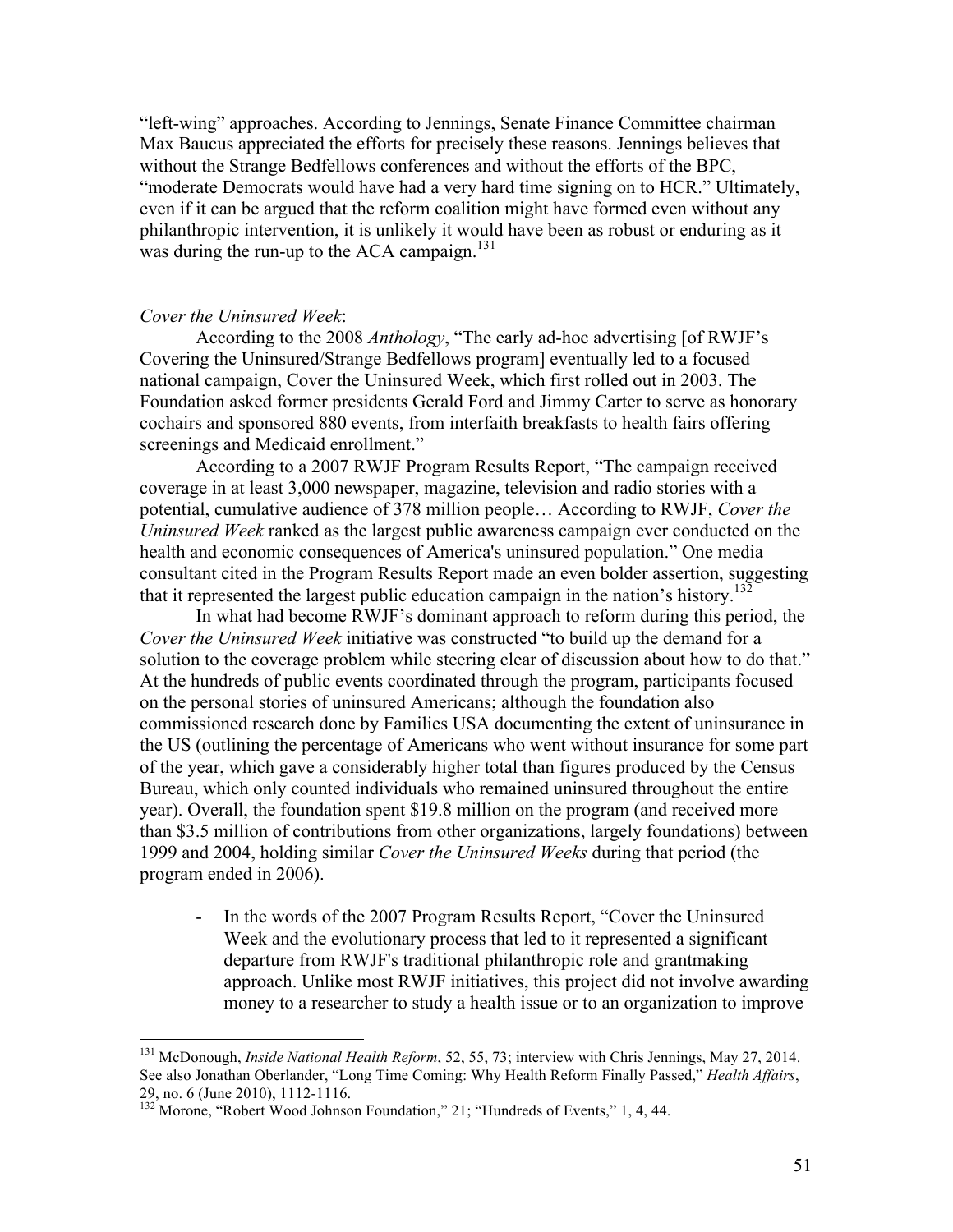some aspect of the health care system. This was a direct use of RWJF resources—staff, funds and prestige—in an attempt to raise awareness about a key issue and influence the nation's health policy agenda. The mechanism was also not typical. Instead of creating a fully formed national program office and awarding a grant to a nonprofit or academic entity to administer it, RWJF staff built the campaign incrementally over four years of increasingly ambitious public education activities. The effort relied heavily on a series of contracts with for-profit firms expert in advertising, opinion polling and managing grassroots events. Hundreds of community organizations across the nation were also involved. RWJF staff was the hands-on manager of it all."

- As David Morse points out, by the final years of the program, when much of the effort focused on a push to re-authorize S-CHIP (State Children's Health Insurance Program), RWJF seemed to move even closer to the border of permissible advocacy, running ads about the importance of health insurance for children's health, for instance, in the states and districts of members of Congress who were on the fence on the issue of S-CHIP reauthorization.<sup>133</sup>

There is a lack of consensus regarding the efficacy of this initiative. Organizers noted some success in attracting Republicans to campaign events—and making expanded coverage a bipartisan issue had been one of the campaign's leading aims. Additionally, according to the RWJF Project Results Report, polling (both commissioned by RWJF and done independently) "showed that Cover the Uninsured Week had at least a temporary impact on awareness of the coverage problem."

According to the report, Public Opinion Strategies, which RWJF hired to evaluate the program, conducted multiple tracking surveys before and after the campaign. They found that:

- "Recall of the uninsured issue increased 12 percent among opinion elites sampled in five target cities where there was campaign advertising and in a separate national sample of opinion elites… By contrast, a survey of opinion elites in five non-target cities of similar size and location found no appreciable change in recall of the uninsured issue." (However, in a national sample of opinion elites, the recall rate also increased 12%).
- Public Opinion Strategies claimed that the recall was tied to the Cover the Uninsured Campaign, based on respondents' reports of RWJF-produced statistics or ads.
- According to the report, "Recall of 'Or' [the main pro-reform ad campaign] was 'exceptionally high' in the five advertising cities, with six out of 10 respondents saying they had seen it. People who saw the ad were more likely to rate the uninsured issue as personally important." 134

However, the survey detected little or no increase among national opinion leaders as to the importance of expanding health insurance coverage among health care priorities. (There did seem to be an increase among Washington opinion leaders, though the polling

<sup>&</sup>lt;sup>133</sup> "Hundreds of Events Raise National Awareness," 2, 3, 4, 24, 25, 39; interview with David Morse, June 18, 2014.

<sup>&</sup>lt;sup>134</sup> "Hundreds of Events Raise National Awareness," 42, 45, 46.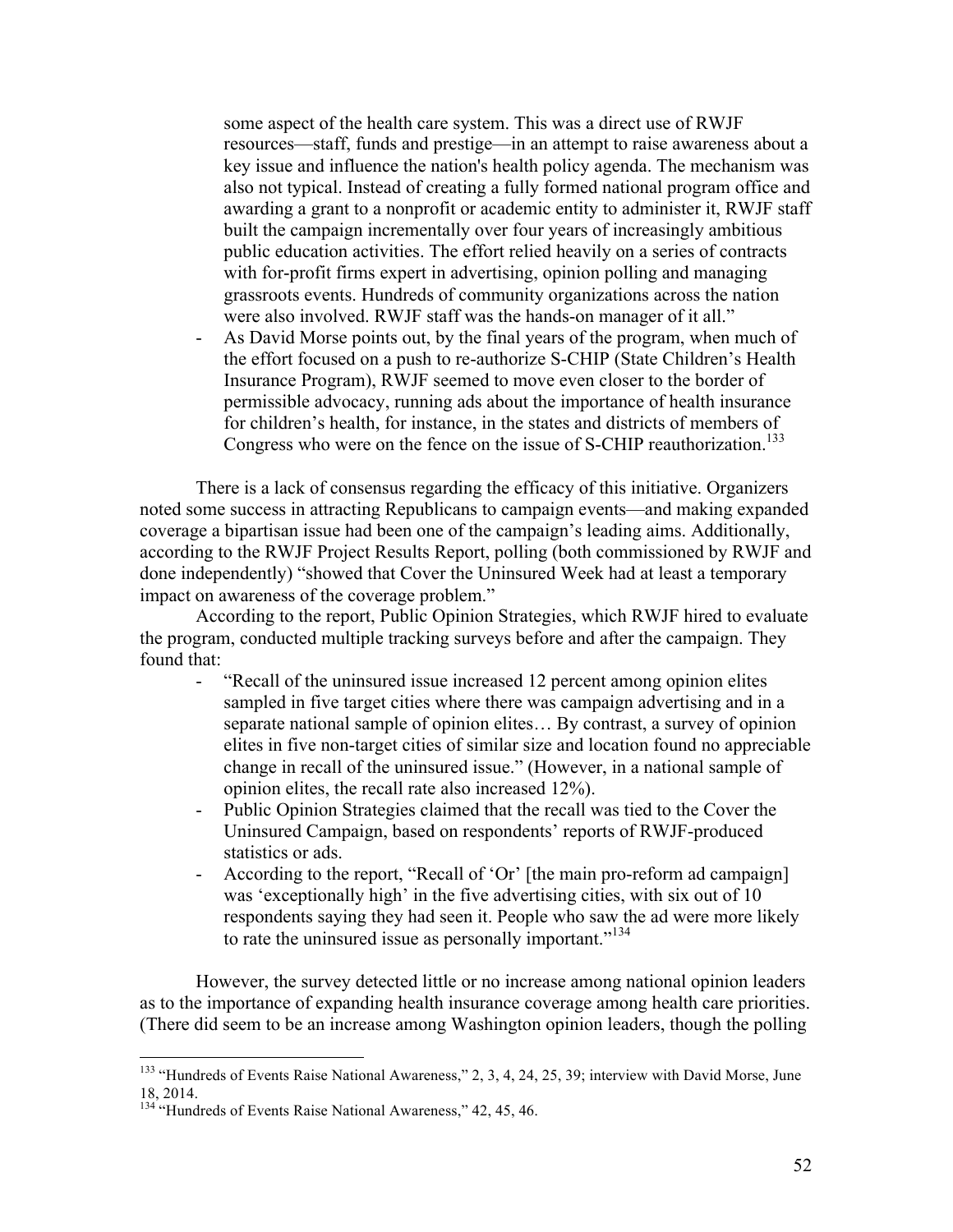firm could not say how much of it was based on *Cover the Uninsured Week*). Additionally, "Pre-and post-campaign surveys of a national sample of 800 voters found little or no movement in the importance of providing coverage to all Americans as a health care priority," although recall of the issue did increase.<sup>135</sup>

- According to the Program Results Report, "In a national poll conducted by the Kaiser Family Foundation in April 2003, several weeks following Cover the Uninsured Week, 62 percent of the respondents said they followed news stories about the uninsured 'very' or 'fairly' closely—up from 51 percent in October 2002 and 40 percent in February 2000. On another Kaiser question, 56 percent said that in the last month they had seen or heard news or information about the problem of the uninsured. Kaiser had no identical question in previous polling, but in May 2001 only 16 percent of people polled by the Harvard School of Public Health said they had seen or heard news in the previous week about a report on the consequences of not having health insurance."
	- o "The Kaiser poll found that only 7 percent of the respondents recalled hearing specifically about Cover the Uninsured Week, but [Kaiser Foundation president Drew] Altman attached no significance to that, saying there is no reason people should know the name of the campaign itself."<sup>136</sup>
- According to the report, "RWJF's polling conducted outside of the campaign for an annual internal evaluation also picked up signs that the coverage issue had gained a higher profile. As reported by RWJF in *Scorecard 2003— Toward an Impact Framework*, a poll of more than 1,000 members of the public conducted in May and June 2003 found that coverage had replaced cost as the top health care concern, with 23 percent of respondents rating coverage as their first priority compared with 16 percent the previous year. Also, 31 percent of respondents reported reading or hearing news about the need to cover the uninsured, compared with 20 percent the year before. However, the poll also found that only 11 percent rated health care as one of the nation's top issues up from 7 percent in 2002 but far below the 55 percent found during the 1994 health reform debate and 21 percent near the 2000 election."137
- The RWJF report also points to a few possible political and policy outcomes encouraged by the campaign, including Democratic presidential candidates' offerings of "detailed plans for expanding health care coverage." However, the report provides no evidence linking the RWJF campaign to these candidates and cites one participant questioning that claim by arguing that "Historically, the Democratic Party has sought to use health care to its electoral advantage, and the presidential hopefuls would have embraced the issue whether or not there was a Cover the Uninsured Week."
- The RWJF Program Results Report also cited another participant in the project, Mary Grealy, president of the Healthcare Leadership Council, who claimed that "based on her conversations with lawmakers and their staffs," the

 $^{135}$  ibid., 46.<br> $^{136}$  ibid., 46, 47.<br> $^{137}$  ibid., 47.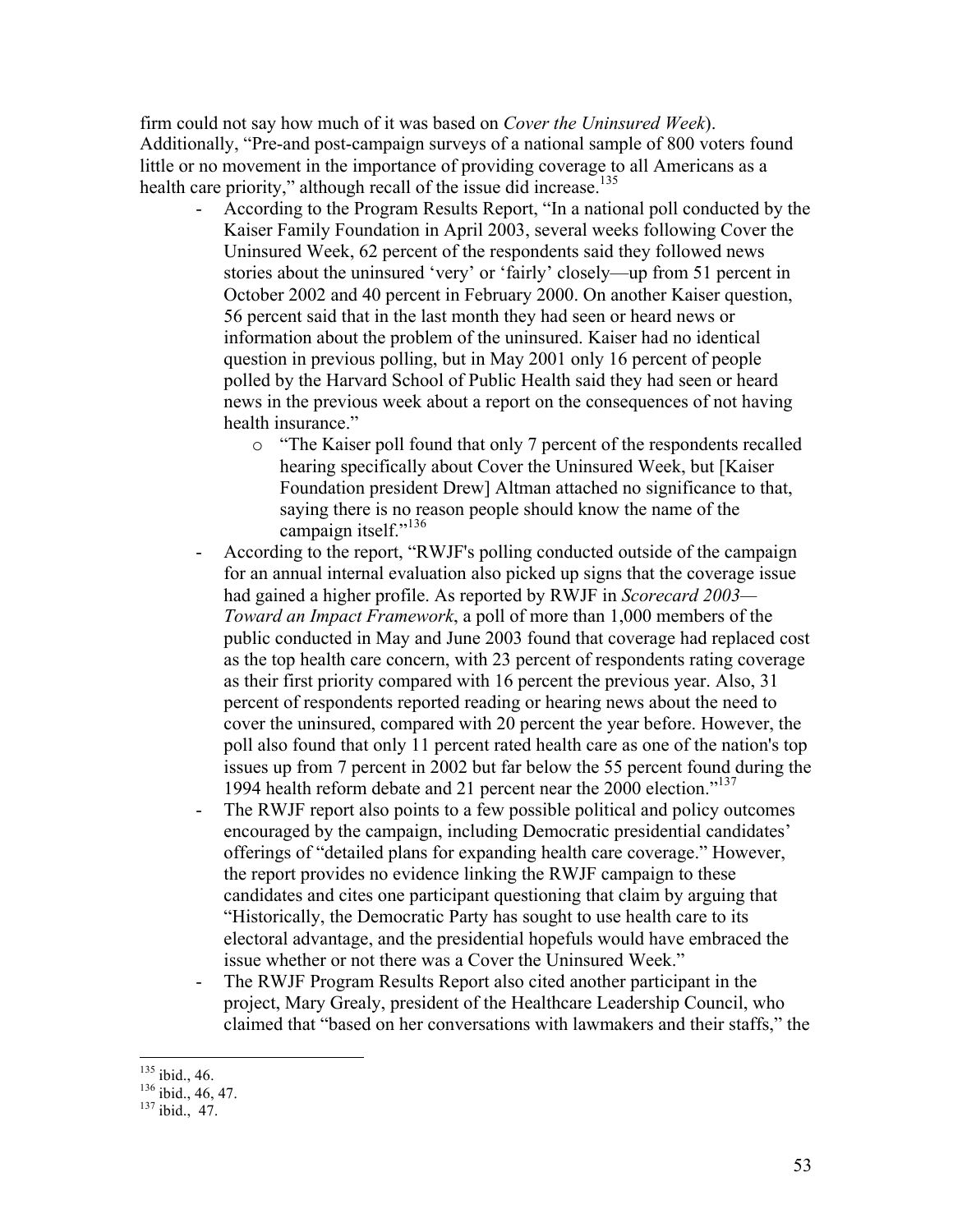Cover the Uninsured Week "was a factor in the Senate's approval of an additional \$38 billion over 10 years" for the uninsured in the 2003 budget resolution. (House-Senate negotiators subsequently dropped the additional funds from the final budget measure).<sup>138</sup>

Several of the members of the philanthropy and health policy community that I spoke with provided a low estimation of the campaign's effectiveness, and several criticized it as a not particularly efficient use of philanthropic resources, given its substantial price-tag (\$19.8 million). How should one interpret such feedback? It is possible it reflects resistance to RWJF's strategy of directing funding toward for-profit opinion shapers and not toward the research community, or of attempting to raise awareness of an issue without linking the effort to any policy prescription or political campaign. The Program Results Report quotes several participants warning against measuring the effectiveness of the campaign through any immediate legislative outcome and stressing that Cover the Uninsured Week (CTUW) must be regarded as part of a "long-term effort." Yet, a decade after the Week's initiation, when a legislative outcome was achieved with the passage of the ACA, it is not entirely clear how to incorporate the program into the broader narrative of the HCR campaign. This might reflect shortcomings of the program itself or the more general difficulty of measuring the impact of advocacy campaigns aimed at swaying public opinion in the long term.<sup>139</sup>

- RWJF's Andy Hyman suggested that the content of Cover the Uninsured Week might now seem "simple," but had significance merely in ensuring that the issue of the uninsured remained in the public's attention. This argument seems to hold some weight, though it also lays down a relatively low-bar for impact, since it would seem to accord nearly any program, no matter its content, a role in raising awareness of the problem of uninsurance.
- Karen Davenport, who was a program officer on RWJF's coverage team and helped manage the CTUW program, cautions against relying exclusively on polling data as an indicator of the program's success. She suggests that the program should be considered an important instrument in building up the capacity of scores of health reform advocacy organizations throughout the country, many of which remained active and helped push for HCR later in the decade. According to Davenport, the CTUW program gave training and established networks between hundreds of HCR activists and supported the growth of an infrastructure of reform.
	- o I have not sought to test this theory by laying out the network of individuals and groups supported by RWJF and the Cover the Uninsured program and tracking them to examine their roles during the campaign for the ACA.
- Jack Ebeler offered a similar perspective, noting that the program did at the very least "keep the [HCR] advocates busy and engaged. It always seems like a waste of time when nothing's happening, but then you get to 2008, 2009,

<sup>&</sup>lt;sup>138</sup> ibid., 48, 49.<br><sup>139</sup> Interview with Judy Feder, November 4, 2013; interview with anonymous; "Hundreds of Events Raise National Awareness," 49.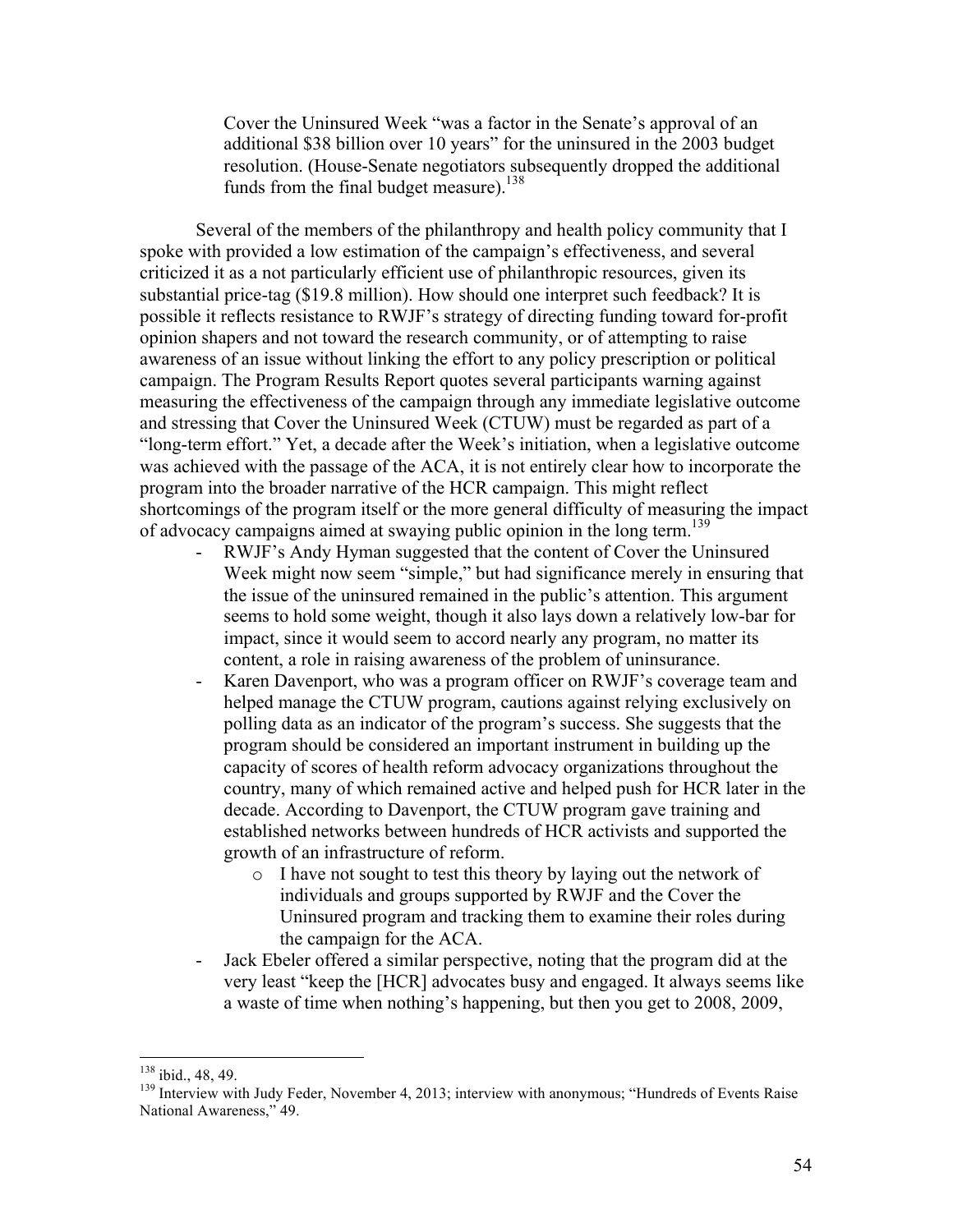and having that community having a little bit of experience working together does matter."140

A fundamental issue in gauging the impact of Cover the Uninsured Week on the passage of the ACA is the question of whether the campaign endowed the problem of the uninsured with a political salience that extended beyond the duration of the campaign itself and that helped to install health care reform on the political agenda later in the decade. It is worth noting here that after the failure of Clinton's health reform effort, Democratic leaders largely abandoned the issue. In the 2000 election, for instance, Democrats rallied around opposition to the privatization of a Medicare drug benefit, but comprehensive reform did not play a major role in the campaign. Nor did it in 2004, for that matter. To some extent, politicians were taking their cues from public opinion, which, according to polls, placed a greater importance on other issues. According to Gallup polls, for example, between January 2001 and 2012, only an average of 8% of respondents mentioned health care as the nation's top problem. 141

Yet by 2006, public opinion research suggests that health reform was indeed becoming more of a salient issue to the public, especially to Democratic voters. A Kaiser Health Tracking Poll from March 2007 shows health care as the second most important problem for the government to address, behind the war in Iraq and in front of the economy. In previous polls, the economy had ranked the same or as a higher priority than health care, leading the poll analysts to cite the results as evidence "that health care is may be [sic] on the rise as a campaign national issue." As Paul Starr notes in his account of the passage of the ACA, "According to the Kaiser health tracking polls health care was the top domestic issue for voters during 2007, and even when the economy jumped ahead as a concern in February 2008, the proportion that month identifying health care as one of the top two issues was 40 percent among Democrats, compared with only 18 percent among Republicans. Health care mattered to Democratic constituencies and primary voters, and they made it a focus of the campaign."<sup>142</sup>

It's important not to exaggerate the trend line. A historical survey of polls from 1990 to 2008 on the priority of health care—specifically asking respondents whether they would rank health care as one of the two most important issues for government to address—shows a huge spike during the debate over the Clinton plan in 1993-1994 (with a high of 55%) and then a sharp decline to below 10% in 1997-1998, and then a gradual increase over the next decade, with local peaks and troughs, with polls suggesting more than 20% responding affirmatively by 2007. Certainly by the 2008 presidential election,

 <sup>140</sup> Interview with Andy Hyman, June 17, 2014; interview with Karen Davenport, June 6, 2014; email from Karen Davenport to Benjamin Soskis, June 16, 2014; interview with Jack Ebeler, October 8, 2013.

<sup>&</sup>lt;sup>141</sup> Gallup did note that Americans "do rate healthcare as important when asked about it specifically." "Americans Don't Often Name Healthcare as Top U.S. Problem," Gallup Politics, June 29, 2012, accessed at http://www.gallup.com/poll/155414/americans-dont-often-name-healthcare-top-problem.aspx; interview with Robert Blendon, July 23, 2014.

<sup>&</sup>lt;sup>142</sup> There is also some evidence that support for an enlarged government role in the provision of health care began to increase during the mid-2000s. "A Brief History of Public Opinion on the Government's Role In Providing Health Care," Report Center for Public Opinion Research, September 23, 2013, accessed at http://www.ropercenter.uconn.edu/pdf/Health%20care%20issue.pdf. Kaiser Health Tracking Poll, March 2007, accessed at http://kff.org/health-costs/poll-finding/kaiser-health-tracking-poll-election-2008-march; Starr, *Remedy and Reaction*, 182.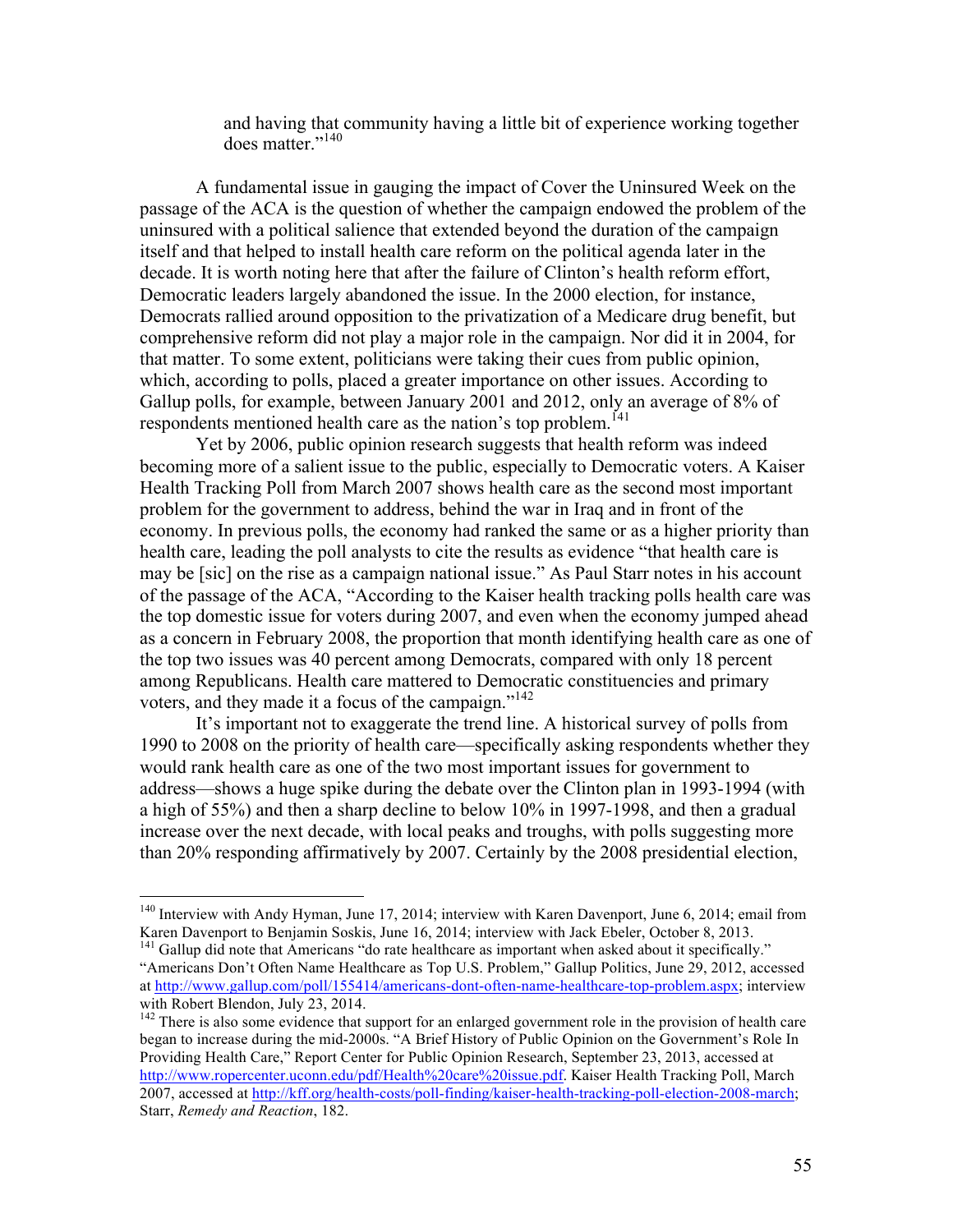health care reform was a major priority for Democratic voters; according to one poll, shortly before the election, two-thirds of registered voters who said they intended to vote for Senator Obama hoped the next president would propose a major expansion of health care coverage (versus 26% who intended to vote for Senator McCain). As a recent comprehensive account of American public opinion on health care notes, "The emphasis on health care distinguishes the 2008 election from the 2006 midterm or the 2004 presidential contest, when health ranked significantly farther down the list."<sup>143</sup>

What role, if any, can philanthropy (and specifically RWJF's programs) claim in encouraging this trend? In addressing this question, it's important to note that polls consistently showed cost, more than coverage (Cover the Uninsured Week's focus), as the public's highest concern in regard to health care reform. So it's necessary to look at the broader campaign by philanthropy to raise awareness of the U.S.'s underperforming health care system. Yet it is difficult to point to definitive evidence suggesting any strict correlation between the two. Perhaps the strongest case is made by Robert Blendon, a Harvard School of Public Health professor and leading expert on public opinion and health care; it's one based on the absence of any other credible causal agent. As he notes, most of the other possible explanations for how an issue gets on the political agenda were absent in the case of health care reform. There was no major health care crisis; "the uninsured have been around for a long time," Blendon notes. Nor were there "organized constituency groups" that pushed the agenda during the 2000s, like the NRA or like AARP: "there is no American association of uninsured people." "So what got this other issue all this attention? I just can't find any other variable," he concludes. Ultimately he finds it credible that over the previous decade the philanthropic campaigns funding research and advocacy work that infiltrated into the popular press were a major factor in "driving...the people that made the agenda happen."<sup>144</sup>

There was some sense among the participants in Covering the Uninsured Week that only focusing on the *problem* of the uninsured and being policy-neutral limited the initiative's possible impact. In other programs, however, RWJF did support efforts to develop specific policy responses to the problem (though did not necessarily endorse any of them). As part of the Strange Bedfellows coalition, for instance, the various coalition members had each proposed a plan for expanding coverage. According to the program results report on Covering the Uninsured Week, RWJF "commissioned the Lewin Group to provide cost and coverage estimates for 10 of the proposals. Based on the microsimulation model used, this exercise provided projections of the number of people newly insured by each plan, the net cost per newly insured person, and a clear understanding of how various key parties in the system—households, employers, the federal government, states, and so on—would fare under each reform plan." As the program report notes, although there was a tension between RWJF's "traditional role as an analytical organization and its new function as the main organizer of a public awareness campaign," the foundation did manage to demonstrate "that it could serve as

<sup>&</sup>lt;sup>143</sup> Claude Deane, Mollyanne Brodie, Elizabeth Hamel, and Carolina Gutiérrez, "The Uninsured and Efforts to Expand Coverage," in Robert J. Blendon, et. al., *American Public Opinion and Health Care*  (Washington, DC: CQ Press, 2011), 90-91, 127.<br><sup>144</sup> Deane, et. al., "The Uninsured and Efforts to Expand Coverage," 91; interview with Robert Blendon,

July 23, 2014.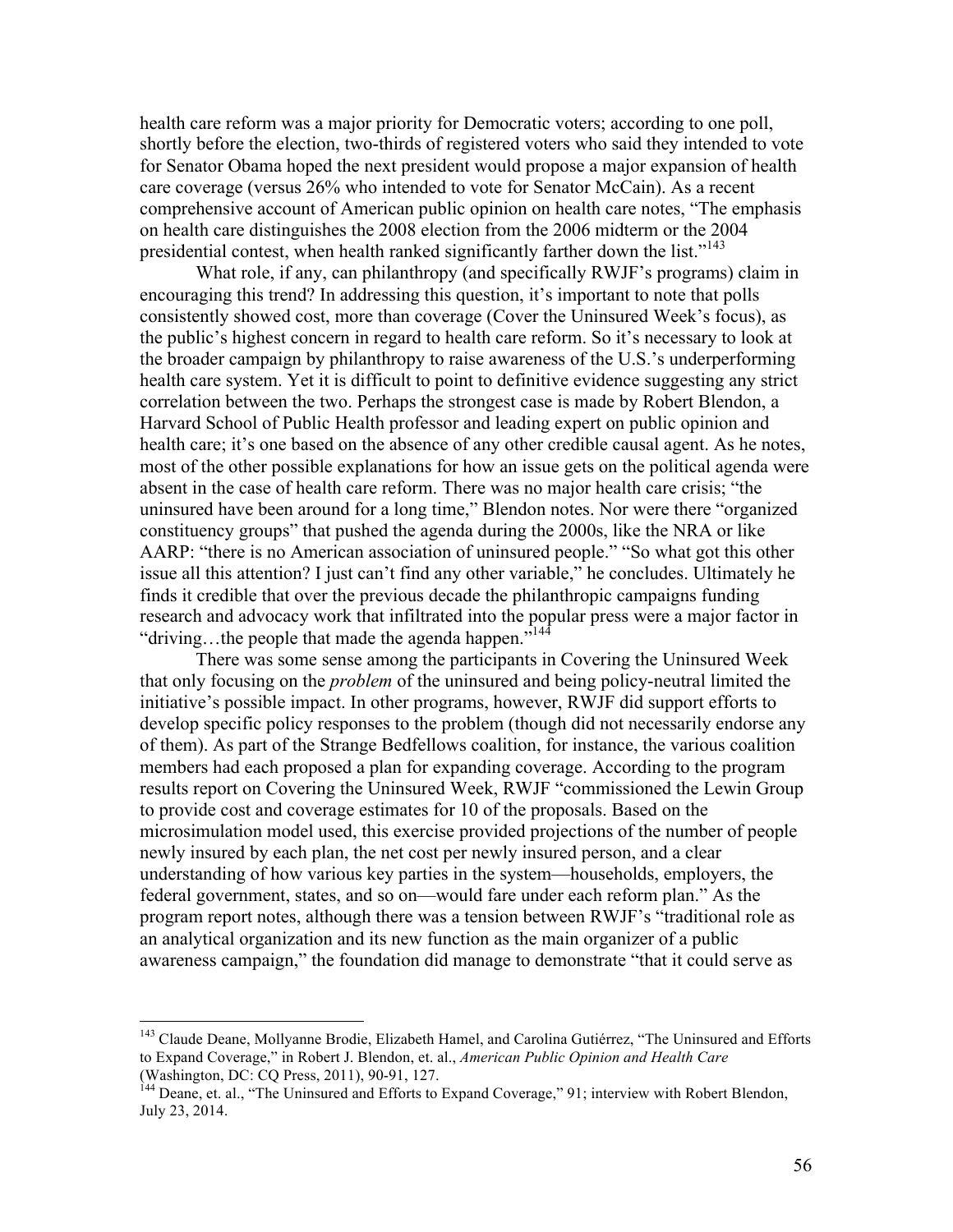an honest broker, willing to provide funding without favoring one point of view over another."<sup>145</sup>

# *Covering America*:

Perhaps the most impactful program designed to support specific policy innovations around the problem of uninsurance was the Covering America Project.

- According to a 2009 RWJF project report, "From 2000 until 2004, the Economic and Social Research Institute (ESRI), a nonprofit group, conducted the Covering America Project, with support from the Robert Wood Johnson Foundation. When we began this undertaking, hope for comprehensive health reform had faded and interest in covering the uninsured had waned. A major purpose of this project was to rekindle interest in covering the uninsured and to create, assemble and objectively analyze a range of detailed proposals across a wide spectrum of thinking."
- The report explains, "The Covering America Project was guided by an Advisory Panel of 12 individuals who participated actively in meetings held about five times a year over the four-year period. This panel was comprised of people who had held leadership positions in government under both Republican and Democratic administrations and leading experts from the academic and foundation communities. These advisors helped ESRI select the proposals in a national competitive process, reviewed drafts of each one and offered constructive criticism at meetings in which all the authors presented first drafts of their plans." 146
- The initial report was published in 2001 and then reissued, in the midst of the campaign for the ACA, in March 2009.
- The report included a range of policy responses, from liberal, centrist, to conservative. The proposal around which perhaps the strongest claim of impact can be made was submitted by Yale political economist Jacob Hacker, "Medicare Plus: Increasing Health Coverage by Expanding Medicare." The proposal was a prominent early version of the "public option" and several accounts of the passage of the ACA have credited Hacker's paper with introducing the idea into the policy deliberations that informed the legislation. (Another proposal in the report, by Berkeley public health professor Helen Halpin, who became a health policy adviser to Obama during the presidential campaign, put forward another version of the policy). Hacker reworked the idea and published a similar version in 2007 with the Economic Policy Institute and then helped to spread the idea among key Democratic constituencies, in collaboration with the Center for America's Future.<sup>147</sup>

<sup>&</sup>lt;sup>145</sup> "Hundreds of Events Raise National Awareness," 50-51, 13, 14, 15.<br><sup>146</sup> Jack Meyer and Elliot Wicks, "Covering America: A Timely Reprise," Covering America Project Papers, March 25, 2009,. See also, Rosenblatt, "The Robert Wood Johnson Foundation's Efforts to Cover the Uninsured," 82.<br><sup>147</sup> James Brasfield, "The Politics of Ideas: Where Did the Public Option Come From and Where is it

Going?" *Journal of Health Politics, Policy & Law* 36:3 (June 2011), 458, 456; Jacob Hacker, "Health Care for America: A proposal for guaranteed, affordable health care for all Americans building on Medicare and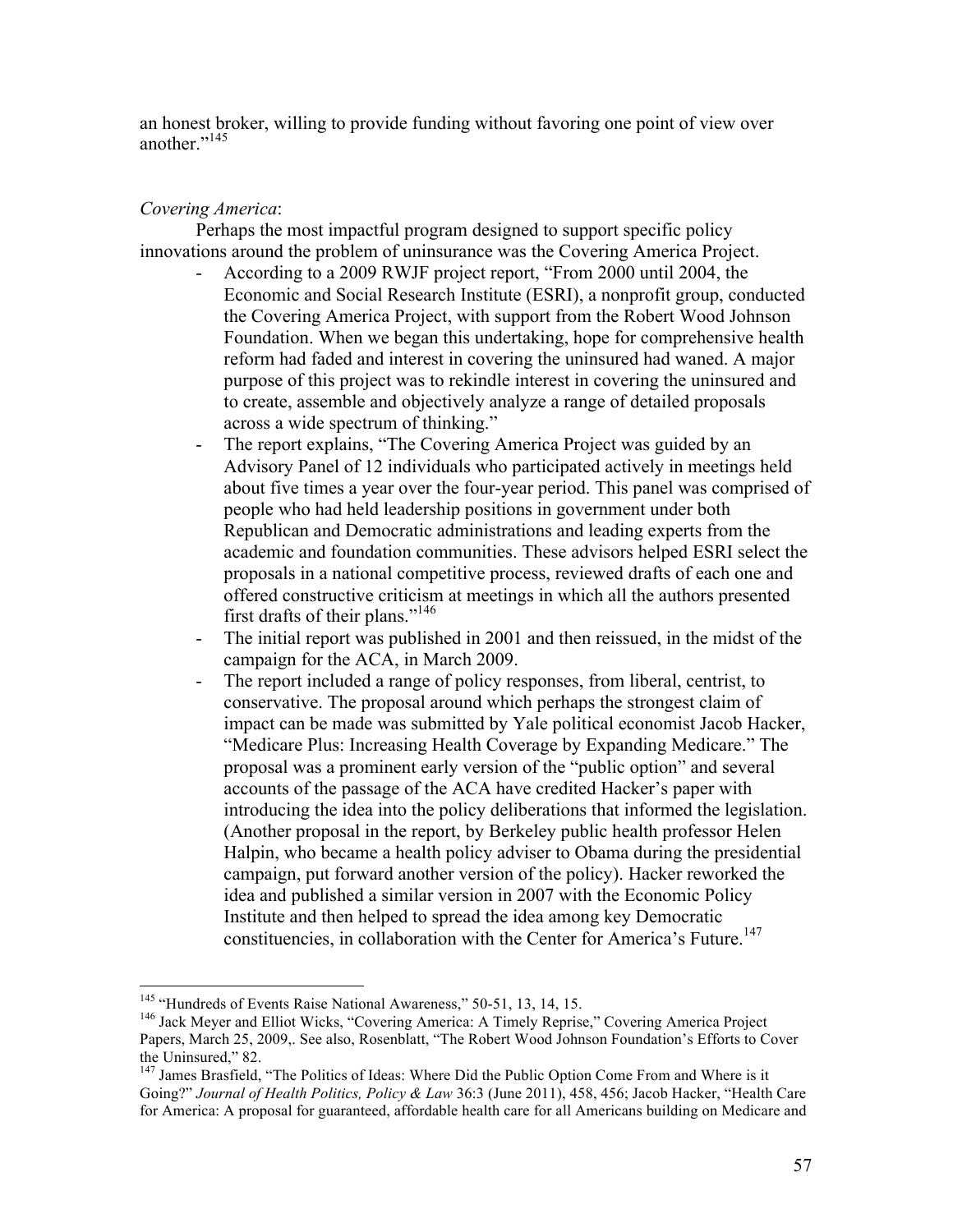- In the midst of the debate over the ACA, Jacob Hacker placed the significance of the Covering America project within the context of the reform consensus: "The Covering America project… brought together an all-star cast of health policy experts from a variety of perspectives. And it gave this group the opportunity to think about an issue that was not currently in the legislative spotlight: how to cover the nation's then-around 40 million uninsured in a cost-effective way that would improve American health care. Perhaps because the issue was not actively under debate in Congress, participants felt unusually free to put aside acrimony and accusations and address the issue creatively and constructively, bringing new ideas and new mixes of ideas to bear. I can think of few groups that better combined policy expertise with practical thinking about how to break the logjam that had stymied action for so long."
- Hacker did not think that his proposal had any chance of being enacted when it was first published in 2001, but, he noted in March 2009, by the end of the decade, its prospects looked much more promising. "What is more, key elements of reform that I and others proposed as part of the Covering America project back in 2001 are very much part of the [current] debate. President Obama promised during his campaign an approach that built on employmentbased insurance yet would create a new 'national insurance exchange' for those without workplace coverage—an exchange that, crucially, includes the choice of a public plan modeled after Medicare. This basic blueprint was also supported by other Presidential contenders during the primaries and received the endorsement of the chairman of the Senate Finance Committee, Max Baucus. As a result, despite continuing principled support for a national insurance program among the most fervent advocates of reform, there is far greater consensus among those who favor comprehensive reform than there was in the early 1990s."<sup>148</sup>
- Perhaps the strongest, if somewhat circuitous, claim regarding the impact of Covering America on the ACA comes from Jonathan Gruber, the MIT economist and health policy expert who is often called the "architect of ObamaCare"—he had a leading hand in crafting the Massachusetts health reform plan that provided the foundation for the ACA (see below). Gruber notes that his contribution to the Covering America project marked "the first time I sat down and really thought hard about how I would redesign health insurance coverage in the U.S." He was particularly struck by the consensus among the participants regarding the key elements of reform plan. Specifically, he noted that nearly all seemed to endorse an individual mandate; according to Gruber, there had been no such consensus during the deliberations over the Clinton plan. When Massachusetts Gov. Mitt Romney approached Gruber several years later to help craft a health reform plan in the state, he was able to make the case that the health policy community, both on the right and the left, saw the value of the individual mandate and to convince Romney to include it in his own plan. Massachusetts health reform then

employment-based insurance," January 16, 2007 available online at http://www.epi.org/publication/bp180/; Starr, *Remedy and Reaction*, 180.<br><sup>148</sup> Jacob Hacker, "A Word from Jacob Hacker," *Covering America Project Papers*, March 22, 2009.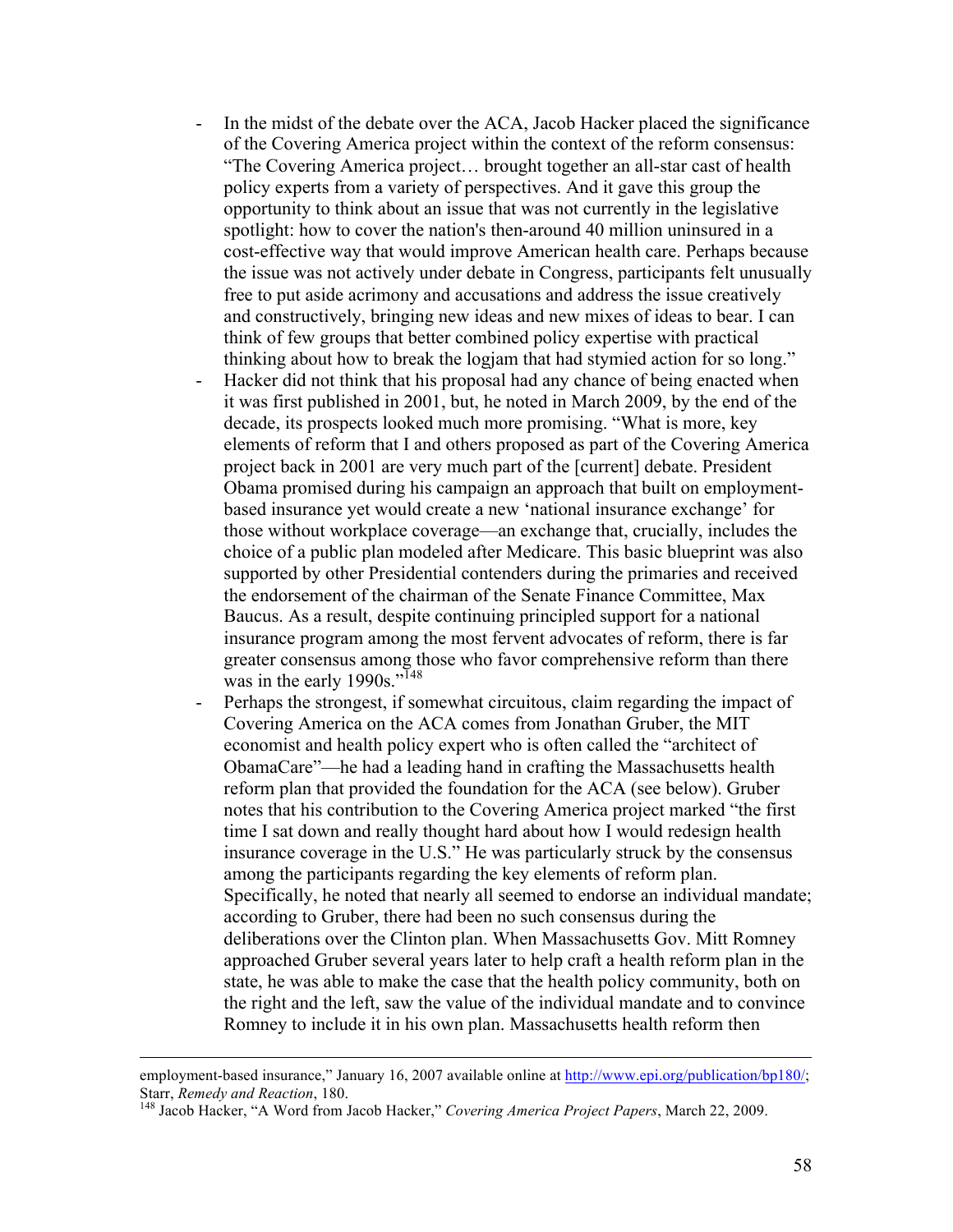provided the blueprint for many of the presidential candidates' reform proposals in the 2008 Democratic presidential primaries (Gruber consulted to the campaigns of all three major candidates), and Gruber's research proved key in convincing the Obama Administration to endorse the individual mandate, which Obama had opposed during the primaries [See below for fuller discussion of the role of Massachusetts reform in the passage of the  $ACA$ ].<sup>149</sup>

There are two challenges in assessing these claims of impact for Covering America. The first questions whether the program was in fact indispensible in the migration of the public option into the presidential candidates' position papers—and ultimately into the ACA. The counter-claim is based on the fact that versions of the pubic option had been promoted earlier in the decade, within a state-based insurance exchange that was proposed in California. Several of the individuals who had worked on the California plan later served as health care advisors for the John Edwards campaign and so it is possible that, in the absence of the RWJF-funded program, these figures would have served as conduits bringing the public option to the heart of the national debate over HCR (though none had Hacker's prominence as a promoter of the idea). 150

The second, related challenge questions the causal integrity of the model that assumes policy moved from the Cover America panel to the ACA legislation more generally. RWJF's Andy Hyman commented that although one could find policies within Covering America that were also in the final ACA, one could not definitely claim that Covering America caused that migration to occur. Additionally, many of the ideas highlighted by Covering America had been promoted before, which suggests there might have been alternative routes the policies might have taken into legislation in the absence of the RWJF program. As Gruber's comments above imply, the most important role the Covering America report seems to have played was in staking down even more securely an emerging health care reform consensus.<sup>151</sup>

# *Consumer Voices for Coverage*:

Starting in 2007, RWJF pursued another tactic in its long-running campaign to achieve expanded health coverage: it poured approximately \$20 million into support for grassroots advocacy organizations that promoted HCR as part of the Consumer Voices for Coverage program (CVC). According to an evaluation of the program in *Health Affairs*, RWJF "awarded grants to twelve state-based advocacy organizations that

<sup>&</sup>lt;sup>149</sup> Gruber served as an adviser to the Obama administration and was paid \$400,000 for his services; a controversy ensued when he did not disclose this relationship to some journalists who had solicited his opinion on the law. Karen Tumulty, "What exactly was Gruber's role in the creation of the health law?" *Washington Post.com*, November 16, 2014, accessed at http://www.washingtonpost.com/blogs/postpolitics/wp/2014/11/16/what-exactly-was-grubers-role-in-the-creation-of-the-health-law/; Jonathan Cohn, "What Jon Gruber's Quotes Really Tell Us About Obamacare—and American Politics," *TNR.com*, November 176, 2014, accessed at http://www.newrepublic.com/article/120311/jonathan-gruber-andobamacare-what-his-quotes-really-tell-us. Interview with Jonathan Gruber, July 22, 2014; email from Jonathan Gruber to Benjamin Soskis, September 2, 2014; *New York Times*, March 28, 2012; Brill,

*America's Bitter Pill*, 136.<br><sup>150</sup> Helen A. Halpin and Peter Harbage, "The Origins and Demise of the Public Option," *Health Affairs* 29,<br>no. 6 (June 2010), 1118-1119.

<sup>&</sup>lt;sup>151</sup> Interview with Andy Hyman, September 30, 2013; interview with Jack Ebeler, October 8, 2013.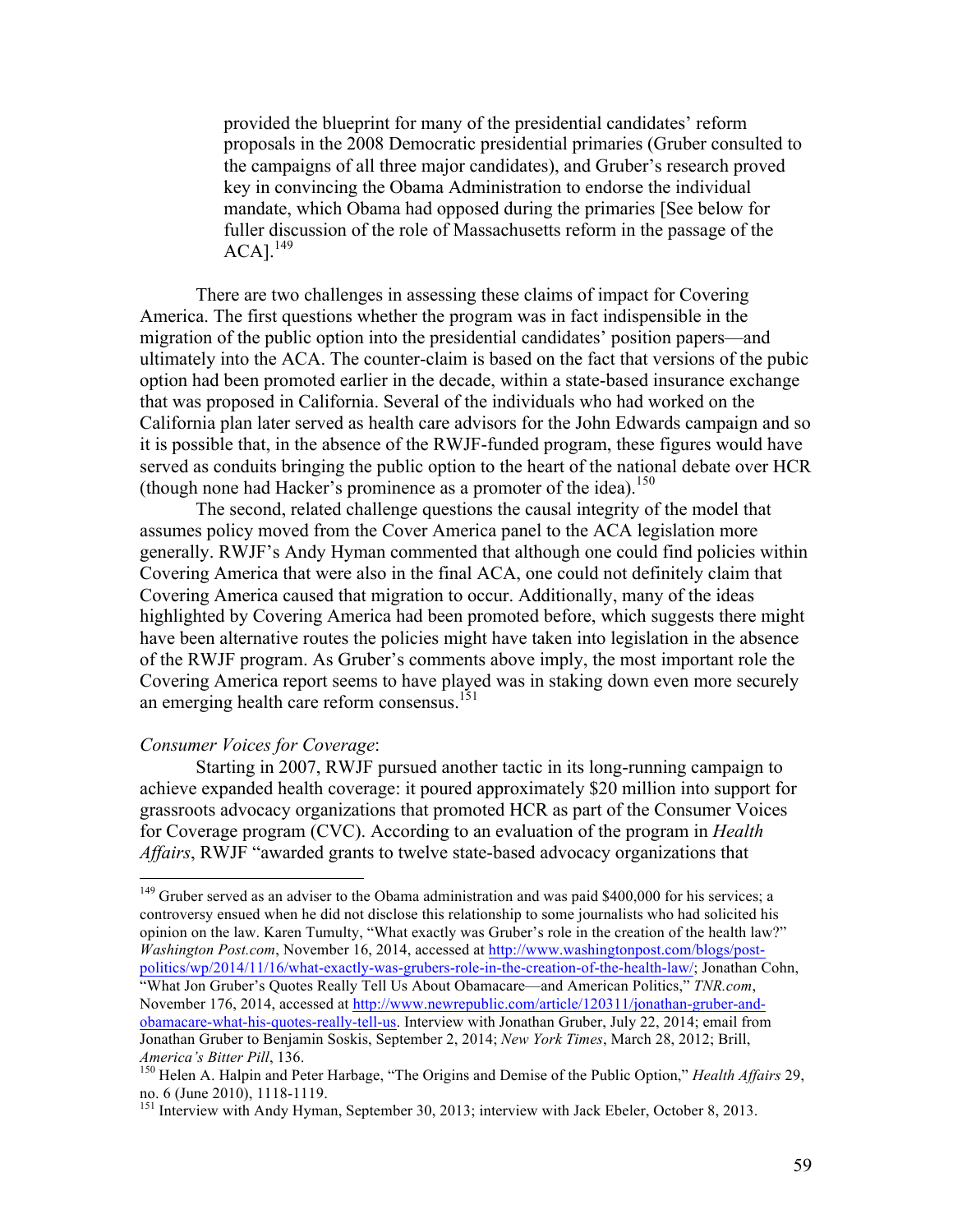represented a network of consumer groups in their states" and funded Boston-based Community Catalyst to manage the program. As Andy Hyman explains, the program "recognized the important role that organizations representing consumes play, in advancing health policy, particularly at the state level…[Because] if it looked like national reform was going to move, policy makers were going to have to rely on information and the engagement of consumers in their states." (Six additional grantees joined the program in November 2008 to advance efforts to achieve health reform at the national level.) RWJF commissioned Mathematica Policy Research to conduct an evaluation of the program that focused on whether the advocacy networks supported were able to shape state policy on health insurance coverage.

- From the Mathematica evaluation: "A majority (63 percent) of the seventythree key policy makers whom we interviewed in the twelve Consumer Voices for Coverage states in 2010 said that consumer advocacy groups were substantially or moderately more involved in health coverage policy discussions and had more interactions with policy makers than they had had in 2008. A majority (62 percent) of the policy makers also said that consumer advocacy groups had increased their influence on state health coverage policy a great deal or to a moderate degree…The policy makers reported that consumer advocates had gained a slight edge in influence compared with other interest groups; 55 percent said that consumers' ability to shape state coverage policies had increased relative to the ability of health insurers, providers, and employers."
- Again from the Mathematica report: "Forty percent of policy makers thought that consumer advocacy groups had made a big difference or changed the nature of the debate or outcome on issues that advocates most emphasized, and 32 percent believed that they had made a moderate difference."<sup>152</sup>

How should we judge the impact of CVC in the context of the passage of the ACA—and especially in relationship to the contributions of HCAN? The Mathematica evaluation does briefly touch on this question:

"Participants felt strongly that their CVC experiences formed a useful foundation for engagement in the federal health care reform debates in 2009. Having built relationships with both state- and national-level organizations as part of their state advocacy efforts, CVC networks had opportunities and access to information and to key stakeholders in the debates over federal health care reform…Leadership team members in Illinois, New Jersey and Washington served on statewide health care roundtables and held discussions with their federal legislators about health reform bills, for example. Leadership teams also met with congressional staff in Washington, DC, and wrote letters to their congressional delegates. These contacts were bolstered

<sup>&</sup>lt;sup>152</sup> For a detailed description of the methodology used by Mathematica to evaluate CVC, see Debra Strong, Todd Honeycutt and Judith Woolridge, *Consumer Voices for Coverage: Advocacy Evaluation Toolkit*, October 2011, http://www.rwjf.org/content/dam/farm/toolkits/toolkits/2011/rwjf71517. Interview with Andy Hyman, September 30, 2013; email from Andy Hyman to Benjamin Soskis, June 13, 2014; Debra Strong, Debra Lipson, Todd Honeycutt and Jung Kim, "Foundation's Consumer Advocacy Health Reform Initiative Strengthened Groups' Effectiveness," *Health Affairs* 30 no. 9 (Sept. 2011), 1799, 1800-1802.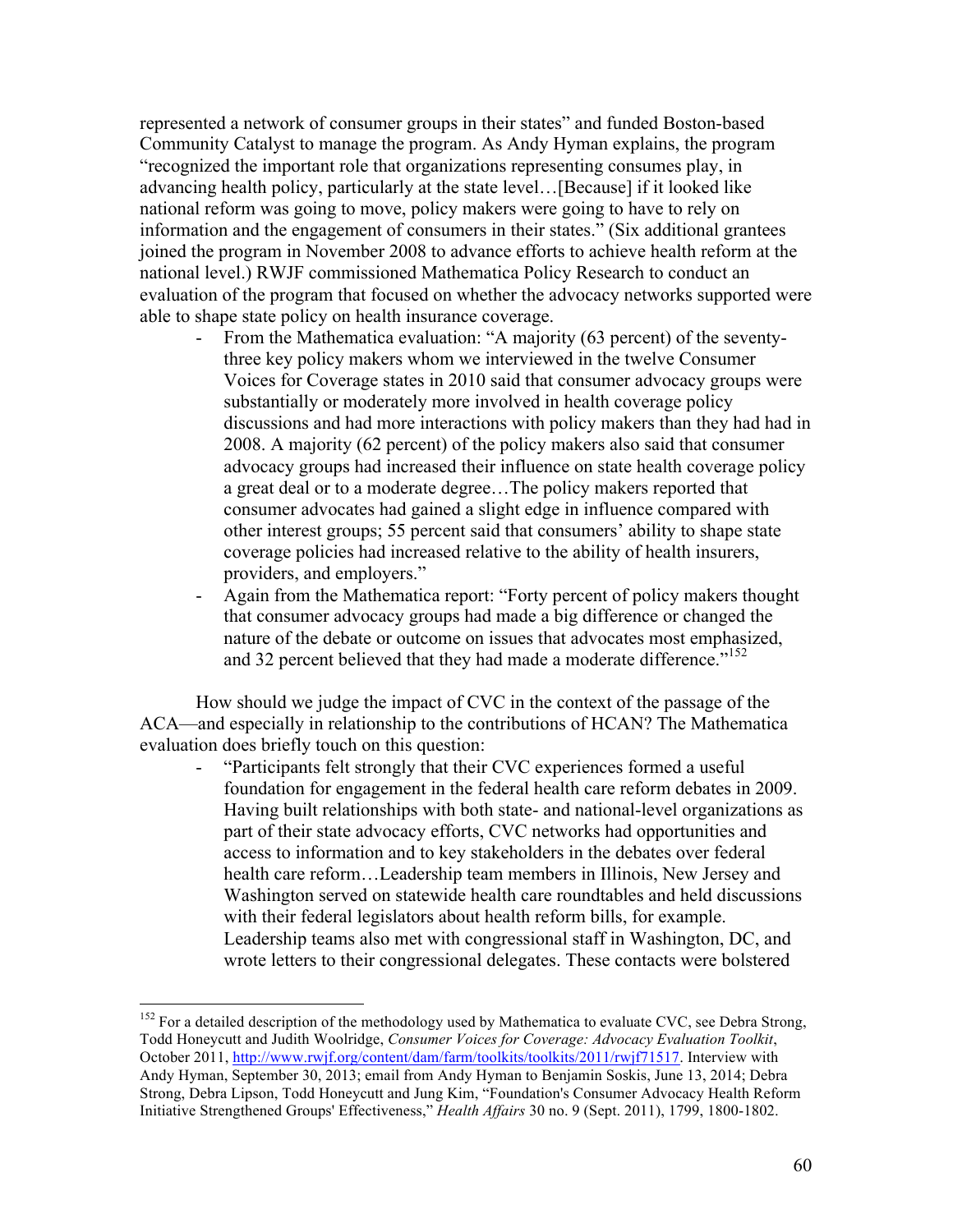by timely guidance provided by RWJF through training to help grantees build or enhance relationships with members of Congress and other federal policymakers."

- "Consumer advocacy groups at the federal level, such as Organizing for America and Health Care for America Now! (HCAN), worked with state and local activists including CVC grantees in Maine, Minnesota, New Jersey, Pennsylvania and Washington. These groups shared information, communication tools and databases, and coordinated events and meetings together to raise awareness about key issues. Some grantees were also the lead organizations for HCAN in their state, which gave them access to additional communications and technical assistance resources that benefited both their state-and federal-level work."<sup>153</sup>
- Marc Stier's account of Pennsylvania HCAN and its working relationship with Pennsylvania Health Access Network (PHAN), a CVC grantee, makes clear that there was considerable tension between the two groups around efforts to coordinate their work. PHAN officials were particularly concerned that HCAN took too much credit for the campaign's successes, even as they made use of PHAN resources and personnel (in the case of Pennsylvania, this involved three field organizers PHAN hired to help in the western portion of the state). After the ACA passed, according to Stier, PHAN published an account of the campaign that barely mentioned HCAN and that foregrounded its own role.<sup>154</sup>

The bulk of the quantitative and qualitative analysis within the CVC evaluation is directed toward state-based, and not federal, advocacy capacity. The above claims on the relation between CVC and the ACA do not have the same degree of evidentiary rigor as do the claims made regarding state-based advocacy work. And it's worth noting how infrequently CVC was cited in the general accounts of the passage of the ACA—relative especially to the prominence granted HCAN.

This divergence might reflect an actual differential in impact. It might also reflect RWJF's wariness of overstepping the legal prohibitions against private foundations advocating for specific legislation, as well as its general reluctance to throw itself into the partisan fray (as well as HCAN's inclination to highlight the particular ways the coalition helped push the health care reform campaign forward). But the divergence also points to some methodological challenges in incorporating CVC into the ACA narrative. CVC's focus was primarily state-based, unlike HCAN, which worked *through* the states to effect national reform. Beyond the example of Massachusetts (discussed in greater detail below), the ways in which health care advocacy and reform directed at the state level shaped and bolstered the national campaign for the ACA remains ill-defined in much of the literature. Also, unlike HCAN, the CVC program did not promote an over-arching coordinated strategy or message among the organizations funded. As Andy Hyman explains the difference, HCAN "had a very specific message whereas at RWJF our goal was to increase the capacity of the consumer advocacy leaders, without directing them

 <sup>153</sup> Debra Strong, Sheila Hoag, Subuhi Asheer, and Jamila Henderson, *Building State-Level Advocacy: CVC After Two Years* (Mathematica Policy Research, August 2010), 39, 40. <sup>154</sup> Stier, *Grassroots Advocacy*, 115-119.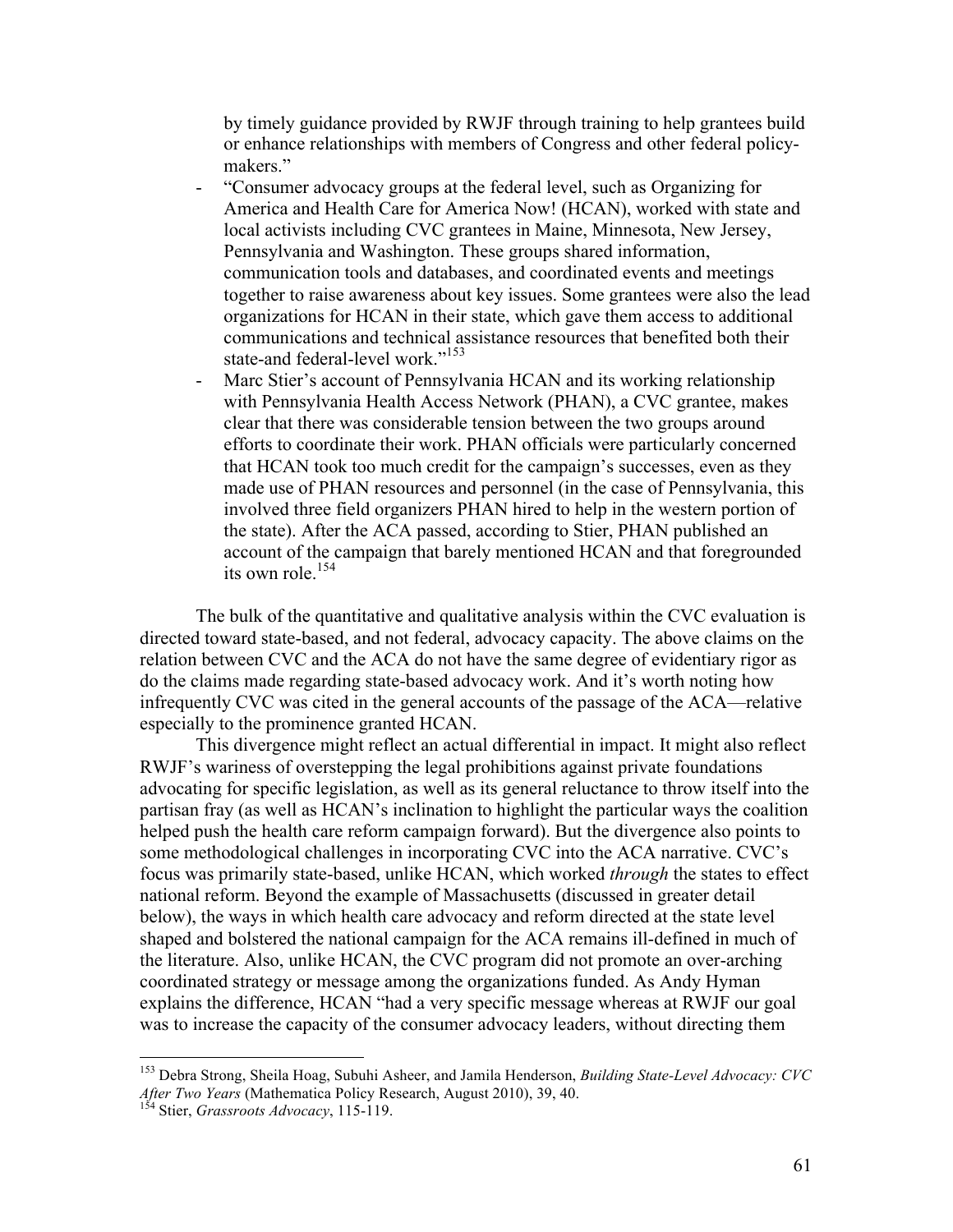around a specific policy." So RWJF officials promoted the CVC program's aims in terms of the *process* of boosting health consumer engagement with policy making, not in terms of any particular end result of that engagement. This more decentralized, less-targeted strategy makes it more difficult to develop strong claims about impact on federal policy. Finally, according to at least one analyst, the CVC coalitions were reluctant to pursue the aggressive grassroots advocacy that is perhaps most visible to outside evaluators of impact. As Marc Stier describes PHAN, "they seemed more comfortable with an inside approach than with an aggressive outside effort. As they frequently reminded us, Robert Wood Johnson was wary about its first foray into political advocacy and wanted us to 'be careful."<sup>155</sup>

For all these reasons, it is difficult to determine a clearly defined case of CVC's impact on the ACA.

# *Health Policy and Clinical Fellows*:

Yet another RWJF program cited by several of those I interviewed as making an important contribution to the campaign to pass the ACA was their Health Policy Fellowship. According to a RWJF Program Results Report, "Each year [since 1973], the program brings to Washington six mid-career health professionals and behavioral and social scientists from community and academic settings to take part in and better understand the health policy process at the federal level—in order to help them become the next leaders in health policy." In order to ensure that RWJF was not selecting candidates with a view to promoting to Congress particular policies favored by the foundation, the Fellows were selected by the Institute of Medicine. During the debate over the ACA, several of these Fellows served on key Congressional committees. RWJF also funded a separate program that supports "post-residency training for young physicians in health services and health policy research."<sup>156</sup>

RWJF has recognized the difficulty of evaluating its human capital programs using the performance measurement system it applies to many of its other initiatives, but maintained a faith in the impact of those programs nonetheless. As two RWJF officials who worked in the research and evaluation office wrote in a 2012 *Anthology* article: "The board is sometimes willing to approve grant initiatives even knowing that it will prove difficult to measure the results of the Foundation's investment. For example, it is difficult to demonstrate concrete results of the Foundation's human capital portfolio, but the Foundation's staff and board believe that it is important."<sup>157</sup> In light of these evaluative challenges, anecdotal evidence must bear a large weight in determinations of impact.

<sup>&</sup>lt;sup>155</sup> Interview with Andy Hyman, September 30, 2013, June 17, 2014 ("The way we characterized CVC, and those grantees, was that it wasn't about advocating for health reform. It was about being engaged at a policy level so that consumers could participate on an equal footing in the debate"); interview with Mike Miller, October 31, 2013; "Staying the Course: The Essential Role of Consumer Advocates in Reforming Health Care," accessed at http://www.communitycatalyst.org/doc-<br>store/publications/CVC Staving the Course.pdf; Stier, *Grassroots Advocacy*, 105.

store/publications/CVC\_Staying\_the\_Course.pdf; Stier, *Grassroots Advocacy*, 105. <sup>156</sup> "Robert Wood Johnson Health Policy Fellows," Program Results Report, February 16, 2012, accessed at http://www.rwjf.org/content/dam/farm/reports/program\_results\_reports/2012/rwjf69836; interview with John Lumpkin, June 23, 2014. For information on RWJF clinical scholars, see "Robert Wood Johnson Foundation Clinical Scholars," program report, March 25, 2013, accessed at http://www.rwjf.org/en/research-publications/find-rwjf-research/2011/08/robert-wood-johnson-clinicalscholars-program.html.<br>
<sup>157</sup> Knickman and Hunt, "The Robert Wood Johnson Foundation's Approach to Evaluation," 114.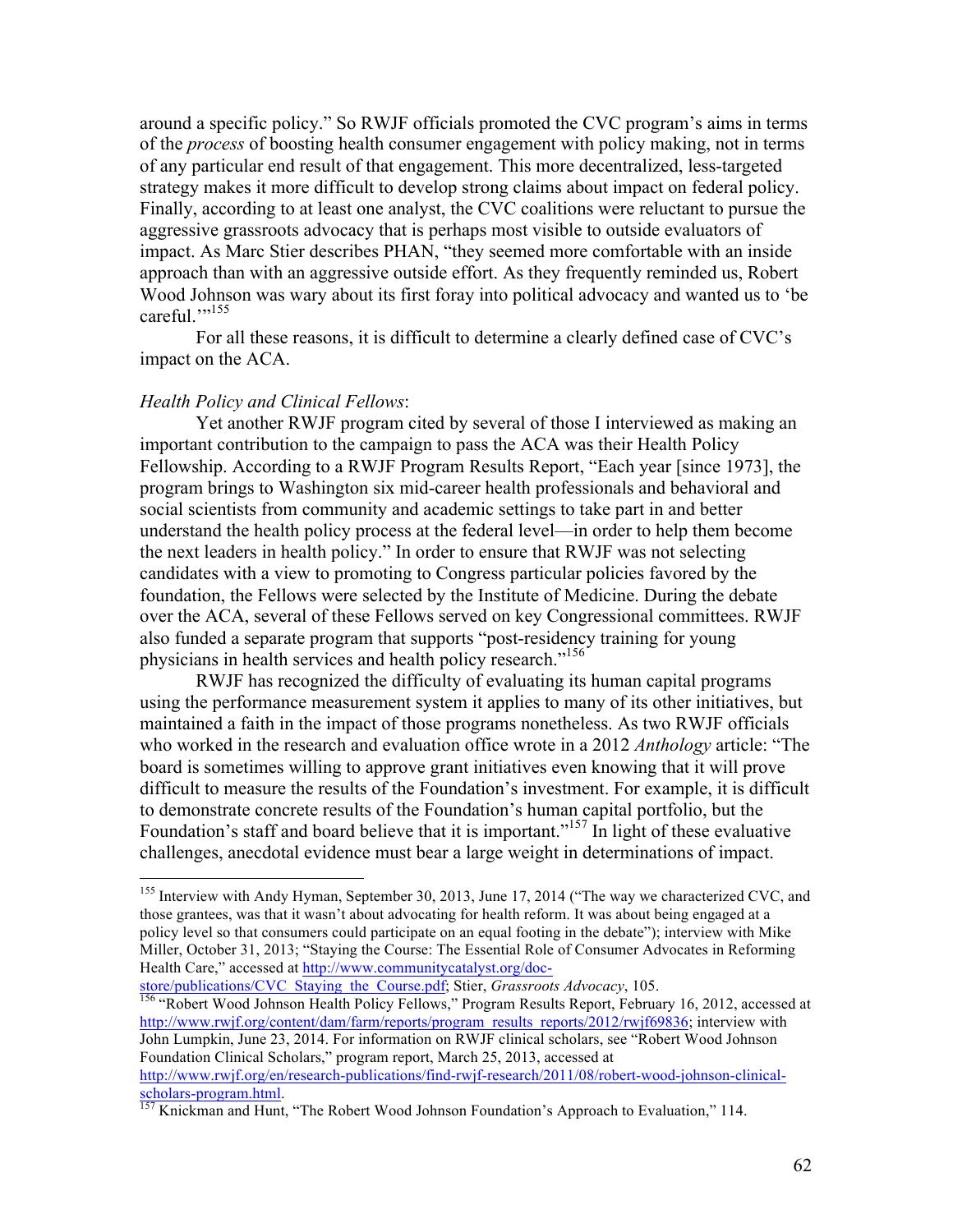- Jack Ebeler mentioned the fellowship program as a "hidden part of philanthropy" that had an impact on the passage of the ACA. Ebeler, who served as a staffer on the House Energy and Commerce Committee after overseeing some of RWJF's early health coverage projects, mentioned that his committee had a RWJ Fellow who was particularly helpful. A congressional staffer who worked on the ACA also commented that "The best thing [RWJF] did was to provide phenomenal fellows for our office who worked tirelessly to get the bill passed. It meant we constantly had a healthcare professional on staff. And that was huge."<sup>158</sup>
- One senior Congressional aide provided an alternative perspective. "Working on Capitol Hill is a particular set of skills that you can't learn in a year being there. One downside of the RWJF fellowship program is that they would bring mid-career people, people who ran a department in a hospital. Some of them came to the Hill and thought, 'Oh my gosh, policy is being made by all these non-medical people.' Policy making on the Hill is not about being a doctor and seeing patients; it's about how to move legislation, draft legislation, build coalitions. If they came to the Hill with the wrong attitude and were arrogant about it, it was actually a detriment to have them around…Working with fellows takes a lot of work, because they don't know what they are doing. I think it was a great experience for them, but I wouldn't say they were critical to moving legislation." The aide thought that the David A. Winston Health Policy Fellowship, a 12-month graduate fellowship, was more helpful to the staff<sup> $159$ </sup>

In my interviews, two other philanthropies were frequently mentioned as making important contributions in preparing the way for passage of the ACA through their support of health policy research: the Kaiser Family Foundation and the Commonwealth Fund. As MIT's Jonathan Gruber recalls, "In the couple years around the ACA debate, Kaiser and Commonwealth both played an incredibly outsized role in helping legislators understand what was going on, keeping track of the various proposals, explaining the various moving pieces, polling…. They became the place that legislators and experts could turn…for basically translating for the broader advocacy and policy expertise community what was actually going on inside the Beltway…It's hard to find a specific example, but it's also hard to overstate how important they were to the big picture."<sup>160</sup>

Neither produced as substantial a collection of published material on their work as did RWJF, and Kaiser chose not to make any of their senior officers available to speak with me; the sections that follow, then, can only provide a sketch of the foundations' contributions to the ACA. I make no claim to providing a comprehensive portrait of each institution's contributions to the campaign but have tried to highlight some of the most significant programs. I have also not provided as detailed a description of the mechanisms of impact as I did with Atlantic and RWJF; more research is necessary to trace the precise ways in which Commonwealth and Kaiser support shaped the ACA.

<sup>&</sup>lt;sup>158</sup> Interview with Jack Ebeler, October 8, 2013; interview with anonymous Congressional staffer.<br><sup>159</sup> Interview with anonymous senior Congressional aide, December 23, 2013.<br><sup>160</sup> Interview with Jonathan Gruber, July 22,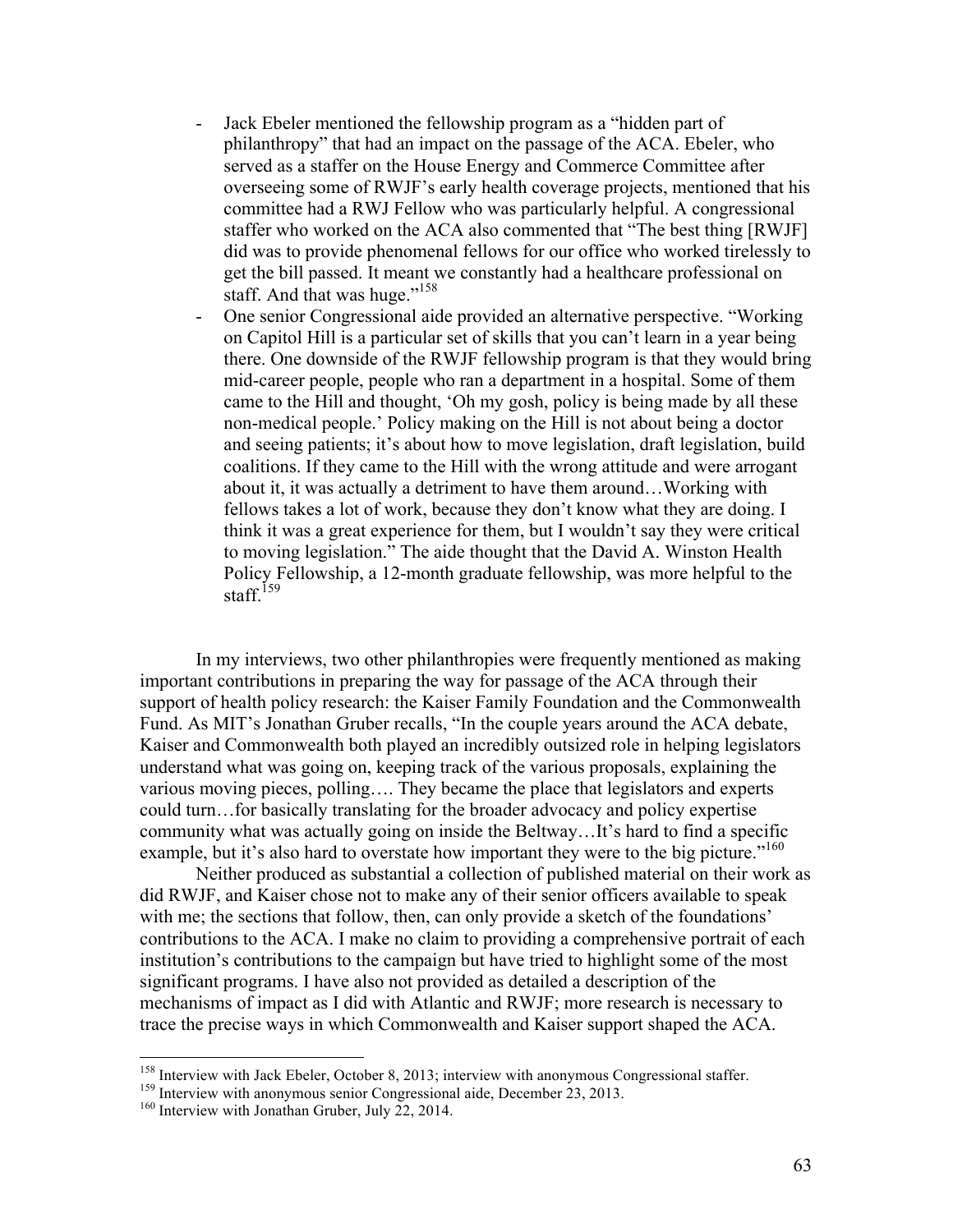Finally, there are a small number of funders that had a hand in the campaign for health care reform, most notably the California Endowment (which contributed to HCAN, the Herndon Alliance, and RWJF's Covering the Uninsured program, among other organizations and initiatives discussed in this report) to whom I did not grant separate sections in the text below. Instead, when possible, I have sought to incorporate their contributions into the accounts of other funders.

# X. **Kaiser Family Foundation**

Determining the impact of the Kaiser Family Foundation (KFF) presents challenges related to the foundation's particular identity and orientation toward the health policy field. Kaiser, as an operating foundation, exemplifies a different model of philanthropy than RWJF, which often funds demonstration projects. Since 1991 KFF has largely conducted research and analysis itself as opposed to funding outside organizations. That work, according to health policy journalist Jonathan Cohn, became "the gold standard for both sides" of the debate over HCR. Most significantly, Kaiser provided public opinion and survey research that was used by both supporters and opponents of reform; the Foundation carefully cultivates a reputation for objective analysis that, by many accounts, is widely respected. It is likely an effort to preserve this reputation that has led Kaiser to refrain from making strong claims of impact regarding its role in the passage of the ACA even more resolutely than has RWJF.

As KFF's president Drew Altman explained in a recent online column, in the early 1990s, the Kaiser Family Foundation pursued a shift in its mission and operating style. "At that time we asked one overriding question: 'How can we best have an impact with (then) about \$30 million to spend each year in a rapidly changing, trillion-dollar health care system?'" The foundation did not have the resources for "undertaking large, multi-site demonstration programs, supporting large numbers of community organizations, or bankrolling the development of new independent national institutions." (Altman seems to be making an implicit contrast with RWJF). Instead, Altman pushed KFF to become "an independent, trusted, and credible source of information that could provide facts, analysis, balanced discussion, and expert commentary in a field otherwise dominated by large interests." Altman differentiates KFF from a traditional think-tank by pointing to the fact that the foundation "operate[s] large programs such as a national news service [Kaiser Health News], an in-house polling operation and large national media campaigns."<sup>161</sup>

An important element of KFF's identity is its public eschewal of advocacy. "We maintain a steadfast commitment to never take a position on a policy issue or to become a combatant ourselves on one side or the other in the 'health care wars,'" Altman explains. In keeping with this commitment, KFF took no position on the ACA or on any of its component parts. It did, however, provide research and analysis to the policymakers who were crafting the legislation, as well as to opinion leaders and the media. KFF also made a point of providing basic consumer information on the ACA to the general population.

<sup>&</sup>lt;sup>161</sup> Interview with Jonathan Cohn, June 3, 2013; Drew Altman, "The Kaiser Family Foundation's Role in Today's Health Care System," May 2014, available at http://kff.org/presidents-message/; Drew Altman, "Kaiser and the Affordable Care Act," available at http://kff.org/kaiser-and-the-affordable-care-act/.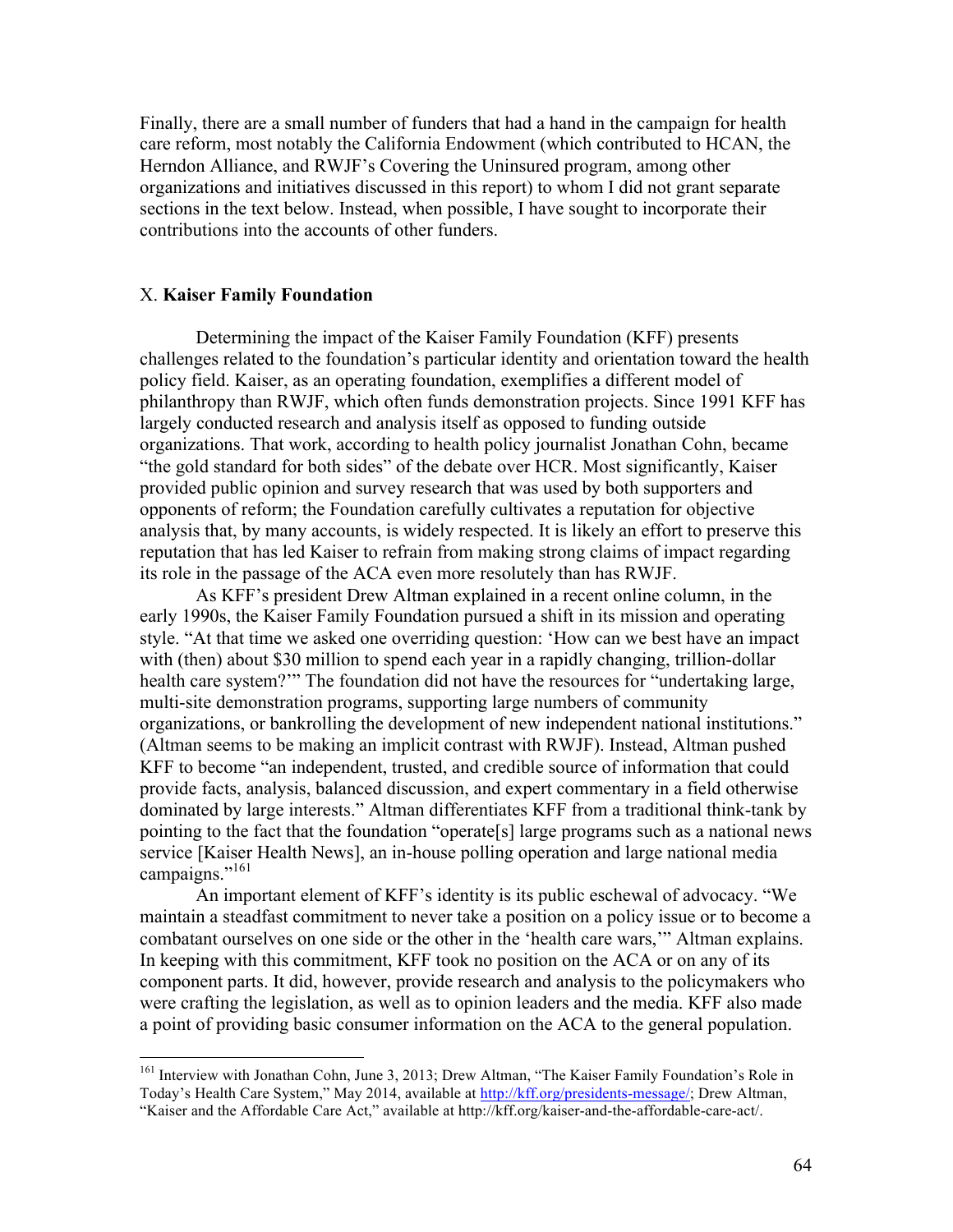Altman emphasizes not merely the research that Kaiser produces itself, but also the work its does in synthesizing, explaining, and translating the research of other scholars. He underscores as well the significance of this role at a moment of hyper-partisanship when there are few trusted brokers of health care related information and analysis.<sup>162</sup>

I have found no material assessing KFF's impact on the campaign to pass the ACA. But several interviewees offered observations that echoed Drew Altman's claims regarding the foundation's role in enhancing policy debate on health care reform, with a special emphasis on the foundation's research on Medicaid and the uninsured.

- John McDonough, Senior Advisor on National Health Reform to the Senate HELP Committee (2008-2010): "The Kaiser Family Foundation…provided key polling data throughout the process, and became a key go-to organization for fast access to critical data and information; the Kaiser Foundation's Diane Rowland, one of the nation's leading experts on Medicaid, was keenly involved in that part; its private insurance expert, Gary Claxton, consulted extensively with every congressional staffer involved in the private-insurancemarket portions of the ACA."
- Jack Ebeler, Senior Advisor for Health Policy to the House Energy and Commerce Committee (2009-2010), remarks that if researchers and policy analysts wanted data on the Medicaid population, they went to Kaiser. The Kaiser Commission on Medicaid and the Uninsured became "the go-to information provider on the numbers, the characteristics, the fact that [the uninsured] was a problem, where it was a problem, the demographics."
- A senior Congressional aide also mentioned Kaiser's Employer Health Benefits Annual Survey as making an important contribution to the ACA debate, since it suggested the dangers of relying entirely on a market-based system of employer-provided health care, showing that that employers were dropping an increasing number of employees from coverage.
- Chris Jennings, former Deputy Assistant to President Obama for Health Policy, specifically cited the Kaiser Family Foundation's "media savvy" in discussing its impact on the passage of the ACA. "Kaiser has the capability not only to produce analytically sound, timely and credible data and research, but they have people there who are viewed as pretty straight shooters…They have a well-respected analytical, polling and media stakeholder and Congressional education, all of which is provided in as close to real time as is possible. They are far better at it than anyone."<sup>164</sup>
- Jonathan Gruber, the MIT economist, highlights Kaiser's role in supporting his own work, which made important contributions to the crafting of the ACA. After Gruber left the Clinton Administration in 1998, Kaiser approached him about the possibility of developing research capacity to model government health care proposals. There were some for-profit firms doing similar work, but no independent academic policy experts. With Kaiser funding, Gruber

<sup>&</sup>lt;sup>162</sup> Altman, "The Kaiser Family Foundation's Role"; Altman, "Kaiser and the Affordable Care Act."<br><sup>163</sup> Interview with anonymous Congressional source; McDonough, *Inside National Health Reform*, 55-56; interview with Jack Ebeler, October 8, 2013.

<sup>&</sup>lt;sup>164</sup> Interview with anonymous senior Congressional aide; email from anonymous senior Congressional aide; interview with Chris Jennings, May 27, 2014.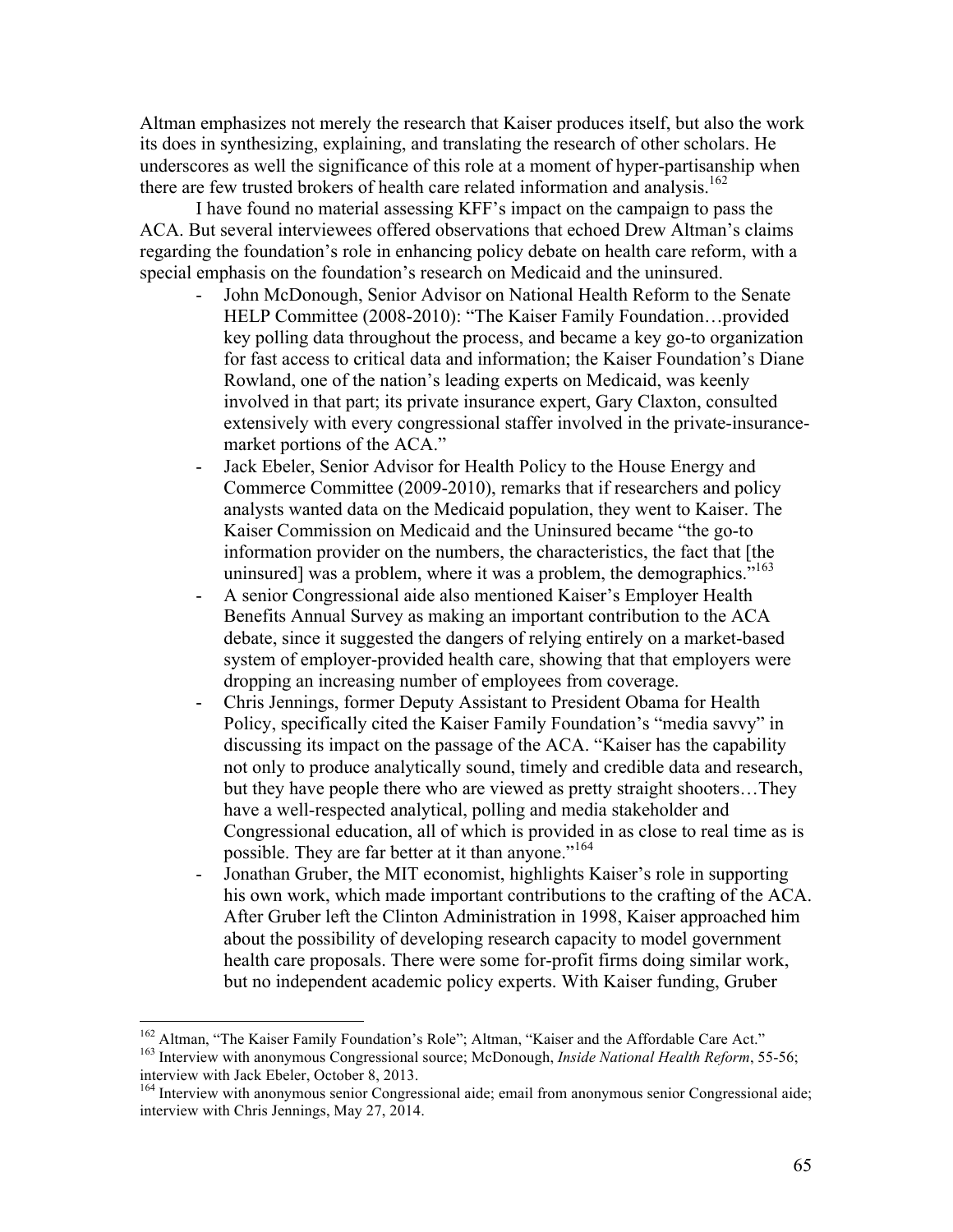built up such modeling capacity and provided key analysis for Gov. Romney and the state legislature in the effort to craft a health care reform plan in Massachusetts, as well as later for the Senate Finance Committee in the drafting of what became the ACA. As Gruber notes, "I played a sort of pre-CBO role in the development of the ACA, and that was all out of a model that wouldn't have existed if it wasn't for Kaiser."<sup>165</sup>

It is difficult to demonstrate with any definitiveness that in the absence of KFF, health care reform would not have passed in 2010. But philanthropic impact on policy extends well beyond this sort of binary setting of legislative passage or failure. It must encompass a consideration of the quality of the deliberation itself. And in this regard, the anecdotal evidence available suggests that Kaiser can claim a significant role in enhancing the quality of the debate over health care reform.

# XI. **The Commonwealth Fund**

At least since Karen Davis assumed the presidency of the Commonwealth Fund (CF) in 1995 (she stepped down in 2012), the Fund has been at the forefront of advocacy and research on health care reform. At first, its emphasis was largely on access to care, but in the years before the campaign to pass the ACA, it also took a leading role in the debates over delivery and cost. According to a 2009 annual report, "Over the five years ending June 30, 2009, the [Commonwealth] Fund expended a total of \$172 million to promote a high performance health care system."<sup>166</sup>

According to the Commonwealth Fund's account of its history, "Since 1995, the Fund has concentrated its efforts on helping to address health care coverage and access issues, improving the quality and efficiency of health care, and slowing the growth of health care costs. The foundation underwrote a considerable part of the research underlying the development of the reforms in the Patient Protection and Affordable Care Act of 2010, and reports of its Commission on a High Performance Health System (2005–2013) helped inform the debate leading up to this landmark legislation." A 2010 annual report elaborates on this claim regarding the Commission's impact (without offering specific details on the mechanisms of impact):

- "Many of the major ideas in the Affordable Care Act—among them, new insurance market regulations, the requirement for everyone to have coverage, the availability of premium and cost-sharing subsidies for low- and moderateincome families, and payment and delivery system reforms—were advanced by the Commission through its reports and official statements."
- As Jack Ebeler explained, the Fund served as an important "validator for the [pro-reform] policy community."<sup>167</sup>

<sup>&</sup>lt;sup>165</sup> Gruber also consulted for the Department of Health and Human Services. Brill, *America's Bitter Pill*, 136. Interview with Jonathan Gruber, July 22, 2014.<br><sup>166</sup> Commonwealth Fund, 2009 Annual Report, 28.

<sup>&</sup>lt;sup>167</sup> The Commonwealth Fund, "Foundation History," http://www.commonwealthfund.org/aboutus/foundation-history; The Commonwealth Fund, "Commission on a High Performance Health System," accessed at http://www.commonwealthfund.org/grants-and-fellowships/programs/archivedprograms/commission-on-a-high-performance-health-system; interview with Jack Ebeler, October 8, 2013.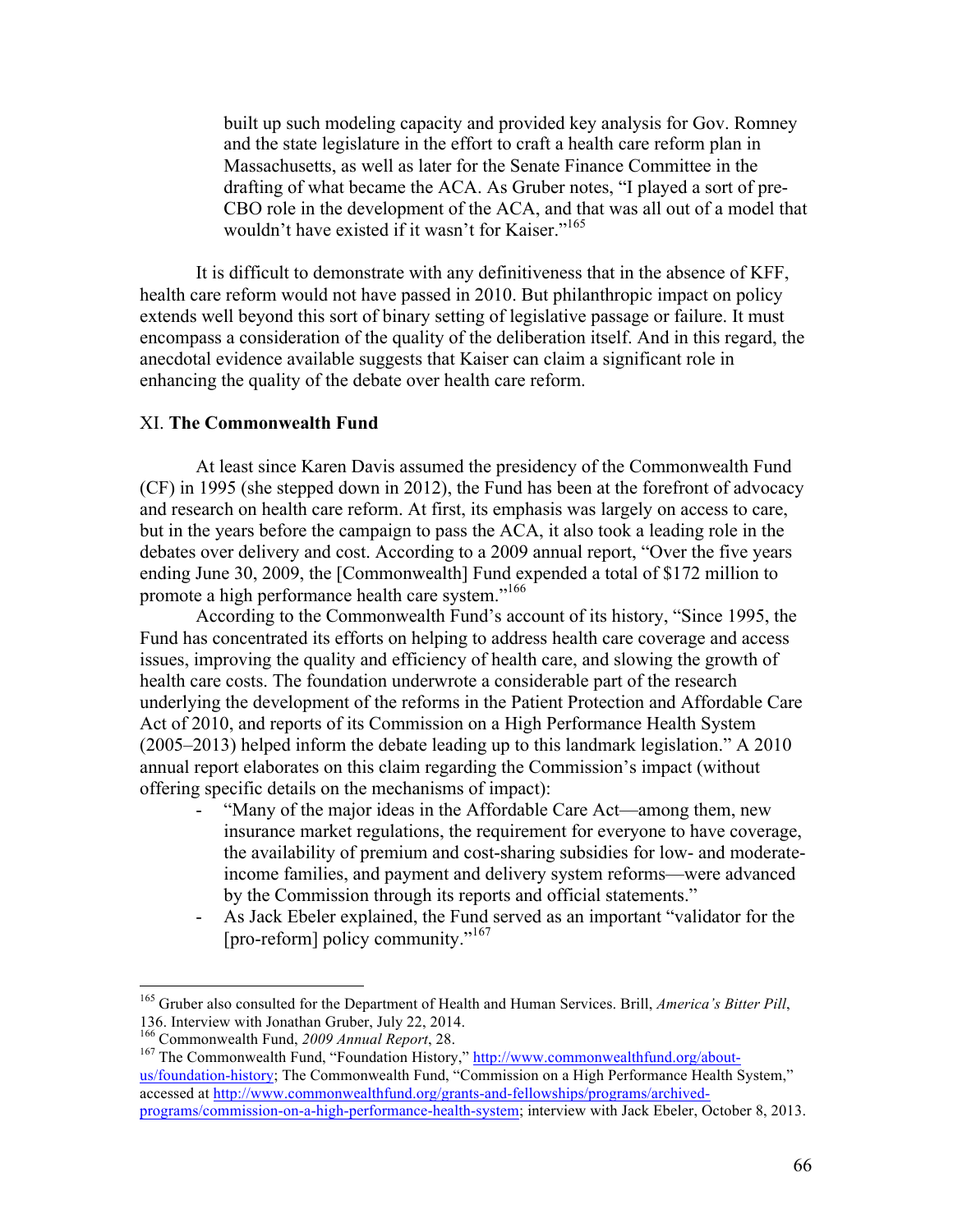According to an account provided by the Fund, it established the sixteen-member Commission in 2005—its members include "distinguished experts and leaders representing every sector of health care, as well as the state and federal policy arenas, the business sector, and academia"—and charged it with "promoting a high-performing health system that provides all Americans with affordable access to excellent care while maximizing efficiency in its delivery and administration."

- A March 2010 evaluation commissioned by the Commonwealth Fund to determine the Commission's impact on the health reform debate concluded that "Awareness and use of Fund products by Congressional staff was judged to be high." In interviews, several Hill staffers involved in drafting the ACA confirmed this account, discussed in more detail below. 168

How did the Commonwealth's Commission "inform the debate" leading up to the passage of the ACA? According to Fund officials and publications, the Commission both made the case for reforming the health care system and laid out a framework for doing so.

The Commission tracked health system performance and made careful comparisons between US health care and health care systems in other nations, on issues of coverage, health outcomes, access and cost. In doing so, it made clear the various ways in which the private health insurance system failed Americans and in which the US system underperformed as a whole. This data served as an important resource for those making the case for the urgency of reform.

- From the Commonwealth Fund's 2009 Annual Report: "The Commission's 2008 National Scorecard on U.S. Health System Performance—the second one it has issued—showed that the nation was losing ground in health care. In nearly every category measured, the new scorecard found that the health system performed worse than it did in 2006, largely because of worsening access to care. Similarly, Fund surveys comparing the U.S. to other industrialized nations repeatedly found that the U.S. falls far short of its peers in access, safety, and efficiency. And a highly publicized Fund-supported study released in 2008 found that the U.S. had dropped to last place, among 19 countries, on 'mortality amenable to health care'—a measure of how well a health system prevents potentially avoidable deaths by ensuring that people receive timely, appropriate care for treatable conditions."
- John Craig (CF Executive Vice President): "Our aim was deliberately to bring international experience to bear. We well understood that American generally are uninterested in knowing what other countries are doing and how we are doing compared to other countries—and that includes many people in Washington. When we started, the consensus was that this was the best system in the world. Consistently, through our international surveys, we brought the evidence that ...we have some major problems."<sup>169</sup>

<sup>&</sup>lt;sup>168</sup> The Commonwealth Fund, "Commission on a High Performance Health System"; Sheila Burke, Tom Reid, Don Berwick, "A Report on the Commonwealth Fund Commission on a High Performance Health System," March 31, 2010.<br><sup>169</sup> In an interview, Jonathan Oberlander, a Professor of Social Medicine at UNC, specifically cited the

claims that such international comparisons shaped public opinion and helped pass the ACA as an example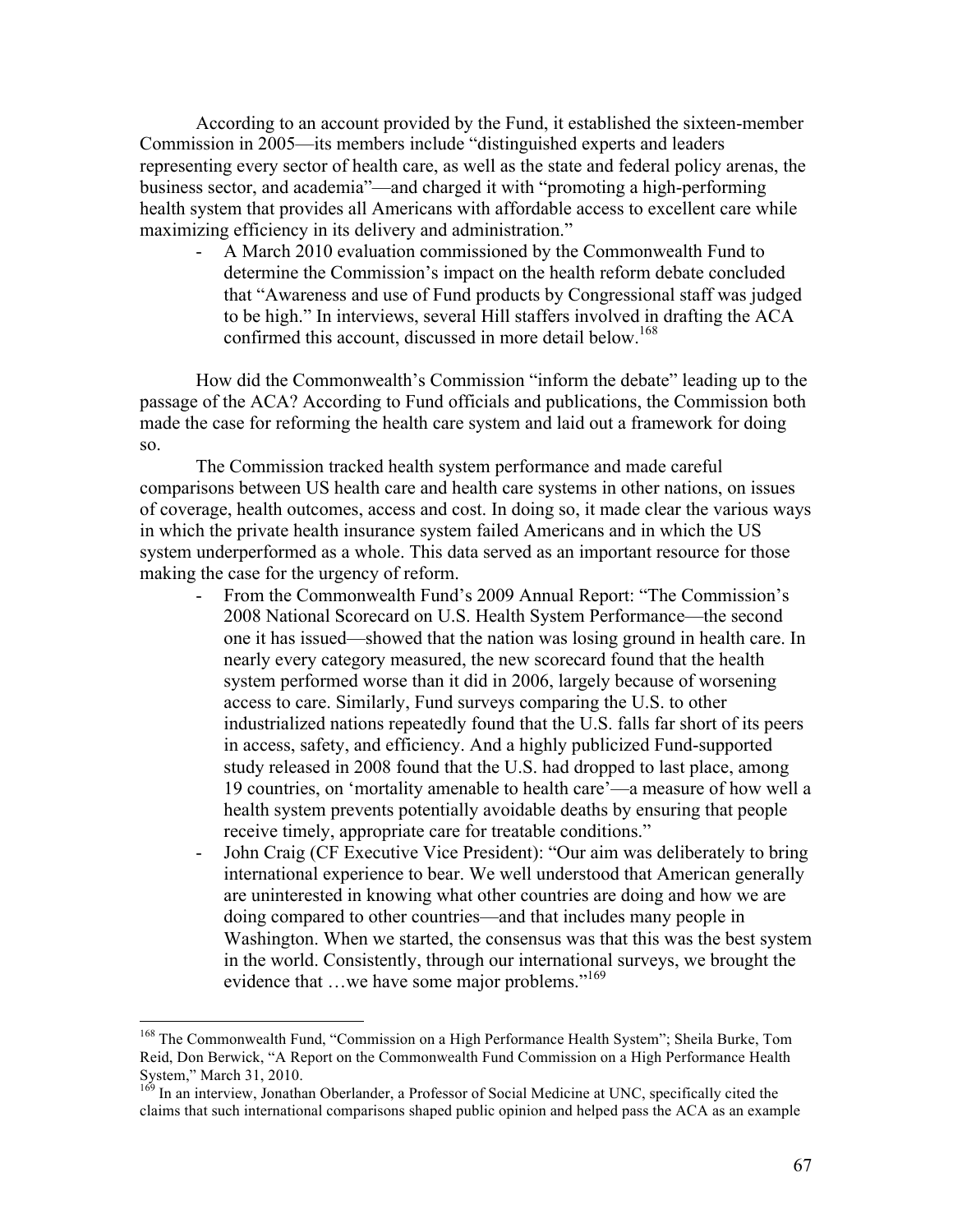The results of the National Scorecard received considerable coverage in the press and were cited frequently by members of Congress as evidence for the need for reform.

- One senior Congressional aide commented that the Commonwealth's comparative work was "really critical" in "building the case for reform."
- Karen Davis presented the results of the July 2008 Scorecard report at a Senate Health and Education Committee hearing in January 2009.
- Cathy Schoen, CF Senior Vice President for Research and Evaluation, presented the results of Commonwealth's comparative work to a hearing of the U.S. Senate Special Committee on Aging in September 2009.
- In his opening remarks at the markup of the Senate Finance Committee's health reform bill, in September 2009, Sen. Kent Conrad made reference to Commonwealth research comparing U.S. health outcomes to those in other industrialized nations.<sup>170</sup>
	- o According to the Proquest Congressional database, there were more than two dozen other references to the Commission's Scorecard report during 2008-2010.

The Commission also developed and promoted policy options for health care reform.

In October 2007, the Commission released "A Roadmap to Health Insurance for All: Principles for Reform," which "examined three different reform approaches proposed by governors, the 2008 presidential candidates, and congressional lawmakers." Although the Commission did not endorse a specific legislative proposal, according to a CF account, it "[made] the case for achieving universal coverage by building on the nation's longstanding mix of private group insurance plans and public programs." This report focused less on the coverage angle than on delivery reform and cost containment, and supported investigations of how to obtain better value for health care spending. During the campaign, according to Jack Ebeler, this approach held a

http://www.commonwealthfund.org/~/media/files/publications/testimony/2009/jan/testimony--closing-thequality-chasm--opportunities-and-strategies-for-moving-toward-a-high-

*Wasingtonpost.com*, September 22, 2009, accessed via LexisNexis Academic.

of overinflated, unsubstantiated claims of the impact of research. Interview with Jonathan Oberlander, September 5, 2014. The Commonwealth Fund, 2009 Annual Report, President's Message: Building a Foundation for Health Reform," available at http://www.commonwealthfund.org/publications/annualreport-essays/2010/jun/building-a-foundation-for-health-reform; interview with John Craig; May 9, 2014; email from John Craig to Benjamin Soskis, September 23, 2014.<br><sup>170</sup> For media mentions of the Scorecard, see *New York Times*, July 17, 2008; *Washington Post*, March 23,

<sup>2008.</sup> Interview with senior anonymous Congressional aide; Karen Davis, "Closing the Quality Chasm: Opportunities and Strategies for Moving Toward a High Performance Health System," invited testimony, Hearing on "Crossing the Quality Chasm in Health Care Reform," Senate Committee on Health, Education, Labor and Pensions, January 29, 2009, available at

performa/davis\_closingqualitychasm\_senate\_test\_2009-01-29-pdf.pdf; interview with Jack Ebeler, October 8, 2013; Cathy Scoen, Invited Testimony, Senate Special Committee on Aging, September 30, 2009;

<sup>&</sup>quot;Opening Statement of Sen. Kent Conrad, Markup of the America's Healthy Future Act,"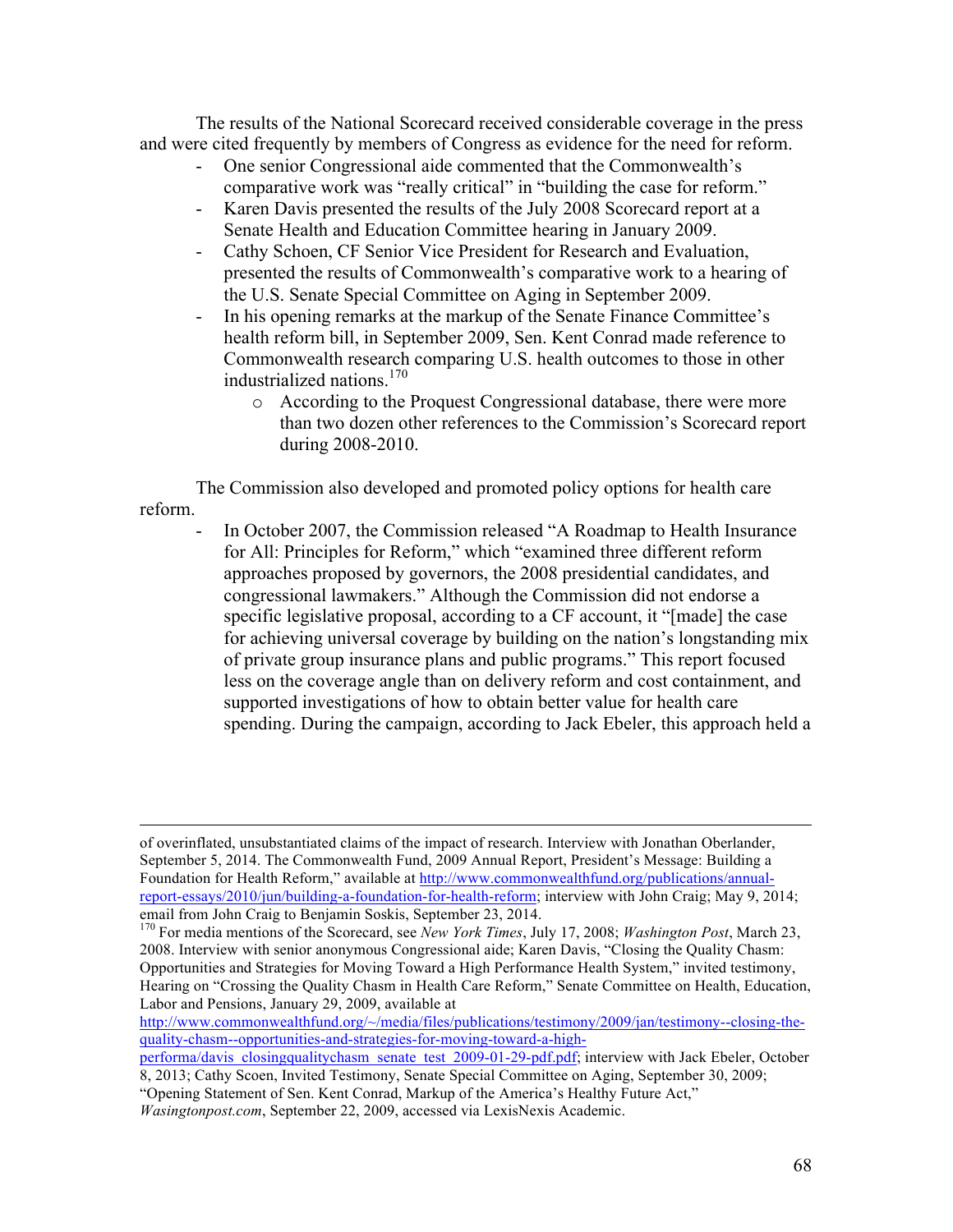special appeal to Democratic moderates, whose votes the leadership needed to secure in order to pass reform.<sup>171</sup>

- In December 2007, the Commission released an influential report, "Bending" the Curve: Options for Achieving Savings and Improving Value in U.S. Health Spending," which examined fifteen federal policy options and demonstrated how they could lower health spending by \$1.5 trillion over a decade (related to projected spending).
	- o From the Commonwealth Fund's 2008 Annual Report: "In addition to a *New York Times* editorial devoted to the report's findings, the analysis was the subject of a briefing held by the independent, Washington, D.C.-based Alliance for Health Reform and a special bipartisan briefing for members of Congress….In June 2008, Commonwealth Fund president Karen Davis discussed options from Bending the Curve at the U.S. Senate Finance Committee's 'Prepare for Launching [sic] Health Reform Summit.' And following a recommendation in the report, Vermont added a claims tax to support a \$32 million, 10-year health information technology fund."
- According to John Craig, the title of the report also introduced a powerful rhetorical trope into the HCR debate—the mandate to "bend the cost curve" became a frequently invoked mantra by fiscally conscious advocates of reform.<sup>172</sup>
- In February 2009, "to illustrate the potential gain for the nation of a comprehensive, integrated approach to health reform," the Commission published the "Path to a High Performance U.S. Health System" report, which "outlined specific reforms related to provider payment, information systems, population health, and coverage that—in combination—could ensure affordable coverage for all, achieve savings, and improve population health."
	- o In his account of the passage of HCR, John McDonough, who served as Senior Advisor on National Health Reform for the U.S. Senate HELP Committee, gestured toward the impact the report might have had on the final ACA (without making any definitive claim on its behalf): "Commonwealth Fund's 'Path to a High Performance U.S. Health System' offered comprehensive recommendations on

<sup>&</sup>lt;sup>171</sup> According to John Craig, a model for the Independent Payment Advisory Board, established by the ACA, was also outlined in several Commission reports. Interview with John Craig, May 9, 2014. Interview with Jack Ebeler, October 8, 2013; James J. Morgan, "Commission on a High Performance Health System," 2008 Commonwealth Fund Annual Report; Sara Collins, "The Future of Health Insurance," 2008 Commonwealth Fund Annual Report, p. 60; "Commission on a High Performance Health System," available online at http://www.commonwealthfund.org/grants-and-fellowships/programs/archivedprograms/commission-on-a-high-performance-health-system.<br><sup>172</sup> An online search did not uncover any significant usage of the term "Bending the Curve" in the context

of health care reform before the publication of the Commission's report. Interview with John Craig, May 9, 2014; Commonwealth Fund, 2008 annual report, available online at

http://www.commonwealthfund.org/usr\_doc/site\_docs/annualreports/2008/index.html; "Slowing the Rise in Health Costs," *New York Times*, December 20, 2007; Brill, *America's Bitter Pill*, 84.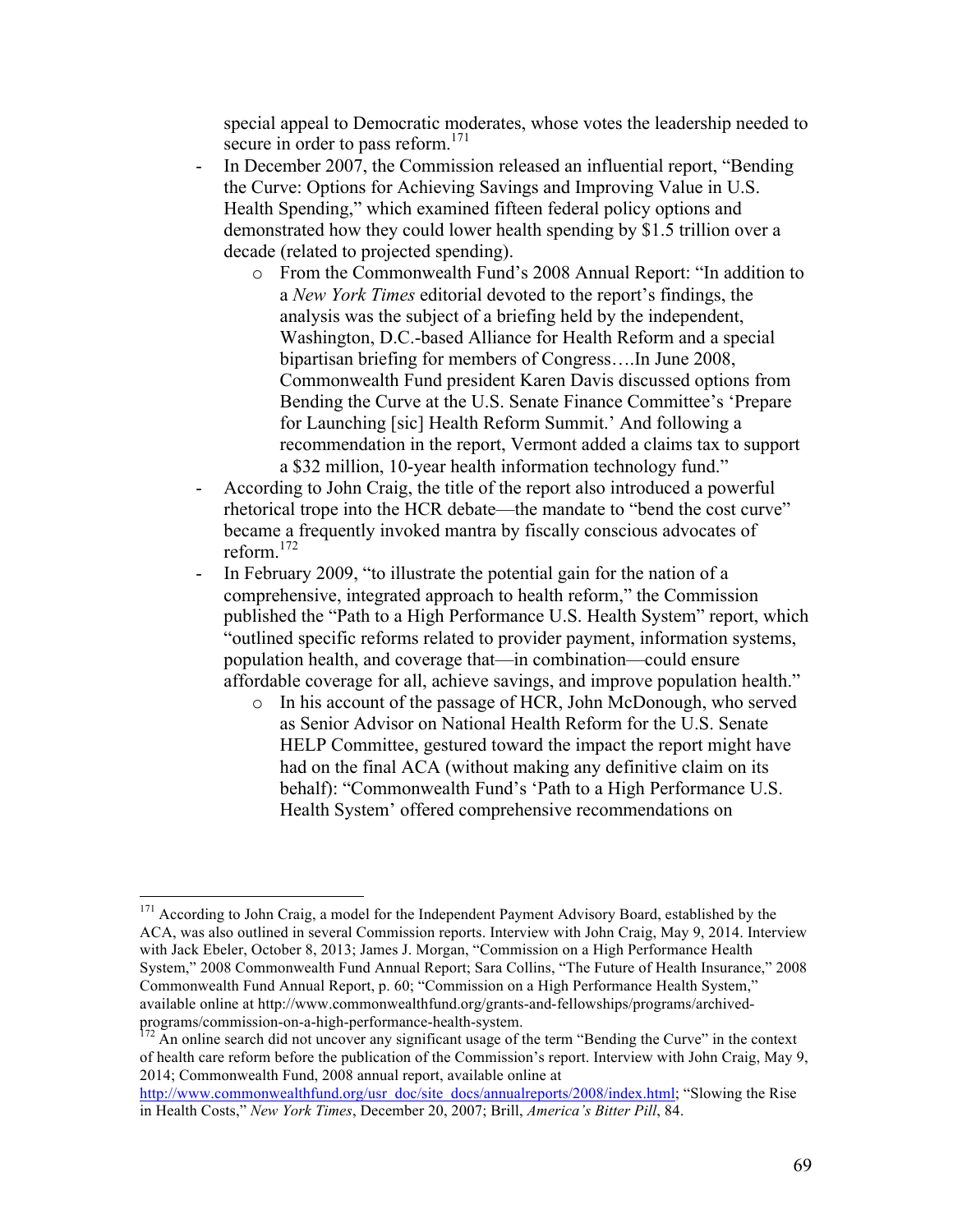insurance, payment, and system reforms that *resemble* in many respects the details and the breadth of the final ACA" (italics mine).<sup>173</sup>

The Commonwealth Fund supported surveys and research on rising health care costs that received considerable coverage in the press and that were cited in Congressional debates. It funded research by a team at Harvard Medical School that demonstrated that the uninsured had higher medical costs and reported more hospitalizations than those who had insurance. The team also produced research that presented, according to the 2008 CF Annual Report, "the strongest evidence to date that health improves significantly when people gain health insurance." The Fund also supported a study, produced by researchers at the Center for Studying Health System Change and the Agency for Healthcare Research and Quality, that demonstrated the heavy financial burden that health care placed on Americans, even those with private health insurance. It is impossible to determine the impact of any of these studies singly; collectively, it is likely they contributed to the mounting sense of urgency that fueled the reform cause.<sup>174</sup>

For the decade preceding the passage of the ACA, the Commonwealth Fund also maintained an aggressive outreach and educational program for members of Congress and congressional staff, holding frequent briefings and occasional retreats where members of Congress and their staff could be introduced to the latest research on health reform (the Fund also supported the Alliance for Health Reform, which conducted briefings and roundtable discussions). According to John Craig, these meetings, with the briefings often drawing crowds of 250 to 300, served as "a major vehicle to make sure these [research] papers get into people's hands and are read."

The Fund was willing to intervene more aggressively in the political process than several of the other major health policy funders. The Fund evaluated the health care proposals of the 2008 presidential candidates as well as the provisions of the House and Senate health care bills in 2009 and outlined reform options for President Obama before he took office. When the Congressional Budget Office (CBO) released a conservative estimate of the savings that would be generated from the ACA's reforms, the Commonwealth Fund conducted its own analysis that suggested much more substantial savings (which the *New York Times* cited in an pro-reform editorial). Even as the White House was signaling its willingness to abandon a public option plan, the Fund released an analysis arguing that "offering a public plan alongside private plans to all individuals and employers is our most effective weapon in combating health care costs." According to a summary in the 2010 annual report, the study found that "cumulative health system savings between 2010 and 2020—compared with projected trends for that period—could be as high as \$3 trillion if reform includes a public plan that adopts innovative payment

<sup>&</sup>lt;sup>173</sup> Karen Davis, "National Leadership to Achieve a Performance-Driven Health System," available at http://www.commonwealthfund.org/publications/from-the-president/2009/national-leadership-to-achieve-aperformance-driven-health-system; McDonough, *Inside National Health Reform*, 56*.* <sup>174</sup> "Lack of Insurance, High Medical Costs Put More in a Bind," *Washington Post*, August 20, 2008;

<sup>&</sup>quot;Medical Debt Is a Growing Worry, for Those With Insurance and Without," *Washington Post*, January 13, 2009; "Health Care Costs Increase Strain, Studies Find," *New York Times*, September 25, 2008; Sara Collins, "The Future of Health Insurance," The Commonwealth Fund 2008 Annual Report, 64, 65.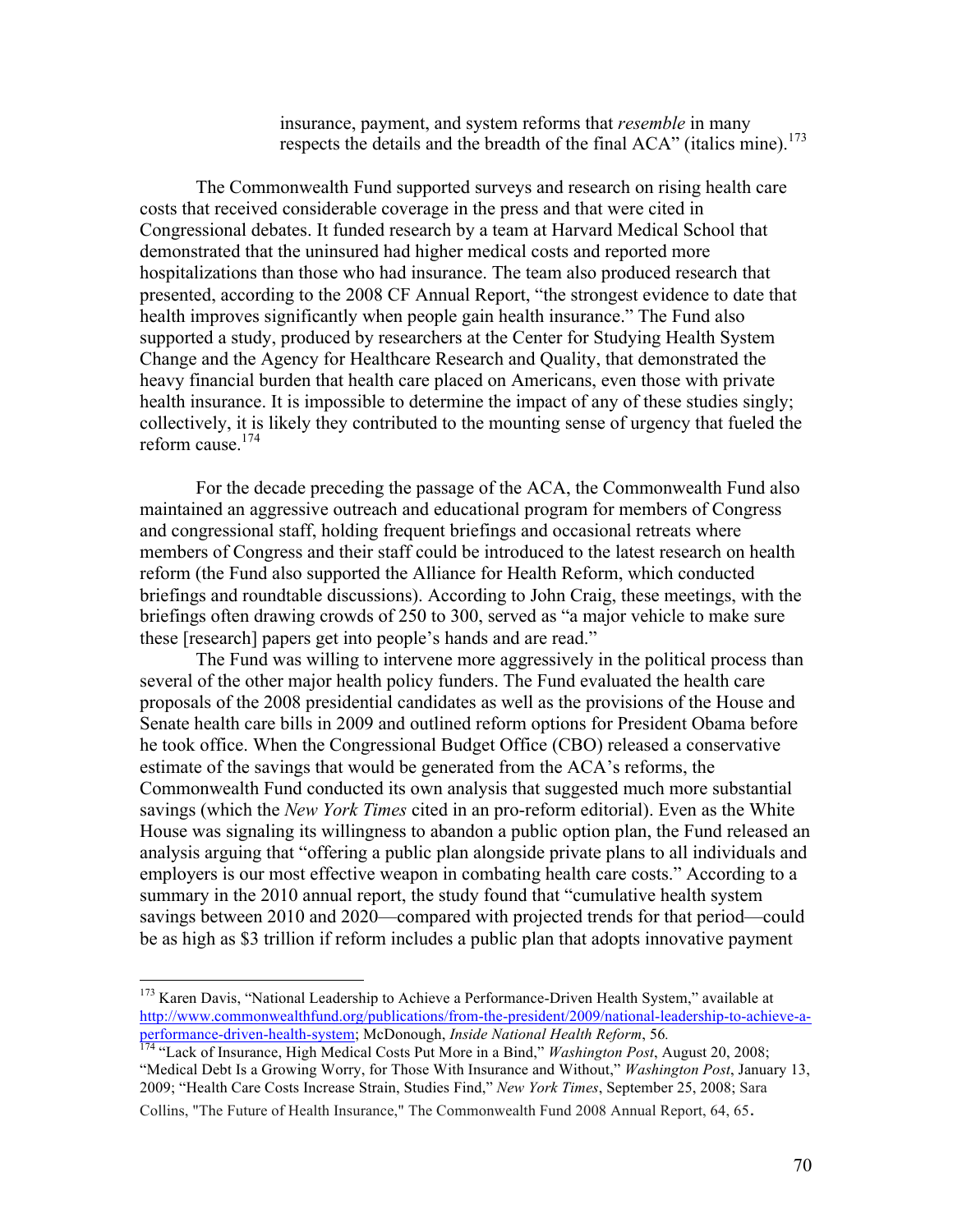methods that reward value and uses its purchasing leverage, along with a reformed Medicare program, to control costs."<sup>175</sup>

Beyond the Commission's official published reports, several staffers mentioned that the more general research provided by Commonwealth was especially helpful in the formulation and promotion of HCR. As one Congressional staffer commented: "To get something out of GAO [U.S. Government Accountability Office] can take a lifetime. To get something out of CRS [Congressional Research Service] can take a lifetime. But Commonwealth was very helpful in doing analysis and producing numbers and getting press coverage for reports they were doing that made the case for reform." Karen Davis, who served as the president of the Fund during the campaign to pass the ACA, was frequently cited as an especially influential expert, who made multiple presentations to Democratic caucuses on the Hill and who testified at multiple hearings on various elements of HCR. Jack Ebeler, Senior Advisor for Health Policy to the House Energy and Commerce Committee (2009-2010), noted that Davis was "extremely credible" to Democrats in the House. (During the debate over the ACA, Commonwealth was often portrayed as being aligned with the Administration; in a March 2008 column, for instance, Jacob Hacker described the Fund as "a health-care think tank with a generally liberal bent").

- Ebeler reports: "[Karen] was able to talk to caucuses and say, 'I'm looking at this law, we made these recommendations, this has got the types of incentives to slow cost growth that you need.'… On the House side, when the Democratic caucus would be saying, 'We're hearing from opponents that there's no cost containment here,' We'd first say, 'the CBO doesn't say that.' Then we'd start talking about Commonwealth and bring Karen in [who would explain the Commission's work]. She was a very credible information source on that side of things."
- John McDonough, Senior Advisor on National Health Reform to the Senate HELP Committee (2008-2010): "Karen Davis and her team were diligent and tenacious in bringing the results of their work to Capitol Hill at any and every opportunity. They disseminated their work widely, not just in government, but among all manner of health system stakeholders. Their work had differing levels of influence on different players, and there is no data source that can make the real impact concrete or empirical."<sup>176</sup>

In an extended interview, John Craig, the Commonwealth Fund's Executive Vice President, outlined several other contributions he believes the Fund made to specific policies contained within the ACA. This in no way constitutes an exhaustive list; it is

report/2010/2010\_commonwealth\_fund\_annual\_report\_complete\_printable\_version.pdf?la=en <sup>176</sup> Interview with anonymous Congressional staffer; interview with Jack Ebeler, October 8, 2013; Jacob Hacker, "Let's Try a Dose. We're Bound to Feel Better," *Washington Post*, March 23, 2008; John

 <sup>175</sup> Interview with John Craig, May 9, 2014; *New York Times*, August 2, 2009; Paul Krugman, "Health Care Now," *New York Times*, January 30, 2009; Karen Davis, "Why Health Reform Must Counter the Rising Costs of Health Insurance Premiums," p. 12, included in 2010 Commonwealth Fund Annual Report, available at http://www.commonwealthfund.org/~/media/files/annual-

McDonough email to Benjamin Soskis, May 8, 2014. For more on Karen Davis' influence on the Hill, see interview with Wendell Primus, January 29, 2014.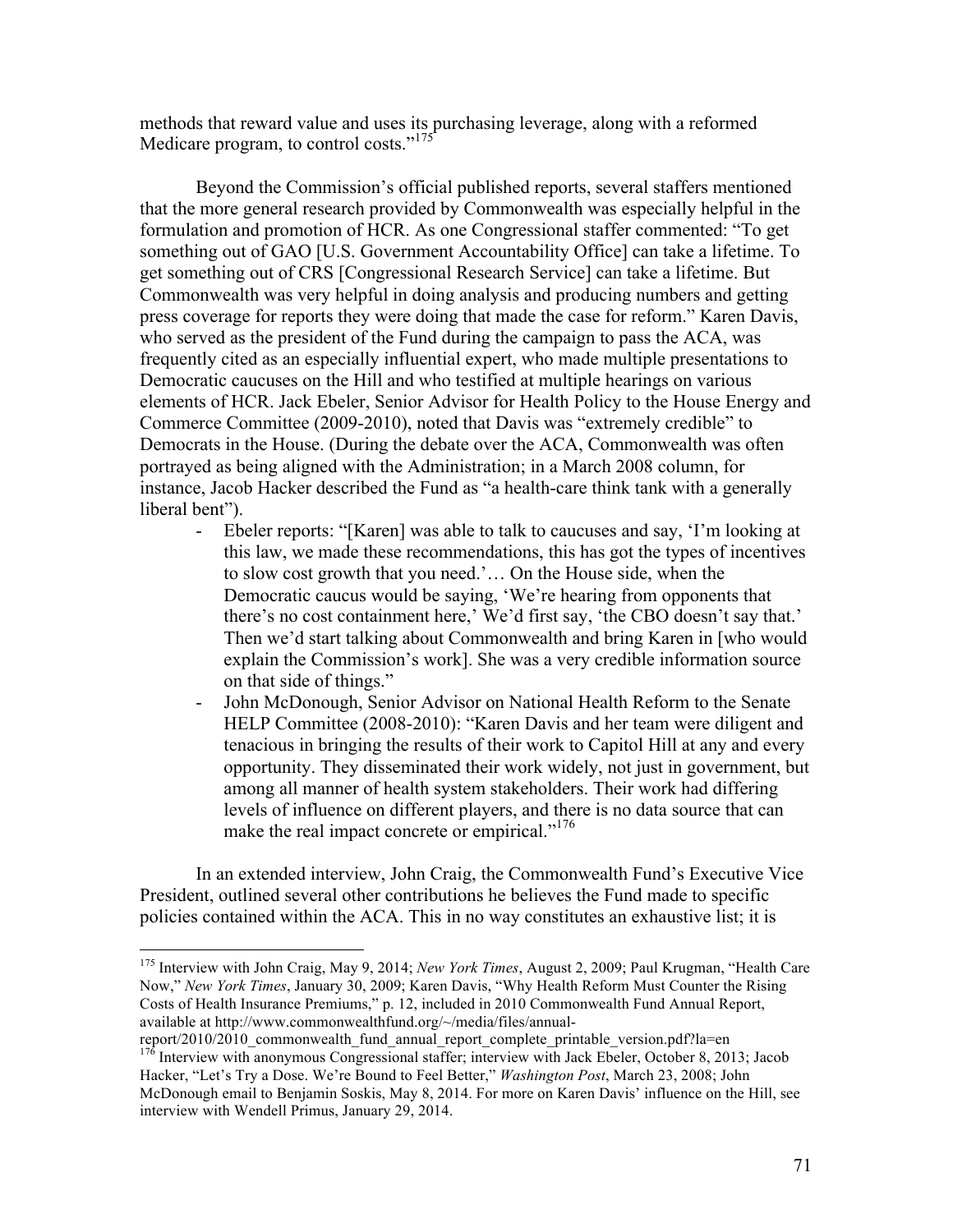more a sampling of the various ways that Commonwealth sought to shape the legislation. And, as mentioned above, more research is needed to flesh out the precise mechanisms of these contributions.

- Craig pointed out that many former Commonwealth grantees—such as Melanie Bella (director of the Medicare-Medicaid Coordination Office at the Centers for Medicare and Medicaid Services) and Jeanne Lambrew (Director, Office of Health Reform, U.S. Department of Health and Human Services) served in the Obama Administration and helped craft and implement the ACA.
- According to Craig, Commonwealth played an important role in developing and promoting the patient-centered medical home model, which aims to "ensure 24/7 access to high-quality, coordinated primary care," and whose implementation the ACA supports through new payment policies and Medicaid demonstrations. Commonwealth supported model programs in several states over the last decade and funded research into developing "practical criteria for assessing and recognizing physician practices as patientcentered medical homes" and measuring the impact of medical homes. "We didn't create the medical home model. It goes back a long way. But we played a substantial role in getting real live models that were working in the field to the policymakers to look at." Commonwealth also funded research into payment options that would support medical home adoption.
- Craig also cites Commonwealth's support for accountable care organizations (ACOs), which are supported in the ACA, through its funding of the research of Dartmouth's Elliott Fisher, one of the chief architects of the idea, and then its promotion of ACOs to members of Congress and staffers. "We were among the foundations that helped to take this idea and turn it into something to look at in reality in the field."
	- o Elliott Fisher confirmed this account. "They were quite helpful in the early evaluations of the first four places we knew that declared themselves to be ACOs. Writing about them and talking about them helped advance the idea." Fisher also noted that, compared to RWJF, Commonwealth was more adept and aggressive in promoting the idea to members of Congress and other policy analysts once it had been developed.<sup>177</sup>
- Craig also claimed that Fund officials championed the establishment of the institution that would become the Center for Medicare & Medicaid Innovation, established through the ACA, in the congressional retreats the Fund sponsored.
- Craig placed special emphasis on the Commonwealth Fund's contributions toward the reform of the health care payment system, especially relative to the other major research funders, RWJF and Kaiser. "We really made the case that delivery system reform won't occur without payment system reform." Craig cites the Fund's support for evaluations of early Pay for Performance

<sup>&</sup>lt;sup>177</sup> Commonwealth Fund, 2008 Annual Report, "Patient-Centered Primary Care Initiative," 7-8; Commonwealth Fund, 2009 Annual Report, "Patient-Centered Coordinated Care," 106-107; interview with John Craig, May 9, 2014; interview with Elliott Fisher, July 2, 2014.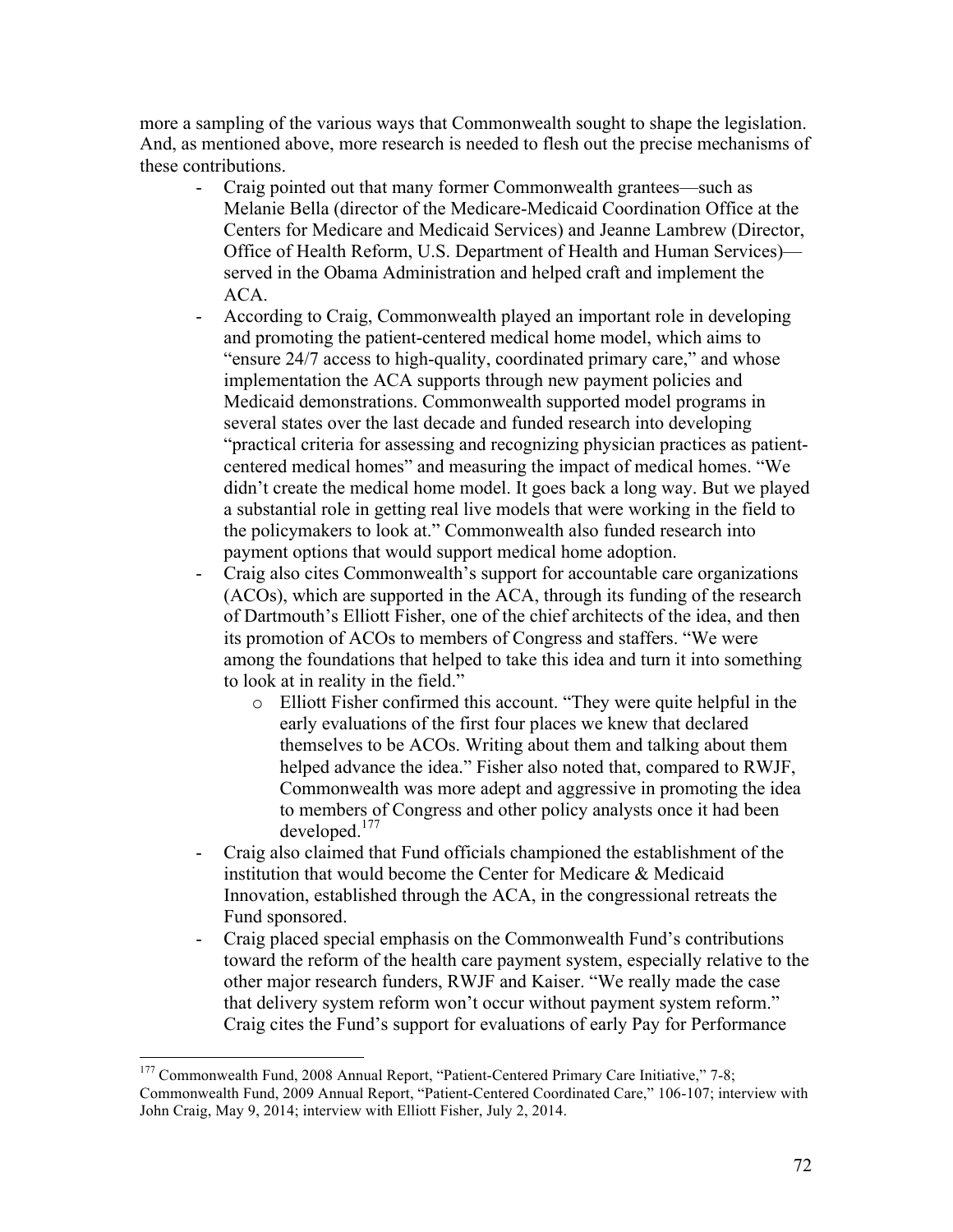demonstration projects and its funding of early work on bundle payments. He also cited the Fund's support for comparative effectiveness research, mentioning specifically the work of Gail Wilensky, a health economist who served in several Republican administrations. Craig claimed that Wilensky's research, funded by Commonwealth, helped to lay the groundwork for the Patient Centered Outcomes Research Institute (PCORI), which was authorized through the  $ACA$ .<sup>178</sup>

- o I asked Wilensky about the role that Commonwealth played in supporting her own work and about how that work shaped the ACA. The answers she provided, although not necessarily representative of the Fund's relation to its other grantees, are instructive in developing a more precise understanding of the nature of Commonwealth's impact on health care reform legislation via its support for Wilensky.
- o Wilensky reported that in 2005-2006, she received a \$50,000 grant from Commonwealth which allowed her to "devote a piece of time, more time than I intended" to the issue of comparative effectiveness research. (She received another \$50,000 grant a few years later to continue working on the topic, as well as on physician payment reform). She had been thinking about comparative effectiveness research for several years, but the grant from Commonwealth allowed her to carve out a considerable block of time while at Project HOPE to devote to it and freed her from having to worry about raising money for her position.
	- As Wilensky notes, "In the comparative effectiveness research, the Commonwealth Fund definitely played a very important supporting role in allowing me a little more extra time to focus on this issue, which no one was paying me to do, and to do a lot of speaking, most of which is uncompensated."
- o She acknowledges that without the grant, she would have likely spent time thinking, writing and speaking about the issue anyway, but not nearly as much as she actually did. Ultimately, her work on the issue led to an influential 2006 article in *Health Affairs* calling for the establishment of a comparative effectiveness center and spelling out the shape it might take.
- o Wilensky did not make strong claims about her own impact on the ACA. She noted that there were other policy analysts who had been pushing for similar ideas, although she also emphasized that nearly all were Democrats and that her support gave the idea an important degree of bipartisan credibility (Wilensky had served as director of Medicare and Medicaid and as a White House policy adviser for President H.W. Bush). Although Wilensky did not advise Congressional staff and lawmakers during the drafting of the ACA, the final provisions of the bill that included the establishment of PCORI matched her own ideas in several important ways, including having the institution be quasi-public and not directly touching on cost. She did

<sup>&</sup>lt;sup>178</sup> Interview with John Craig, May 9, 2014.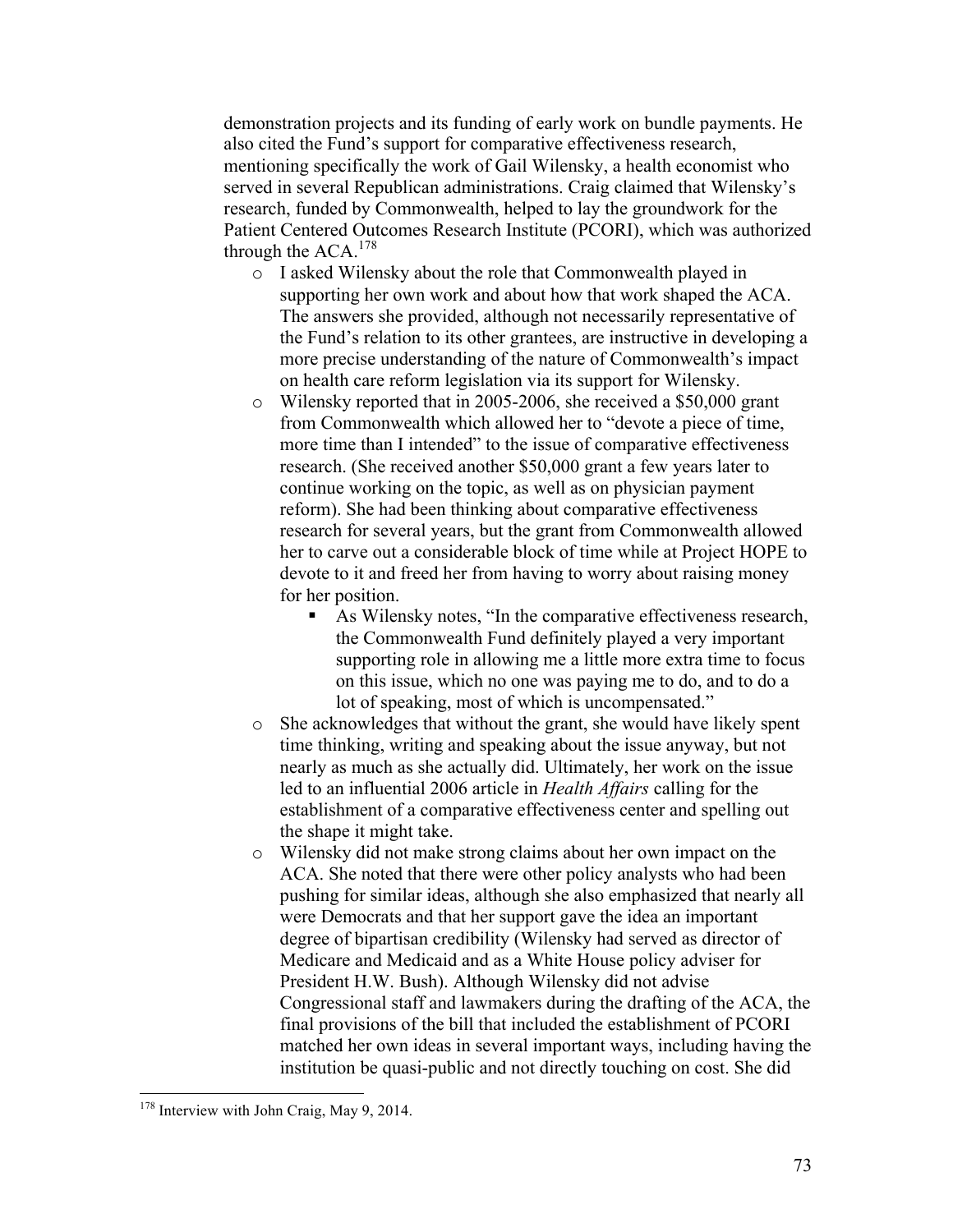have many conversations with Congressional staff in the period before the ACA was drafted and shared her ideas about comparative research with them. She also thinks it is quite likely, given the ways in which PCORI aligned closely with her own thinking outlined in *Health Affairs*, that her article informed lawmakers' views on the topic.<sup>179</sup>

o I asked Shawn Bishop, who was a senior staffer to Senator Max Baucus, Chairman of the Finance Committee and author of the sections on comparative effectiveness research (CER) in the bill that emerged out of the Senate Finance Committee, about Wilensky's impact on the legislation. She made clear that Wilensky's work was not the catalyst for the staff to draft a bill on CER. Their interest predated the publication of Wilensky's article; they had included a minor CER provision in a larger bill in January 2007, which did not pass. But Bishop stressed that Wilensky's publications were "definitely influential in the Senate." Her article called for significant federal funding and "gave a strong argument for why more CER was needed. Writing a provision into a bill is not a statement or explanation of why something should be done. Wilensky did that and it created momentum on the topic." Bishop spoke to Wilensky only once about the Senate's CER bill and confirmed that Wilensky did not take on an advisory role. "Nevertheless, her article was influential and helpful in creating policy support for CER. And that gave us more room to write a bill that created PCORI." Bishop echoed Wilensky in emphasizing that her support lent the issue a degree of bipartisanship that was important in pushing it through Congress.<sup>180</sup>

Two other funders, smaller in scale than those discussed above, bear mentioning for the support they gave to health care advocacy and for the ways in which they leveraged funding to achieve significant impact. In these cases, because of the relatively modest scale of many of the grants, the most challenging question in the determination of impact is the counter-factual: how would the grantee's efforts toward health care reform have been different in the absence of the particular philanthropic funding; and how would that change have effected the broader reform campaign?

# XII. **Public Welfare Foundation**

According to a 2010 annual report from the Public Welfare Foundation (PWF), "In 1992, the Foundation consolidated what had been a variety of projects to improve access and promote other changes in health care—specifically to help low-income people—into a unified Health Reform Program. That Program promoted an affordable health care system that could provide a range of services including prevention, long-term care, mental health and nutrition."

<sup>&</sup>lt;sup>179</sup> Interview with Gail Wilensky, September 12, 2014; Gail Wilensky, "Developing a Center for Comparative Effectiveness Information," *Health Affairs* 25:6 (November 2006).<br><sup>180</sup> Interview with Shawn Bishop, November 25, 2015.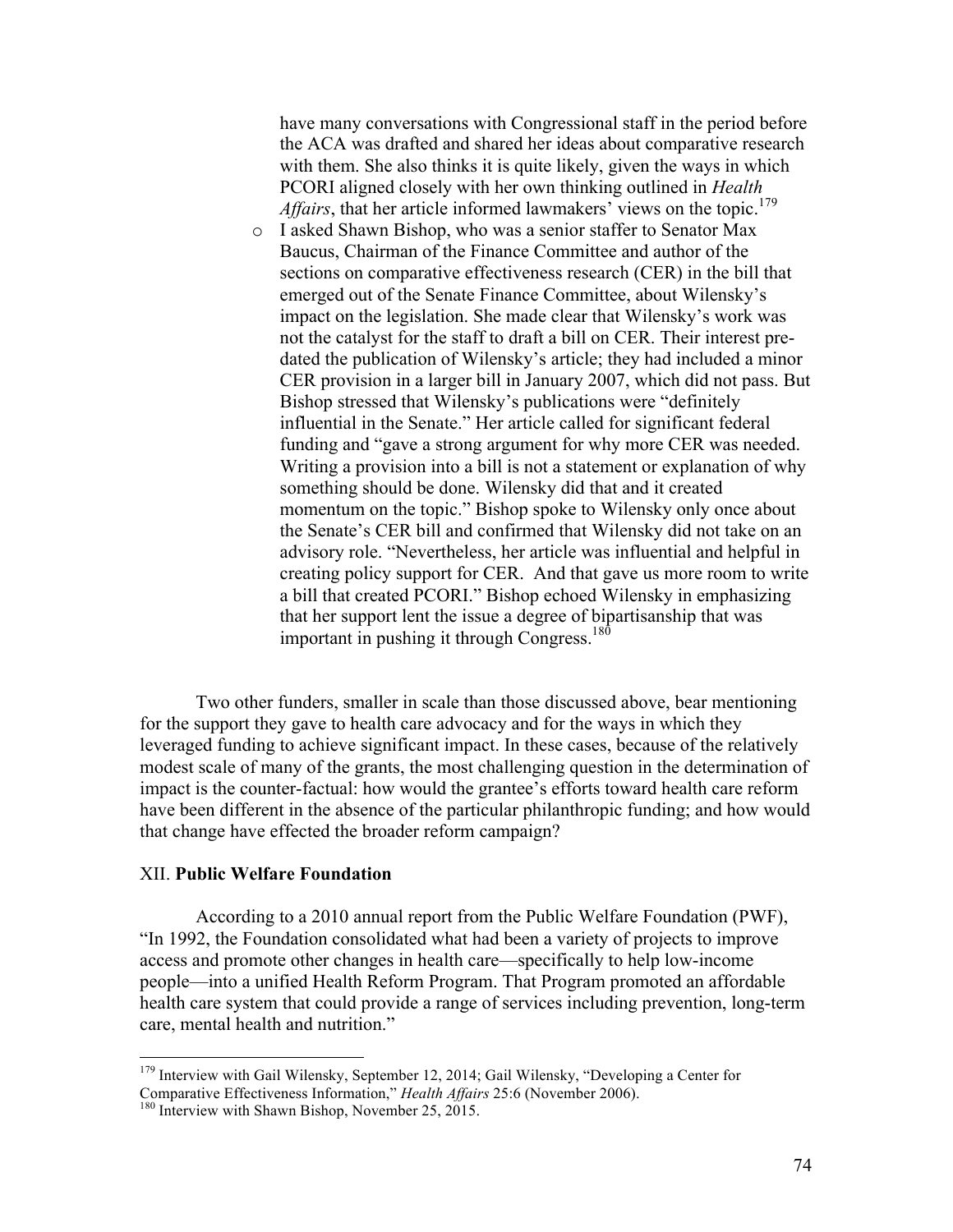According to the annual report, "When the Clinton administration tried unsuccessfully to get health care reform passed, efforts to improve the nation's health care system focused on the states. As a result, the Foundation invested heavily in developing and strengthening state consumer advocacy organizations to increase their ability to represent consumers in state-based health initiatives. The emphasis on consumers remained the hallmark of the Foundation's Health Reform Program." According to Terri Langston, who served as senior officer for health reform at the Foundation, for many of those years, PWF was the only national foundation supporting such advocacy groups with any consistency. A 2007 annual report noted that over the previous fifteen years, PWF had "nurtured 54 health reform advocacy organizations in 32 states." During that period, the foundation awarded 683 grants, totaling \$36,162,100, most of them at the state-level. Many of these grants involved modules of four or five state-based organizations, with one lead advocacy organization, as well as a legal advocacy group, an organization that dealt with tax and fiscal issues, and a group that focused on state-based policy.<sup>181</sup>

Over the course of the 1990s, the PWF helped to build up a national network of state-based consumer advocates, which they brought together annually for national meetings to develop broader networks. During the 1990s and early 2000s, these groups pushed incremental health care reform, advocating, for instance, for S-CHIP, the State Children's Health Insurance Program. Among the state-level health care advocacy organizations that received early and essential general funding were Community Catalyst in Boston and Health Care for All, which were influential in securing passage of HCR in Massachusetts in 2006 (PWF also provided early support for the Affordable Care Today! Coalition, formed to push for legislation in the state).<sup>182</sup>

In an interview, Langston argued that PWF built up the organizational infrastructure over the course of a decade and a half that was then utilized and bolstered by HCAN in the years directly preceding the passage of the ACA (and which RWJF also built upon in its own Consumer Voices for Coverage initiative). She also suggested that this role posed something of a challenge for an evaluation of impact, since the work of early-stage funders tended to be overshadowed by the work of those who aggressively cultivate the field in the "home stretch." Funders like Atlantic and RWJF began supporting advocacy efforts when it became clear that a political window was opening; but the infrastructure that absorbed their funding had already been nurtured by PWF for more than a decade. Furthermore, PWF gave general operating support to these advocacy groups, and (unlike HCAN) did not impose any centralized or coordinated messaging or strategy on them. It is more difficult to determine the cumulative impact of this sort of uncoordinated funding, which tends to get swallowed up by the focus on Atlantic's and HCAN's more policy-targeted approach in accounts of the passage of the ACA.

- As Langston remarks: "PWF was there from the beginning, nursing the movement, giving operational, no-strings support to advocacy groups, so that

<sup>&</sup>lt;sup>181</sup> Public Welfare Foundation, *Facing the Challenge:* 2010 Annual Report, p. 35; interview with Terri Langston, September 18, 2013; Public Welfare Foundation, *Change This:* 2007 Annual Report, p. 14. <sup>182</sup> John McDonough, who headed HCFA, confirms that for a period before the passage of health reform in the state in 2006, PWF was the only funder supporting the organization. Email from John McDonough to Benjamin Soskis, July 3, 2014. Interview with Terri Langston, September 18, 2013; *Funding Makes A Difference: The Role of Philanthropy in Massachusetts's Journey to Health Care Reform* (Community Catalyst, 2009), 13, 21; Public Welfare Foundation, *Facing the Challenge: 2010 Annual Report*, 35.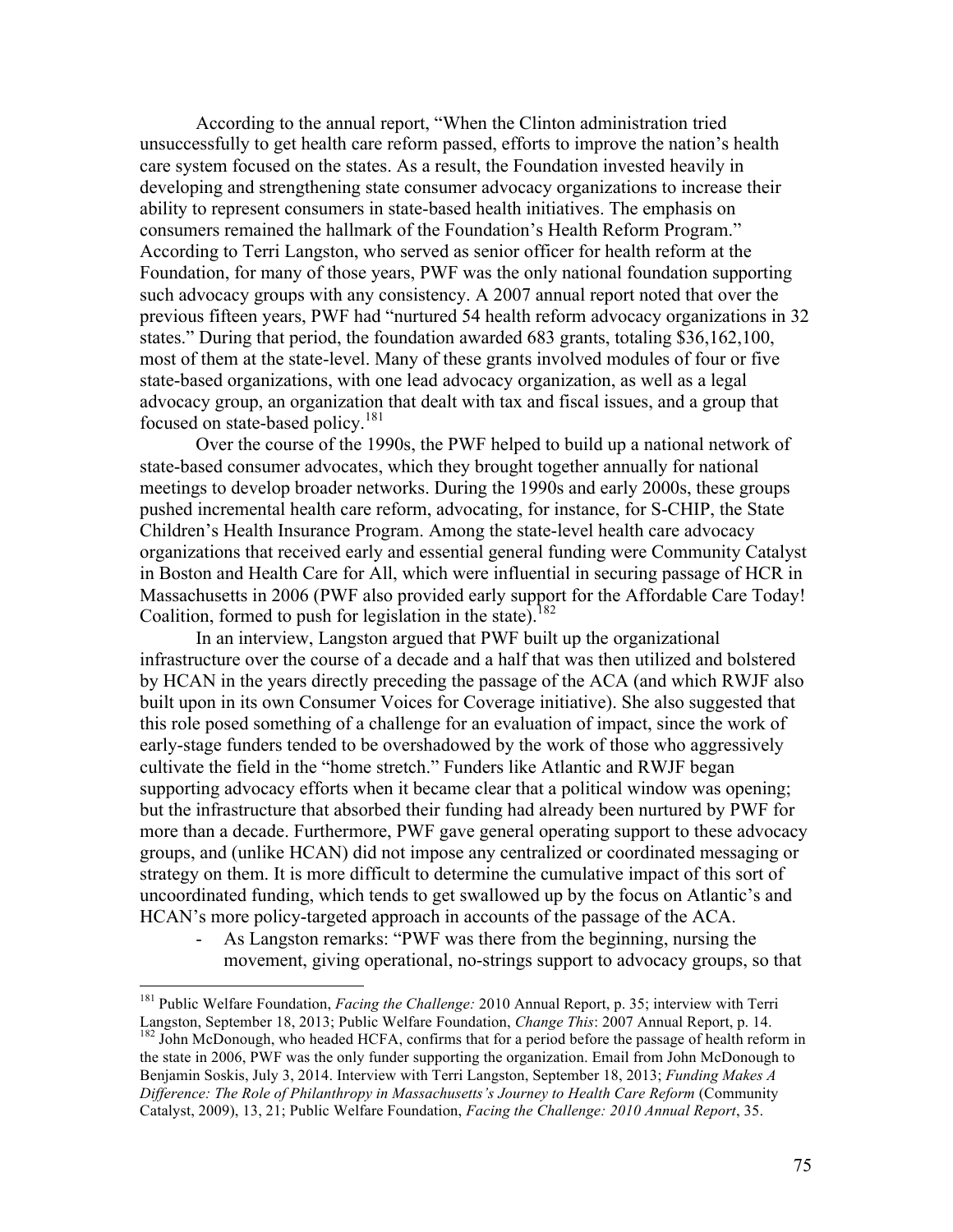they could be latter funded by others…Organizations couldn't sustain really good general directors if they didn't know that their salary and those of the staff would be guaranteed for a while." She notes, for instance, that PWF funded New York Citizen Action, paying the salary of Richard Kirsch for many years, before he became the head of HCAN. Atlantic Philanthropies, she claims, came in to support only "the end of Richard's long-term advocacy."<sup>183</sup>

- Even while granting Atlantic and HCAN a primary place in the narrative he presents on the role of funders and advocacy groups in the passage of the ACA, Kirsch himself acknowledged PWF's important contribution in an interview. "It's not in my book but it's important to note, for years the Public Welfare Foundation made a commitment to fund the development of statebased organizations working on the question of the uninsured at the state level. There were a great many of them that formed the field structure of HCAN and that had benefited from regular funding from PWF for years...They were the only foundation in the country doing it."<sup>184</sup>

PWF also funded national research and advocacy organizations, supporting their ability to offer technical assistance, as well as fiscal, legal and policy analysis, to statebased advocacy organizations. PWF funded, among other organizations, the Center for Budget and Policy Priorities (see below for more on the Center's impact), the National Health Law Program, the Pico National Network of faith-based community organizations, Consumers Union, and Community Catalyst.

With the promise of health reform legislation on the horizon, and as other national foundations began to direct funds toward health care advocacy (especially RWJF and its Consumer Voices for Coverage initiative), the field became more crowded and PWF shifted its focus to filling in funding gaps, placing particular emphasis on the South and Midwest, areas "where few foundations are engaged and where poverty, racial and ethnic disparities and large rural areas present formidable challenges for advocates."

- According to the 2010 annual report, "By 2007, other national funders were giving greater support to consumer advocacy in health care reform. Consequently, the Foundation decided to consolidate its Health Reform Program once again, keeping it consumer-focused, but targeted to two geographic areas encompassing 18 states—11 in the South, where some of the greatest disparities in health coverage existed, and seven mostly in the Midwest….Under this [Health Reform] program, the Foundation awarded 131 grants for a total of \$18,330,000 from 2007 to 2010."<sup>185</sup>
- Many of these grantees participated in the HCAN coalition, but it is difficult to determine the degree of impact that such funding should be accorded within the broader framework of the advocacy campaign to pass the ACA. Additional work could be done here in looking at grantees that received funding from

<sup>&</sup>lt;sup>183</sup> Interview with Terri Langston, September 18, 2013 (RWJF "stood on our shoulders in supporting advocacy").<br><sup>184</sup> Interview with Richard Kirsch, September 3, 2013.

<sup>&</sup>lt;sup>185</sup> Email from Terri Langston to Benjamin Soskis, July 8, 2014; Public Welfare Foundation, *Change This: 2007 Annual Report*, 14; Public Welfare Foundation, *2010 Annual Report*, 35-36.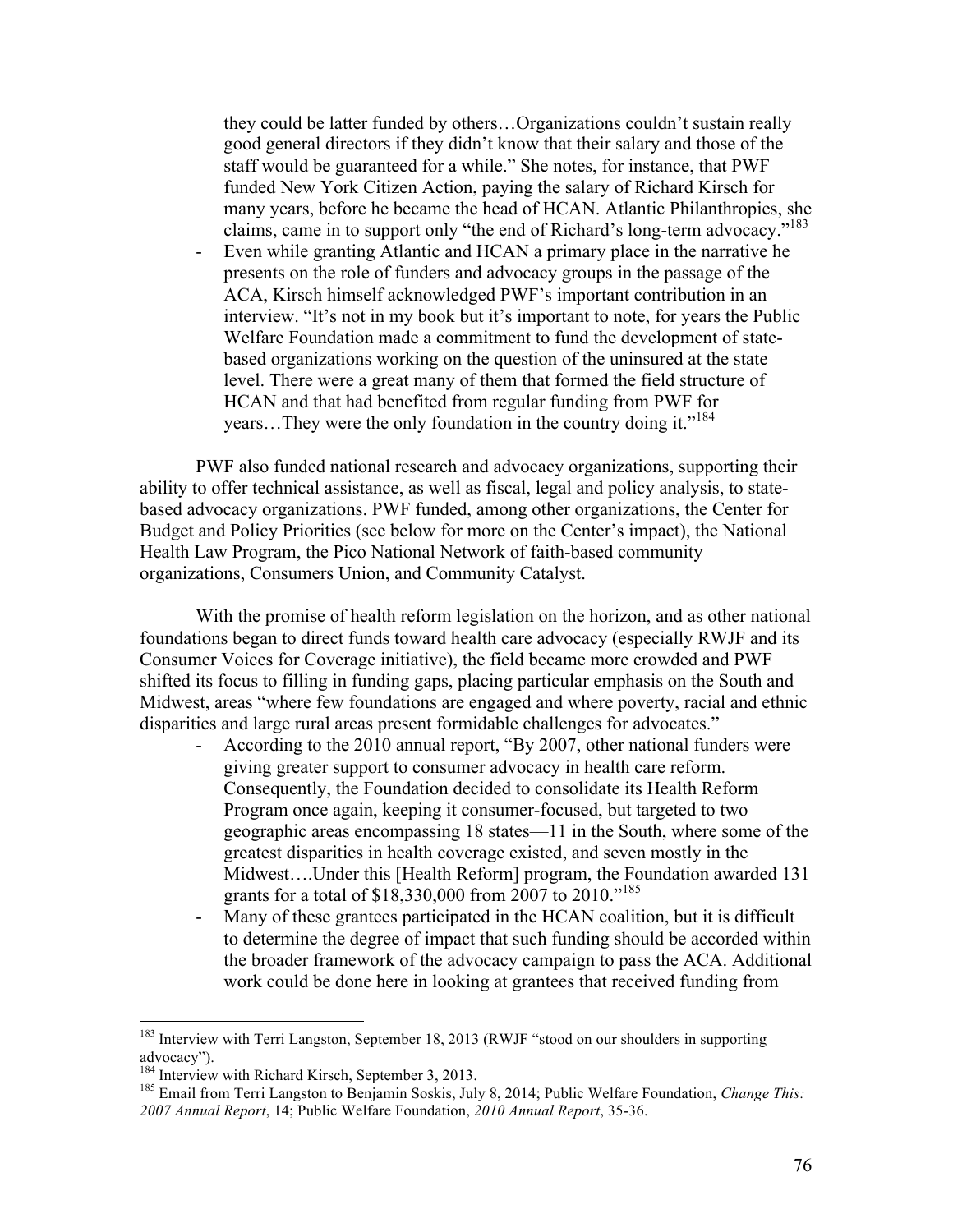PWF and that participated in HCAN to determine more clearly the proportions of philanthropic support from each source.

### XIII. **Nathan Cummings Foundation**

The Nathan Cummings Foundation (NCF), like PWF, also directed funding toward state-based health advocacy organizations in the early 2000s, before the policy window had clearly opened for national HCR. According to Sara Kay, who directed the health program at NCF, the Foundation spent roughly \$4 million per year on health reform in 2008 and 2009. It supported state-based advocacy groups, largely in the North and Midwest, many of which later joined the HCAN campaign. It also provided early funding for Health Care for All! in Massachusetts, supporting its work pushing for health care reform.186

NCF also supported Community Catalyst (CC), an organization that "provides technical assistance to state-based consumer health advocacy groups across the country," and that, according to Lauren LeRoy of Grantmakers In Health, had earned the respect of nearly all the major reform groups and funders for their experience "in the trenches." During some gatherings of funders and advocacy groups during the ACA campaign, LeRoy recalls, "if Community Catalyst wasn't involved, people would wonder why. They brought legitimacy to the whole effort." Heavily influenced by their experience with Massachusetts health care reform, Community Catalyst took the lead among advocacy groups in emphasizing the issue of affordability—both in terms of expanding eligibility for Medicaid and expanding the scope of the depth of the subsidies and cost sharing assistance provided by the law. Community Catalyst directed efforts toward the advocacy community as well as toward policymakers.<sup>187</sup>

- One senate source I spoke with confirmed that the organization was "influential" in this regard, especially on the issue of affordability.
- Another congressional staffer noted that CC was "really effective at communicating their experience from Massachusetts reform in 2006," especially around the issues of affordability and consumer assistance. At the time, Massachusetts reform represented "this innovative state policy, and the only one from which we could draw. So having their experience was really valuable." The staffer also recalled calling CC frequently with specific questions about Medicaid expansion and the workings of the private insurance exchanges. "I could call them and they could give me the information that I needed...You begin to develop an understanding of people who can give you credible, good quality work and those who are giving you high-level talking points."<sup>188</sup>

Community Catalyst also played an important role in revising language in the initial Senate HELP Committee bill in order to allow nonprofit organizations to be

<sup>&</sup>lt;sup>186</sup> Interview with Sara Kay, October 10, 2013; Nathan Cummings Foundation, *Annual Report 2009*, p. 24. <sup>187</sup> Interview with Mike Miller, November 17, 2014; Nathan Cummings Foundation, *Annual Report 2008*,

p. 29; interview with Lauren LeRoy, June 25, 2014.

<sup>&</sup>lt;sup>188</sup> Email from anonymous Senate staffer, November 24, 2014; interview with anonymous Congressional staffer.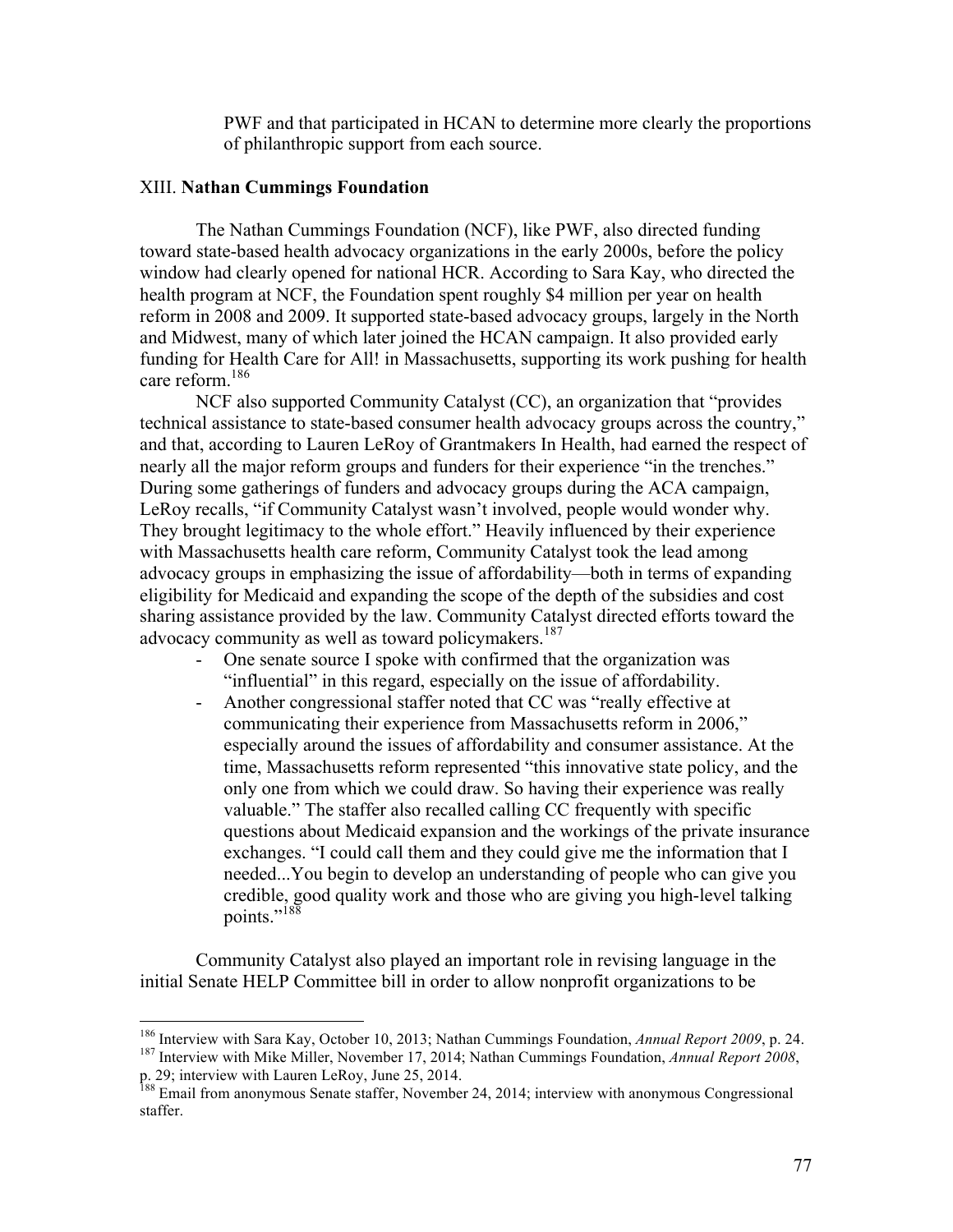included among those authorized to receive federal funding to provide consumer "navigator" assistance (the initial bill had limited the funding to state-base consumer groups). These nonprofit consumer navigators proved key during the implementation phase of the ACA. A congressional staffer confirmed CC's advocacy and assistance, but could not state whether the change would have been made absent their intervention.

NCF also funded the Cover All Families Campaign of the Pacific Institute for Community Organizations (PICO), a "national-congregation based network, comprised of 1,000 member institutions representing 1 million families in 150 cities and 17 states." During the campaign for the ACA, PICO organized a national tele-town hall with President Obama, with 140,000 people "listening in." (According to Richard Kirsch, the national press did not give the event sufficient attention). PICO also worked closely with Community Catalyst in pushing the affordability issue, though I have not conducted sufficient research to determine its general impact on the campaign.<sup>189</sup>

NCF also supported national research and advocacy organization, several of which took an active role in the campaign to pass the ACA.

### *The Center on Budget and Policy Priorities*:

NCF gave the Center on Budget and Policy Priorities (CBPP) funding for health care projects throughout much of the 2000s. This funding, along with that of several other foundations [see below], allowed the Center to do important work that they tapped into during the drafting of the ACA. Once the political window to pass HCR opened, the funding also allowed the Center to bulk up its health care team, hiring two additional health care analysts at the time of the presidential election in 2008.

- Other foundations also gave CBPP funding during the period, with an eye toward health care reform, including the California Endowment, Atlantic Philanthropies, and the Packard Foundation (targeted to children's health), which was the organization's largest health funder.
- CBPP played two roles in the broad campaign to pass the ACA. The first was as an advocate for the need for reform. In this regard, its distinctive contribution was making the case, through detailed analysis, that rising health care costs posed the most serious long-term threat to the federal budget. This claim was invoked repeatedly by key Democrats, including President Obama.
	- o In making the case for CBPP's contributions to the passage of the ACA, Robert Greenstein, the organization's founder and president, noted that while CBPP issued a substantial volume of materials making the case for health reform (and rebutting arguments raised about the ACA as it moved through Congress), many other organizations were conducting significant work around the country to build support for reform. It is therefore difficult, he concludes, to isolate the organization's distinct contributions.
- CBPP concentrated the majority of its efforts on the design and content of the legislation itself, especially the key details of both its coverage and its

<sup>&</sup>lt;sup>189</sup> For another citation of contributions from Community Catalyst, see interview with Chris Jennings, May 27, 2014. Nathan Cummings Foundation, *Annual Report 2011*, p. 23; interview with anonymous Congressional staffer; interview with Mile Miller, November 17, 2014; Kirsch, *Fighting for Our Health*, 210, 320.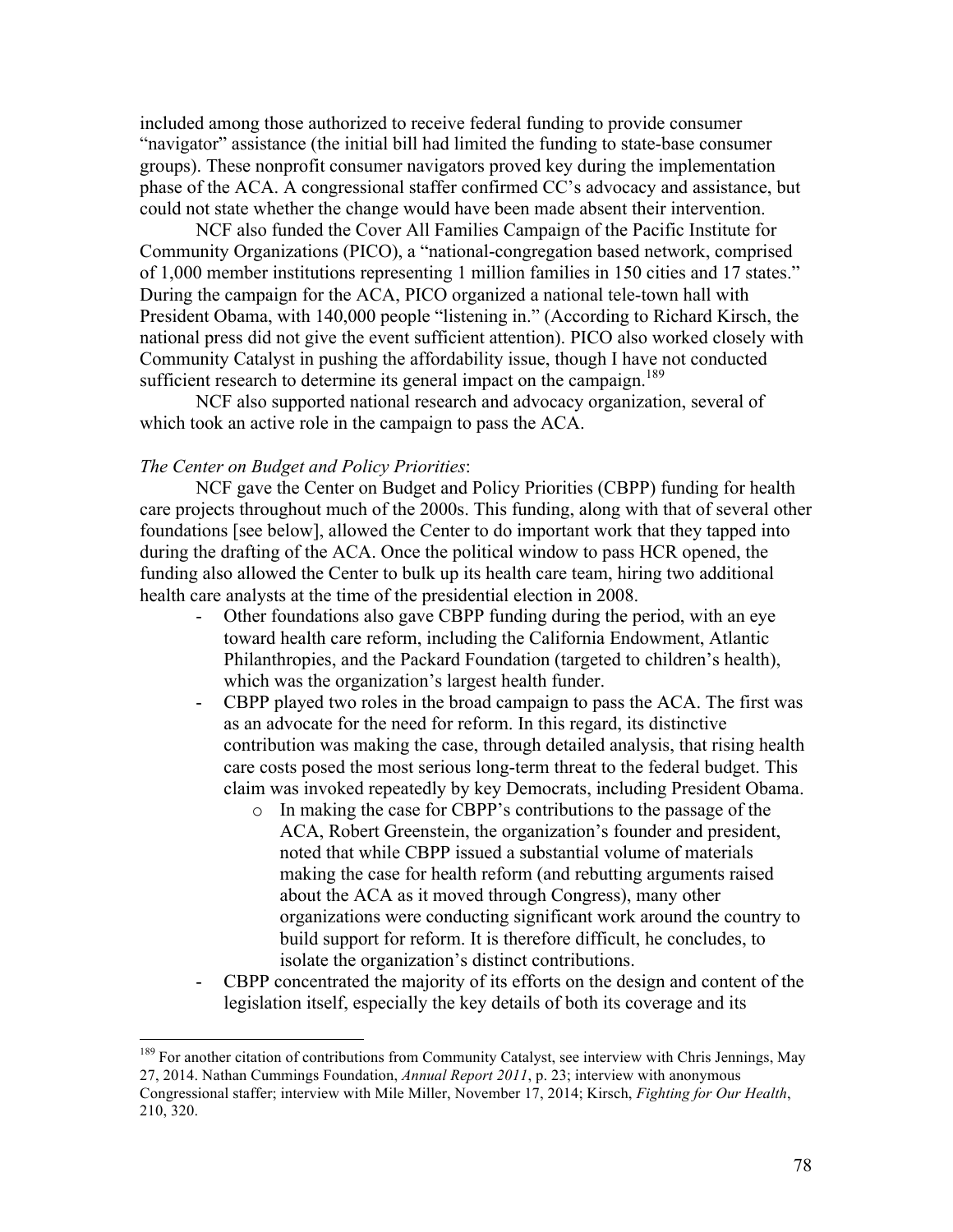financing provisions. Because the field was less crowded in these efforts, the claims of impact that CBPP is able to make are some of the most detailed and precise of any that I have encountered—though I have not independently verified them.

- o According to Greenstein, CBPP helped design several of the offsets that enabled the ACA's costs to be "paid for," and without which the law's subsidies for low- and moderate income people would have had to be cut back. As Greenstein notes: "Some of them I think we advanced the ball on how to do them, although in some cases, it's not as if [Congress] wouldn't have thought of them at all—one example is Medicare Advantage, where I think the savings were both larger and better designed because of our efforts over many months....And some of the other offsets in the final ACA weren't on policymakers' radar screen till we developed them."
- o CBPP was the leading voice within the HCR-coalition pushing for the inclusion of a limit on so-called high-cost 'Cadillac health care plans' in the ACA, which represented a potential major cost offset in the legislation. Labor (as well as HCAN) opposed the measure and CBPP's supporting the provision upset a significant portion of the progressive base. CBPP published papers not only making the case for a limit on the plans, but also outlining specific ways that those limits should be designed to address various problems that the limits would otherwise cause (including various concerns that labor was raising). The CBPP papers pointed out problems in the design of various options for the provision being considered on Capitol Hill and identified ways to resolve them. This work, according to Greenstein, heavily influenced the design of the excise tax included in the final version of the ACA.
	- § Greenstein: "Had we not got [the Cadillac tax], the subsidies would almost certainly have been smaller, because the bill couldn't get the votes to pass unless the costs were fully offset. It's also not clear that we could have passed the bill without the excise tax, because there were some moderate and conservative Democrats in the Senate for whom that [provision] was very important."
- o CBPP worked with a number of governors and other groups to push the federal government to cover a higher share of the Medicaid expansion than the initial Senate version had mandated.
- o In 2007-2009, CBPP developed a procedure to verify citizenship for Medicaid electronically so that administrators did not have to rely on paper documentation (CBPP demonstrated that a system based on paper documentation was resulting in tens of thousands of American citizens, especially children, being thrown off Medicaid). The same issue arose during deliberations over the ACA. When paper documentation requirements appeared in early Senate bills, CBPP was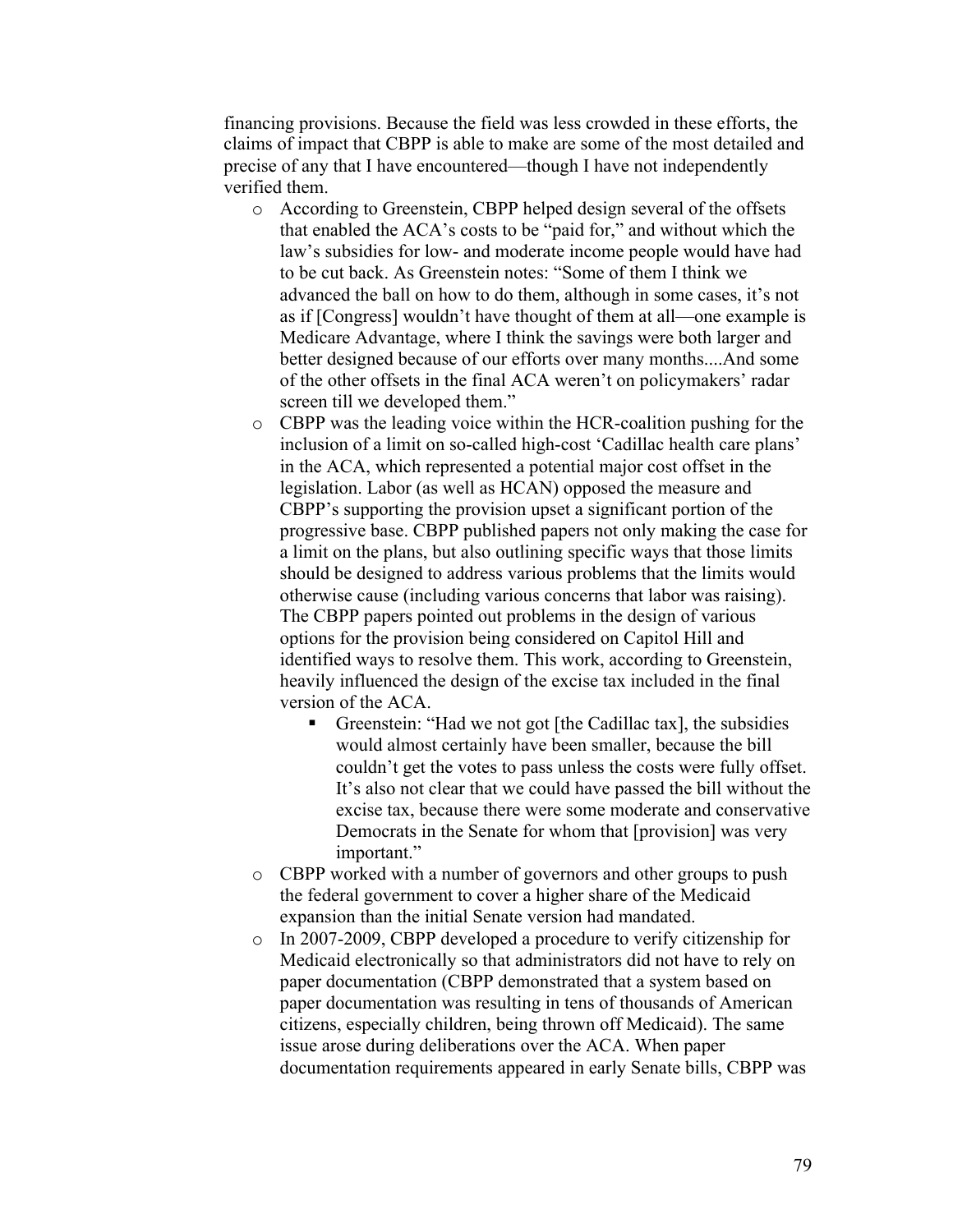able to convince legislators to incorporate the alternative electronic procedure they had designed and then helped tailor it to the ACA.

- o CBPP raised strong objection to, and publicly castigated, a component of the employer mandate provision emerging in the Senate bill that CBPP found would provide an unintended incentive to employers to discriminate against low-income and minority applicants in hiring. After an initial period of denial on the part of the various Senate offices and the White House, the White House concurred with CBPP's analysis and at its request, CBPP approached the Business Roundtable to find a way to redesign the provision so that it would not incentivize employers in this manner—and to do so without causing the Business Roundtable to oppose the bill. The CBPP's policy fix won both the White House's and the Roundtable's approval and made it into the final version of the ACA.
- o The CBPP produced a provision-by-provision memo at the end of 2009, detailing how the more-progressive House version of the health reform bill could be reconciled with the Senate version, in a way that would meet the goal of covering as many of the uninsured as possible, which CBPP sent to Democratic leaders and to the White House. According to Greenstein, "[House Speaker] Pelosi thought the memo was so valuable that at a key meeting of all House Democrats in early January, she read aloud segments of the memo and then sent every House Democrat a copy….Members of the House negotiating team referred to the Center's memo as 'the Bible.'"
- o The memo provided a blueprint for reconciling the two versions, but the process had to be scrapped after the Scott Brown victory took away Democrats' filibuster-proof advantage in the Senate. At that point, CBPP outlined the procedures by which the ACA could be passed utilizing the budget reconciliation process. According to Greenstein, the White House and Democratic leaders in the Senate relied heavily on the memo to navigate through the process. CBPP also assisted the Democratic leadership and the White House in making changes in the final version of the ACA so that the budget reconciliation process could be used. (The reconciliation process is available only to bills that the CBO finds would not cause an increase in the deficit in the second decade after enactment, and in the final days before its passage in March 2010, the bill needed modification to reduce its costs in future decades.) 190

*USAction Education Fund*:

 <sup>190</sup> Nathan Cummings Foundation, *Annual Report 2005*, p. 28; Nathan Cummings Foundation, *Annual Report 2008*, p. 62; Nathan Cummings Foundation, *Annual Report 2009*, p. 60, 22; Nathan Cummings Foundation, *Annual Report 2010*, p. 66; interview with Robert Greenstein, Judy Solomon, and Edwin Park, July 21, 2014; Robert Greenstein email to Benjamin Soskis, October 1, 2014; the David and Lucile Packard Foundation Grants Database, accessed online at http://www.packard.org/what-we-fund/grantsdatabase/center-on-budget-and-policy-priorities-2/.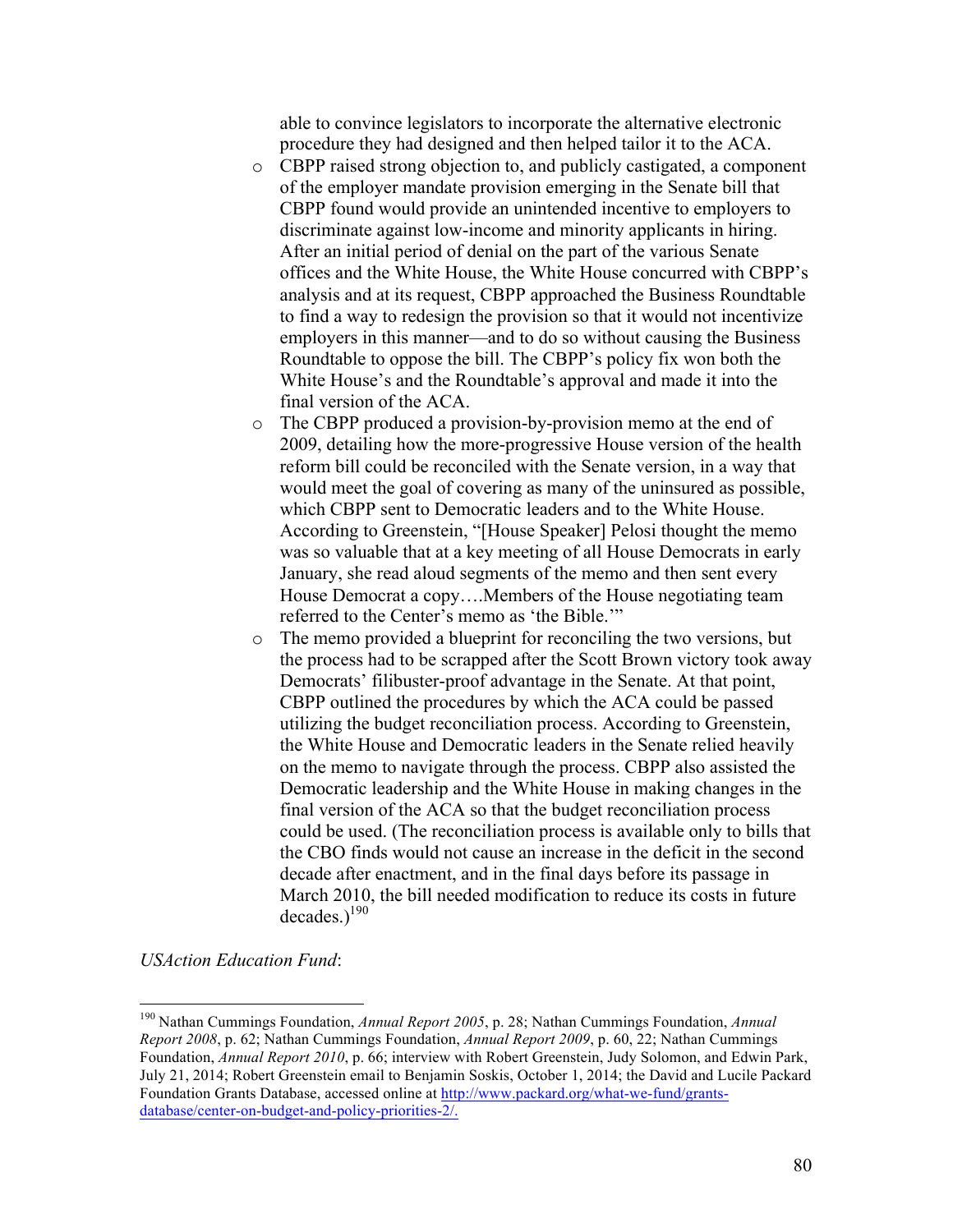In 2007, NCF gave a grant to the USAction Education Fund to help them plan a national health care campaign; plans for HCAN emerged out of these initial discussions. This funding included paying the salary of Richard Kirsch, who would go on to serve as HCAN's executive director.

- As Kirsch notes: "USAction was paying my salary for my time organizing HCAN. So the NCF funds were important in allowing me to spend the time putting together the whole organizing process. And it also supported other USAction staff who were spending a great deal of time on getting HCAN going."<sup>191</sup>

#### *National Women's Law Center's Women and Health Reform Project*:

NCF funding of the National Women's Law Center (NWLC) (\$275,000 in December 2008) helped the organization work as part of the HCAN coalition. According to a 2008-2010 annual report from the NWLC, "As the only policy-focused women's organization on the steering committee of [HCAN], the Center ensured that women's health needs were included in the group's policy objectives and advocacy efforts." NWLC research was cited frequently in the press and by Congressional leaders and the White House; for key stretches of the campaign, as *U.S. News and World Report* noted, "women seem[ed] to be the driving force of health reform." According to the report, NWLC's advocacy was instrumental in getting prohibitions on insurance company "gender rating" (charging women higher premiums than men) included within the ACA, as well as requirements that individual health plans cover maternity care. The NWLC was also responsible for one of the most powerful rhetoric tropes and reform themes of the campaign, invoked by Speaker Nancy Pelosi on the House floor before the final vote on the ACA: "Being a woman is not a pre-existing condition." 192

Judy Waxman, vice president for Health and Reproductive Rights at the NWLC, speculates that without NCF's funding, the organization "may not have had the resources to complete" many of the written materials (such as the two gender rating reports), activities in the states in support of the ACA, and NWLC's media outreach and social media campaigns (including the "Being a Woman is Not a Pre-Existing Condition" campaign). I have not independently confirmed these claims or attempted to determine precisely what portion of these activities relied on targeted or general philanthropic support.<sup>193</sup>

#### *Herndon Alliance*:

Along with the Public Welfare Foundation and the California Endowment, NCF was one of the major early funders of the Herndon Alliance, which *Politico* termed "the messaging arm of a vast center-left infrastructure pushing health care reform." The

 <sup>191</sup> Nathan Cummings Foundation, *Annual Report <sup>2008</sup>*, p. 27; Kirsch, *Fighting for Our Health*, 47-50; Richard Kirsch email to Benjamin Soskis, July 14, 2014.

<sup>&</sup>lt;sup>192</sup> Interview with Karen Davenport and Judy Waxman, June 6, 2014; interview with Nancy Withbroe, June 16, 2014; *Expanding the Possibilities*, National Women's Law Center Annual Report, 2008-2010, 13, 14, accessed online at http://www.nwlc.org/sites/default/files/pdfs/nwlc2008-2010annualreport.pdf; "House Healthcare Bill Rewards Activism on Women's Issues," *U.S. News & World Report*, October 30, 2009, http://health.usnews.com/health-news/blogs/on-women/2009/10/30/house-healthcare-bill-rewardsactivism-on-womens-issues. <sup>193</sup> Email from Judy Waxman to Benjamin Soskis, July 16, 2014.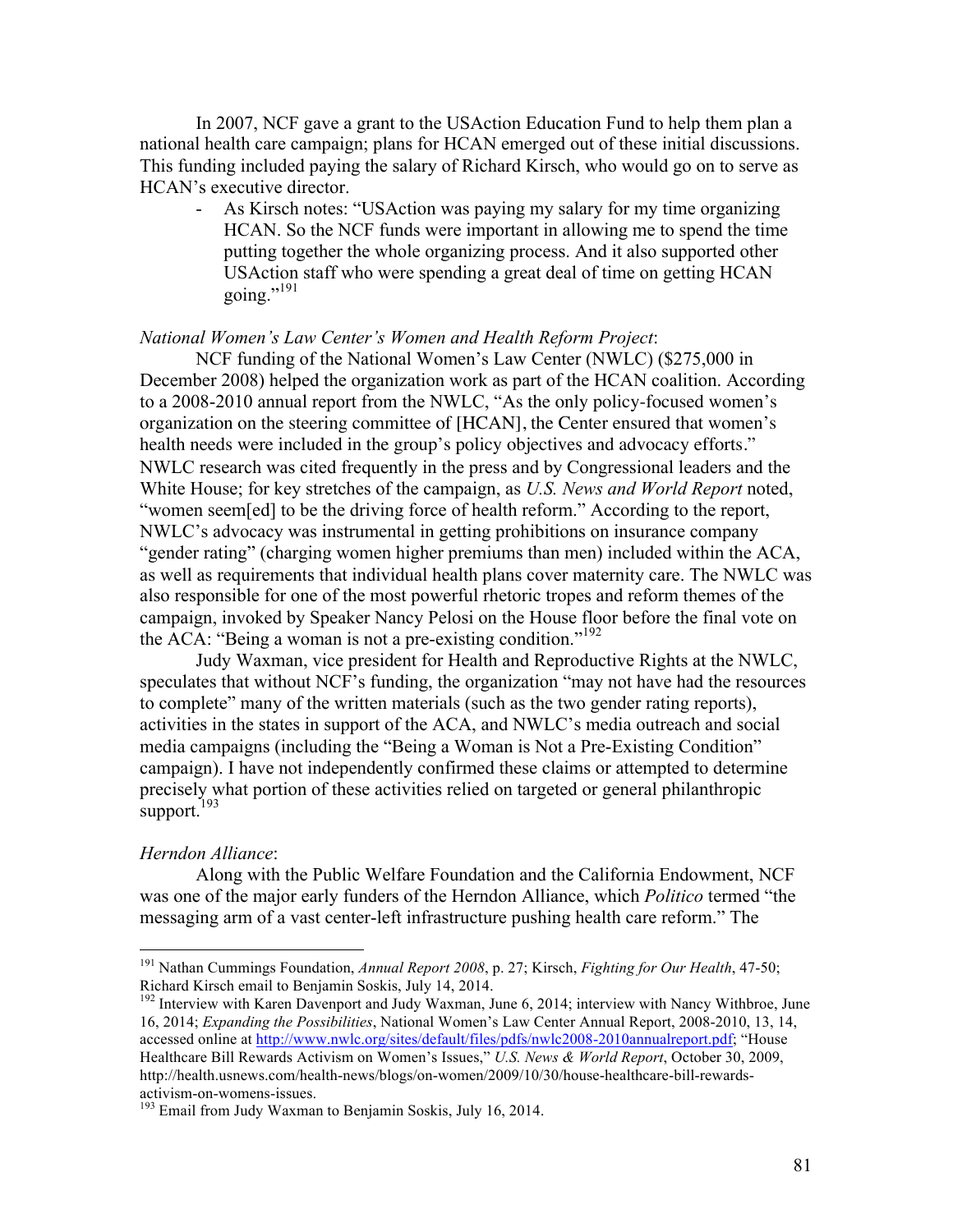organization emerged out of a convening of around fifty health care advocates and organizations in early 2005 in Herndon, Virginia, in an effort to rethink the messaging on health care reform, which, the organizers believed, had not been done in a sophisticated enough manner during the Clinton effort. According to Bob Crittenden, the executive director of the Alliance, the idea for the gathering came out of a meeting between him and the president of the Nathan Cummings Foundation, and the "early funding" from NCF "is what got this thing off the ground."

- NCF, as well as the Public Welfare Foundation, contributed funds that allowed the stakeholders convening at Herndon to hire two prominent survey research firms to do polling and focus groups on attitudes toward health care and health care reform. (The California Endowment and the Missouri Foundation for Health also contributed funds). This research proved influential in shaping the subsequent messaging underlying the campaign for reform and helped reform proponents prepare for the attacks from reform's antagonists. As HCAN's Richard Kirsch explained to *Politico*, "The research from 2006 to 2007 was fundamental to helping shape our view of how to talk about health care and, generally, how progressives and Democrats talk about health care."<sup>194</sup>
	- o Herndon-sponsored research encouraged the idea that "communitarian" arguments about the plight of the uninsured were not enough to activate voters who already had insurance. Voters needed to understand the change that health care reform would have on their own lives and not on some abstract class of the "uninsured." As Nathan Cumming's Sara Kay explained, "what a lot of the social science research was showing was that making people feel sad about the uninsured didn't make people want to cover them, it just made them happy that they weren't uninsured. An appeal to altruism was not an effective path…So there was a whole rethinking of how to frame it." This included an emphasis on cost containment, on the greater choices that would be available to consumers, on nondiscrimination toward pre-existing conditions, as well as on arguments about the importance of reform in promoting the nation's fiscal health.
	- o Herndon survey research helped forge some of the key terms deployed by reform advocates during the campaign, including the "public plan" (the term used to describe the "public option" in the early days of the campaign, an alternative to the more problematic "government run") and "quality affordable health care."
	- o Herndon encouraged a higher degree of collaboration and coordination on strategy and messaging among the disparate group of health care reformers than had existed before, and in this sense, contributed to the reform consensus.

 <sup>194</sup> Kirsch, *Fighting For Our Health*, 39-46; The Nathan Cummings Foundation, "The Impact of Early Funding," accessed online at http://www.nathancummings.org/about-the-foundation/history/writtenessays/impact-early-funding; Carrie Budoff Brown, "Obscure Group Shapes Reform Fight," *Politico*, April 1, 2009, accessed online at http://www.politico.com/news/stories/0309/20746.html.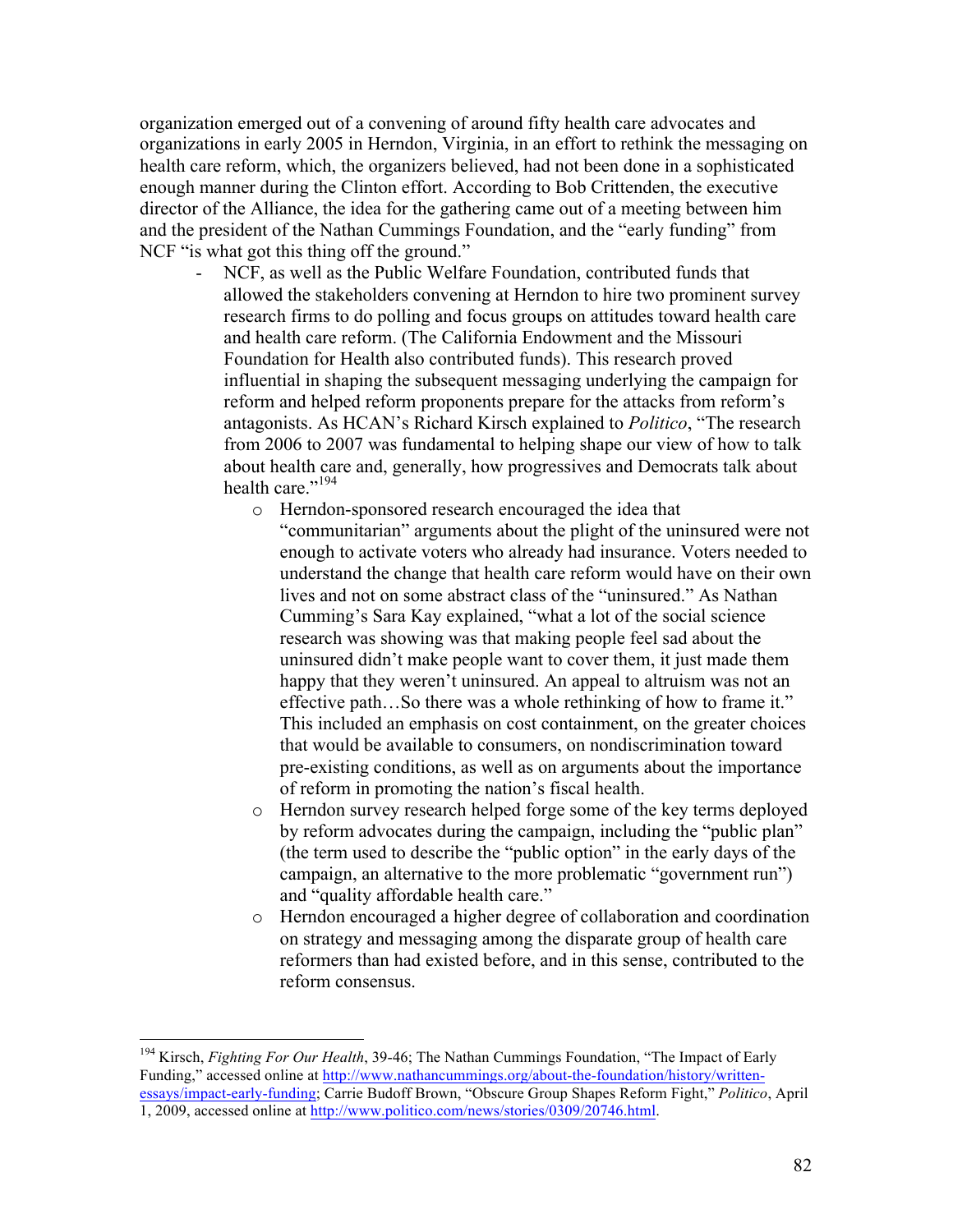o Richard Kirsch has stated that much of HCAN's campaign strategy was built upon Herndon's messaging work.<sup>195</sup>

# XIV. **Philanthropy's role in passing the Massachusetts model of HCR**

When pressed to highlight philanthropic interventions that had clear and definite impact on the passage of ACA, Andy Hyman, who oversaw RWJF's efforts to expand health care coverage, pointed not only to his own foundation's contributions, but also suggested I look to the work done by the BlueCross BlueShield of Massachusetts Foundation in funding research done by the Urban Institute that led to the passage of HCR legislation in the state. "Put the two of them together in 2004-5," he explains, "and I believe you can see a meaningful impact on the debate that led to Chapter 58 [the Massachusetts health insurance reform law of 2006], which in turn helped advance the ACA. We're talking about relatively small investments, but it was just strategic and smart. Here we saw a funder and think tank create a model that led to Massachusetts health reform."<sup>196</sup>

Hyman was not alone in stressing the impact of philanthropy on the ACA via Massachusetts health care reform. There are two assertions that undergird this broader claim: one, that philanthropy played a leading role in helping to pass health care reform in Massachusetts in 2006; and two, that the passage of health care reform in Massachusetts had a strong impact on the passage of the ACA. As UNC health care expert Jonathan Oberlander explains, "[Philanthropy] played a role in helping to birth the Massachusetts model. And once the Massachusetts model succeeds politically, Democrats coalesce around it. And that's more important than a thousand reports: the fact that they had a plan they mostly agreed on." Both of these assertions regarding the impact of philanthropy and Massachusetts reform hold up well under closer scrutiny, especially the latter.<sup>197</sup>

### *Massachusetts Reform and the ACA*:

According to Hyman, "With Massachusetts, we had the only evidence in the real world, so it gave policymakers working on national health reform an important reference point—in how it could work from both a policy and a political perspective." Tom Daschle, quoted in Steven Brill's account of the passage of the ACA, echoed this view. "Romneycare [Massachusetts health care reform] was the game changer. We could now see a plan that would extend coverage for all, not upset the private market, and attract broad bipartisan support." Other scholars and analysts offered a similar assessment. One senior Congressional aide credits the Massachusetts law with pushing the Democratic party toward a consensus on HCR. "Look at the 2004 presidential election and the Democrats' positions on Health Reform. They were all over the board in terms of what

<sup>&</sup>lt;sup>195</sup> Brown, "Obscure Group Shapes Reform Fight; interview with Sara Kay, October 10, 2013; email from Sara Kay to author, October 21, 2014; comments from Richard Kirsch at "Health Reform: How Did We Get Here and What Lies Ahead," Atlantic Philanthropies panel discussion, May 19, 2010, accessed online at http://library.fora.tv/2010/05/19/Health\_Reform\_How\_Did\_We\_Get\_Here\_and\_What\_Lies\_Ahead. <sup>196</sup> Interview with Andy Hyman, September 30, 2013. <sup>197</sup> Interview with Jonathan Oberlander, September 5, 2014.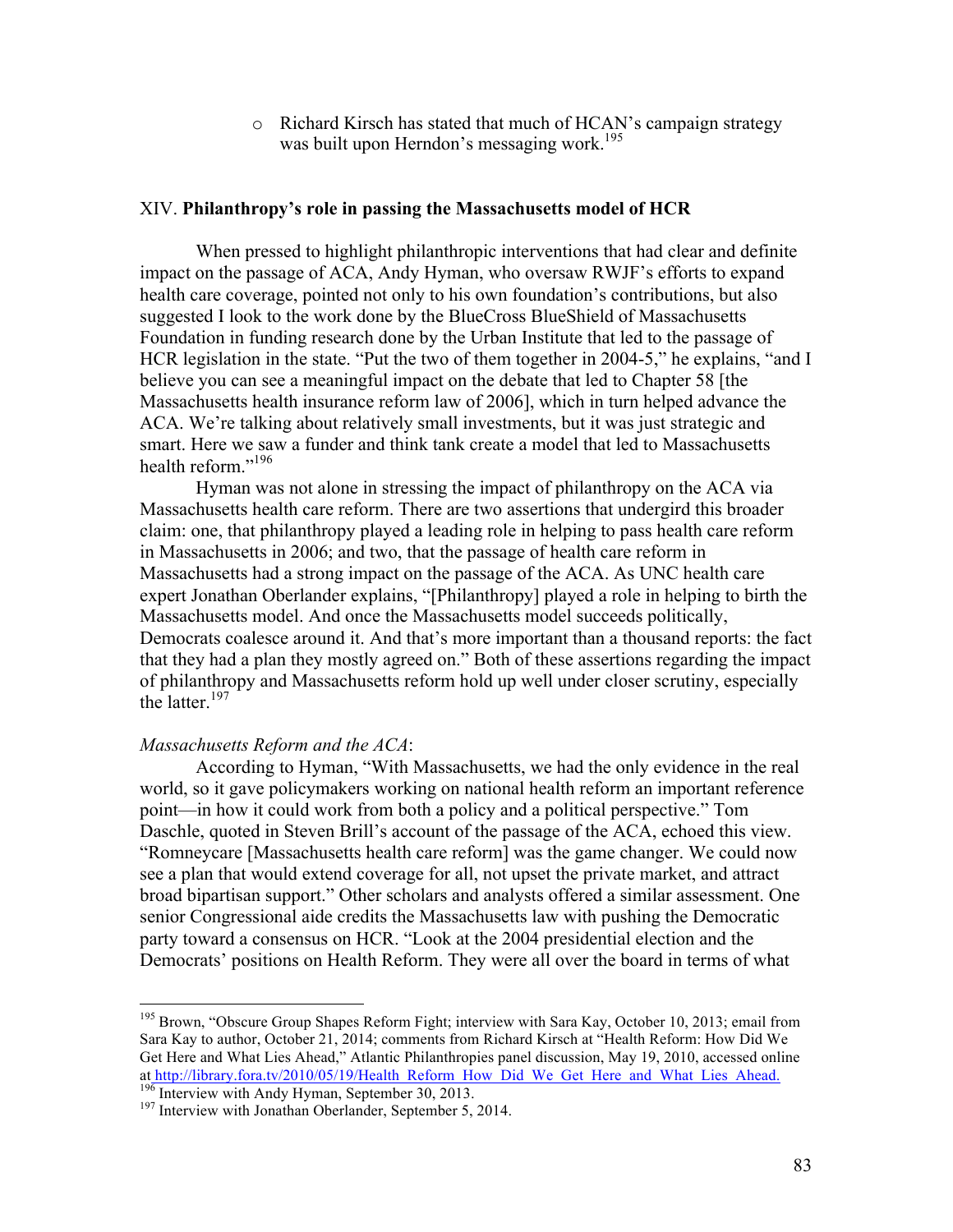was an ideal solution….They were not consistent." The platforms of the major Democratic presidential candidates in 2008, on the other hand, "were all the same and they were all based on Massachusetts." As John McDonough explains in *Inside National Health Reform*, each candidate supported "deep and systemic health insurance market reform, a mandate on individuals to purchase insurance, subsidies to make insurance affordable, and an insurance 'exchange' to connect people easily with coverage."198

- The original draft of a bill created by the Senate Committee on Health, Education, Labor and Pensions (HELP) borrowed language directly from the Massachusetts statute. When HELP staffers and key stakeholders convened in October 2008, under the direction of Sen. Ted Kennedy, to hash out a reform consensus, they outlined three paths reform could take. According to McDonough, they termed the one around which a consensus ultimately formed "Massachusetts Avenue," "based on the key elements of the nearuniversal coverage law enacted in Massachusetts in 2006."
- Georgetown's Judy Feder emphasized the importance of having an actual policy model in place when discussing the ACA. During the Clinton years, when policy researchers discussed the possibility of a health insurance "exchange" or "marketplace," she recalls, politicians had little idea what they were referring to, though the idea had been bouncing around think tanks for several decades. But after Massachusetts passed its version of HCR, which included a state-based exchange, politicians became much more familiar with the idea (although she concedes that the spread of online marketplaces like Amazon and Kayak might have helped as well).<sup>199</sup>
- Philanthropy itself played a role in spreading the Massachusetts model as a viable basis for a reform consensus. Both the Commonwealth Fund and RWJF funded research and survey work on the effects of Massachusetts reform, conducted by the Urban Institute, that allowed the CBO to model the costs of the Affordable Care Act with more precision.<sup>200</sup>

### *Philanthropy and Massachusetts Health Care Reform*:

How much credit should philanthropy receive for the passage of health care reform in Massachusetts? Several of the sources I consulted suggested that it deserved a significant share. A retrospective report published in January 2009 by Community Catalyst makes this case explicitly. According to the account presented in "Funding Makes A Difference: The Role of Philanthropy in Massachusetts's Journey to Health Care Reform," over the course of a quarter century, a collection of local and national funders laid the foundations for the passage of Chapter 58 in 2006. They did so by funding research, policy analysis, and consumer advocacy and by convening the major stakeholders and pushing them toward a reform consensus. As the report documents,

 <sup>198</sup> Interview with Andy Hyman, September 30, 2013; Brill, *Bitter Pill*, 36; interview with senior

Congressional aide, December 23, 2013; McDonough, *Inside National Health Reform*, 36-37. <sup>199</sup> Starr, *Remedy and Reaction*, 206; McDonough, *Inside National Health Reform*, 35-37; interview with Judy Feder, November 4, 2013.

<sup>&</sup>lt;sup>200</sup> For the reports on Massachusetts health care reform produced by the Urban Institute, see http://www.urban.org/policy-centers/health-policy-center/projects/health-care-reform-massachusetts. Interview with Jack Ebeler, October 8, 2013; Commonwealth Fund, *2008 Annual Report*, "State Innovations," 72; interview with John Lumpkin, June 23, 2014.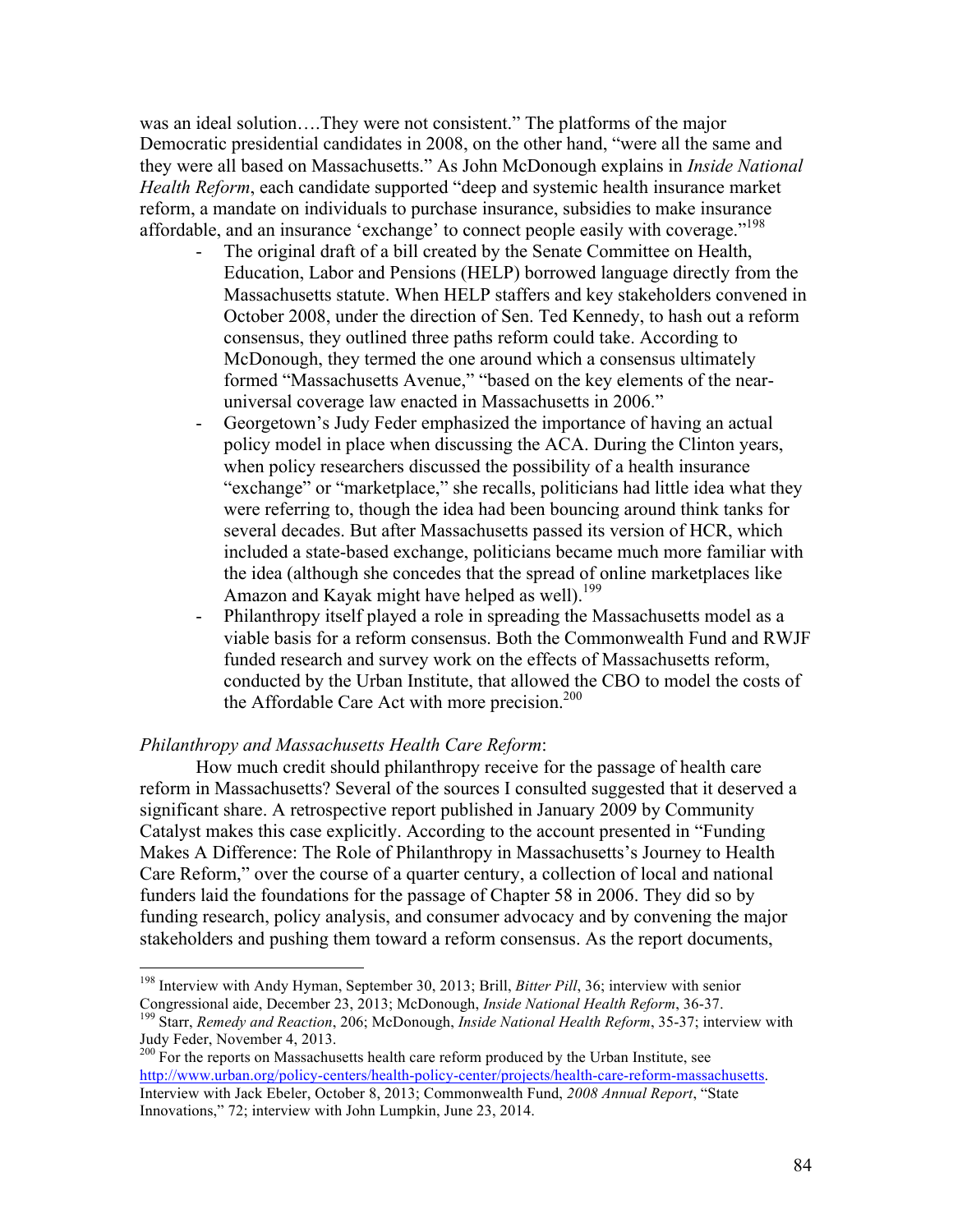national and local foundations helped to establish a new balance of power between the stakeholders involved in health care, one in which consumer groups could assert their interests alongside hospital officials, physicians, insurance representatives and business groups. In the 1980s and 1990s, the Villers Foundation, the Boston Foundation, the Nathan Cummings Foundation and the Public Welfare Foundation, among others, helped to establish and then to support the growth of Health Care for All (HCFA), "a consumer advocacy organization that would play a major role in the state's health care reform efforts." In the decade before the passage of reform, HCFA cultivated relationships with and between doctors, hospital administrators, insurance officials, government officials and other consumer advocates, that foundations had built up over the last several decades (and which had led to successes in the 1990s in expanding health coverage for children, which became the model for S-CHIP). During that decade, philanthropy also helped to push onto the state's political agenda the cause of improving access to care for vulnerable populations. This drive culminated in a campaign, initiated in 2004, to take advantage of a particularly propitious political moment for reform and to provide coverage for all the state's uninsured.

The *Funding Makes A Difference* report explains the convergence of factors that led to reform:

- "As a result of a requirement in the state's federal Medicaid waiver, the state had to redirect funds that were being used to support 'safety net' hospitals that cared for many of the uninsured to pay for insurance coverage instead. The state stood to lose \$385 million in Medicaid funds over two years if it did not pass a reform plan. Key business leaders had also begun to recognize that expanding health coverage was in the economic interests of the state. Finally, political leaders, including Gov. Mitt Romney, were looking to make their mark by expanding coverage and reinforcing Massachusetts' national leadership role in health policy."<sup>201</sup>
- With support from the Public Welfare Foundation and a handful of local funders, "HCFA convened a broad coalition that included consumers, patients, community and religious organizations, businesses, labor unions, doctors, hospitals, health plans, and community health centers to form a new coalition, the Affordable Care Today (ACT!) Coalition, dedicated to advancing health reform in Massachusetts." ACT! put pressure on the state legislature to pass a health reform bill by pushing a 2006 ballot initiative that would have required a much more substantial payroll tax-based contribution from employers to fund expanded health coverage.
- The effort to pass HCR in the state was also given a boost with the creation in 2001 of the BCBSMA Foundation by Blue Cross Blue Shield of Massachusetts, whose aim was expanding access to health care. The BCBSMA Foundation supported the advocacy work of HCFA and ACT! and helped seed new grassroots membership organizations that took a leading role in pushing for reform. According to the *Funding Makes a Difference* report, it also "developed a focused, multi-year strategy to significantly expand health

<sup>&</sup>lt;sup>201</sup> Cohn, "How They Did It," 16 ("Under a special arrangement the state had previously made with the federal government, it stood to lose billions in aid unless lawmakers found a way to increase the number of people with health insurance."); *Funding Makes A Difference*, 6, 13, 18, 19, 21.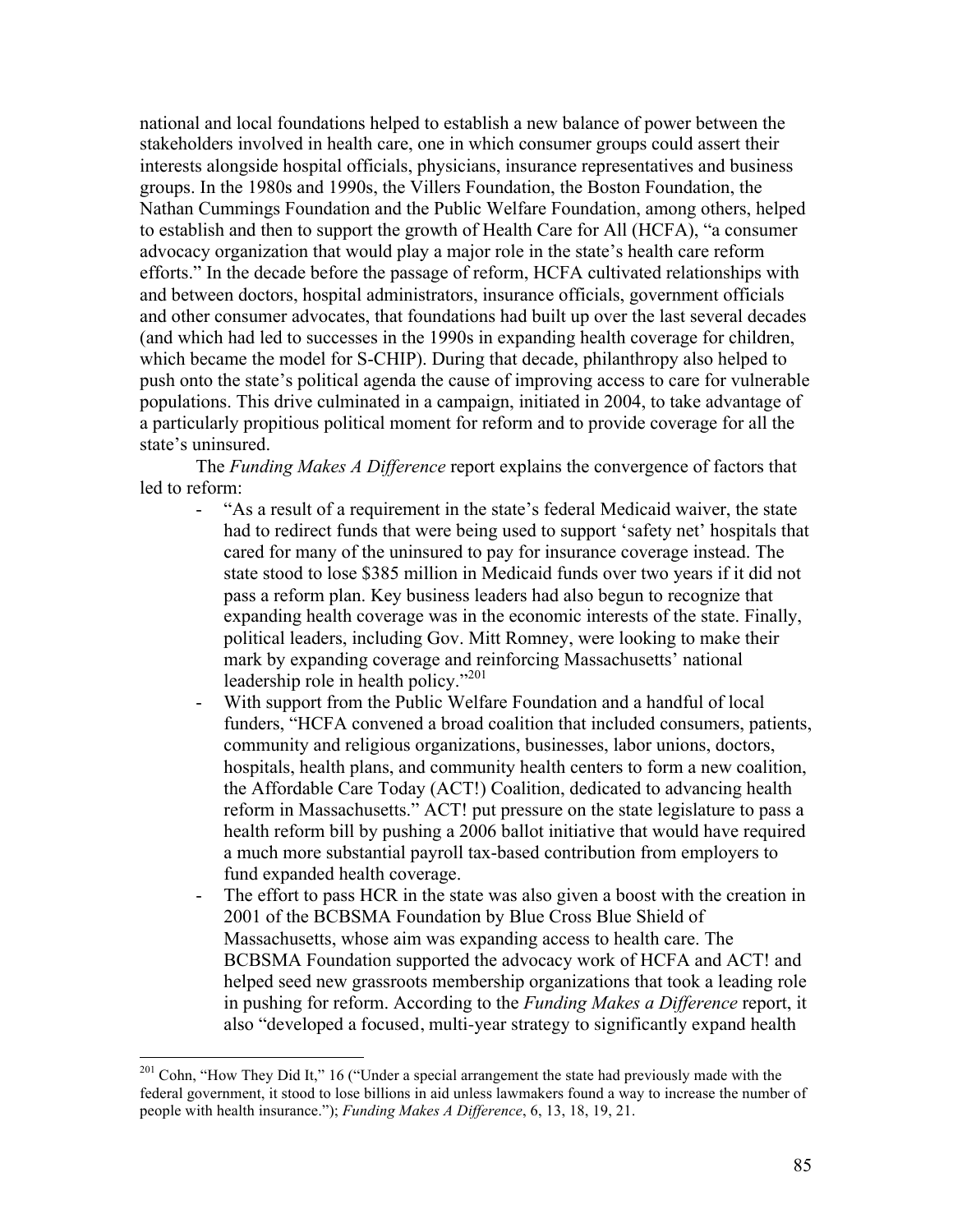coverage in Massachusetts. The Foundation funded 'Roadmap to Coverage,' a three-year initiative to develop concrete solutions for covering the uninsured and to constructively engage stakeholders in the policy debate." As part of this effort, the Foundation commissioned research from the Urban Institute on the options for reform; the results were published in a series of reports that were released at public forums where the major stakeholders discussed the policy options and unveiled their own policy preferences. A mix of national and local funders also helped fund the implementation of the law.<sup>202</sup>

An account of the passage of health care reform in Massachusetts by health care journalist Irene Wielawski, funded by the Blue Cross Blue Shield of Massachusetts Foundation, also gives considerable causal weight to philanthropy.

- Wielawski does not provide a clear indication of the impact of the consumer advocacy groups, such as the ACT! coalition, funded by local and national philanthropy, on the political process. She cites John McDonough, who at the time served as executive director of HCFA, who claims that the threat of a ballot initiative organized by ACT! helped convince the business community to become more serious about health reform. But she also reports that some representatives from the business community dispute this characterization and claim that employers seemed to have appreciated the need for reform independent of advocates' pressure.
- Wielawski delivers a more direct account of philanthropy's impact in funding the analysis of the flow of public and private health dollars in the state, which helped to build the business case for reform.
	- o As she notes, "A critically important leavening agent in the reform debate was a series of research reports produced by the Blue Cross Blue Shield of Massachusetts Foundation, a corporate charity set up in 2001 by the state's dominant insurer to address issues of health care access. The Foundation makes the customary grants to organizations that provide services to uninsured patients and other vulnerable populations. But in 2004, it also began investing in research to test the economic feasibility of universal coverage, publishing three reports between November 2004 and October 2005 under the logo 'Roadmap to Coverage.' The data, analysis and proposals in the reports were prepared by the Urban Institute, a policy research organization in Washington D.C."
	- o "The Roadmap' reports generated by the Foundation provided new detail about specific and overall costs, as well as the reach of existing safety net programs. They also laid out strategies—with price tags—to achieve universal coverage, and projected potential benefits from doing so. For example, Bay Staters learned from the first 'Roadmap' report, released in November, 2004, that they already were paying \$1.1 billion for medical services to the uninsured. Universal coverage would require an additional \$700 to \$900 million, the report said, but could yield an economic benefit of \$1.5 billion from improved health

 <sup>202</sup> *Funding Makes a Difference*, 21, 22, 23; interview with Jonathan Gruber, July 22, 2014.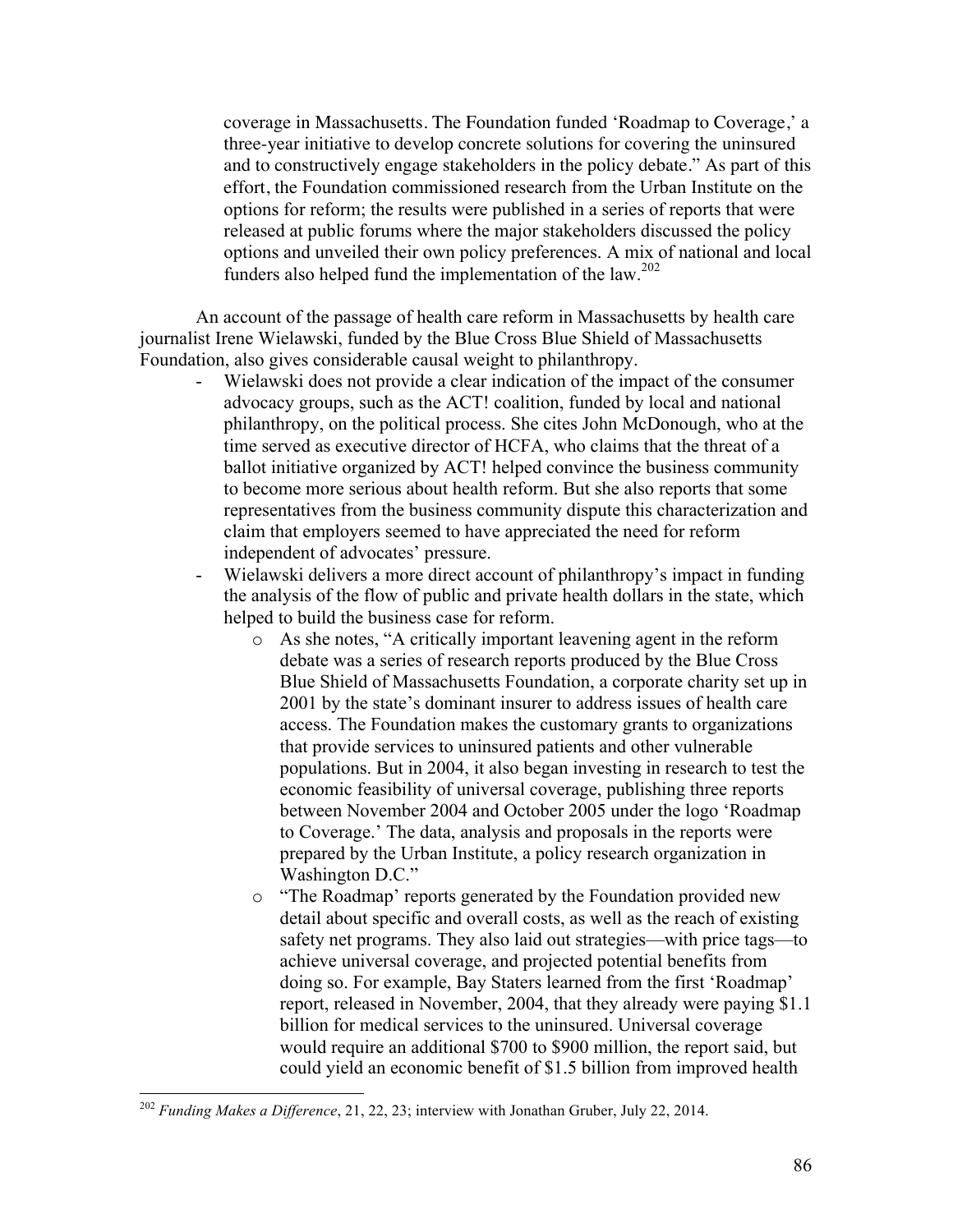and productivity. These numbers ended up being useful tools in the reform debate. Participants say they subdued long running—and distracting—cost/benefit arguments between interest groups."

Wielawski writes that the reports had instant credibility among nearly all stakeholders and that the reform strategies outlined in the reports, even controversial ones, received a respectful reception. "A case in point is the individual mandate. Derided by some as a fringe notion of the political right when Gov. Romney proposed it, its inclusion in a 2005 [BCBS] Foundation report led to calmer deliberation. The 2006 law ultimately incorporated the individual mandate as a logical complement to employer responsibilities for insurance." The major political players—the governor, the Senate president and House speaker—used the Roadmap forums to unveil their own policy proposals.203

While Wielawski does in fact highlight the important role played by philanthropy in the passage of health care reform in the state, she assigns the largest causal weight to the exceptional political situation—the potential loss to Massachusetts of \$1.2 billion in federal health care revenue if the state did not expand coverage—along with recent double-digit increases in health insurance premiums, which together pressured the state's political and business leadership to embrace reform.

This assessment is consistent with some of the other accounts of the passage of Chapter 58, such as those from Princeton sociologist Paul Starr and from John McDonough. Each places Massachusetts reform in the context of the passage of the ACA, and notes philanthropy's contributions, but does not necessarily assign it an especially dominant role (and this is especially noteworthy in McDonough's case, since he himself served as the head of HCFA, the leading health advocacy organization funded by philanthropy). In his section on Massachusetts reform, Starr notes that the BCBS of MA Foundation "commissioned studies on the state's uninsured" from the Urban Institute and "began bringing together the state's medical, business, and political leaders at periodic meetings to spur another effort at reform." But he does not elaborate on the impact this convening might have had on the reform effort. McDonough writes that the policy summits sponsored by the Urban Institute and funded by the BCBS of MA Foundation brought "attention to the issue [of universal coverage] and…provide[d] a stage for political leaders to address the issue." Yet both Starr and McDonough place even more causal weight on, and grant more narrative prominence to, the business

<sup>&</sup>lt;sup>203</sup> Jonathan Gruber, an MIT economist who worked closely with Gov. Romney in crafting a reform proposal, confirmed this appraisal of the Roadmap reports' contributions. He did not recall relying on them in his work with the Governor, but he did think that they played an important role in legitimating the idea of the individual mandate to the advocacy community. Interview with Jonathan Gruber, July 22, 2014 ("I don't know that Romney or his people paid much attention to the Roadmap, but I think it played a big role in the advocacy community"). Irene M. Wielawski, *Forging Consensus: The Path to Health Reform in Massachusetts* (July 2007), p. 24, 27, 30, 32 available at

http://bluecrossmafoundation.org/sites/default/files/070700ForgingConsensusWielawski.pdf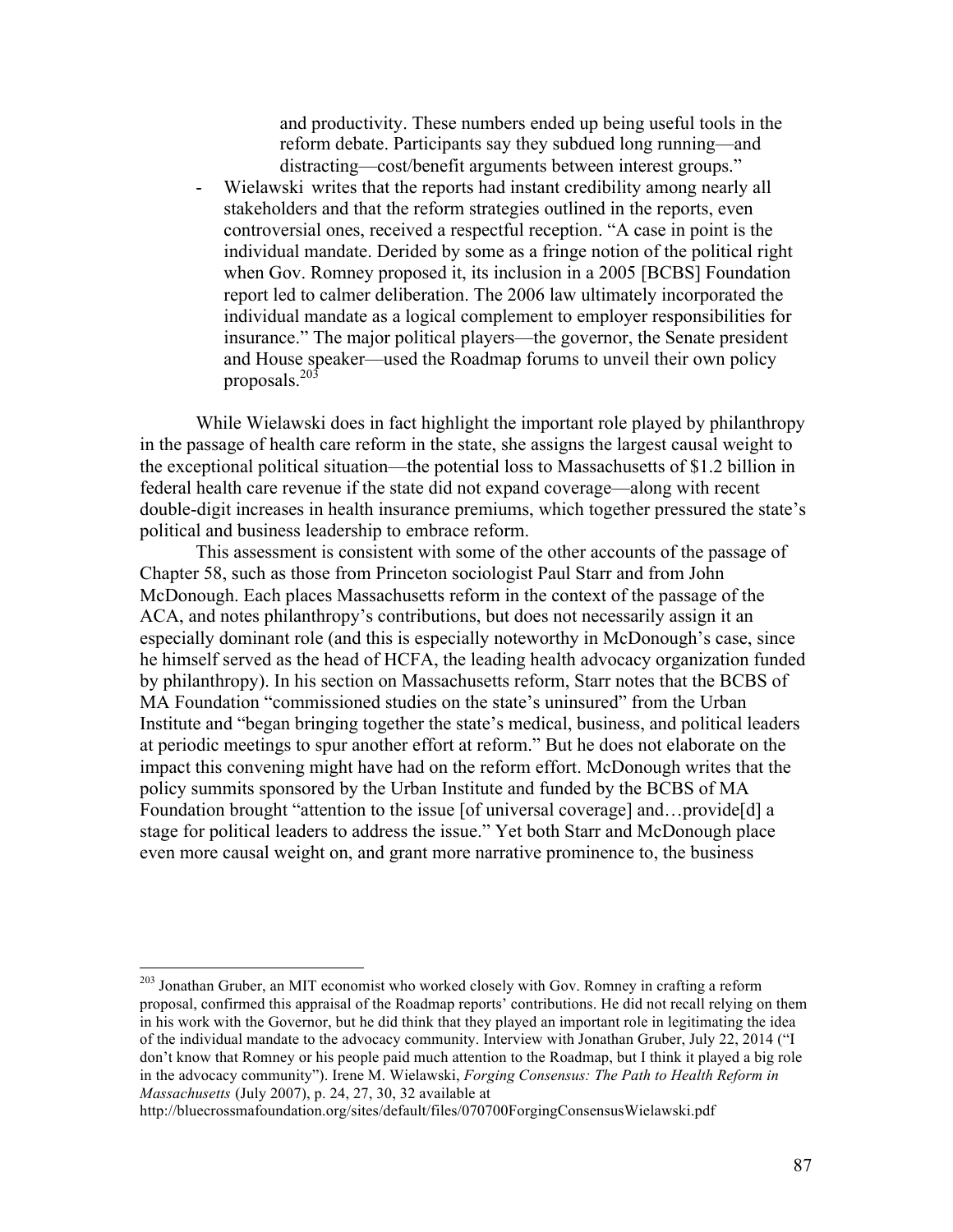community and the bipartisan political leadership, all of whom endorsed reform, due to the political and economic exigencies discussed above.<sup>204</sup>

This is not to suggest that those who pointed to Massachusetts reform as an especially impressive example of philanthropic impact were wrong to do so. The policy arena was less crowded and the stakeholders more cohesive than they were in the campaign for national reform, enabling a clearer narrative to form of philanthropy's distinctive contributions and place in the state campaign. But even in this more circumscribed arena, it is still difficult to isolate those contributions from multiple other factors and to assign their causal weight with any real precision. The counter-factual challenge of whether Chapter 58 might have passed even absent philanthropy's role cannot be banished satisfactorily. As with analysis of the national campaign, the sources suggests that philanthropy made a definite contribution to the Massachusetts reform campaign. But "beyond that, it gets a little fuzzy."<sup>205</sup>

 <sup>204</sup> Wielawski, *Forging Consensus*, 16, 18-19; Starr, *Remedy and Reaction*, 167; McDonough, *Inside National Health Reform*, 38 (quote), 39 ("At that moment, the state's mundane desire to retain federal dollars merged with the policy goal of universal coverage to create a new policy imperative.").

<sup>&</sup>lt;sup>205</sup> It is also worth mentioning the role of the Heritage Foundation in the passage of Massachusetts health reform. Romney's initial plan was prepared by Heritage's Stuart Butler and included an individual mandate and a health exchange, policies that Heritage scholars had helped to devise and promote. Jonathan Gruber has noted that the "seeds" of several of the main policies within Chapter 58 were planted by Heritage; as he wrote in an email, Heritage should "get a lot of credit for intellectual development of the policies." In fact, at one October 2011 Republican presidential debate, Mitt Romney defended his support for the individual mandate by claiming that he had "got it" from Heritage, an organization that many of the other nominees supported. Democrats have made much of this history, and have perhaps overemphasized Heritage's paternity, thinking that it exposes conservatives' cynicism in attacking the ACA. Many conservatives, meanwhile, have disowned and sought to downplay any claim that Heritage helped give birth to policies at the root of the ACA. But it is clear that Heritage did play some role, and its incorporation into the narrative represents the ways in which research-based and policy-directed philanthropy (i.e., conservative donors to Heritage) can have unintended political consequences that confound the partisan divide. For more on Heritage's place in the narrative of the passage of the ACA—and the institution's desire to extract itself from it—see http://www.politifact.com/truth-o-meter/statements/2010/apr/01/barack-obama/obama-saysheritage-foundation-source-health-excha/; James Taranto, "ObamaCare's Heritage," *WSJ Online*, October 19, 2011; Avik Roy, "The Tortuous History of Conservatives and the Individual Mandate," *Forbes.com* February 7, 2012, accessed at http://www.forbes.com/sites/theapothecary/2012/02/07/the-tortuousconservative-history-of-the-individual-mandate/; Brill, *America's Bitter Pill*, 31-32. Interview with Jonathan Gruber, July 22, 2014; email from Jonathan Gruber, September 16, 2014; interview with Judy Feder, November 4, 2013.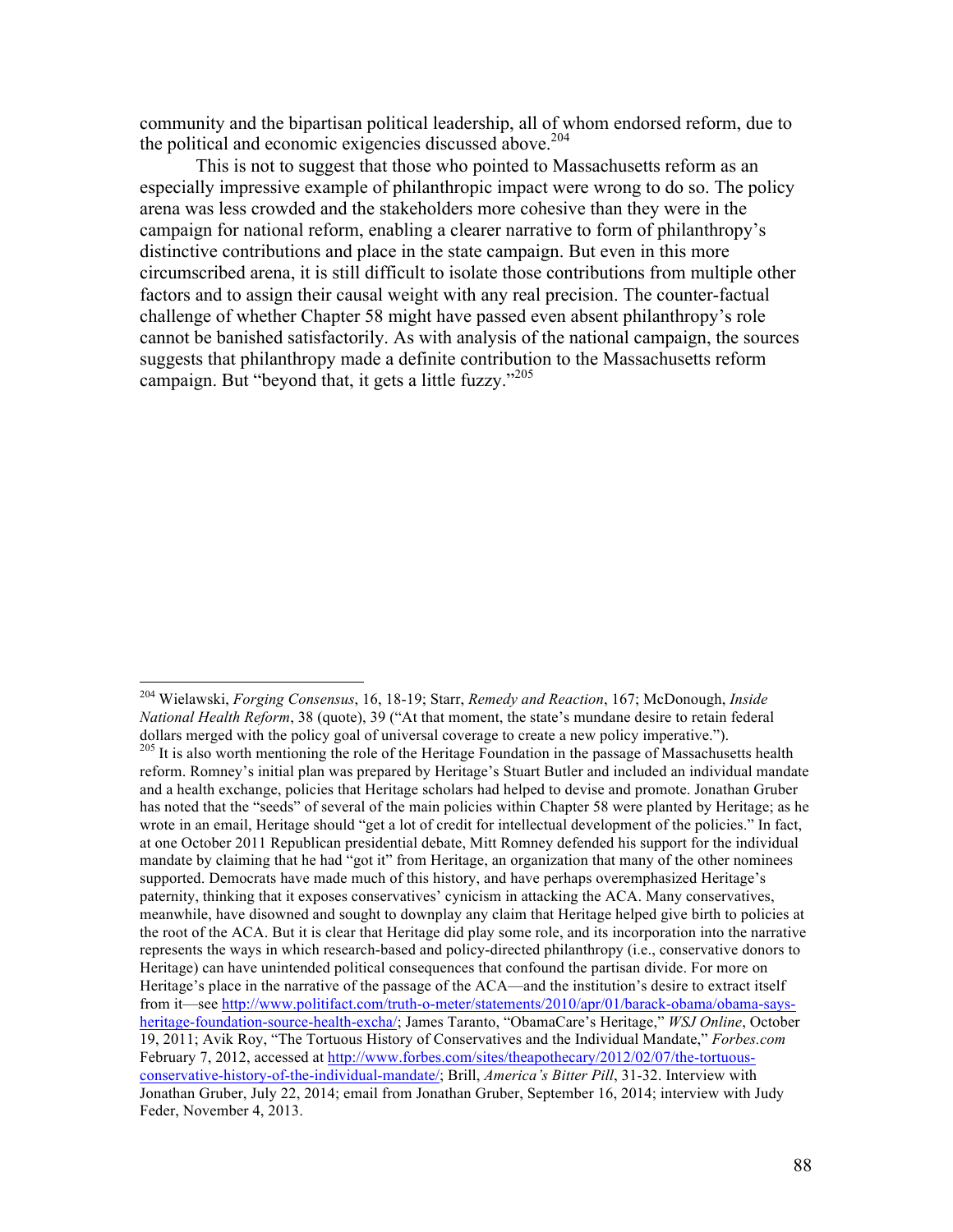# APPENDIX A: Interview List

[several sources wished to remain anonymous and were not included in this list]

• **Shawn Bishop**, staff, Senate Finance Committee, 2005-2010 (11/25/2014)

• **Robert Blendon**, Richard L. Menschel Professor of Public Health; Professor of Health Policy and Political Analysis, Dept. of Health Policy and Management, Harvard School of Public Health; co-editor, *American Public Opinion and Health Care* (7/23/2014)

• **Jonathan Cohn**, senior editor, *The New Republic* (6/3/2013)

• **John Craig**, COO and executive vice president, Commonwealth Fund, 1992-2014 (May 9, 2014)

• **Dan Cramer**, co-founder, Grassroots Solutions; author (with Tom Novick) of *HCAN Evaluation* (11/13/2013)

• **Karen Davenport**, senior program officer, Robert Wood Johnson Foundation, 1999- 2004; director of health policy, Center for American Progress, 2005-2011; director of health policy, National Women's Law Center, 2012- (6/6/2014)

• **Jack Ebeler**, senior advisor for health policy, House Energy and Commerce Committee, 2009-2010; director, health care group, Robert Wood Johnson Foundation, 1998-2001 (10/8/2013)

• **Judy Feder**, professor of public policy, Georgetown University; senior fellow, Center for American Progress, 2008-2011 (11/4/2013)

• **Elliott Fisher**, Director of Dartmouth Institute for Health Policy & Clinical Practice (7/2/2014)

• **Liz Fowler**, chief health counsel, U.S. Senate Finance Committee, 2008-2010 (12/23/2013)

• **Robert Greenstein**, founder and president, Center on Budget and Policy Priorities (7/21/2014)

• **Jonathan Gruber**, professor, MIT; Director, Health Care Program, National Bureau of Economic Research (7/22/2014)

• **Andy Hyman**, senior program officer, Robert Wood Johnson Foundation, 2006- (9/30/2013, 6/17/2014)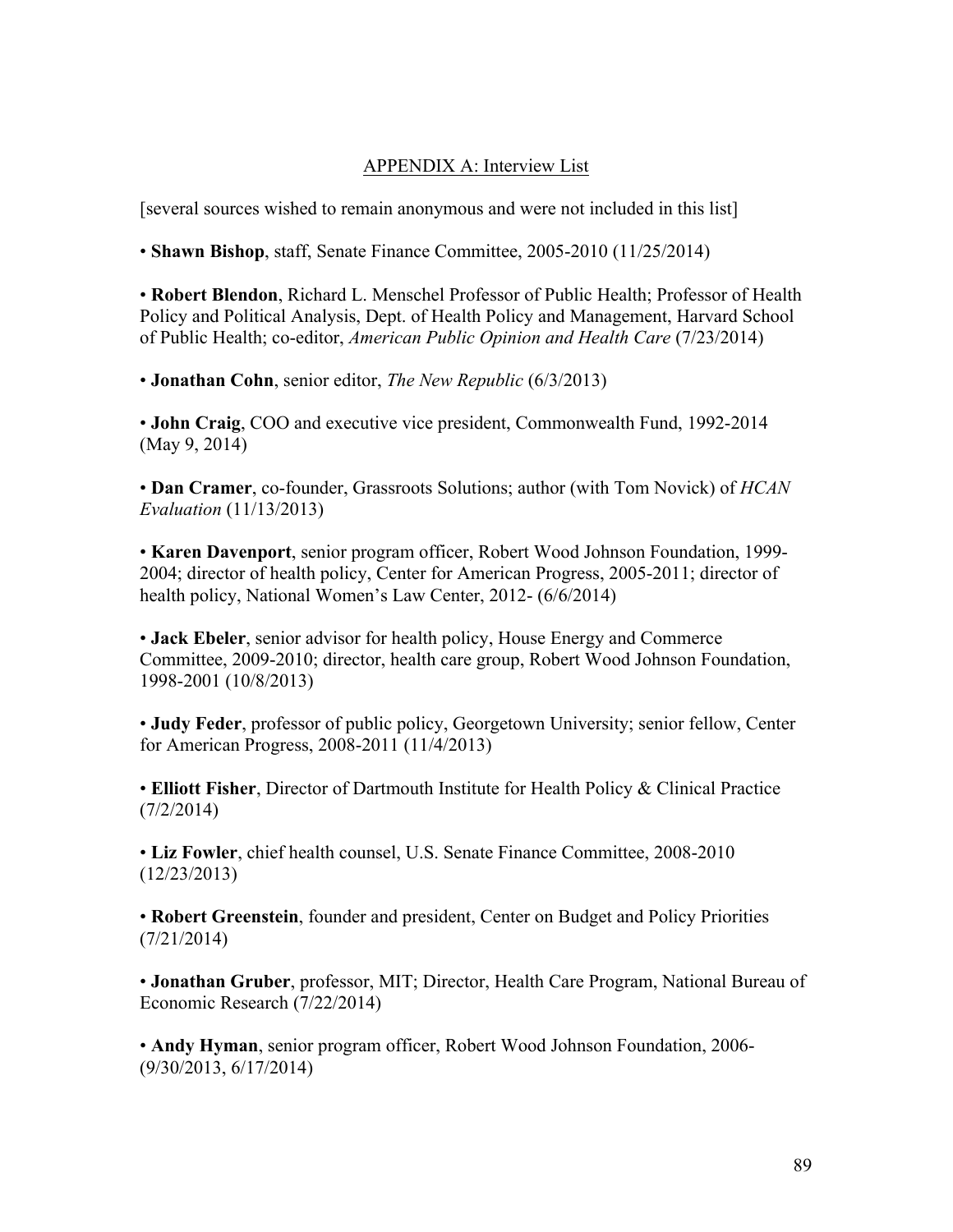• **Chris Jennings**, Deputy Assistant to President Obama for Health Policy and Coordinator of Health Reform, 2014; president, Jennings Policy Strategies, 2001-2013 (5/27/2014)

• **Sara Kay**, Director, Health Programs, Nathan Cummings Foundation, 2005-2012 (10/10/2013)

• **Richard Kirsch**, executive director, HCAN, 2007-2010 (9/3/2013)

• **Terri Langston**, senior program officer for Health Reform, Public Welfare Foundation, 2006-2010 (9/18/2013)

• **Lauren LeRoy**, president, Grantmakers In Health, 1998-2012 (6/25/2014)

• **John Lumpkin**, senior vice president, Robert Wood Johnson Foundation, 2003- (6/23/2014)

• **Ben Marter**, Communications Director, U.S. Congresswoman Betsy Markey, 2009- 2011 (9/25/2013)

• **Doneg McDonough,** legislative and policy director, HCAN, 2008-2010 (March 11, 2014)

• **John McDonough**, Professor of the Practice of Public Health, Department of Health Policy and Management, Harvard School of Public Health; Senior Advisor on National Health Reform to the U.S. Senate Committee on Health, Education, Labor and Pensions, 2008-2010; Executive Director, Health Care for All, 2003-2008 (10/3/2013)

• **Michael Miller**, policy director, Community Catalyst, 2003- (10/31/2013, 11/17/2014)

• **David Morse**, vice president, Communications, Robert Wood Johnson Foundation, 2001-2011 (6/18/2014)

• **Len Nichols**, Professor of Health Policy at George Mason University, 2010-; director of the Health Policy Program at the New America Foundation, 2005-2010; Vice President, Center for Studying Health System Change, 2001-2005 (9/26/2013)

• **Tom Novick**, principal, M&R Strategic Services; author (with Dan Cramer) of *HCAN Evaluation* (11/13/2013)

• **Jonathan Oberlander**, Professor & Vice Chair, Department of Social Medicine, UNC School of Medicine (9/05/2014)

• **Wendell Primus**, senior policy adviser for health issues, U.S. House of Representatives (1/29/2014)